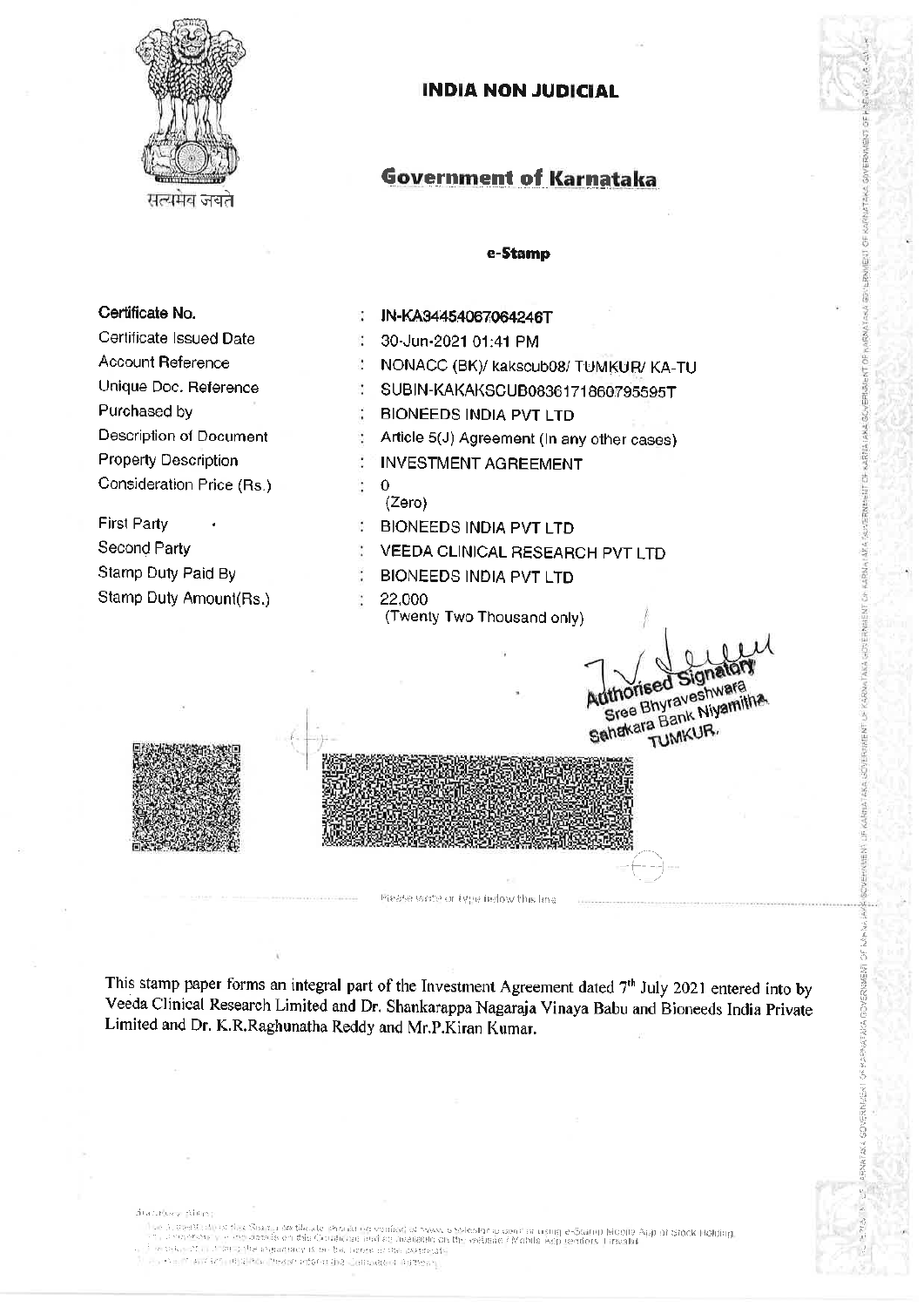# **INVESTMENT AGREEMENT**

# **AMONGST**

# **VEEDA CLINICAL RESEARCH LIMITED**

# **AND**

# **SHANKARAPPA NAGARAJA VINAYA BABU**

# **AND**

# **BIONEEDS INDIA PRIVATE LIMITED**

# **AND**

# **THE EXISTING SHAREHOLDERS (DETAILS SET OUT IN SCHEDULE 3)**

**DATED 7 July, 2021**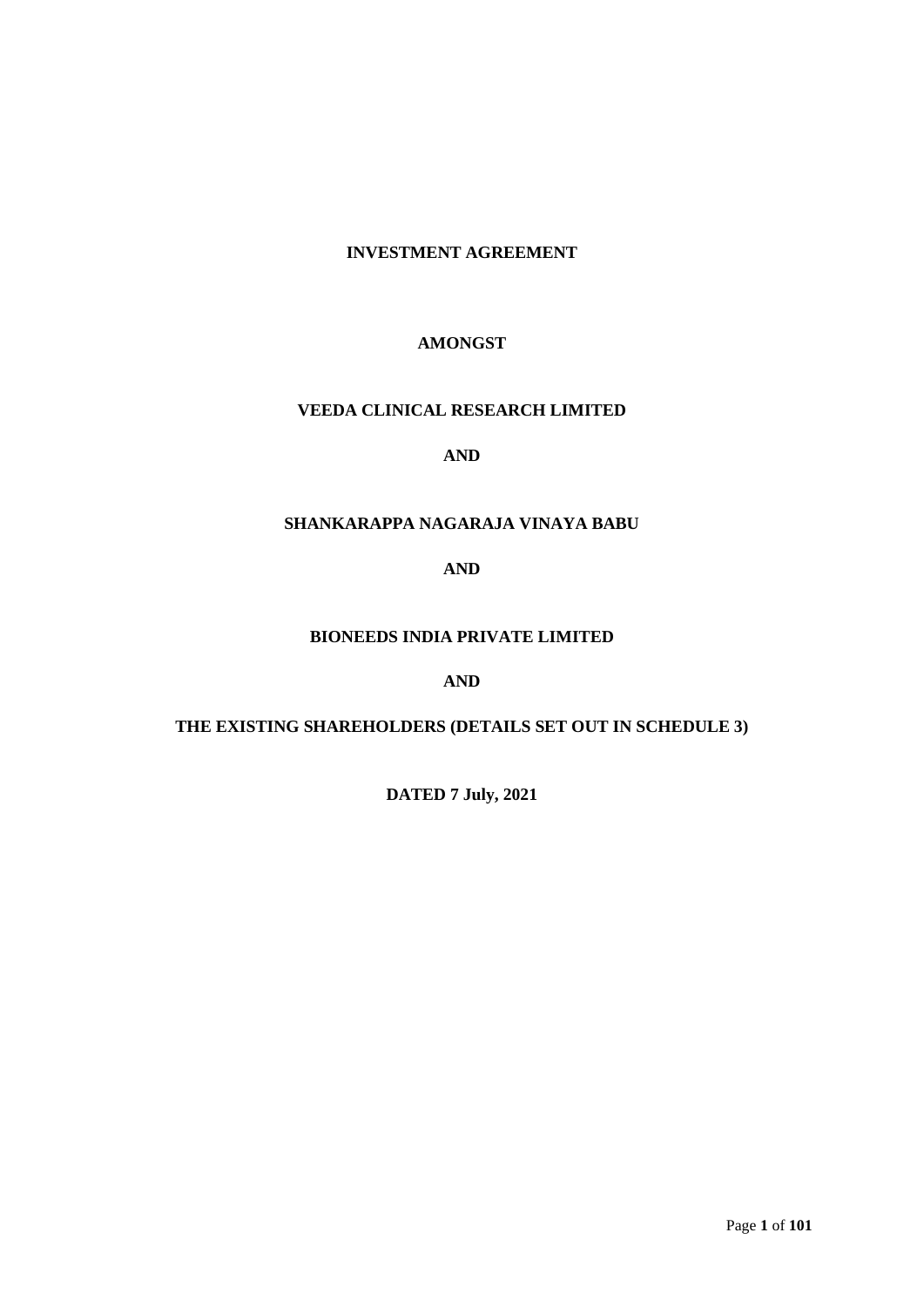# **TABLES OF CONTENTS**

| 1.                 |                                                               |  |
|--------------------|---------------------------------------------------------------|--|
| 2.                 | <b>AGREEMENT TO PURCHASE AND SUBSCRIBE BY THE INVESTOR 13</b> |  |
| 3.                 |                                                               |  |
| $\boldsymbol{4}$ . |                                                               |  |
| 5.                 |                                                               |  |
| 6.                 |                                                               |  |
| 7.                 |                                                               |  |
| 8.                 |                                                               |  |
| 9.                 |                                                               |  |
| 10.                |                                                               |  |
| 11.                |                                                               |  |
| 12.                |                                                               |  |
| 13.                | <b>EXERCISE OF RIGHTS BY PROMOTER, THE EXISTING</b>           |  |
| 14.                |                                                               |  |
| 15.                |                                                               |  |
| 16.                |                                                               |  |
| 17.                |                                                               |  |
| 18.                |                                                               |  |
| 19.                |                                                               |  |
| 20.                |                                                               |  |
|                    |                                                               |  |
|                    |                                                               |  |
|                    |                                                               |  |
|                    |                                                               |  |
|                    |                                                               |  |
|                    |                                                               |  |
|                    |                                                               |  |
|                    |                                                               |  |
|                    |                                                               |  |
|                    |                                                               |  |
|                    |                                                               |  |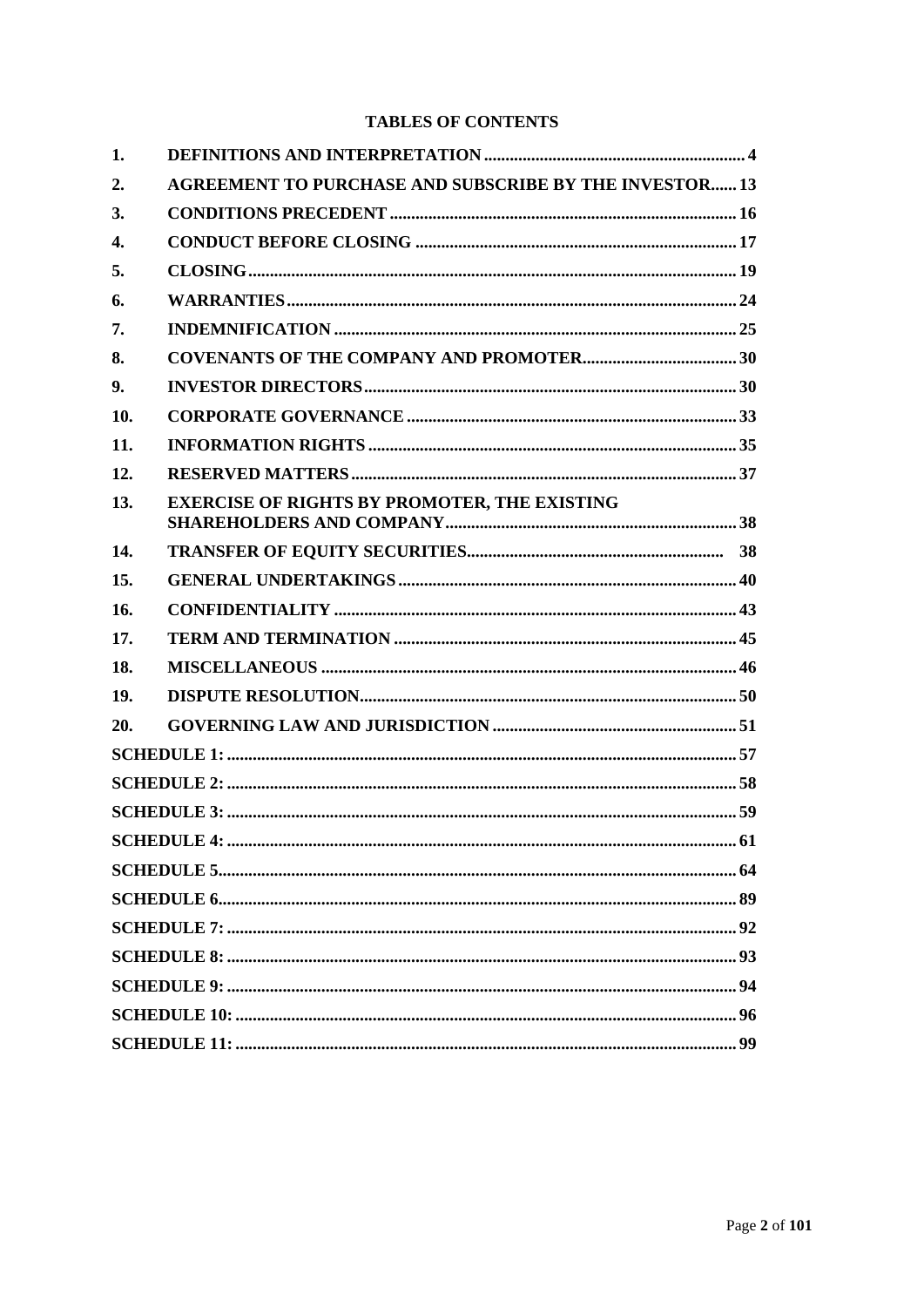**THIS INVESTMENT AGREEMENT (***Agreement***)** is made on 7 July 2021 at Bengaluru by and among:

**BIONEEDS INDIA PRIVATE LIMITED**, a company incorporated under the (Indian) Companies Act, 1956, having its registered office at Devarahosahalli Sompura Hobli Nelamangala Bangalore, Karnataka - 562111, India (hereinafter referred to as the *Company* which expression shall, unless repugnant to the context or meaning thereof, be deemed to include its administrators, liquidators, successors and permitted assigns) of the **FIRST PART**;

# **SHANKARAPPA NAGARAJA VINAYA BABU (DETAILS AS SET OUT IN SCHEDULE 1)**,

son of M.S. Nagaraja, an individual residing at Siddhi Siri Veera Sadana Ashoka Nagara, 6th Cross, Tumkur 572102 (hereinafter referred to as *Promoter*, which expression shall, unless it be repugnant to the context or meaning thereof, be deemed to include his heirs, executors, administrators, legal representatives, successors and permitted assigns) of the **SECOND PART**;

**VEEDA CLINICAL RESEARCH LIMITED,** a company incorporated under the laws of India having its principal place of business at Shivalik Plaza, A, 2nd Floor, opposite Ahmedabad Management Association, Ambawadi Ahmedabad, Gujarat, 380015 (hereinafter referred to as *Investor*, which expression shall, unless it be repugnant to the context or meaning thereof, be deemed to mean and include its successors-in-interest and permitted assigns) of the **THIRD PART;** and

**THE PERSONS MENTIONED AT SECTION 1 OF SCHEDULE 3** hereto, (the *Existing Shareholders*, which shall include their heirs, executors, administrators, legal representatives, successors and permitted assigns) of the **FOURTH PART.**

The Company, the Existing Shareholders, the Promoter and the Investor are hereinafter referred to collectively as the *Parties* and individually as a *Party*.

# **Whereas:**

- (A) The Company is engaged in the Business (as defined below). The authorized share capital of the Company is INR 27,85,00,000 (Rupees Twenty-Seven Crores Eighty Five Lakhs) consisting of 78,50,000 (seventy eight lakhs fifty thousand) equity shares of INR 10 each and 20,00,000 (twenty lakhs) preference shares of INR 100 each.
- (B) The paid-up capital of the Company is 71,42,883 (seventy-one lakhs forty-two thousand eight hundred and eighty-three) Equity Shares of INR 10 (Rupees ten) each.
- (C) The shareholding pattern of the Company as on the Execution Date is set out at Part A of Section 2 of the **Schedule 3** hereto and a description of the Company and its Subsidiaries (as defined below) is at **Schedule 2** hereto.
- (D) As on the Execution Date, the Promoter and Existing Shareholders collectively hold 50,00,000 fully paid Equity Shares, constituting an aggregate of 70% (seventy) of the fully paid-up share capital of the Company on a Fully Diluted Basis (as defined below).
- (E) The Investor has purchased 21,42,883 (Twenty-One lakh Forty-Two Thousand Eight Hundred Eighty Three) Equity Shares representing 30% (thirty percent) of the share capital of the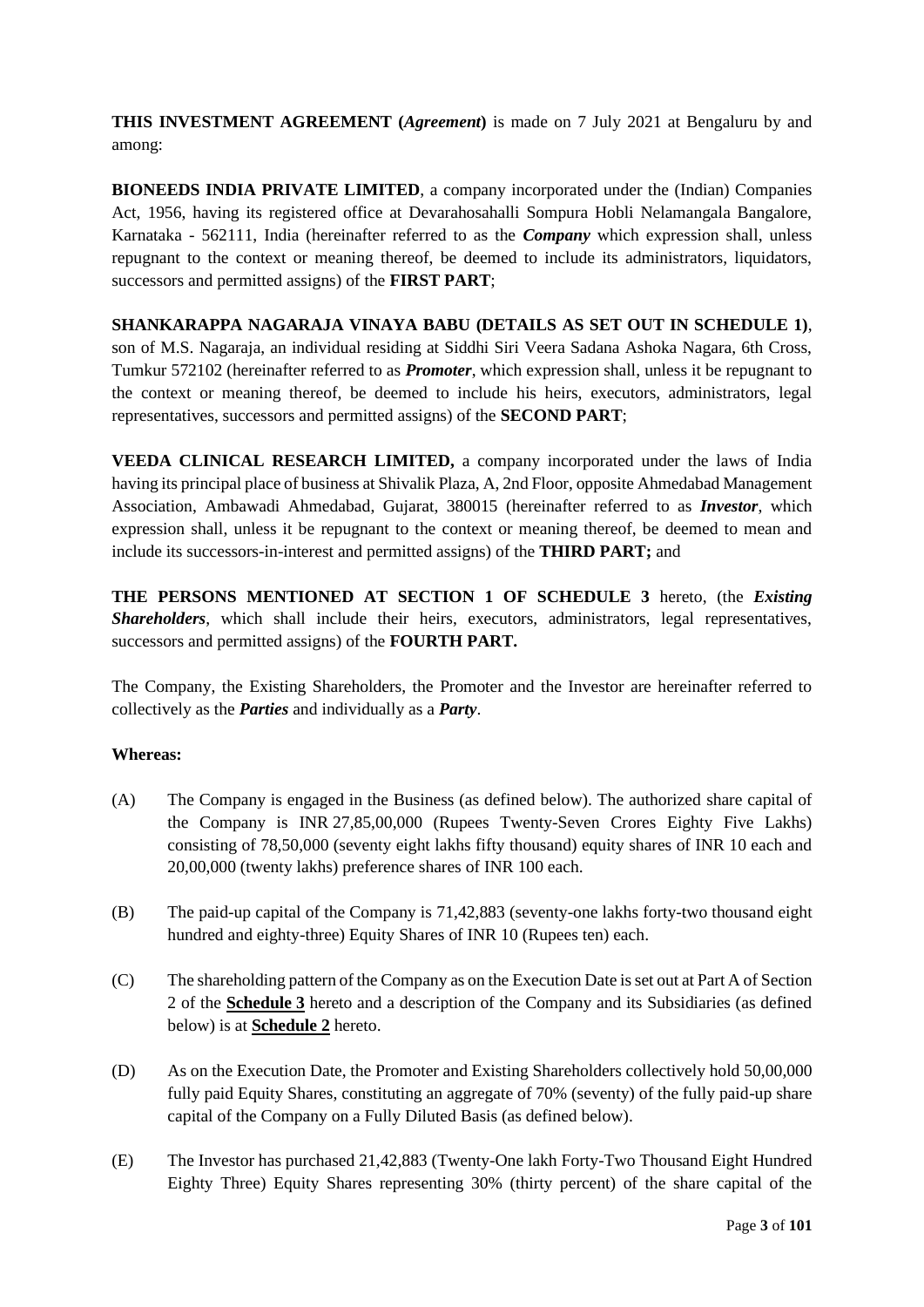Company from the Company's erstwhile investor, Canbank Venture Capital Fund Limited (*CVCFL*), by way of the share purchase agreement entered into on 18 March 2021 (*CVCFL SPA*).

- (F) At the request of the Company and the Promoter, and relying on the representations and warranties and covenants of the Company, the Existing Shareholders and the Promoter hereunder, the Investor has agreed to invest the Investment Amount towards (i) subscription of Subscription Securities (as defined below); and (ii) purchase of Secondary Shares (as defined below), in the manner and on the terms and conditions as set out in this Agreement.
- (G) The Parties are entering into this Agreement for the purpose of recording the terms and conditions regulating the relationship as shareholders of the Company and for certain matters relating to, including amongst others, the Investor's subscription and purchase of the Subscription Securities and Secondary Shares of the Company and the management and operation of the Company.

Now therefore, in consideration of the mutual promises, covenants, representations, and warranties made herein and of the mutual benefits to be derived here from, the Parties hereto agree as follows:

## **1. Definitions and Interpretation**

#### **Definitions**

1.2 In this Agreement, including in the Recitals, and unless the context requires otherwise, the following words and expressions shall have the following meanings:

*Accounts* means the audited balance sheet and cash flow statement of the Company as at the Accounts Date and the profit and loss account of the Company in respect of the Financial Year ended on the Accounts Date, together with any notes, reports, statements or documents included in or annexed to them, all of which are certified by the auditors of the Company;

*Accounts Date* means 31 March 2021;

Act means the Companies Act, 2013 and shall include all amendments, modifications and re-enactments of the foregoing, and all rules, regulations, notifications, circulars, instruments, or orders made under the Act;

*Additional Payment* has the meaning attributed to it in Clause [7.5;](#page-26-0)

*Affiliate* means, in relation to any Person, any entity Controlled, directly or indirectly, by that Person, any entity that Controls, directly or indirectly, that Person, or any entity under common Control with that Person or, in the case of a natural Person, any Relative (as such term is defined in the Act) of such Person. For the purpose of this definition:

- (a) a holding (as defined under the Act) or Subsidiary company of any entity shall be deemed to be an Affiliate of that entity; and
- (b) the Company shall be deemed not to be an Affiliate of the Investor until the Closing Date.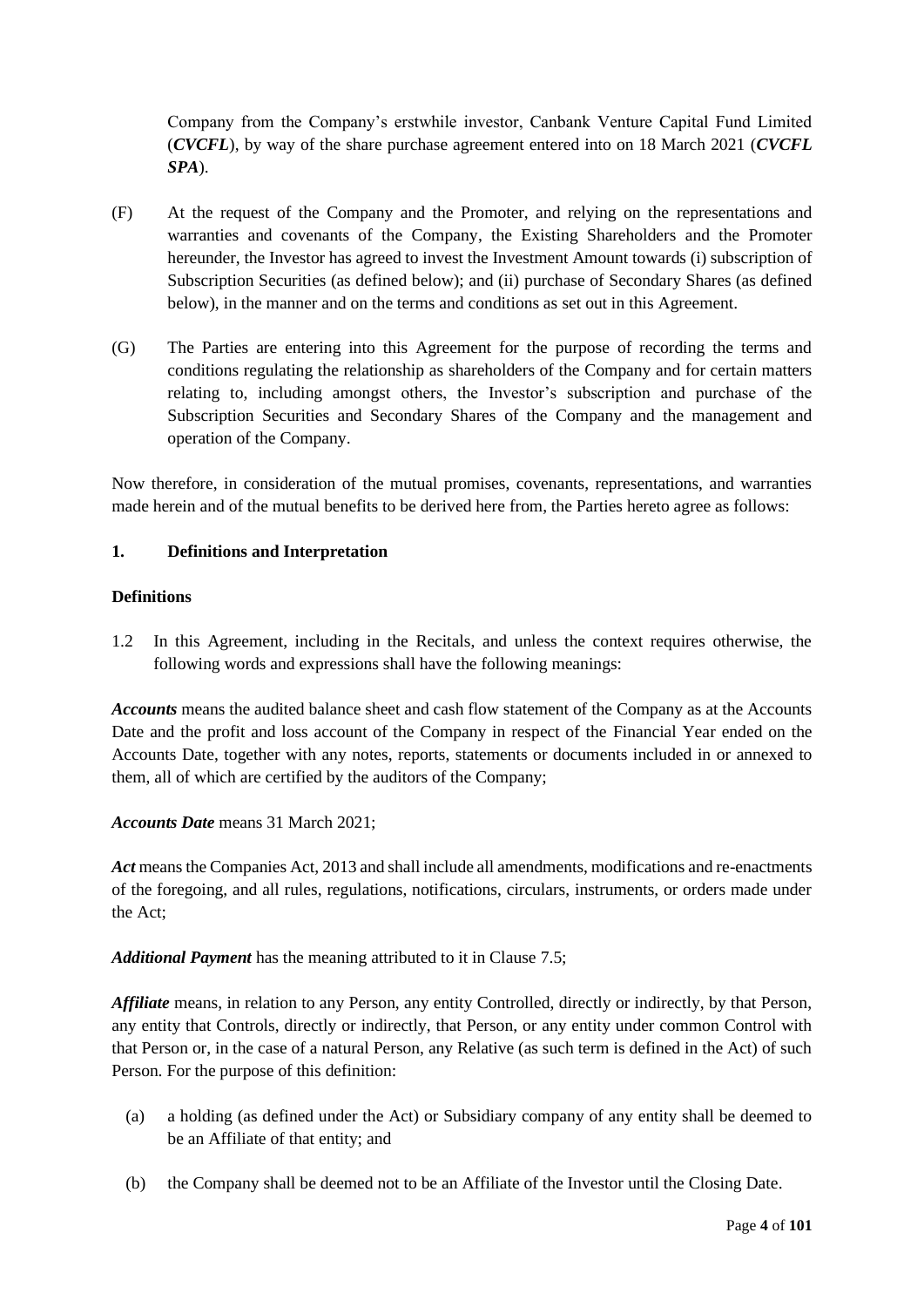*Agreement* means this agreement together with its Schedules, as amended from time to time;

*Ancillary Agreements* means and includes the CVCFL SPA, the employment agreements to be entered into between the Company, and the Promoter and Key Employees pursuant to **Schedule 4** (*Conditions Precedent to Closing*), the lease agreements required to be entered into between the Company and the lessors pursuant to **Schedule 4**, and the Restated Articles;

*Assets* means all assets, properties, rights and interests of every kind, nature, specie or description whatsoever, whether movable or immovable, tangible or intangible including without limitation Intellectual Property Rights owned by the Company and its Group Companies, including cash, cash equivalents, receivables, securities, accounts and notes receivable, real estate, plant and machinery, equipment, trademarks, brands, other Intellectual Property, raw materials, inventory, finished goods, furniture, fixtures and insurance;

*Bank* has the meaning attributed to it in Clause [5.1](#page-19-0)[\(d\);](#page-20-0)

*Base Payment* has the meaning attributed to it in Clause [7.5;](#page-26-0)

*Board* means the board of directors of the Company;

*Business* means the business of preclinical contract research offering animal toxicology, chemistry and other drug testing services to pharma, biopharma, agrochemical and medical device companies;

*Business Day* means a day (excluding Saturdays and Sundays) on which banks generally are open in Bengaluru, India, and Ahmedabad, India for the transaction of normal banking business;

*Business Plan* has the meaning attributed to it in Clause [15.4;](#page-42-0)

*Business Warranties* shall mean all the Warranties other than the Fundamental Warranties and the Tax Warranties, as set out in **Schedule 5**;

*Closing* has the meaning attributed to it in Clause [5.1](#page-19-0)[\(b\);](#page-20-1)

*Closing Date* means the date on which the Closing takes place;

*Conditions Precedent to Closing* means the conditions precedent to the Closing specified in **Schedule 4**;

*Confidential Information* has the meaning attributed to it in Clause [16.1;](#page-43-0)

*Connected Person/Concern* of the Company and/or the Promoter shall mean:

- (a) any company under the same management as the Company;
- (b) any member (not being the Investor), director (not being the Investor Director/s or the independent directors), Key Employees of the Company or any Affiliates of the Company or any Affiliate of, any such member or director;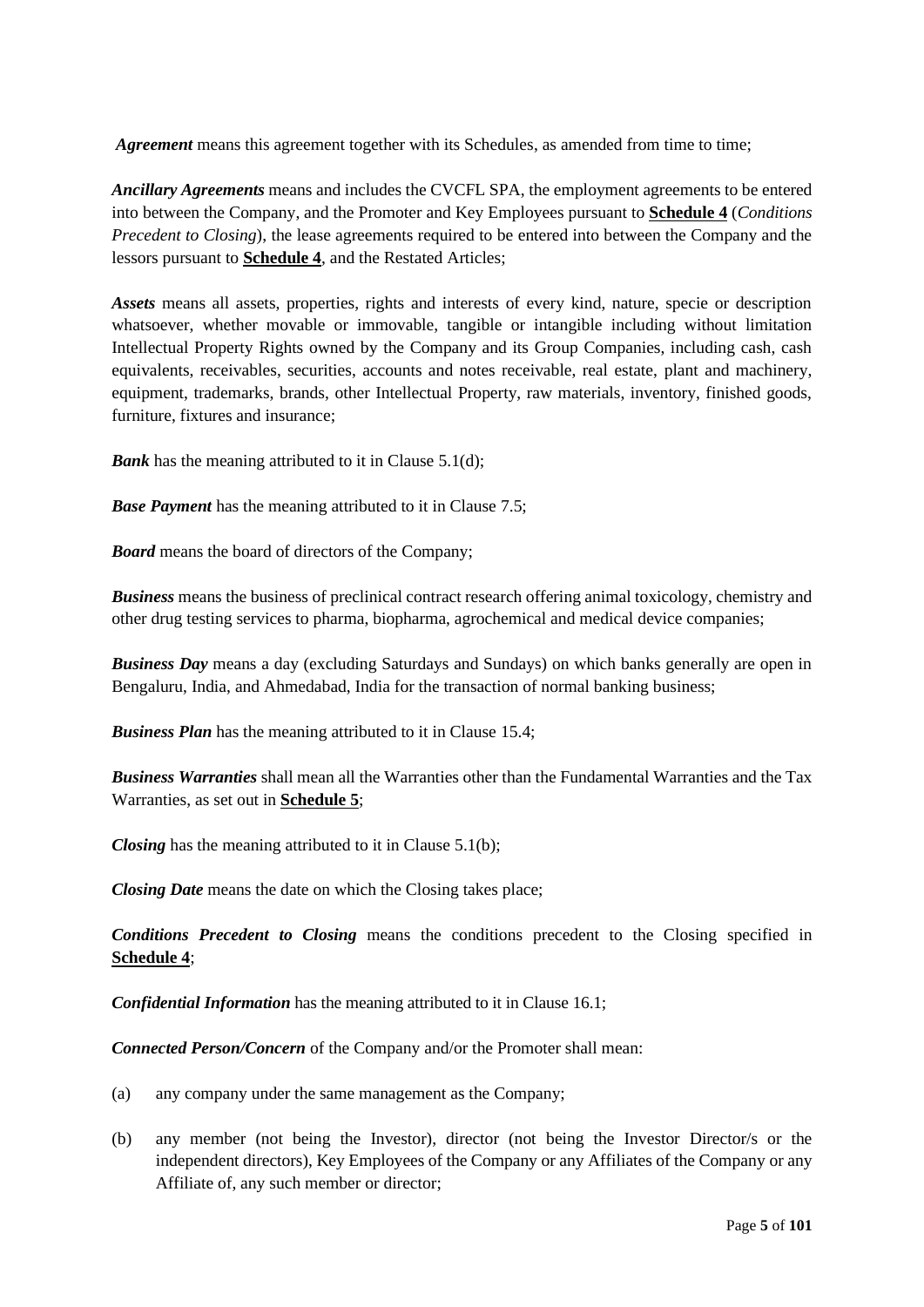- (c) any Promoter or any Relative of the Promoter;
- (d) the trustees and beneficiaries of any trust in which the Company, the Promoter or any Relative of the Promoter is either a trustee or beneficiary;
- (e) any trust in which any Promoter or any Relative of a Promoter is a trustee or beneficiary;
- (f) any Affiliate of the Company (not being the Investor); or
- (g) any firm or company in which the Company, the Promoter, or any Relative of the Promoter, is a partner, or director or has any shareholding exceeding 26% (twenty six percent), or exercises Control;

*Consent* means any consent, approval, authorization, waiver, permit, grant, franchise, license, certificate, exemption, permission, order, registration, declaration, filing, report or notice of, with, to, from or by any Person, including any third-party consents, not limited to lender consents, in each case, evidenced in writing;

*Contract* means any agreements, contracts, instruments, obligations, offers, legally binding commitments, arrangements and understandings, (whether written or oral) including all loan agreements, indentures, letters of credit (including related letter of credit applications and reimbursement obligations), mortgages, security agreements, pledge agreements, deeds of trust, bonds, notes, guarantees, surety obligations, warranties, licenses, franchises, powers of attorney, purchase orders, leases, including any amendment variation, termination or extension under or in respect of any of the foregoing;

*Control* means (including with correlative meaning, the terms *Controlled by* and *under common Control with*) the acquisition or control of more than 50% (Fifty percent) of the voting rights or of the issued share capital of a Person or the right to appoint and/or remove all or the majority of the members of the Board or other governing body of a Person, the power to direct or cause the direction of the management, and exercise significant influence on the management or policies of a Person, whether obtained directly or indirectly, and whether obtained by ownership of share capital, the possession of voting rights, through Contract or otherwise;

*CP Satisfaction Notice* has the meaning attributed to it in Claus[e 3.1](#page-16-0)[\(b\);](#page-16-1)

*Deed of Adherence* means the deed of adherence in Agreed Form specified in **Schedule 8** and / or as amended with the consent of the Investor only in relation to the Permitted Transfers under Clause 14 (1) (a) of the Agreement;

*Designated Bank Account* means the bank account maintained by the Company (in accordance with Section 42(6) of the Act) to which the Investor shall remit the Subscription Amount in accordance with the terms of this Agreement, the details of which are as follows: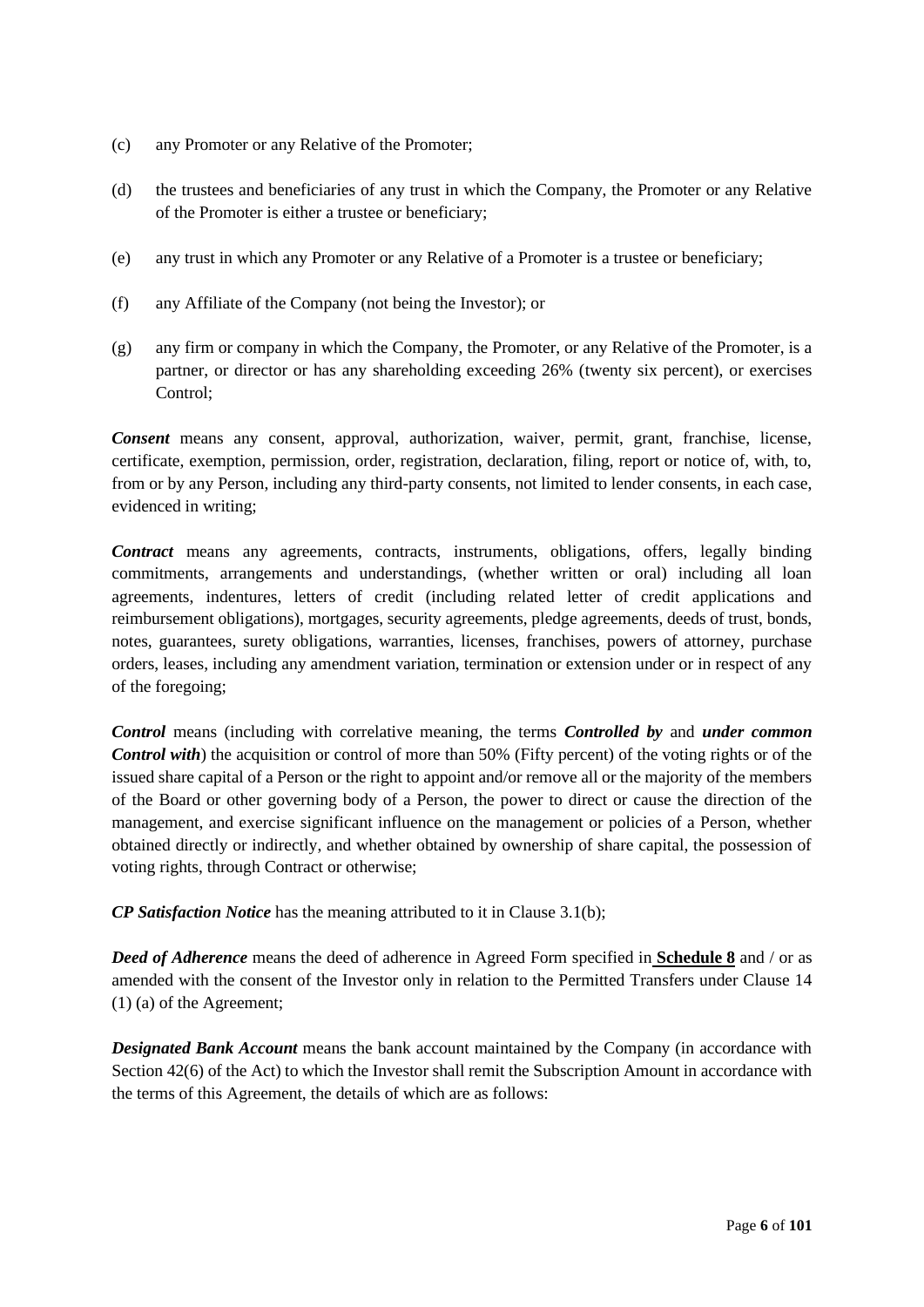| <b>Bank name</b>        | Canara Bank                                |
|-------------------------|--------------------------------------------|
| <b>Bank address</b>     | Mid Corporate Branch, Maruthi Towers, Near |
|                         | SIT Main Gate, B.H. Road, Tumkur, 572103   |
| <b>Beneficiary name</b> | Bioneeds India Private Limited             |
| <b>Account number</b>   | 5141214000049                              |
| <b>IFSC Code</b>        | CNRB0005141                                |

*Devarahosahally Facility* means the facility of the Company situated at Devarahoshally Sompura Hobli Nelamangala Bangalore – 562111, Karnataka;

*EBITDA* means the earnings before interest, taxes, depreciation, and amortization of the Company determined in accordance with the respective clauses under this Agreement;

*Encumbrance* means any encumbrance including, without limitation, any claim, deed of trust, right of others, security interest, burden, title defect, title retention agreement, lease, covenant, debenture, mortgage, pledge, charge, hypothecation, lien, deposit by way of security, bill of sale, option interest, proxy, beneficial ownership (including usufruct and similar entitlements), encroachment, any voting agreement, interest, option, right of first offer, right of first refusal or transfer restriction in favour of any Person, any adverse claim as to title, possession or use, any provisional or executional attachment and any other interest held by a third party or any agreement, arrangement or obligation to create any of the foregoing;

*Environmental Law* means any common or statutory law, regulation, directive or other law, statutory guidance and the like in any jurisdiction relating to the environment, pollution of the environment, human health or safety or the welfare of any other living organism which applies to and is binding on the company concerned, its premises or its activities;

*Equity Shares* means equity shares of the Company having a face value of INR 10 (Rupees Ten only) each;

*Equity Securities* means any Equity Shares or any securities representing a right (upon conversion, exercise, exchange or otherwise) to receive, Equity Shares, and includes the Subscription Securities and the Secondary Shares;

*Execution Date* means the date of execution of this Agreement;

*Expenses* has the meaning attributed to it in Clause [9.12;](#page-32-0)

*FEMA* means the Foreign Exchange Management Act, 1999 and related rules, regulations and circulars, as amended from time to time;

*Financial Year* means a continuous period of 12 (Twelve) months commencing on 1 April of a calendar year and ending on 31 March in the immediately succeeding calendar year;

#### *Force Majeure* means any:

(i) act of God including fire, drought, typhoon, flood, earthquake, epidemic, pandemic, natural disaster;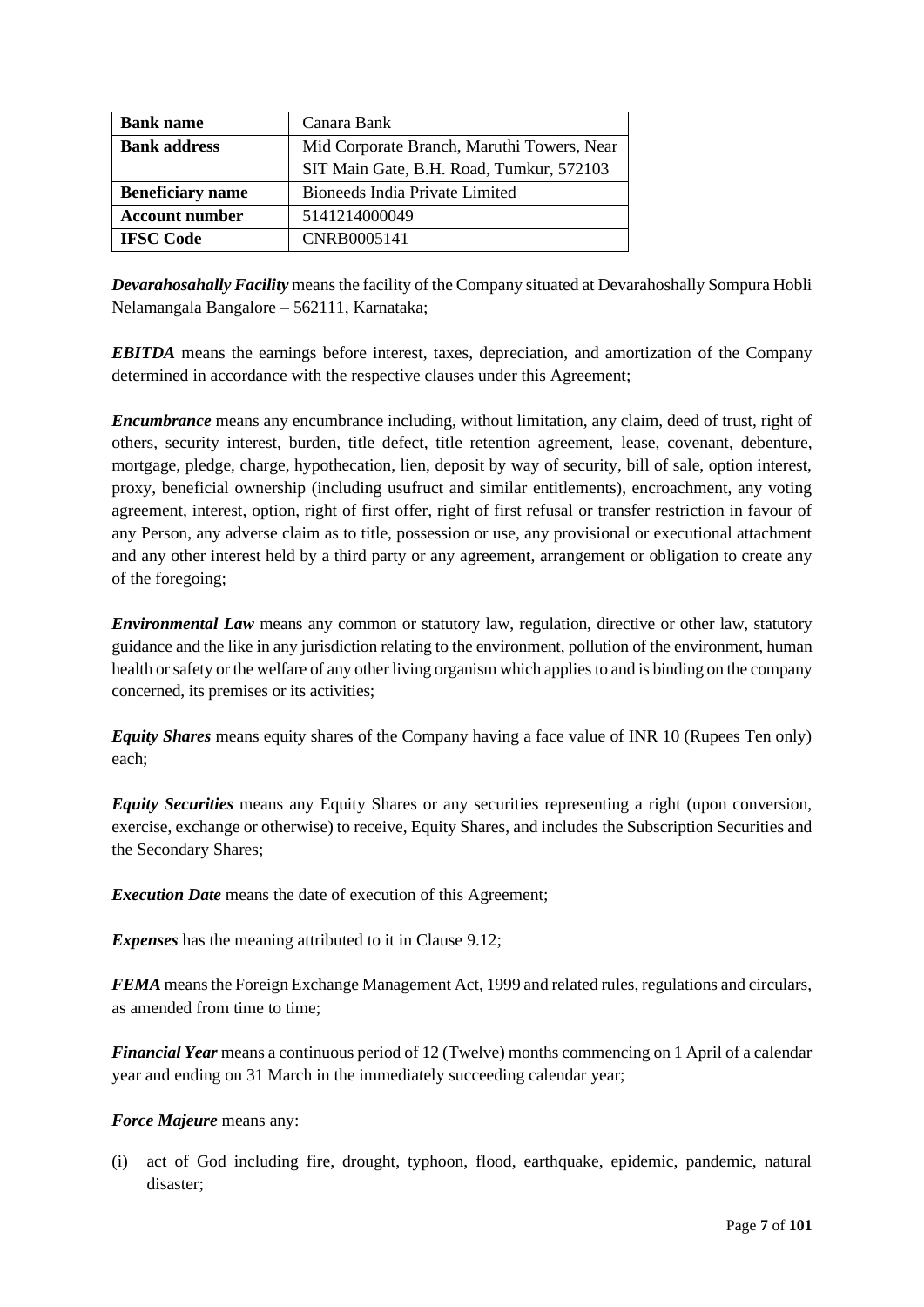- (ii) war and hostilities of war, riot, bandh, act of terrorism or civil commotion, statewide, or nationwide riots, commotion, civil disorder, industrial disturbances, strikes, lock-outs; and
- (iii) the promulgation of or amendment in any Law or new interpretation of any Law by a Governmental Authority, rule or regulation or the issue of any injunction, court order or direction from any Governmental Authority which prevents the Company and / or the Promoter from carrying out its operations in the Ordinary Course of Business.

*Fundamental Warranties* shall mean the Warranties set out in paragraphsSchedule 5Part A1.1, 2, 3, 5, 6, and 8.1 of Part A of **Schedule 5**;

*Fully Diluted Basis* means that the calculation is to be made assuming that all outstanding Equity Securities (whether or not by their terms then currently convertible, exercisable or exchangeable), whether or not due to the occurrence of an event or otherwise, have been so converted, exercised or exchanged (or issued, as the case may be) into the maximum number of Equity Shares issuable upon such conversion, exercise and exchange, as the case may be, and it is clarified that all authorized options under any employee stock option pool shall be included for the aforesaid calculation irrespective of whether or not they have been issued, granted, vested, or exercised;

*GAAP* means generally accepted accounting principles applicable in India, consistently applied throughout the specified period and in the comparable period in the immediately preceding Financial Year;

*Governmental Authority* means any nation or government, any state or other political subdivision thereof; any entity, authority or body exercising executive, legislative, judicial, regulatory or administrative functions of or pertaining to government, including any government authority, agency, department, board, commission or instrumentality of any nation or any political subdivision thereof; any court, tribunal or arbitrator; and any self-regulatory organization; and includes the Securities and Exchange Board of India, recognised stock exchanges or quotation systems, and the Reserve Bank of India (*RBI*);

*Governmental Approvals* means any Consent, with, to, from or by any Governmental Authority;

*Group* means all the Group Companies:

*Group Company* means the Company and any company which is at any time a Subsidiary of the Company;

*Indebtedness* as applied to any Person, means, without duplication:

- (a) all indebtedness for borrowed money;
- (b) all obligations evidenced by a note, bond, debenture, letter of credit, or similar instrument;
- (c) that portion of obligations with respect to capital leases that is properly classified as a liability on a balance sheet in conformity with GAAP;
- (d) notes payable and drafts accepted representing extensions of credit;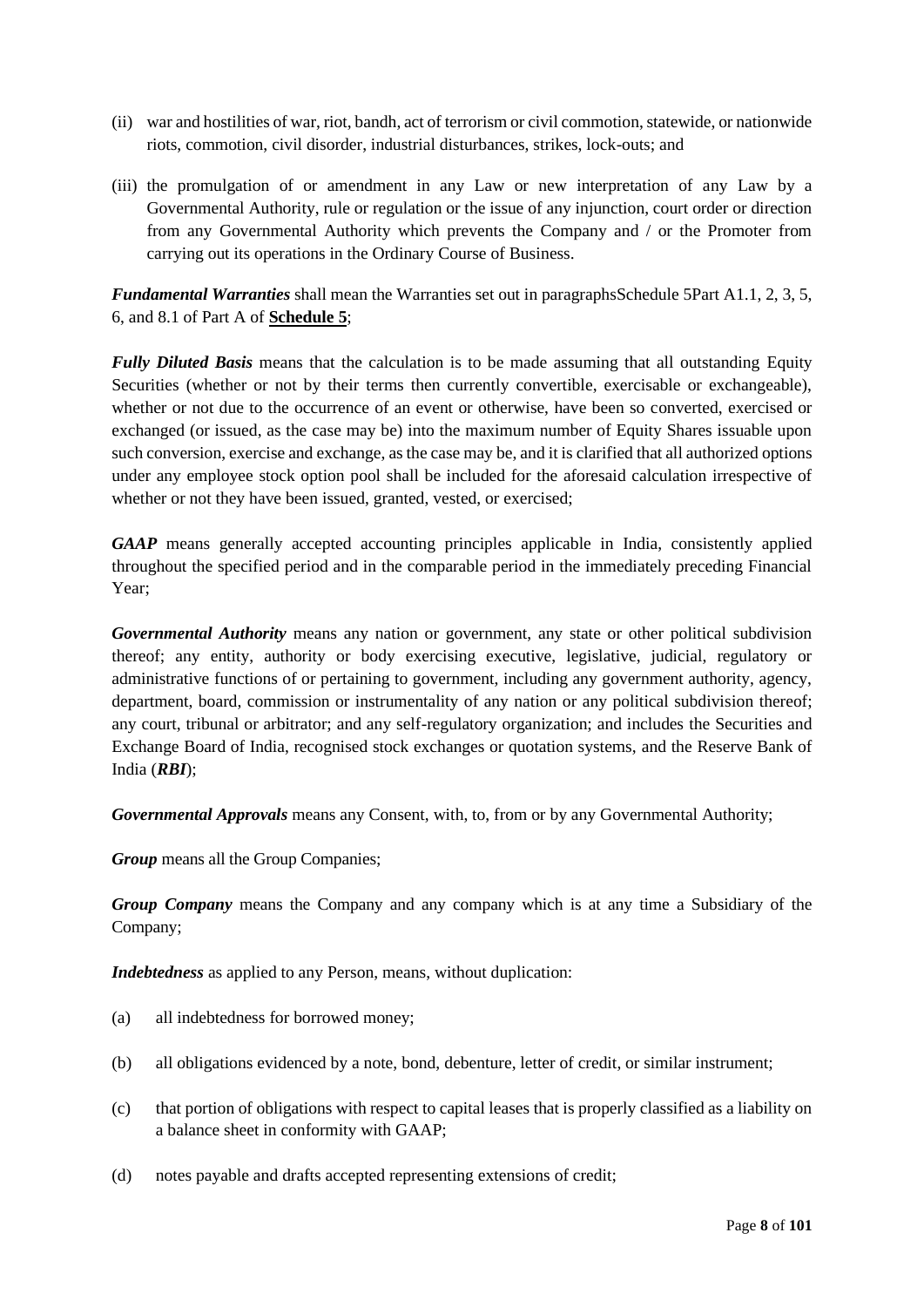- (e) any obligation owed for all or any part of the deferred purchase price of property or services;
- (f) all guarantees of any nature extended by such Person with respect to Indebtedness of any other Person; and
- (g) all indebtedness and obligations of the types described in the foregoing paragraphs (a) through (f) to the extent secured by any Encumbrance on any property or asset owned or held by that Person regardless of whether the indebtedness secured thereby shall have been assumed by that Person or is non-recourse to the credit of that Person;

*Indemnifiable Amounts* has the meaning attributed to it in Clause [9.12;](#page-32-0)

*Indemnification Events* has the meaning attributed to it in Claus[e 7.1](#page-25-0)[\(a\);](#page-25-1)

*Indemnitee* has the meaning attributed to it in Clause [9.12;](#page-32-0)

*Indemnified Parties* has the meaning attributed to it in Clause [7.1](#page-25-0)[\(a\);](#page-25-1)

*Intellectual Property Rights* means all patents, patent applications, trademarks, service marks, logos, trade names, internet domain names, rights in designs, copyrights, software (including rights in computer software) and moral rights, databases, trade secrets, processes and models, rights in knowhow, confidential information and other intellectual property rights, in each case whether registered or unregistered and including applications for registration, and all rights or forms of protection having equivalent or similar effect anywhere in the world;

*Investment Amount* means the aggregate of the Subscription Amount and the Purchase Amount;

*Investor Director* has the meaning attributed to it in Clause [9.1](#page-30-0)[\(a\)](#page-30-1) below;

*Investor Group* means the Investor and its Affiliates;

*Investor Securities* includes the Subscription Securities, Secondary Shares and all Equity Securities from time to time held by the Investor and/or any member of the Investor Group;

*Key Employees* means the (a) Promoter; (b) employees who are reporting directly to the Board; and (c) all employees with the designation of 'general manager' or above in seniority and drawing a cost to company (CTC) of INR 50,00,000 (Rupees Fifty Lakhs) or above, as may be appointed by the Company from time to time, in each case by whatever title or equivalent title so given from time to time;

*Law* means any statute, law, bye-law, enactment, regulation, ordinance, policy, treaty, rule, notification, direction, directive, guideline, requirement, license, order, decree, judgment, or any restriction or condition, or any similar form of decision of, or determination or execution by, or interpretation or pronouncement having the force of law of, any Governmental Authority having jurisdiction over the matter in question, whether in effect as of the Execution Date or thereafter, in any relevant jurisdiction;

*Listing* means the admission of Equity Securities to listing on a Relevant Market (including any primary or secondary public offering of the Shares which is being offered as part of a listing);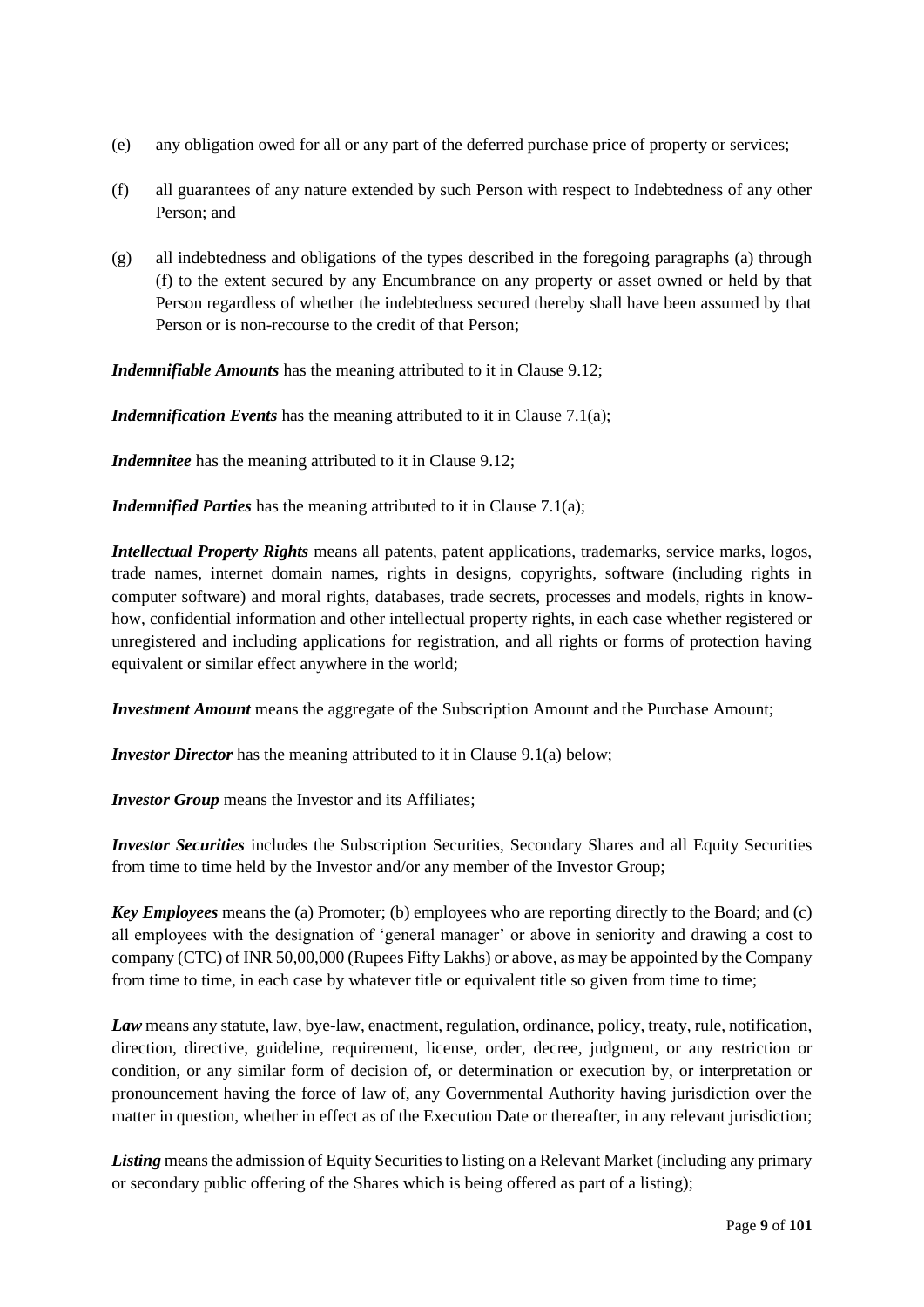*Litigation* includes any action, cause of action, claim, demand, suit, proceeding, citation, summons, subpoena, inquiry or investigation of any nature, civil, criminal, regulatory or otherwise, in Law or in equity, pending before any court, tribunal, arbitrator or other Governmental Authority;

*Long Stop Date* has the meaning attributed to it in Clause [3.1](#page-16-0)[\(a\);](#page-16-2)

*Losses* shall mean all losses, claims, demands, liabilities (including any liability imposed under any award, writ, order, judgment, decree or direction passed or made by any Governmental Authority), obligations, fines, costs (including costs and expenses incurred in respect of an indemnity claim), and damages (whether or not resulting from third party claims), including interest and penalties with respect thereto, losses and costs arising from actions, suits, proceedings, and out-of-pocket expenses, including reasonable attorneys' and accountants' fees and disbursements and shall include any diminution in the value of the Investor Securities and/or the Subsidiaries;

*Material Adverse Effect* means any event, occurrence, fact, condition, development, circumstance, change or effect that, individually or in the aggregate with all other circumstances, changes or effects, is or is reasonably likely to be materially adverse on:

- (a) the assets or properties or liabilities (including contingent liabilities) of the Company and its Subsidiaries, taken as a whole;
- (b) the business prospects, results of operations or condition (financial or otherwise) of the Company and its Subsidiaries, taken as a whole;
- (c) the carrying on of business or operations of, or the employee, customer or supplier relationships of, the Company and its Subsidiaries, taken as a whole;
- (d) the ability of the Company and the Promoters to comply, and ensure that each of its Subsidiaries and Affiliates complies, with its obligations under this Agreement or any other Ancillary Agreements to which it is a party or the Company's and in the case of each of its Subsidiaries, such Subsidiary's Organisational Documents;
- (e) the validity or enforceability of this Agreement and / or any of the Ancillary Agreement, the validity or enforceability of any of the transactions contemplated hereunder, or of the rights or remedies of the Investor under this Agreement or any other Ancillary Agreement; or
- (f) the ability of each of the Promoter and /or the Existing Shareholders and /or its Affiliates to comply with its/his respective obligations under this Agreement or any other Ancillary Agreement to which it/he is a party;

*Ordinary Course of Business* means an action taken in the ordinary course of the Company's normal day-to-day operations and which is consistent with past practice and existing policies of the Company;

*Observer* has the meaning attributed to it in Clause [9.3;](#page-31-0)

*Organisational Documents* means the certificate of incorporation, charter, bylaws, memorandum of association and articles of association, articles of formation, regulations, operating agreement,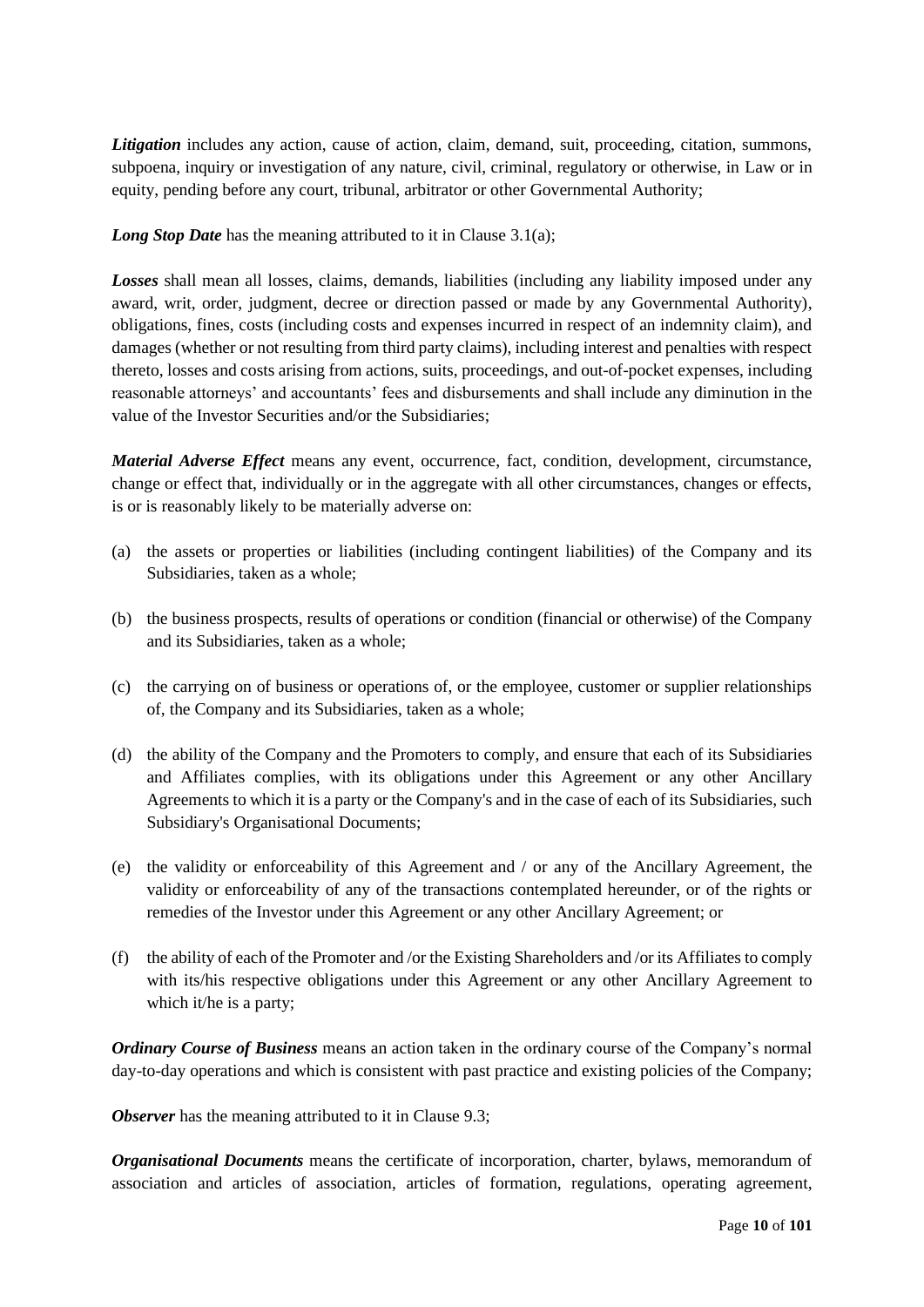certificate of limited partnership, partnership agreement, and all other similar documents, instruments or certificates executed, adopted, or filed in connection with the creation, formation, or organization of a Person, including any amendments thereto;

*Parties* mean the parties to this Agreement;

*Person(s)* means any individual, sole proprietorship, unincorporated association, unincorporated organization, firm, body corporate, corporation, company, partnership, unlimited or limited liability company, joint venture, Governmental Authority, trust or any other entity or organization;

*Peenya Facility* means the chemistry and biopharma research and development facility of the Company situated at P-3, Peenya Industrial Area, 1st Main Road, Peenya 1st Stage, Bengaluru-560058, Karnataka;

*Promoter's Bank Account* has the meaning attributed to it in Clause [5.1](#page-19-0)[\(c\);](#page-20-2)

*Purchase Amount* has the meaning attributed to it in Clause [2.1](#page-13-0)[\(i\);](#page-13-1)

*Relatives* shall have the meaning given to the term under the Act;

*Relevant Market* means the Bombay Stock Exchange, the National Stock Exchange, or any other reputable and internationally recognized automated quotation system(s) or stock exchange(s) acceptable to the Investor;

*Reorganisation* means every issue by way of capitalisation of profits or reserves and every issue by way of rights or bonus and every consolidation or sub-division or reduction of capital, buy-back of Equity Securities or capital distribution or other reconstruction or adjustment relating to the equity share capital of the Company and any amalgamation or reconstruction affecting the equity share capital of the Company;

*Representatives* means, as to any Person, its officers, directors, employees, agents and other professional advisors;

*Restated Articles* means the amended articles of association of the Company and the Group Companies, in Agreed Form;

*Rupees* or *Rs.* or *INR* means the Indian Rupee, the lawful currency of the Republic of India;

*Secondary Shares* has the meaning attributed to it in Claus[e 2.1](#page-13-0)[\(i\);](#page-13-1)

*Shareholder Party* means a Person who becomes a party to this Agreement by executing a Deed of Adherence;

*Social Laws* means any common or statutory law, regulation, directive or other law and all codes of practice, statutory guidance and the like applicable in India, relating to labour management issues including occupational health and safety, child labour, minimum wage standards, other applicable statutory labour Laws;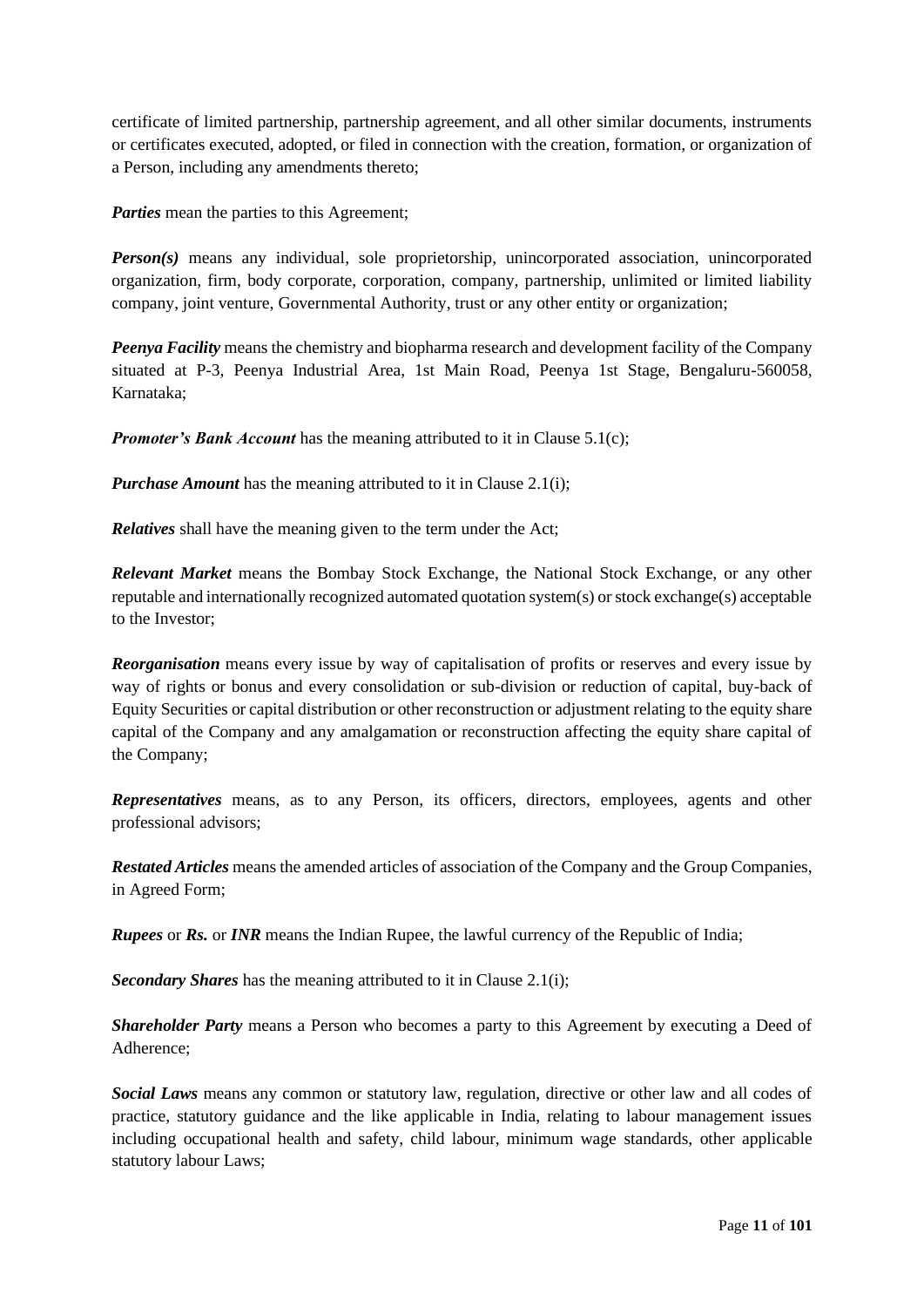*Strategic Sale* has the meaning attributed to it in Clause [15.8;](#page-43-1)

*Subscription Amount* has the meaning attributed to it in Clause [2.1](#page-13-0)[\(ii\);](#page-14-0)

*Subscription Securities* has the meaning attributed to it in Clause [2.1](#page-13-0)[\(ii\);](#page-14-0)

**Subsidiary** has the meaning given to such term in Section 2(87) of the Act. It is clarified that for the purposes of this Agreement, any reference to *Subsidiaries* shall, in respect of the Company, include any other future subsidiaries of the Company;

*Tax* or *Taxation* means any applicable central, federal, state, local or foreign income, alternative, minimum, accumulated earnings, franchise, share capital, profits, windfall profits, gross receipts, sales, use, value added, transfer, registration, transaction, documentary, recording, listing, stamp, premium, excise, customs, severance, environmental, real property, personal property, ad valorem, occupancy, license, occupation, wage, withholding, provident fund, insurance, gratuity, employment, payroll, social security, disability, unemployment, workers' compensation, withholding, dividend, goods and service tax or other similar tax, duty, fee, contribution, levy, impost, assessment or other governmental charge or deficiencies thereof (including all interests, surcharges, fines and penalties thereon and additions thereto) due, payable, levied, imposed upon or claimed to be owed;

*Tax Holiday* includes any relief from Taxation, or allowance, exemption, set-off or deduction in computing, or against, profits, income or gains for the purposes of Taxation, or a credit against Taxation;

*Tax Returns* means any return, report, declaration, form, claim for refund or information, return or statement relating to Taxes, including any schedule or attachment thereto, and including any amendment thereof;

*Tax Warranties* shall mean the Warranties set out in paragraph Schedule 5Part A9.4 of Part A **of Schedule 5**;

*Transfer* (including with correlative meaning, the terms "**Transferred by**" and "**Transferability**") means any transfer, assignment, sale, disposal, lease, alienation, amalgamation, merger, or Encumbrance, in each case whether voluntary or involuntary;

*Warranties* means the representations and warranties provided by the Company, Existing Shareholders and the Promoter as set out in Clause [6](#page-24-0) and **Schedule 5** (*Representations and Warranties*).

#### **Interpretation**

- 1.3 In this Agreement, unless the context requires otherwise:
	- (i) the headings are inserted for ease of reference only and shall not affect the construction or interpretation of this Agreement;
	- (ii) references to one gender include all genders;
	- (iii) any reference to any enactment or statutory provision is a reference to it as it may have been, or may from time to time be, amended, modified, consolidated or re-enacted (with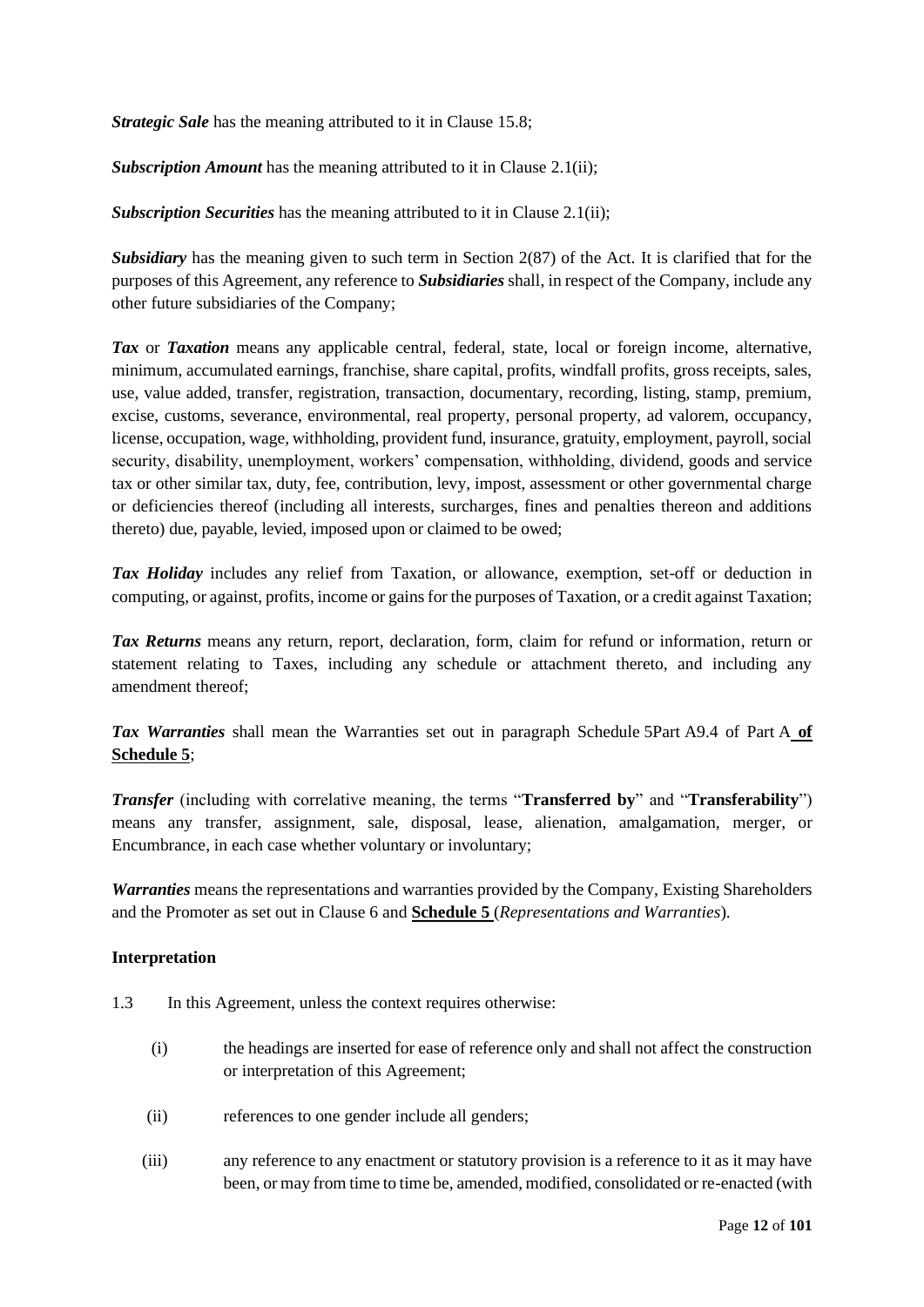or without modification) and includes all instruments or orders made under such enactment;

- (iv) words in the singular shall include the plural and vice versa, as the context may permit;
- (v) any reference to Clause, Schedule or Paragraph shall be deemed to be a reference to a Clause, Schedule or Paragraph of this Agreement;
- (vi) references to an *agreement* or *document* shall be construed as a reference to such agreement or document as the same may have been amended, varied, supplemented or novated in writing at the relevant time in accordance with the requirements of such agreement or document and, if applicable, of this Agreement with respect to amendments;
- (vii) any reference in this Agreement to a Party shall, where the context permits, include such Party's respective successors-in-interest, legal representatives and permitted assigns;
- (viii) any reference to a document in *Agreed Form* is to a document in form and substance agreed in writing between the Company and the Investor;
	- (ix) any reference to percentage or proportion of shareholding of the Investor in the Company shall be calculated on a Fully Diluted Basis taking into account the Investor Securities held by the Investor Group;
	- (x) the words "hereby," "herein," "hereof," "hereunder" and words of similar import refer to this Agreement as a whole (including any Schedules hereto) and not merely to the specific clause or paragraph in which such word appears; and
	- (xi) the words "include," "includes" and "including" shall be deemed to be followed by the phrase "without limitation".

#### **2. Agreement to Purchase and Subscribe by the Investor**

- <span id="page-13-0"></span>2.1 On the Closing Date, subject to the terms and conditions contained in this Agreement, in reliance on the Warranties, and subject to the completion of the Conditions Precedent to Closing set out under **Schedule 4** (*Conditions Precedent to Closing*) to the satisfaction of the Investor, the Investor agrees to invest an aggregate of INR 85,33,00,000 (Rupees Eighty Five Crores and Thirty Three Lakhs only) (*Investment Amount*) in the Company in the following manner:
	- (i) Secondary Shares:

<span id="page-13-1"></span>The Promoter and Existing Shareholders have agreed to sell an aggregate of 14,35,700 (Fourteen Lakhs Thirty Five Thousand Seven Hundred only) Equity Shares (*Secondary Shares*) owned by them in the Company (details of which have been set out in Section 3 of **Schedule 3**), which aggregates to a total of 20.1% (twenty point one percent) of the total share capital of the Company, to the Investor, for a total sum of INR 62,00,00,000 (Rupees Sixty Two Crores) and the details of the amount payable to each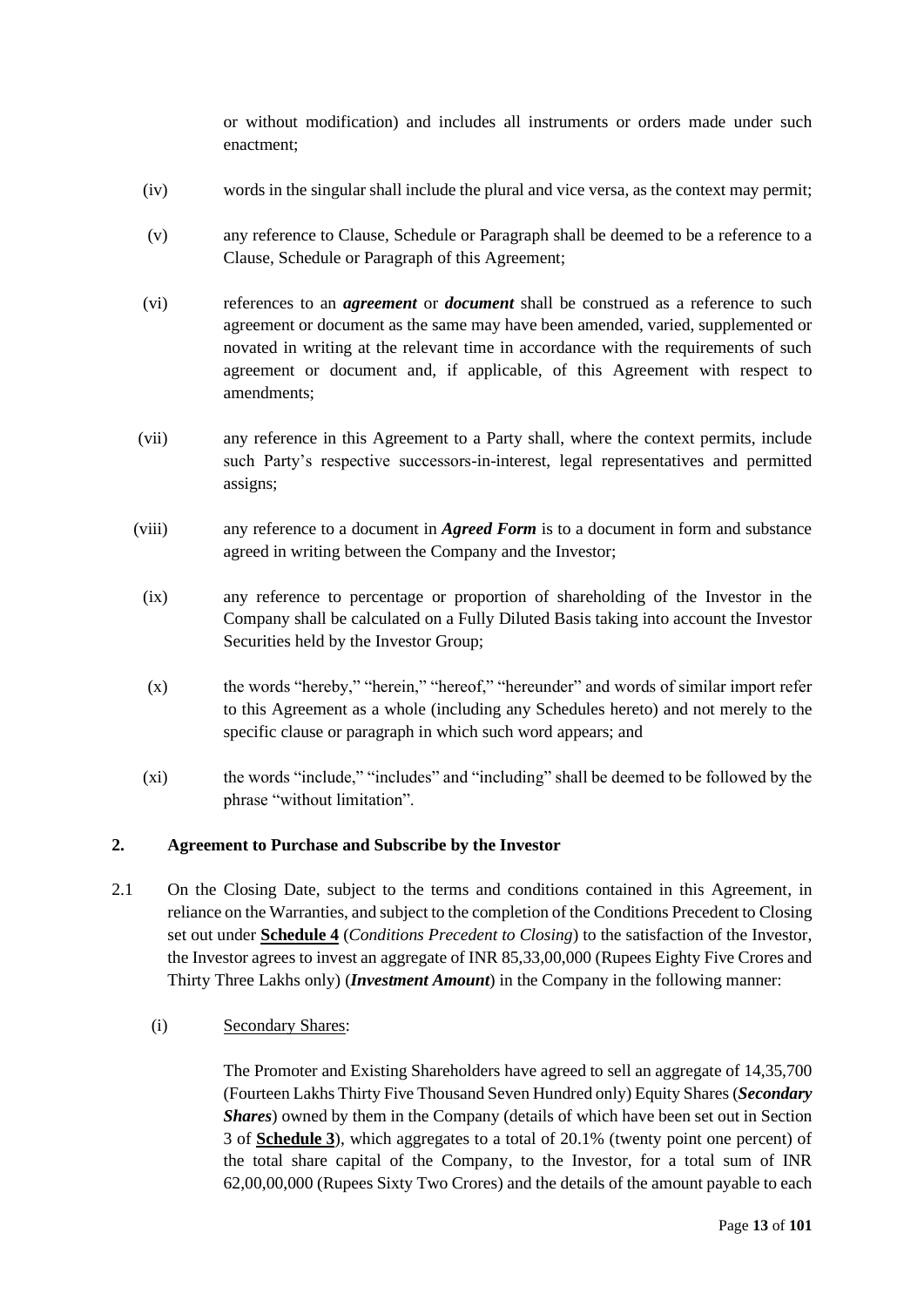of the Promoter and the Existing Shareholders will be detailed under **Schedule 3** (the total amount payable to the Promoter and Existing Shareholders are collectively referred to as the *Purchase Amount*).

<span id="page-14-0"></span>(ii) Subscription Securities:

The Investor shall subscribe to 23,33,000 (Twenty Three Lakhs Thirty Three Thousand) optionally convertible preference shares of the Company, the terms and conditions of which have been set out in **Schedule 10**, at a face value of INR 100 (Rupees Hundred per preference share, (*Subscription Securities*) for a total subscription amount aggregating to INR 23,33,00,000 (Rupees Twenty-Three Crores Thirty-Three Lakhs) (*Subscription Amount*).

- 2.2 It is hereby clarified that upon the purchase of the Secondary Shares, (taken together with the Investor's current holding in the Company, aggregating to 30% (Thirty percent)), the Investor shall hold a minimum of 50.1% (Fifty point One percent) of total shareholding in the Company at all times on and from the Closing Date (*Target Shareholding*). The Promoter shall continue to hold such Equity Shares in the Company representing a maximum of 49.9% (Forty Nine percent) of the share capital of the Company, on and from the Closing Date, save and except in accordance with the terms of this Agreement
- 2.3 **Second Tranche Call Option**: The Investor shall also have the option, to further invest in the Company, an additional 9.9% (Nine point Nine percent) of the total share capital of the Company, on a Fully Diluted Basis excluding the Subscription Securities, by way of a secondary investment effected by way of the sale of Equity Shares by the Promoter to the Investor (*Second Tranche Call Option*), at a valuation determined at 10.25 times of the EBITDA of the Company for the Financial Year 2020-2021, subject to applicable Law (*Second Tranche Purchase Price*). The Second Tranche Call Option may be exercised by the Investor at any time after Closing, by notice to the Promoter (*Second Call Option Notice*). Within 10 (ten) days of the Second Call Option Notice, the Promoter shall transfer the relevant shares to the Investor against payment of the Second Tranche Purchase Price. The Promoter and Company shall provide any transaction assistance to the Investor, as may be necessary in connection with the Second Tranche Call Option. The Company and Promoter hereby agree to do all acts and deeds necessary for effecting the Second Tranche Call Option, including providing necessary representations and warranties (which shall include the Fundamental Warranties set out in this Agreement specifically in relation to Second Tranche Call Option), indemnities and covenants.
- 2.4 **Additional Call Option**: Post the Closing Date and/or after exercise of the Second Tranche Call Option, the Investor shall have the option at their sole discretion, at any time, to require the Promoter to transfer the balance shares held by him in the Company (*Balance Shares*) in the manner as provided below. The Investor may be required to obtain the prior approval of the Reserve Bank of India as a condition precedent to the exercise of the Additional Call Option in accordance with applicable Law:
- (a) **Swap Option**: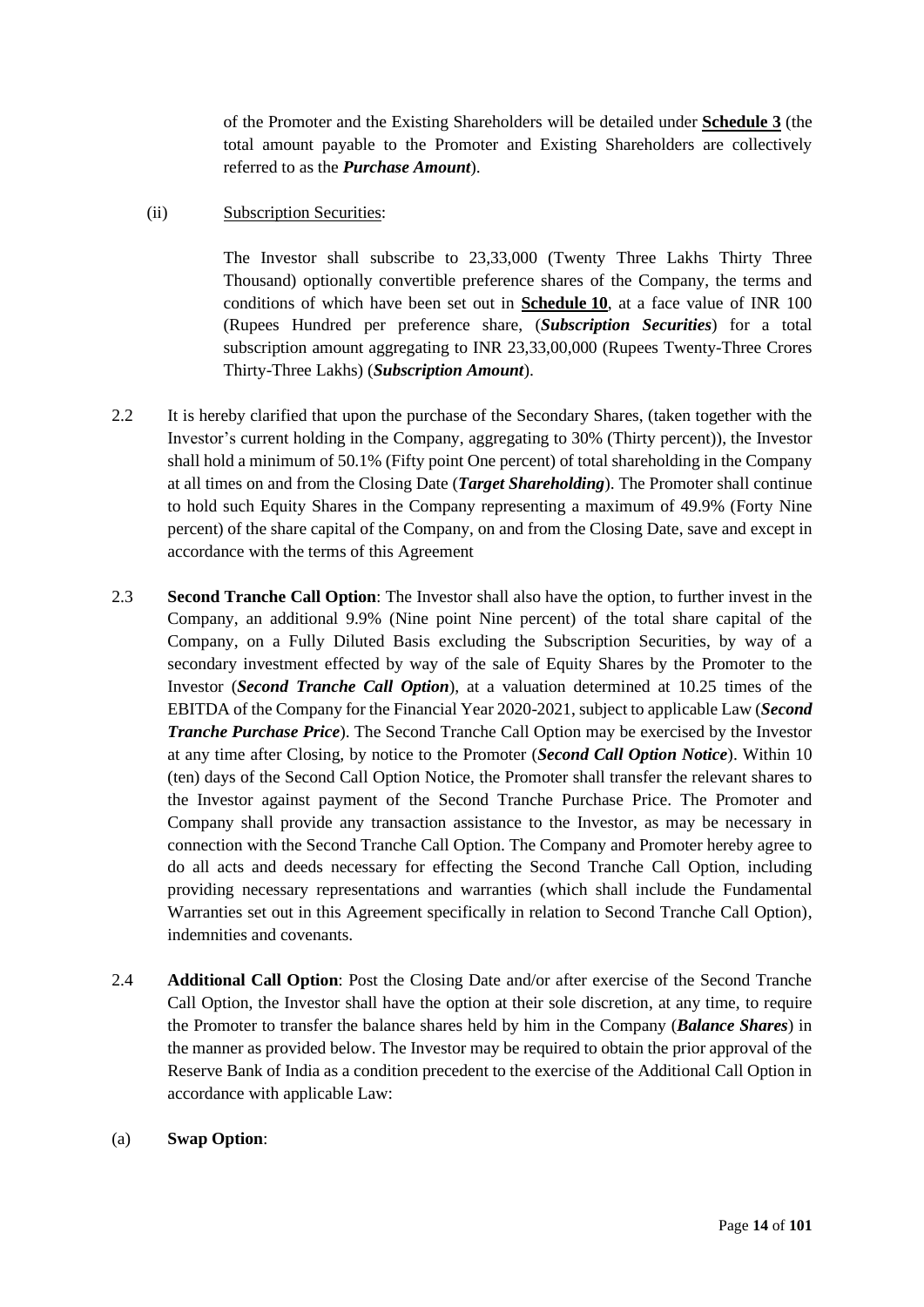(i) The Investor may acquire additional 25% (twenty fifty percent) of the total share capital of the Company on a Fully Diluted Basis excluding the Subscription Securities (*Swap Shares*) the consideration for which shall be the allotment of shares of the Investor, the swap ratio for which shall be as set out below.

*Swap Ratio*: Enterprise value of the Investor being 14 (fourteen) times Financial Year 2021 EBIDTA of the Investor, and the enterprise value of the Company being 11 times Financial Year 2021 EBIDTA, as audited and due diligenced by the Investor. For the purposes of this Clause the EBIDTA of the Company for the Financial Year 2021 is INR 28,60,00,000 (Rupees Twenty-Eight Crores Sixty Lakhs) (*Estimated EBIDTA*), subject to adjustment as mentioned below and the EBIDTA of Investor for the Financial Year 2021 is INR 63,00,00,000 (Rupees Sixty Three Crores). After exercise of the Swap Option, the Promoter shall hold a total of 52,771 (Fifty Two Thousand Seven Hundred Seventy One) equity shares of the Investor (adjusted for any splits, bonus or other corporate reorganisations), translating to 6.4% of the share capital of the Investor as on the Execution Date on a fully diluted basis (*Promoter Target Shareholding*), excluding 32,464 (Thirty-Two Thousand Four Hundred and Sixty-Four) Equity Shares as part under Investor's employee stock option scheme (*Investor ESOP*) of the Investor. Investor represents that save and except (a) as a result of the vesting of 32,464 (Thirty-Two Thousand Four Hundred and Sixty-Four) equity shares which are part of the Investor's ESOP, and (b) any future share allotments (by way of fresh infusion of funds into the Investor) post Execution Date, the Promoter Target Shareholding shall not be diluted.

The Swap Option is only available with the Investor till 31 December 2023. The Swap Ratio and the valuation proposed as above, will be valid if the Swap Option is completed on or before 31<sup>st</sup> March 2022, post which, the Parties will mutually agree on the Swap Ratio and valuation thereof will be based on EBIDTA trailing 12 (twelve) months immediately before such option is exercised.

- (ii) Provided that, in the event of filing of the draft red herring prospectus by the Investor in relation to the listing of its shares with the relevant stock exchange prior to the exercise of the Swap Option, then such Swap Shares held by the Promoter, shall compulsorily get swapped with the shares in the Investor at the Swap Ratio before filing of the red herring prospectus.
- (b) **Cash Acquisition**: The Investor may acquire further 15% (fifteen percent) of total share capital of the Company, on a Fully Diluted Basis excluding the Subscription Securitiesin such a manner that the total cash consideration payable by the Investor on exercise of the Second Tranche Call Option and this option together shall be equivalent INR 75,00,00,000 (Rupees Seventy Five Crores only) (*Cash Acquisition Aggregate Price*) in the event that this option is exercised by the Investor before 31 March 2022, and is detailed in **Schedule 11**. The Cash Acquisition Aggregate Price is on the assumption that the EBITDA projection of INR 36,00,00,000 (Rupees Thirty-Six Crores only) (excluding SEIS income) being met for FY 2022. In the event that the Investor exercises this option post 31 March 2022 but before 31 December 2023, then the acquisition will be at a valuation determined at the same multiples (as set out in **Schedule 11)**, but at the revised EBITDA trailing 12 (twelve) months immediately before such option is exercised, for the relevant Cash Acquisition.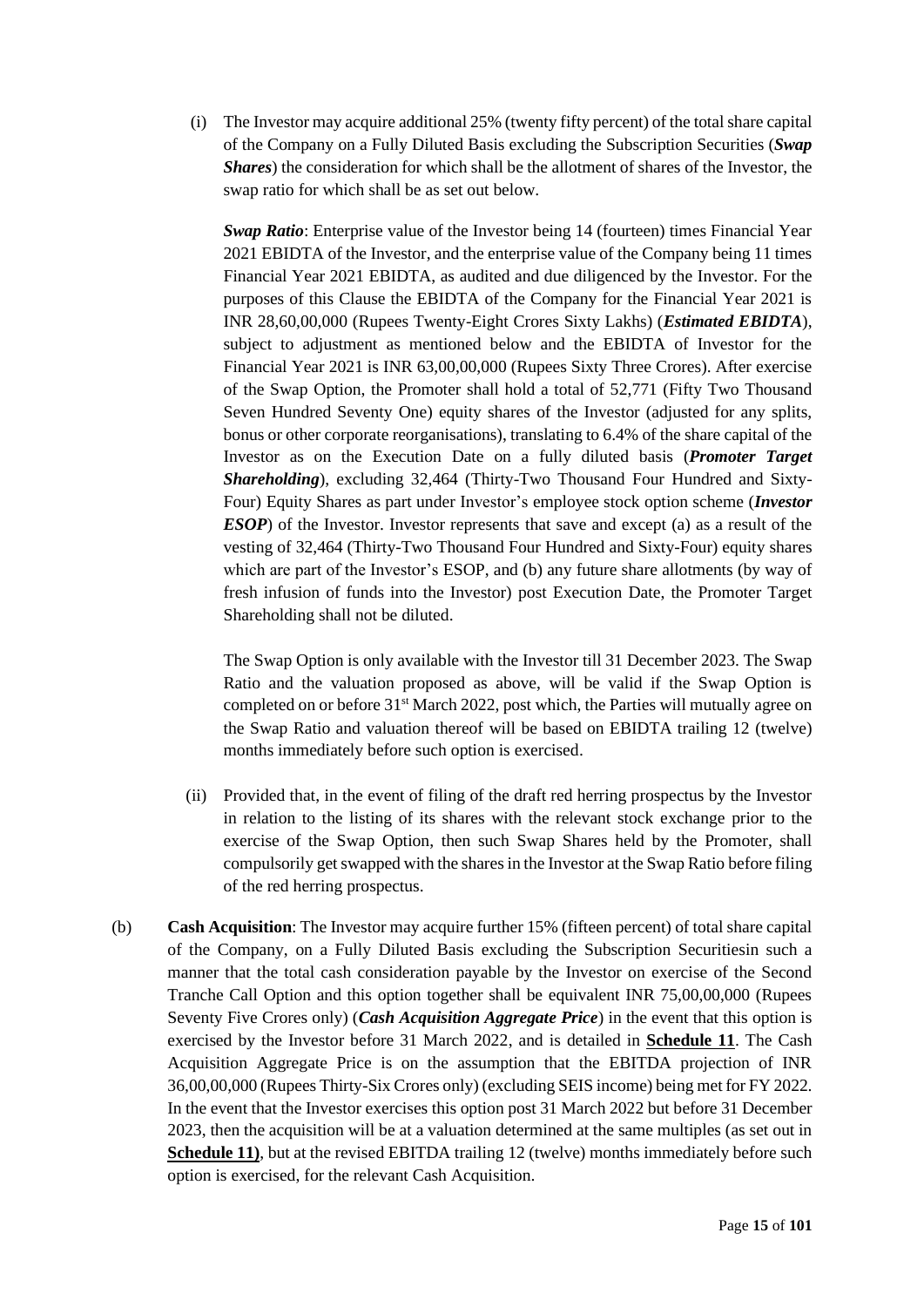- (c) The Swap Ratio and/or Cash Acquisition Aggregate Price are subject to adjustments as stated in **Schedule 11**.
- (d) The Promoter and Company shall provide any transaction assistance as may be necessary in connection with the Additional Call Option. The Company and Promoter hereby agree to do all acts and deeds necessary for effecting the Additional Call Option, including providing necessary representations and warranties (including but not limited to the Fundamental Warranties set out in this Agreement specifically in relation to Additional Call Option), indemnities and covenants.
- 2.5 The Subscription Securities acquired by the Investor in accordance with this Agreement shall have clear title and shall be free and clear of all Encumbrances and rank *pari passu* with the existing Equity Shares of the Company, in all respects, including in respect of entitlement to dividends.
- 2.6 The Secondary Shares transferred to the Investor in accordance with this Agreement shall be free and clear of all Encumbrances and rank *pari passu* with the existing Equity Shares of the Company, in all respects, including in respect of entitlement to dividends.

## **3. Conditions Precedent**

## <span id="page-16-0"></span>3.1 **Conditions Precedent to Closing**

- <span id="page-16-2"></span>(a) The obligations of the Investor to purchase the Secondary Shares and subscribe to the Subscription Securities, under this Agreement shall be conditional upon each of the conditions precedent specified in **Schedule 4** (*Conditions Precedent to Closing*) having been satisfied in form and substance to the Investor's satisfaction, as soon as reasonably practicable, except to the extent that such Conditions Precedent to Closing are waived in writing by the Investor in its absolute discretion, and in any event on or prior to the expiry of 30 July 2021 or such extended date as may be mutually agreed by the Company, Promoter and the Investor (*Long Stop Date*).
- <span id="page-16-1"></span>(b) The Company and the Promoter shall promptly notify the Investor in writing if either of them becomes aware that a Condition Precedent to Closing is not satisfied or becomes incapable (for whatever reason) of being satisfied. Upon satisfaction of the Conditions Precedent to Closing, the Company and the Promoter shall certify the satisfaction and fulfilment of the same in writing to the Investor, in an Agreed Form (*CP Satisfaction Notice*), together with documentary evidence of such fulfilment to the reasonable satisfaction of the Investor.

#### <span id="page-16-3"></span>3.2 **Non-fulfilment of Conditions Precedent to Closing**

(a) If any of the Conditions Precedent to Closing are not fulfilled to the reasonable satisfaction of the Investor (to the extent they are not waived by the Investor in writing in its absolute discretion) on or before the Long Stop Date or any such Conditions Precedent to Closing shall cease to be capable of being satisfied (unless they have been waived by the Investor in writing in its absolute discretion), then this Agreement shall terminate at the sole discretion of the Investor.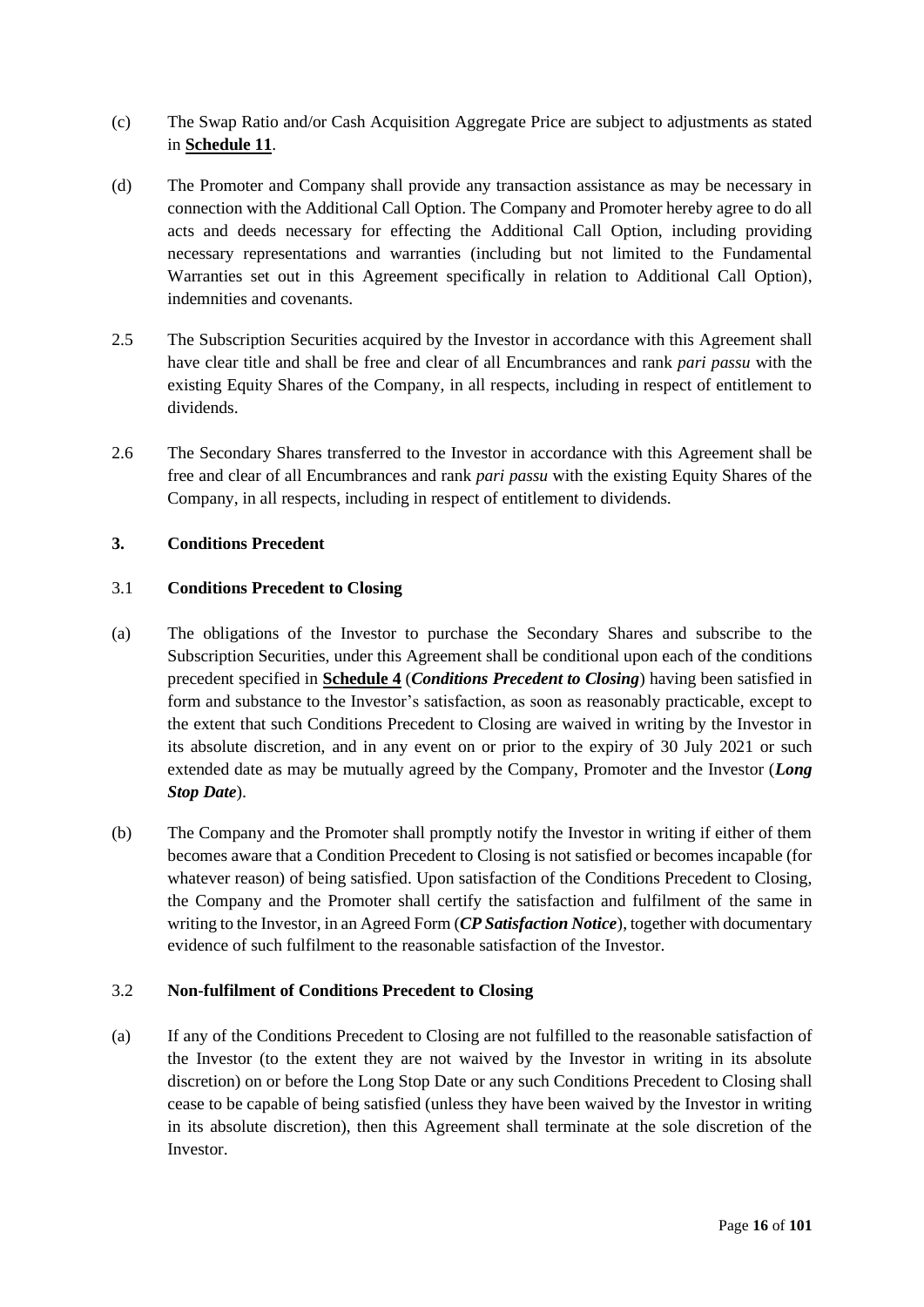(b) The provisions of Clauses [6](#page-24-0) (*Warranties*), [7](#page-25-2) (*Indemnification*), [8](#page-30-2) (*Covenants of the Company and Promoter*) [15.1](#page-40-0) (*Announcements*), [16](#page-43-2) (*Confidentiality*), [18.1](#page-46-0) (*Costs*) [18.12](#page-49-0) (*Notices*), [19](#page-50-0) (*Dispute Resolution*) and [20](#page-51-0) (*Governing Law and Jurisdiction*), shall survive the termination of this Agreement pursuant to Clause [3.2.](#page-16-3)

# **4. Conduct before Closing**

- <span id="page-17-0"></span>4.1 Except with the prior written consent of the Investor, during the period between the Execution Date and the earlier of Closing or termination of the Agreement, pursuant to Clause [3.2](#page-16-3) above (*Interim Period*), the Company and its Group Companies shall not, and the Promoter undertakes to procure and ensure that the Company and its Group Companies shall not:
- (a) Acquire any shares, assets, business, organization, or division of any Person;
- (b) Sell, Transfer, or otherwise dispose-off the Company's Assets, any of its Group Companies or change the capital structure of the Company and/or its Group Companies;
- (c) Sell, Transfer, assign, mortgage, pledge, hypothecate, grant security interest in, or create any other Encumbrance on any of the Assets of the Company or on any securities of the Company and/or its Group Companies;
- (d) Enter into any agreement, Contracts, arrangement or transaction for the assignment of the Company's assets and/or the assets of the Group Companies;
- (e) not merge or consolidate with, or agree to merge or consolidate with, or purchase substantially all of the Assets of, or otherwise acquire, any business, business organization or division thereof, of any other Person;
- (f) not acquire, or agree to acquire, any Asset, or enter into or amend any agreement or incur any commitment to do so, other than in the Ordinary Course of Business;
- (g) preserve intact its present business organization such that its goodwill and Business shall be in all material respects unimpaired upon Closing;
- (h) make any change in the authorized, issued, subscribed or paid-up share capital of the Company or record any beneficial interest in the Equity Shares issued by the Company;
- (i) not appoint, terminate or modify the terms of employment of any Key Employees of the Company, including but not limited to providing increments;
- (j) enter into any related party transactions;
- (k) amend any of its Organisational Documents, except to the extent permitted under this Agreement;
- (l) not enter into, any material Contract or agreement, with respect to the Business, including but not limited to providing increments;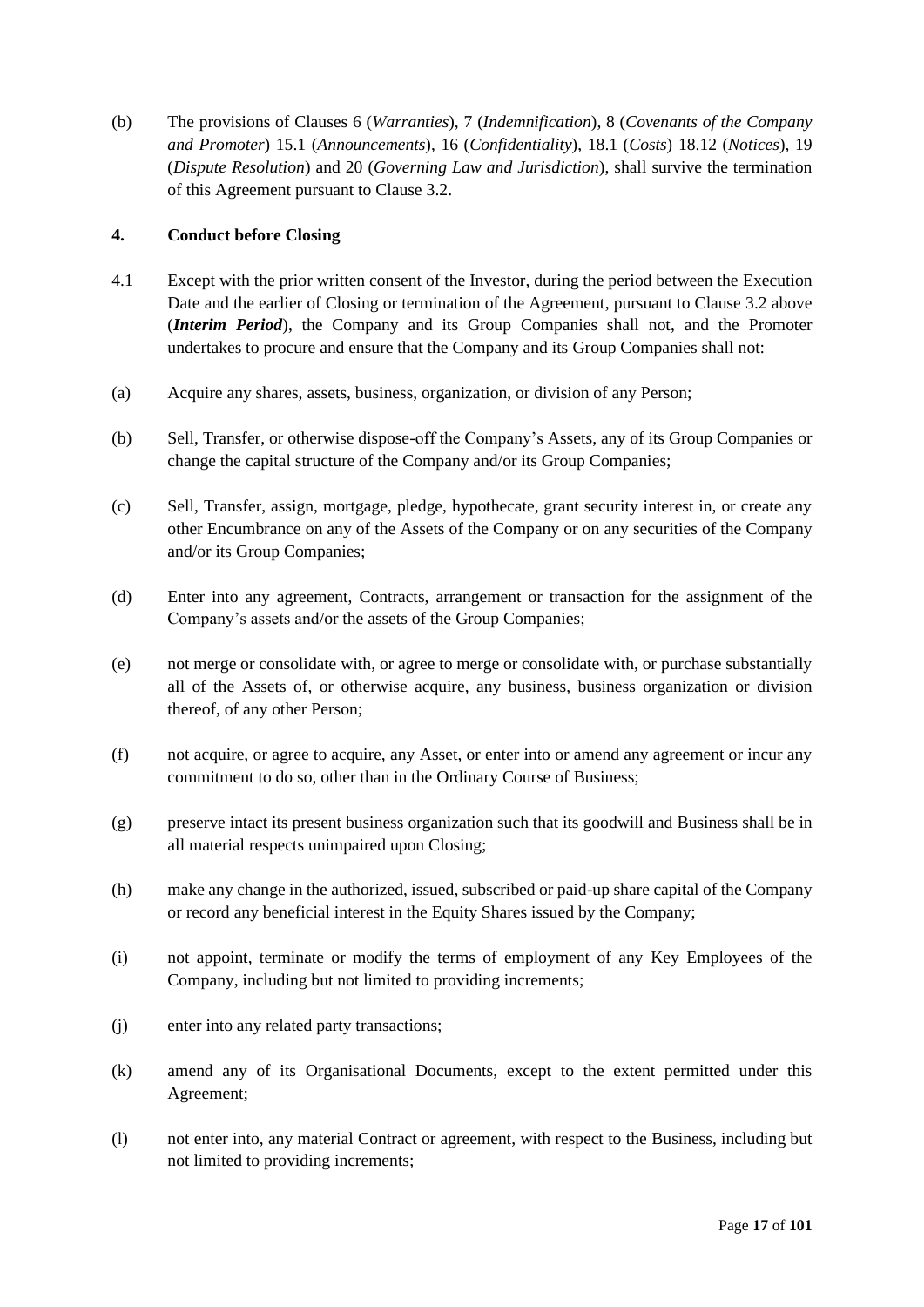- (m) not make any change to the accounting or Tax policies, procedures or practices of the Company, or appoint or remove the external or statutory auditors of the Company other than as required under applicable Law;
- (n) create of adopt any new or additional equity plan, or change or modify or amend any existing equity plan;
- (o) not commence any business other than the Business;
- (p) not declare dividends or other distributions on, or redeem or repurchase any shares of, any class of the Company's equity or increase any of the Company's obligations with respect to Indebtedness;
- (q) not assume or incur Indebtedness;
- (r) not amend any agreements, Contracts or arrangements entered into by the Company or enter into any fresh agreements, Contracts or arrangements in relation to the marketing and / or services provided by the Company;
- (s) not take, or commit to take, any action that would result in the occurrence of any of the foregoing; and
- (t) not take (or commence any steps to take) any action in respect of the matters listed in **Part B of Schedule 6** (*Investor Reserved Matters*).
- 4.2 Without prejudice to the generality of Clause [4.1](#page-17-0) above, prior to Closing, the Promoter shall procure that:
- (a) the Company and its Group Companies shall ensure that the Investor is as soon as reasonably practicable, made aware of and kept involved in (and given all explanations and information to the extent such information is available), all material matters concerning the Group Companies and the Business and shall take full account of the views of the Investor, acting reasonably, in relation thereto;
- (b) the Company and its Group Companies shall allow the Investor and its Representatives, upon prior written notice of not less than 3 (Three) Business Days, reasonable access to, and to take copies of, the books, records and documents of, or relating in whole or in part to, the Group Companies and the Business.
- 4.3 If during the Interim Period, the Company or the Promoter become aware that:
- (a) there has been or there is likely to be any breach of any of the Warranties or any fact, matter or circumstance (whether existing on or before the date of this Agreement or arising afterwards) has arisen which would cause any of the Warranties given by them to become untrue or inaccurate or misleading in any respect; or
- (b) any provision of Clause [4.1](#page-17-0) or any other provision of this Agreement has been or is likely to be breached; or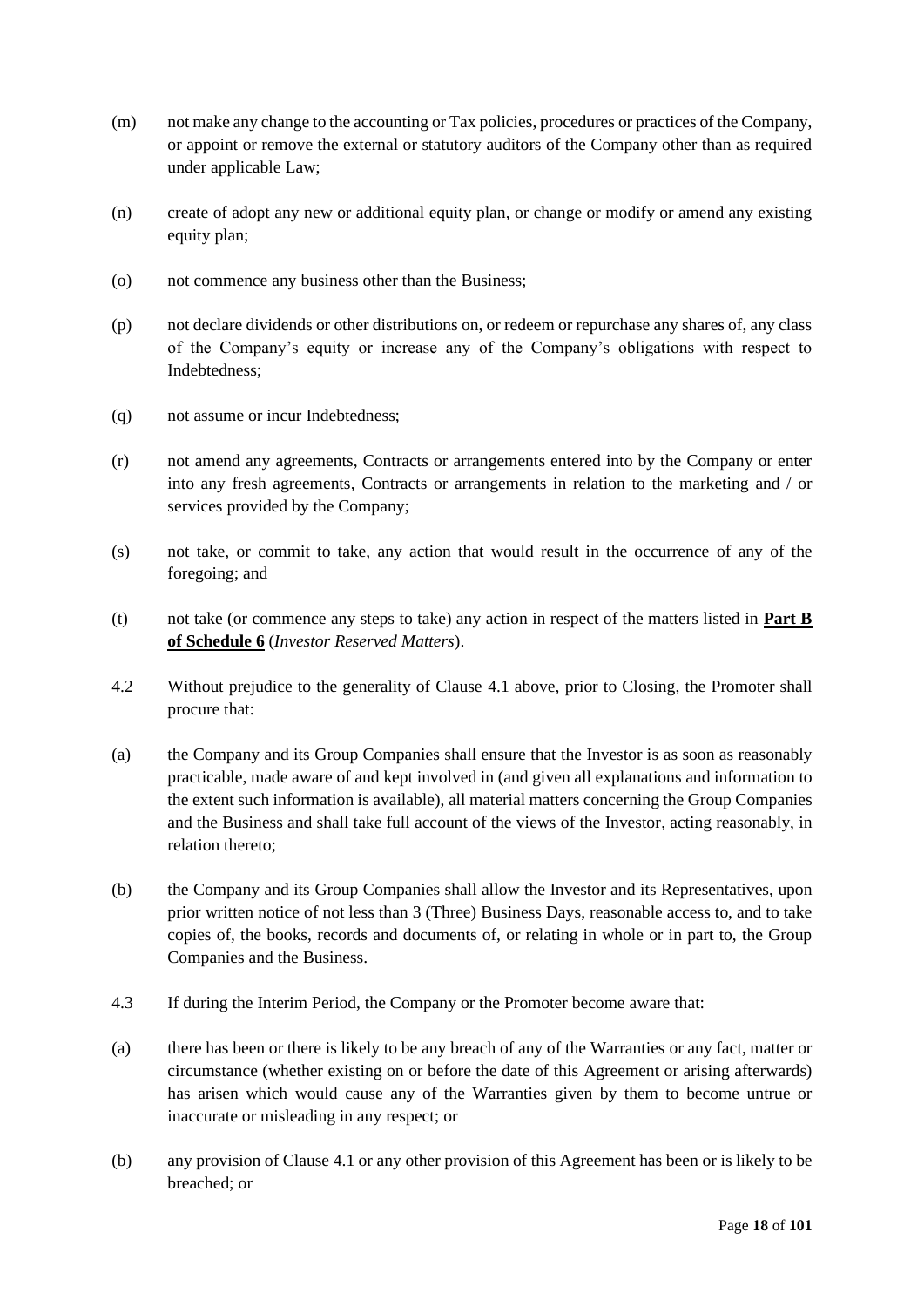(c) any event, occurrence, fact, condition, change, development or effect that, individually or in the aggregate, could reasonably have or result in a Material Adverse Effect or a breach of any of the provisions of this Agreement or any Ancillary Agreement by any party thereto;

then the Company and the Promoter shall immediately and in any event within a period of 2 (two) days notify the Investor of that fact in writing and shall provide all information in relation to the relevant event to the Investor and such other related information as may be reasonably requested by the Investor.

- <span id="page-19-1"></span>4.4 The Promoter and the Company undertake to and agree that, during the Interim Period, the Promoter and the Company will not, nor will the Promoter permit the Company, its Subsidiaries or any Connected Person/Concern of the Company (or authorize or permit any of their respective Representatives) to take, directly or indirectly, any action to initiate, assist, solicit, receive, negotiate, encourage or accept any offer or inquiry from any Person in preference to, or in substitution of, the proposed investment contemplated by this Agreement to:
- (a) make any investment in Equity Shares or other Equity Securities of the Company or any Group Companies;
- (b) reach any agreement or understanding (whether or not such agreement or understanding is absolute, revocable, contingent or conditional) for, or otherwise attempt to consummate, any investment in Equity Shares or other securities of the Company or any Group Company; or
- (c) furnish or cause to be furnished any information with respect to the Company or its Subsidiaries, to any Person who the Company or its Group Company, Promoter or Representative knows or has reason to believe is in the process of considering any investment or transaction referred to in this Clause [4.4.](#page-19-1)
- 4.5 If the Promoter or the Company or any of its Group Companies, Connected Person/Concern (to the extent such Connected Person/Concern informs the Company and/or the Promoter) or Representatives receive from any Person an offer, inquiry or information request identical or similar to those referred to in Clause [4.4](#page-19-1) or in connection with any investment or transaction referred to in Clause [4.4,](#page-19-1) the Promoter and the Company will promptly advise such Person, by written notice, of the terms of Clause [4.4](#page-19-1) (without disclosing the other terms of this Agreement and without divulging the name of the Investor) and will promptly, orally and in writing, advise the Investor of such offer, inquiry or request.

# **5. Closing**

- <span id="page-19-0"></span>5.1 Closing
- (a) Subject to the fulfilment of the Conditions Precedent to Closing to the satisfaction of the Investor, the Closing shall take place at such venue and on such date as may be mutually agreed among the Parties, provided that such date shall not be later than 10 (Ten) Business Days, from the date on which the Investor receives the CP Satisfaction Notice, or such other date that is mutually agreed to, in writing, among the Parties (*Closing Date*).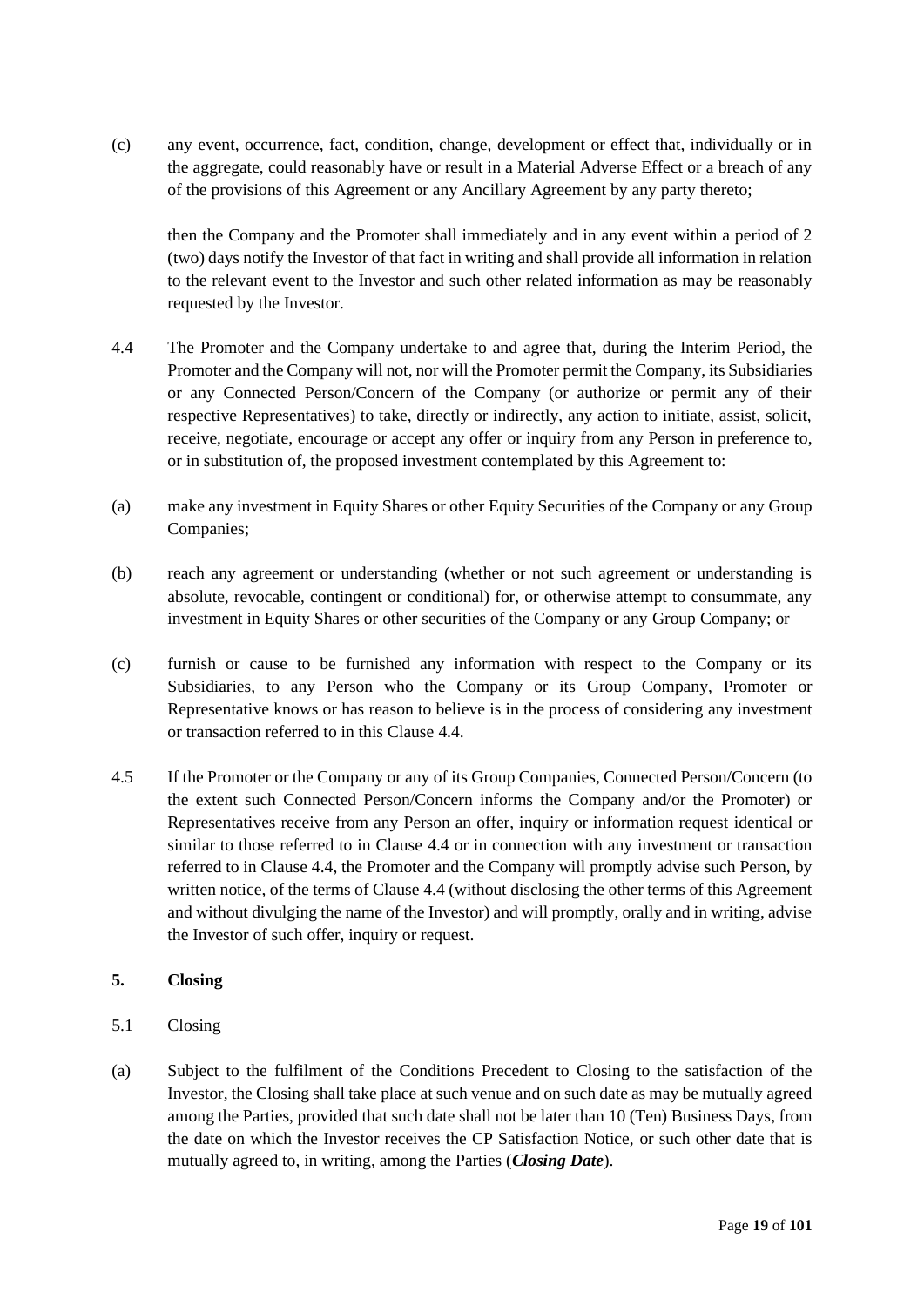- <span id="page-20-1"></span>(b) On the Closing Date, the Parties shall consummate the transactions contemplated hereunder by completing the events set out in sub-Clauses (c) through (l) below (*Closing*). The obligations of each of the Parties in sub-Clauses (c) through (l) below are interdependent. All transactions contemplated under this Agreement to be consummated at Closing shall be deemed to occur simultaneously and Closing will not occur unless all of the obligations set out in sub-Clauses (c) through (l) below are complied with and satisfied in all respects and are fully effective.
- <span id="page-20-2"></span>(c) On the Closing Date, the Investor shall give instructions to its bankers to remit the Purchase Amount to the bank account of each of the Promoter's and the respective Existing Shareholders' individual bank accounts (collectively *Promoter's Bank Account*) (the details of which shall be intimated by the Promoter and the Existing Shareholders to the Investor at least 10 (Ten) Business Days prior to the Closing Date).

The Promoter's Bank Account shall be a no-lien account and the Company shall, prior to the execution of this Agreement, have provided irrevocable instructions to the bank in which the Promoter's Bank Account is held (*Bank*) (such instructions to be in form and substance satisfactory to the Investor) that the Purchase Amount shall not be debited from the Promoter's Bank Account until the Investor has confirmed the receipt of (a) the relevant board resolution(s) issuing and allotting the Subscription Securities; (b) the demat statement representing the Subscription Securities in the Investor's demat account, details of which shall be communicated by the Investor to the Company at least 5 (Five) Business Days prior to the Closing Date (c) the relevant board resolution(s) authorizing the transfer of the Secondary Shares; and (d) the Secondary Shares in the Investor's demat account. The Investor shall instruct the Bank to immediately release the "no-lien" simultaneously with the receipt of the duly stamped letter of allotment in respect of the Subscription Securities, and receipt of the Secondary Shares by the Investor in the Investor's demat account (as the case may be) and such instruction shall not be unreasonably delayed or withheld. Provided that, if upon receipt of the duly stamped letter of allotment in respect of the Subscription Securities, and receipt of the Secondary Shares by the Investor in the Investor's demat account (as the case may be) to the satisfaction of the Investor, the Investor fails to provide such instruction to the Bank, then the Promoter and the Company shall be entitled to inform the Bank.

- <span id="page-20-0"></span>(d) On the Closing Date, the Investor shall give instructions to its bankers to remit the Subscription Amount to the Designated Bank Account.
- (e) The Designated Bank Account shall be a no-lien account and the Company shall, prior to the execution of this Agreement, have provided irrevocable instructions to the bank in which the Designated Bank Account is held (*Company Bank*) (such instructions to be in form and substance satisfactory to the Investor) that the Subscription Amount shall not be debited from the Designated Bank Account until the Investor has confirmed the receipt of (a) the relevant board resolution(s) issuing and allotting the Subscription Securities, (b) the demat statement representing the Subscription Securities in the Investor's demat account, details of which shall be communicated by the Investor to the Company at least 5 (Five) Business Days prior to the Closing Date (c) the relevant board resolution(s) authorizing the transfer of the Secondary Shares; and (d) the Secondary Shares in the Investor's demat account. The Investor shall instruct the Company Bank to immediately release the "no-lien" simultaneously with the receipt of the duly stamped letter of allotment in respect of the Subscription Securities, and receipt of the Secondary Shares by the Investor in the Investor's demat account (as the case may be) and such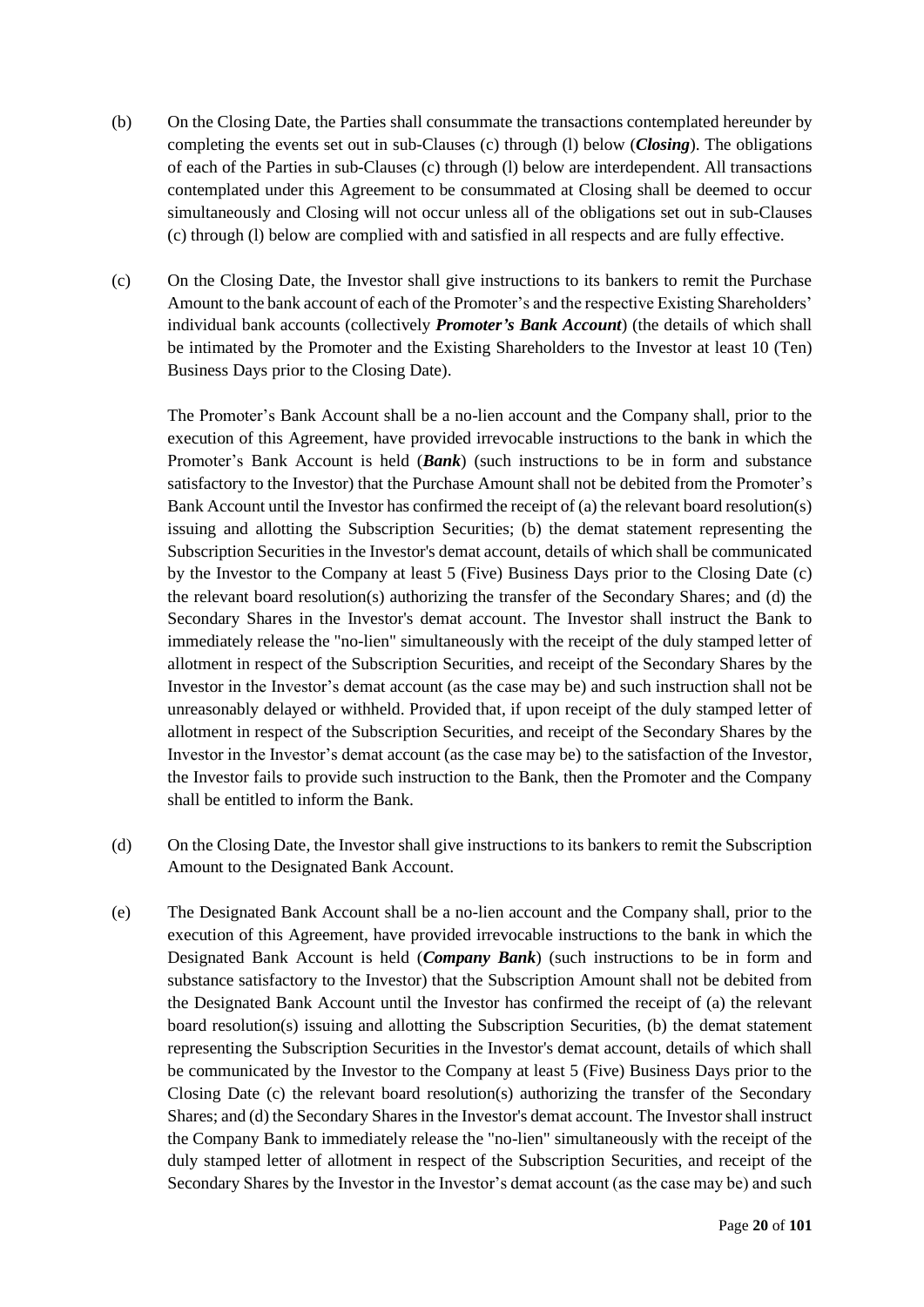instruction shall not be unreasonably delayed or withheld, provided however that upon receipt of the duly stamped letter of allotment in respect of the Subscription Securities, and receipt of the Secondary Shares by the Investor in the Investor's demat account (as the case may be) to the satisfaction of the Investor, if the Investor fails to provide such instruction to the Company Bank, then the Promoter and the Company shall be entitled to inform the Company Bank.

- (f) Subject to sub-clause [\(c\)](#page-20-2) and [\(d\)](#page-20-0) above, if the Investor does not confirm that Closing has occurred to the Bank and / or the Company Bank and the Investor further informs the Bank and / or the Company Bank that it desires to withdraw its Purchase Amount and / or the Subscription Amount, then the Bank shall return the Purchase Amount to the Investor, and the Company Bank shall return the Subscription Amount to the Investor, subject to such Governmental Approvals as may be required (which approvals shall be promptly procured by the Company and the Promoter).
- <span id="page-21-0"></span>(g) The Company shall hold a meeting of its Board, at which it shall be approved unanimously to:
	- (i) issue and allot the Subscription Securities to the Investor in accordance with the terms of this Agreement;
	- (ii) approve the transfer of the Secondary Shares to the Investor in accordance with the terms of this Agreement;
	- (iii) enter the name of the Investor in the register of transfers and the register of beneficial owners of the Company as the holder of (i) the Subscription Securities; and (ii) Secondary Shares;
	- (iv) appoint the nominees of the Investor, that is, the Investor Directors, as directors on the Board of the Company, in accordance with the terms of this Agreement;
	- (v) if required by the Investor, appoint an Observer;
	- (vi) approving the Restated Articles; and
	- (vii) pass such other resolutions as are necessary or required to give effect to the transactions contemplated under this Agreement to achieve Closing.
- <span id="page-21-1"></span>(h) The Company shall hold a meeting of its shareholders, at which the following shall be approved:
	- i. appointment of the nominees of the Investor, that is, the Investor Directors, as a nonexecutive, non-retiring directors on the Board of the Company in accordance with the terms of this Agreement;
	- ii. appointment of the Investor Directors as a member of each of the committees of the Board (as applicable); and
	- iii. adoption of the Restated Articles of the Company.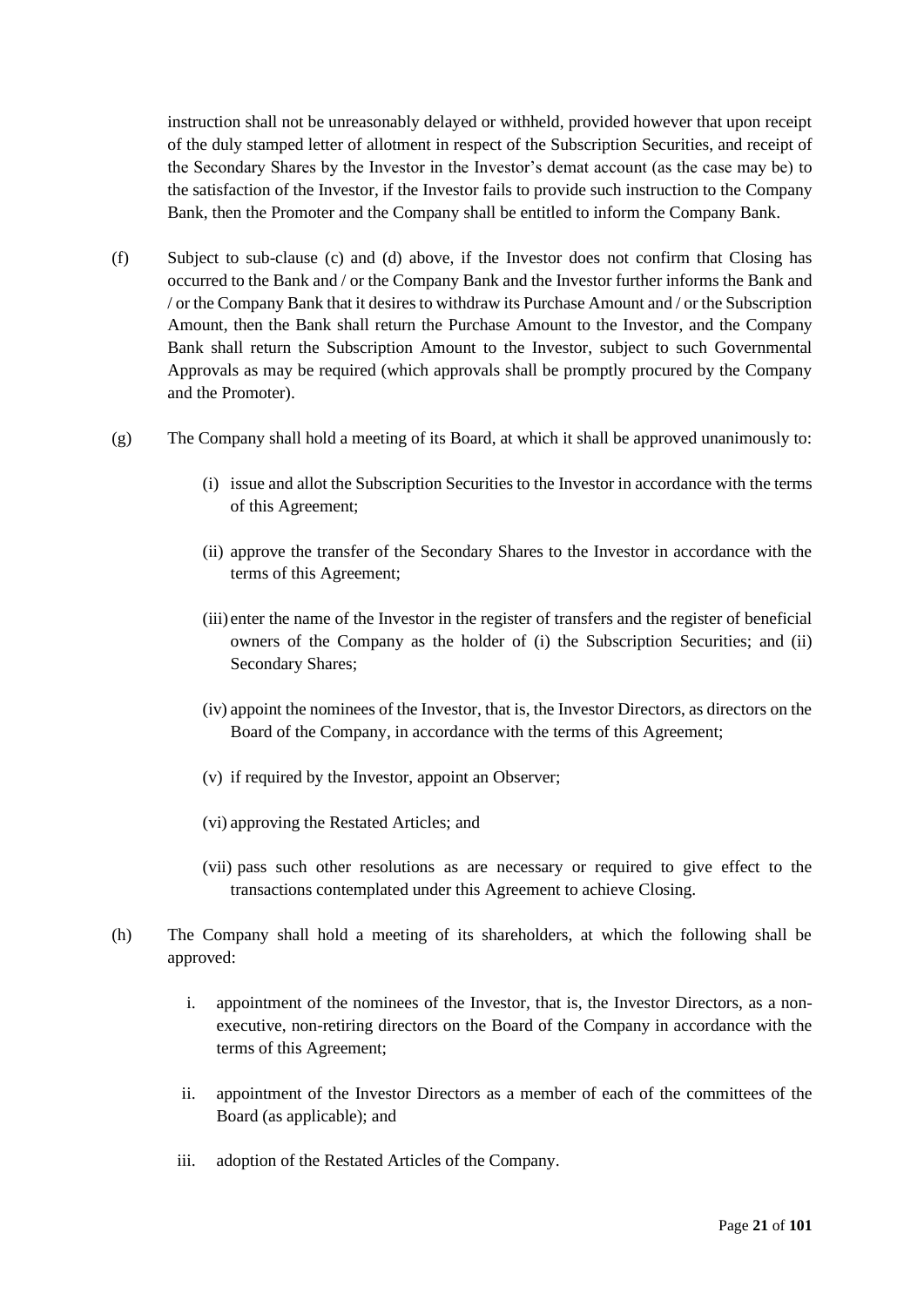- (i) The Company shall, and the Promoter shall procure that the Company delivers certified copies of the resolutions referred to in sub-Clauses [\(g\)](#page-21-0) and [\(h\)](#page-21-1) above to the Investor at Closing.
- (j) The Company shall duly issue and allot the Subscription Securities to the Investor in dematerialized form, and the Promoter shall ensure and procure that duly stamped and executed share certificates in respect of the Subscription Securities are delivered to the Investor in order to facilitate the dematerialization of the Subscription Securities by the Company. The Company shall, on the Closing Date, duly pay the requisite amount of stamp duty as required by Law in respect of issuance and allotment of the Subscription Securities.
- (k) Notwithstanding anything to the contrary, the Company shall be responsible for the payment of any and all stamp duties relating to allotment and issuance of the Subscription Securities in accordance with the terms of this Agreement (including stamping requirements under this Agreement and on the share certificates as applicable). The Company shall also bear the costs of making the payment of stamp duty in respect of the sale of the Secondary Shares through the relevant depository participant.
- (l) On the Closing Date, the Company shall execute the employment agreements with the Promoter and the identified Key Employees (as applicable), which employment agreements shall be in Agreed Form and shall be duly stamped by the Company.

## 5.2 **Conditions Subsequent to Closing**

- (a) The Company shall (with the Board cooperation) and the Promoter shall cause the Company to fulfil (and provide certified true copies of documents evidencing such fulfilment) in form and substance reasonably satisfactory to the Investor, all the filings and compliances required under applicable Law, including the following:
	- (i) within 5 (Five) Business Days of the Closing Date, file with the Registrar of Companies, Form PAS 3 (or such other forms as may be applicable under the provisions of the Act) in connection with the issuance and allotment of the Subscription Securities to the Investor;
	- (ii) within 5 (Five) Business Days of the Closing Date, file with the Registrar of Companies, Form MGT-14 in respect of the shareholders' resolutions referred to in Clause 5.1(i) above;
	- (iii) within 5 (Five) Business Days of the Closing Date, file Forms DIR-11 and DIR-12 (or such other forms as may be applicable under the provisions of the Act) with the Registrar of Companies, in relation to the resignation of the existing director and the appointment of the Investor Directors;
	- (iv) within 30 (Thirty) Business Days of the Closing Date, carry out the Audit of the financial statements of the Company for the year ended 31 March 2021;
	- (v) within 30 (Thirty) Business Days of the Closing Date, carry out technical and physical verification of inventory and fixed assets;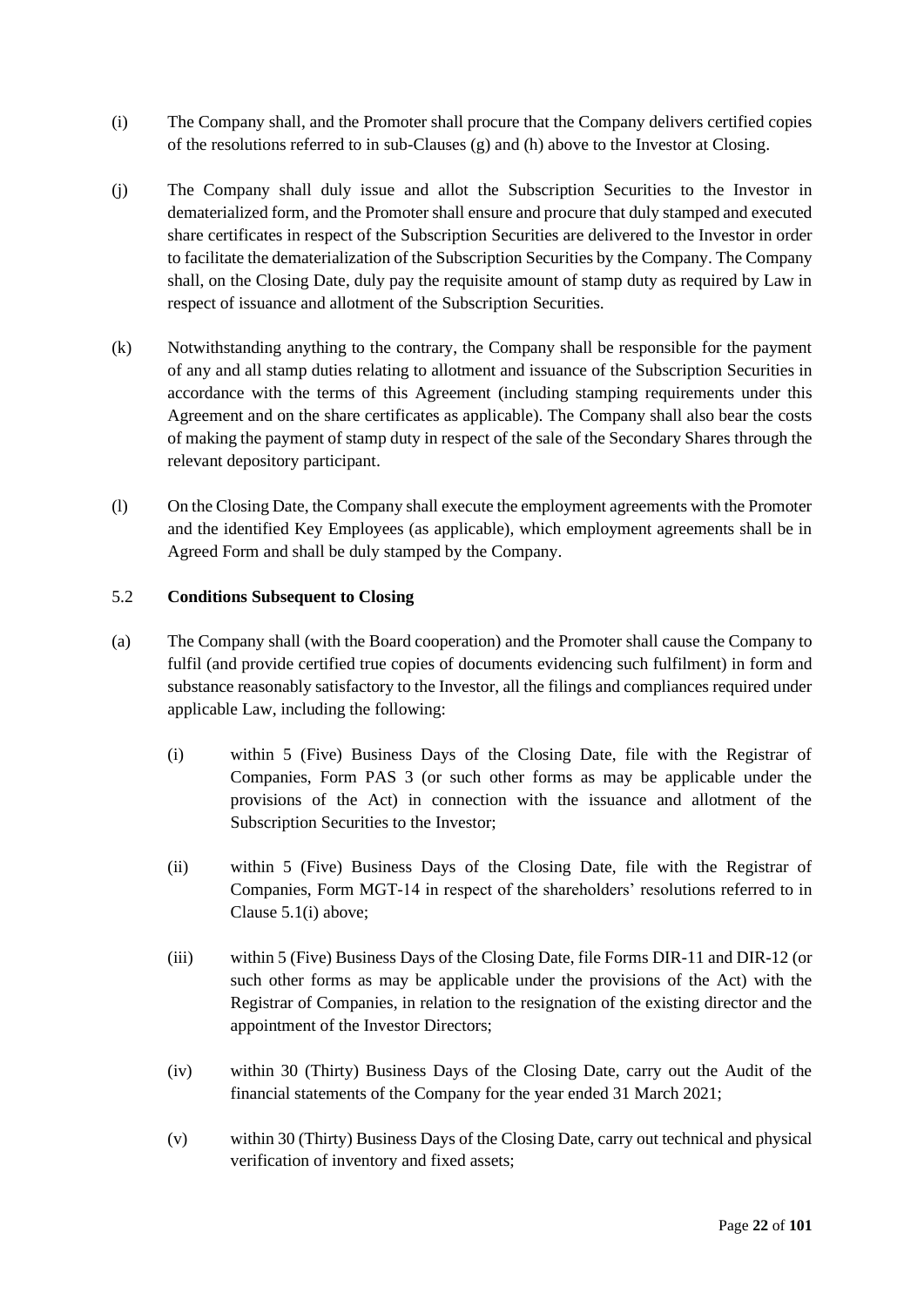- (vi) within 60 (sixty) Business Days of the Closing Date obtain the fire NOC for its Peenya Facility under Karnataka Fire Services Act 1964;
- (vii) within 30 (Thirty)Business Days of the Closing Date, the Company shall, shall require that the Company shall regularize any of its non-compliances for the existing employees of the Company under the Payment of Bonus Act, 1965;
- (viii) within 30 (Thirty) Business Days of the Closing Date, the Company shall develop a comprehensive Legal Register incorporating all applicable Environmental & Social legal requirements at the corporate level and facility level;
- (ix) within 30 (Thirty) Business Days of the Closing Date, the Company shall identify all categories of hazardous wastes generated in the Peenya Facility and accordingly apply for Hazardous Waste Management (*HWM*) Authorization from Karnataka State Pollution Control Board as per the Hazardous & Other Waste (Management and Transboundary Movement) Rules 2016;
- (x) within 30 (Thirty) Business Days of the Closing Date, the Company shall ensure that the owner of Peenya Facility has obtained lift license;
- (xi) within 30 (Thirty) Business Days of the Closing Date, the Company shall procure a director and officers insurance policy for 7 years from the Closing Date covering all its directors on Board, to the satisfaction of the Investor for the present directors of the Company for an amount of INR 40,00,00,000 (Rupees Forty Crores only).
- (xii) within 30 (Thirty) Business Days of the Closing Date, the board of directors and shareholders of the Company shall have passed resolutions (in Agreed Form) approving the increase / reclassification in its authorised share capital in order to accommodate the investment in the Company by the Investor under the Agreement (including the conversion of the Subscription Securities into Equity Shares) and the Company shall have filed with the Registrar of Companies in accordance with the provisions of the Act, certified copies of such resolutions and the Investor shall have received certified true copies of such resolutions and filings made by the Company with the Registrar of Companies evidencing payment of stamp duty and registration fees in relation to the increase in the Company's authorised share capital;
- (xiii) within 30 (Thirty) Business Days of the Closing Date, the Company shall make relevant filings with the registrar of companies, in accordance with the Act, in relation to release of the pledge over the shares by them in the Company in favour of Canara Bank Limited;
- (xiv) Within 10 (Ten) Business Days of the Closing Date, the Company shall notify Biotechnology Industry Research Assistance Council, Biocon Limited, BBT Biotech GmbH, and BSV Bioscience GmbH about the transactions contemplated under this Agreement;
- (xv) Within 10 (Ten) Business Days of the Closing Date, the Company shall notify all relevant regulatory authorities including authorities under the Drugs and Cosmetics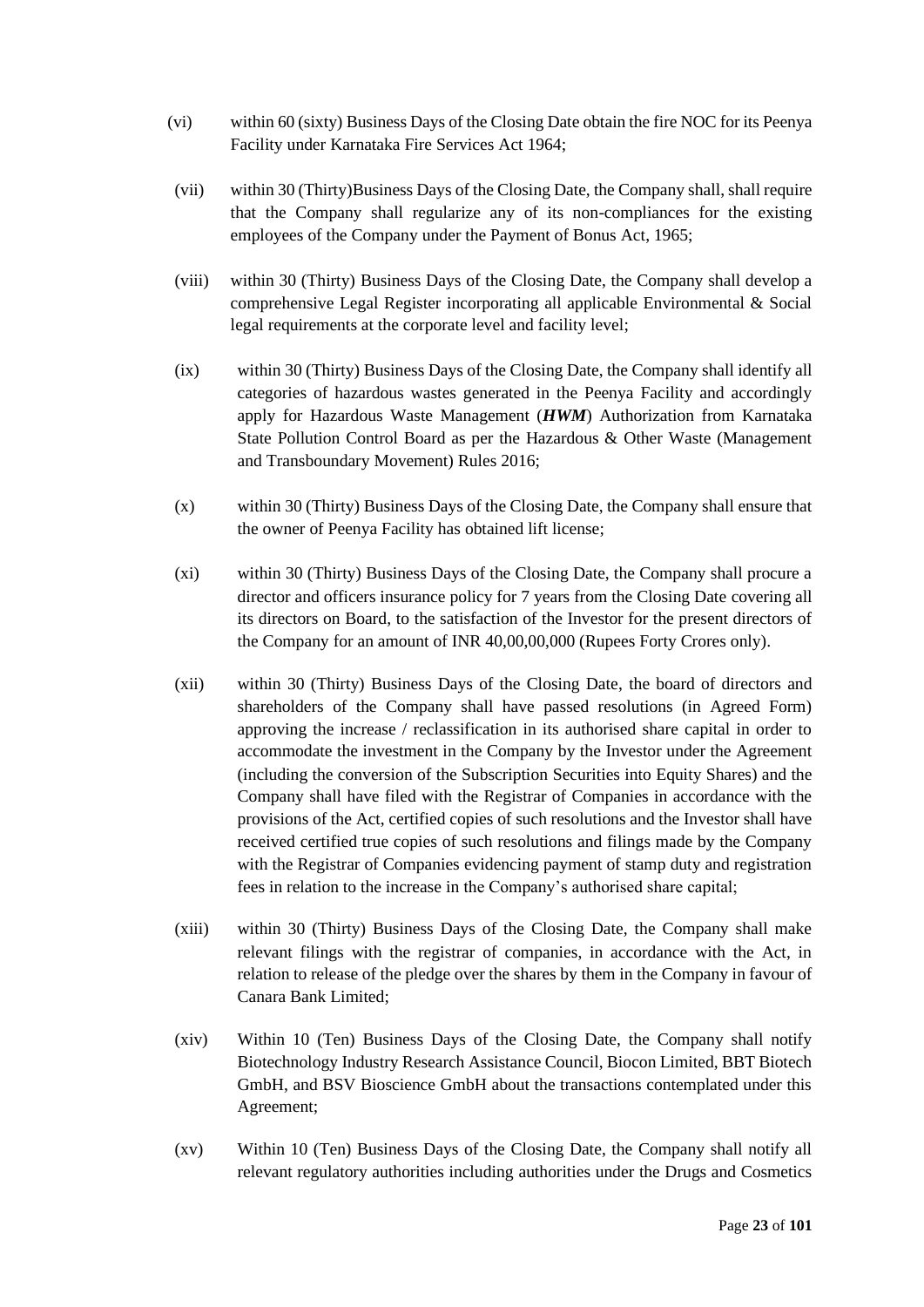Act, 1940, about the change in shareholding of the Company, as required under Applicable Law; and

- (xvi) Within 60 (Sixty) Business Days of the Closing Date, the Company shall, and the Promoter shall require that the Company shall regularize any of its non-compliances under the Employees' State Insurance Act, 1948.
- (xvii) Within 30 (thirty) days of Closing, apply for approval from the Reserve Bank of India to sell or transfer the shares held by the Company in MyBioSciencelab SDN. BHD., Malaysia and thereafter take all requisite steps to complete such transfer as expeditiously as possible.

## <span id="page-24-0"></span>**6. Warranties**

- 6.1 The Company, the Promoter and the Existing Shareholders hereby jointly and severally represent, warrant and undertake to the Investor, as at the Execution Date and the Closing Date, that each of the Warranties, are and will be true, complete and correct in all respects and not misleading in any respect, and hereby acknowledge that the Investor has entered into this Agreement in reliance upon the Warranties being true, complete and correct in all respects and not misleading in any respect. These Warranties shall be applicable retrospectively for all the shares purchased by the Investor from CVCFL, aggregating to 30% (Thirty percent) of the share capital of the Company and effective from each of the date of execution and the date of closing of the share purchase under the CVCFL SPA. It is clarified that any representation and warranties provided by CVCFL which pertains to the ownership and title of Equity Shares of CVCFL (acquired by the Investor under the CVCFL SPA) shall remain the sole obligation of CVCFL only.
- 6.2 There is no fact or circumstance relating to the affairs of the Company and/or the Promoter which has not been disclosed to the Investor, and which if disclosed might reasonably have been expected to influence the decision of the Investor to enter into this Agreement and/or the Ancillary Agreements.
- 6.3 Each of the Warranties shall be construed as a separate and independent warranty (save as expressly provided to the contrary herein) and shall not be limited, restricted, modified or qualified by reference to or inference from the terms of any other Warranty, or any due diligence investigations or findings by the Investor.
- 6.4 None of the Warranties shall be treated as qualified by any actual or constructive knowledge or investigation on the part of the Investor or any of its Representatives, whether before or after the date of this Agreement.
- 6.5 Where any statement in this Clause [6,](#page-24-0) **Schedule 5** (*Representations and Warranties*) or elsewhere in this Agreement is qualified by the expression "*so far as the relevant warrantor / any Party is aware*" or "*to the best of the relevant warrantor's / Party's knowledge, information and belief*" or any similar expression, that statement shall, unless otherwise specified, be deemed to mean that it has been made after due and careful enquiry and diligence.
- 6.6 The Investor hereby makes the following representations and warranties (*Investor Warranties*)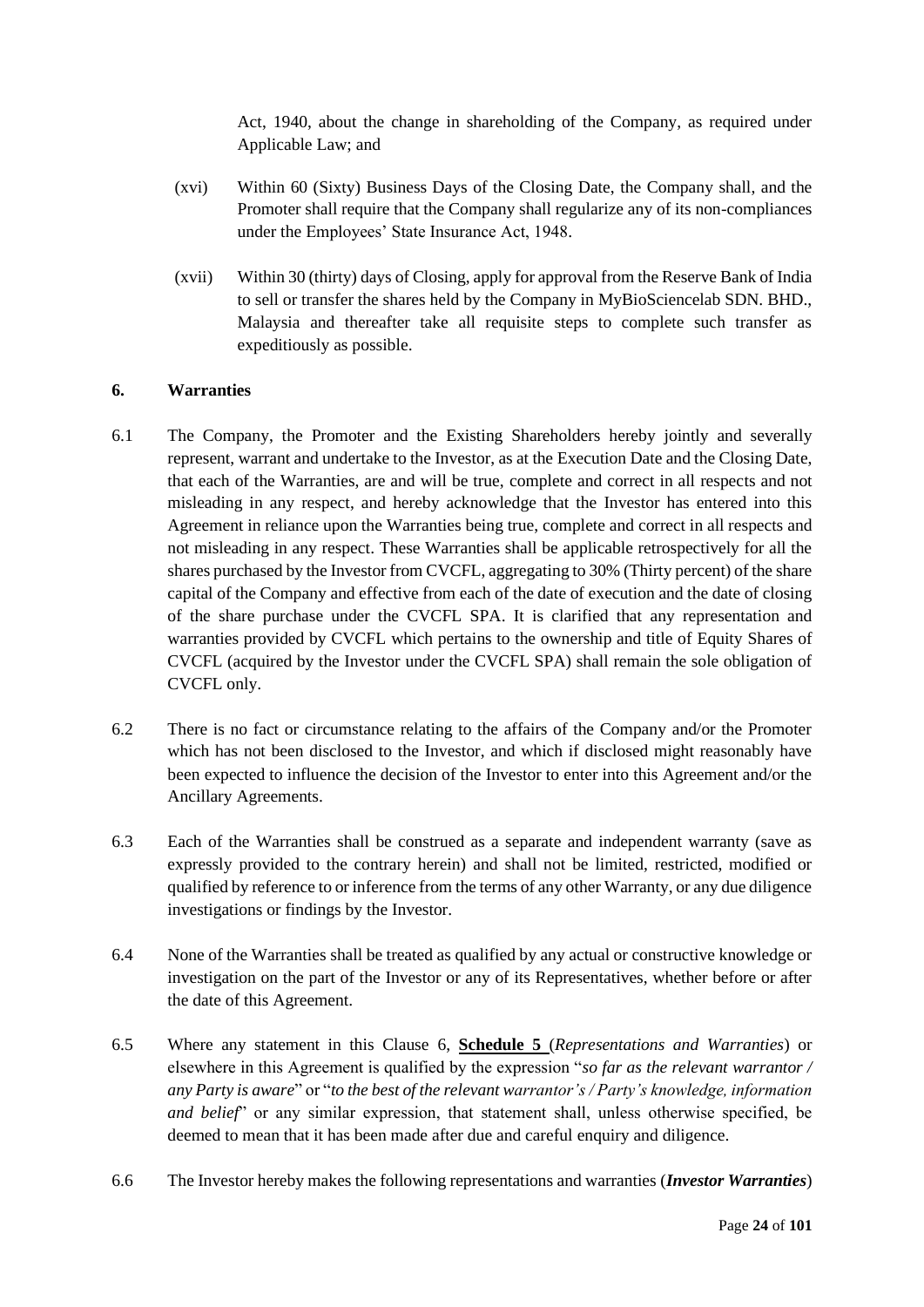to the other Parties with respect to itself, each of which is true and correct as of the date hereof and shall be true and correct as of the Closing Date:

- (a) The Investor has the full power and authority to enter into, execute and deliver and perform the transaction as contemplated herein and in the Ancillary Agreements.
- (b) The Investor is duly incorporated and validly existing under applicable Law; and
- (c) The execution and delivery of this Agreement and the consummation of the transactions contemplated hereunder have been duly authorized by all necessary actions on its part and the execution and consummation of the transactions contemplated under this Agreement are not violative of its constitutional documents, or any contracts, court order or regulatory order or to which it is a party.
- (d) This Agreement shall constitute the legal, valid and binding obligations of the Investor, enforceable against it in accordance with its terms.

# <span id="page-25-2"></span>**7. Indemnification**

- <span id="page-25-0"></span>7.1 Each of the Company, the Promoter and the Existing Shareholders (each an *Indemnifying Party*), shall jointly and severally, indemnify, defend and hold harmless, the Investor, its Affiliates and Representatives (*Indemnified Parties*) from and against all Losses, incurred by the Indemnified Parties, as a result of or relating to or arising out of or in connection with the following events (*Indemnification Events*):
- <span id="page-25-1"></span>(a) any breach of any Warranty under this Agreement;
- (b) any breach, default or violation of or failure to fulfil any covenant, obligation, agreement or unwaived condition under the Agreement and/or the Ancillary Agreements;
- (c) any gross negligence or willful misconduct or fraud on the part of the Promoter and/or the Company or its Group; and /or
- (d) Specific Indemnities in accordance with **Schedule 9** (*Specific Indemnities*);

Any claim for indemnity pursuant to this Clause [7.1](#page-25-0) shall be made by the Indemnified Parties by notice in writing (*Indemnity Notice*) to the Company and the Promoter.

- 7.2 The Investor shall, in its absolute discretion, from time to time in respect of any claim arising under Clause [7.1](#page-25-0) determine:
- (a) whether the Promoter and/or the Existing Shareholders and/or the Company shall indemnify the relevant Indemnified Party in respect of that claim;
- (b) which Indemnified Party (or more than one, as relevant) shall be indemnified in respect of that claim; and
- (c) the allocation of the indemnity as between the relevant Indemnified Party (or more than one, as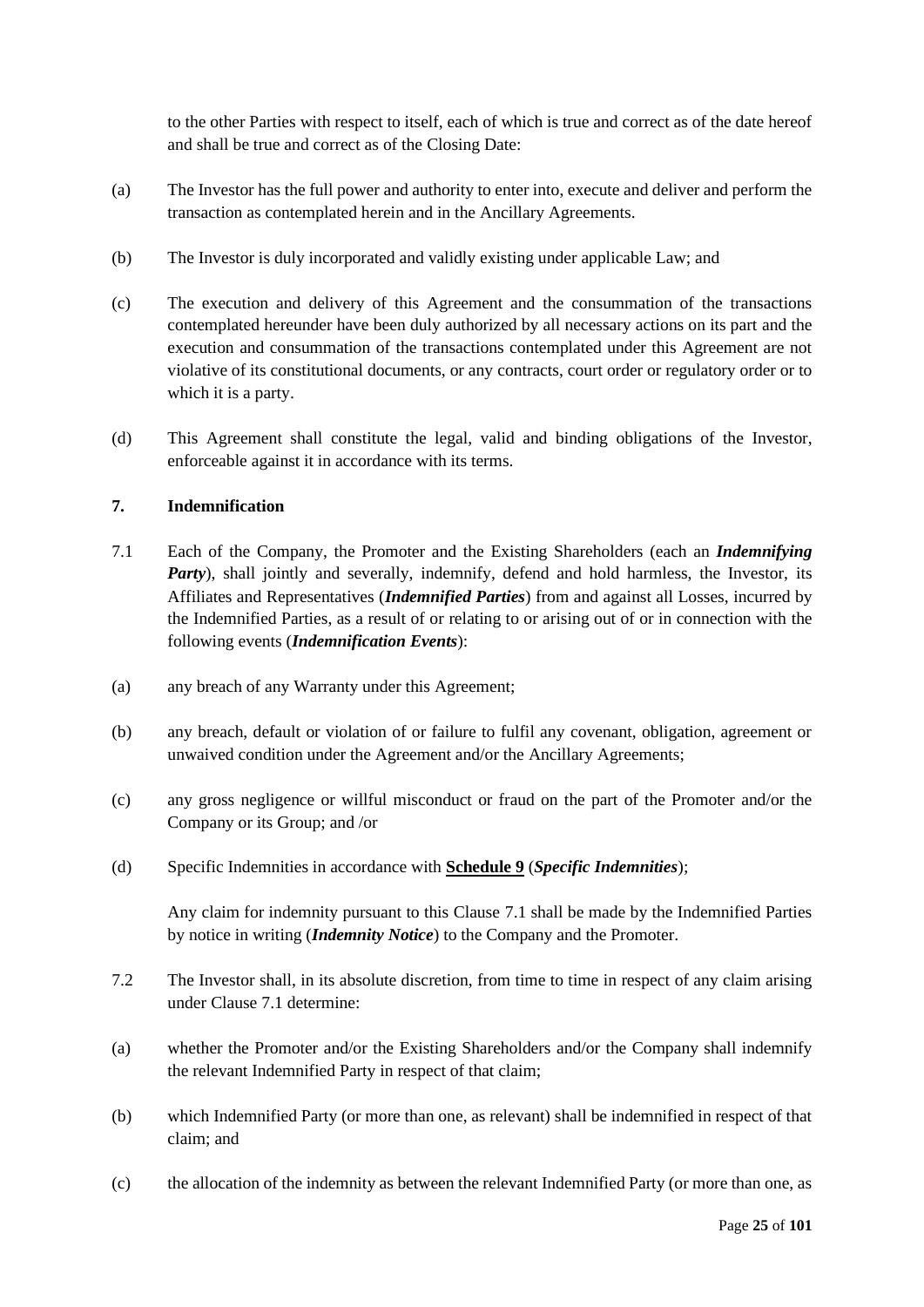#### relevant),

and the Investor shall notify the Promoter and the Company in writing of its determination. The Promoter and the Existing Shareholders and the Company agree to comply with that determination. Provided however that, the Promoter, Existing Shareholders and the Company shall not be liable for indemnification for more than once for the same claim arising out of breach of the same Warranty.

- 7.3 Since the Investor is a shareholder in the Company, where the claim under this Claus[e 7](#page-25-2) is being satisfied only by the Company (as indemnification for the Losses suffered by the Investor), the amounts payable will be grossed up to include such additional amount that is proportional to the shareholding of the Investor in the Company. If the Promoter and the Existing Shareholders, in accordance with this Claus[e 7,](#page-25-2) indemnify an Indemnified Party in respect of a claim arising due to an act or omission of the Company or any of its Group Companies, the Promoter and the Existing Shareholders expressly agree to waive any rights of counter-indemnity or other rights at Law against the Company and its Group Companies (as relevant) in respect of that indemnity. Any Loss suffered by the Company and/or its Group Companies as a result of or in connection with, or arising from or in relation to an Indemnification Event, shall be deemed to be a Loss (to a maximum extent on a proportional shareholding basis) for the Investor.
- 7.4 The Company, the Promoter and the Existing Shareholders jointly and severally undertake to pay to the Indemnified Parties promptly on ascertainment of the liability / cost, an amount equal to such proportion of any and all Taxes payable or suffered by the Company in respect of the items mentioned below:
- (a) in respect of or arising from any transaction effected or deemed to have been effected, on or prior to Closing;
- (b) by reference to any profits earned, accrued or received (or deemed to have been earned, accrued or received) on or before Closing;
- (c) any and all Tax arising by reason of the unavailability of any Tax Holiday, concession, benefit or exemption at any time where the reason for such unavailability is attributable to a transaction or the non-compliance with any formalities necessary for the continuance of such Tax Holiday concession, benefit or exemption by the Company on or before Closing; and
- (d) any and all reasonable costs and expenses (including legal costs) incurred by the Investor in respect of a claim under this indemnity provision.
- <span id="page-26-0"></span>7.5 In respect of any matter in relation to which the Indemnified Parties are entitled to be indemnified by the Company and/or the Promoter and the Existing Shareholders (as the case may be) under this Agreement, in the event that any of the Company or the Promoter and the Existing Shareholders make any payment (*Base Payment*) to the Indemnified Parties hereunder, the Company or the Promoter and the Existing Shareholders shall make a further payment (*Additional Payment*) to the Indemnified Parties so that the sum of the Base Payment and the Additional Payment shall, after deducting from such payments the amount of all Taxes required to be paid in respect of the receipt or accrual of such payments, be equal to the Base Payment. If the Indemnified Party receives any Tax credit, deduction or refund in relation to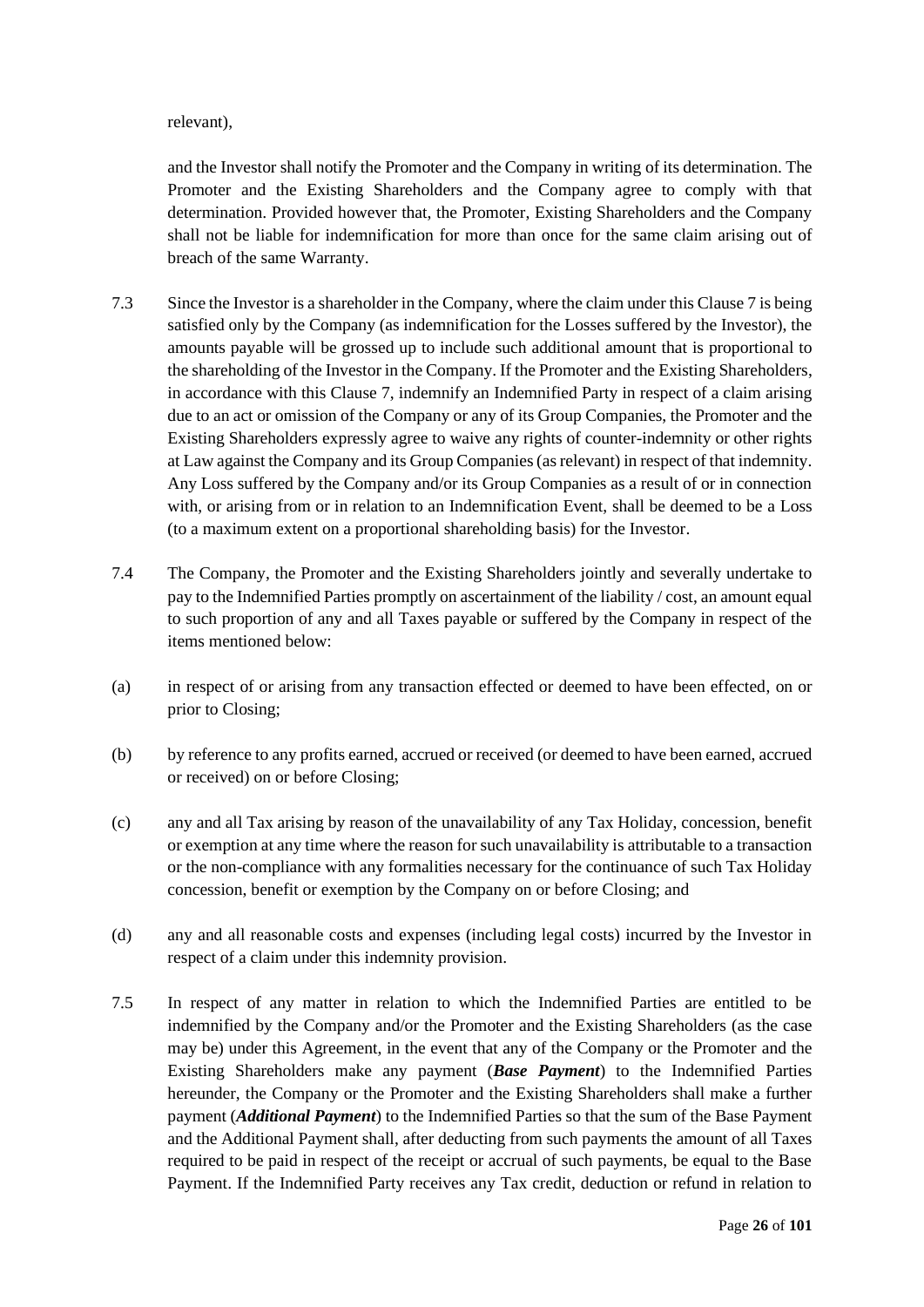the Loss for which any indemnification payment is to be made, then the same shall be taken into account in determining the Additional Payment.

- 7.6 Notwithstanding the foregoing, no Person shall have the right to, and shall not be paid, any reimbursement from the Company or its Group Companies for any indemnity amount it and /or the Promoter paid to the Indemnified Parties if the Company and / or the Promoter is obliged to indemnify the Indemnified Parties under this Clause [7.](#page-25-2)
- 7.7 To the extent any breach, default, violation of or failure to fulfil any covenant, obligation, agreement, Warranty under this Agreement and/or the Ancillary Agreements are covered under the indemnification rights under this Clause [7](#page-25-2) of this Agreement, such indemnification rights shall at all times be independent of, and in addition to, such other rights and remedies of the Indemnified Parties which they may have at Law or in equity or otherwise, including the right to seek damages, specific performance, rescission, restitution or other injunctive relief, none of which rights or remedies shall be affected or diminished thereby. It is clarified that nothing herein shall prevent an Indemnified Party from obtaining an injunction (mandatory or prohibitory) upon any continuing breach of any provision hereof, notwithstanding that the Indemnified Party (in case of any Loss arising from any Third Party Claims) has been previously indemnified in respect of a Loss suffered by it/them on account of such breach.

#### 7.8 **Procedure for Claims**

- (a) Upon the Indemnified Parties becoming aware of any facts giving rise to a claim under Clauses [7.1](#page-25-0) above, the Indemnified Parties shall promptly issue the Indemnity Notice. It is clarified that any delay in giving the Indemnity Notice shall not relieve the Indemnifying Party of its indemnification obligations hereunder. Such Indemnity Notice shall contain, to the extent known to the Indemnified Parties, the facts constituting the basis for such Losses. Within 5 (Five) days of receipt of an Indemnity Notice, the Company and the Promoter and the Existing Shareholders shall indemnify the Investor for such Losses as set out in the Indemnity Notice.
- (b) In case any third party alleges or asserts a claim, demand, action, proceeding or suit against the Company arising out of any matter in respect of which an Indemnified Party is entitled to be indemnified under this Agreement (*Third Party Claims*), such Indemnified Party(ies) shall as soon as reasonably practicable notify the Indemnifying Party in writing.
- (c) The Indemnified Party(ies) shall have the right, but not the obligation, to contest, defend and litigate, and to retain legal advisers of its choice, in respect of any such Third Party Claims in relation to any Loss suffered or incurred and the Indemnifying Party shall continue to keep the Indemnified Party(ies) indemnified in respect of any Losses incurred by the Indemnified Party(ies) as a result of such Third Party Claim (including its reasonable costs, penalties, legal fees and expenses, guarantees and payments pursuant to an interim order or otherwise)). The Indemnifying Party shall also have the right to assume and control the defense of the Third Party Claims, and to retain legal advisers of its choice, irrespective of whether the Indemnified Party decides not to participate in the defence or abandons any defence, provided however that the Indemnifying Party shall continue to keep the Indemnified Party(ies) indemnified in respect of any Losses incurred by the Indemnified Parties as a result of such Third Party Claim. The Company shall provide all documents and cooperation as reasonably required by the Indemnifying Party for the purposes of defense of the Third Party Claim.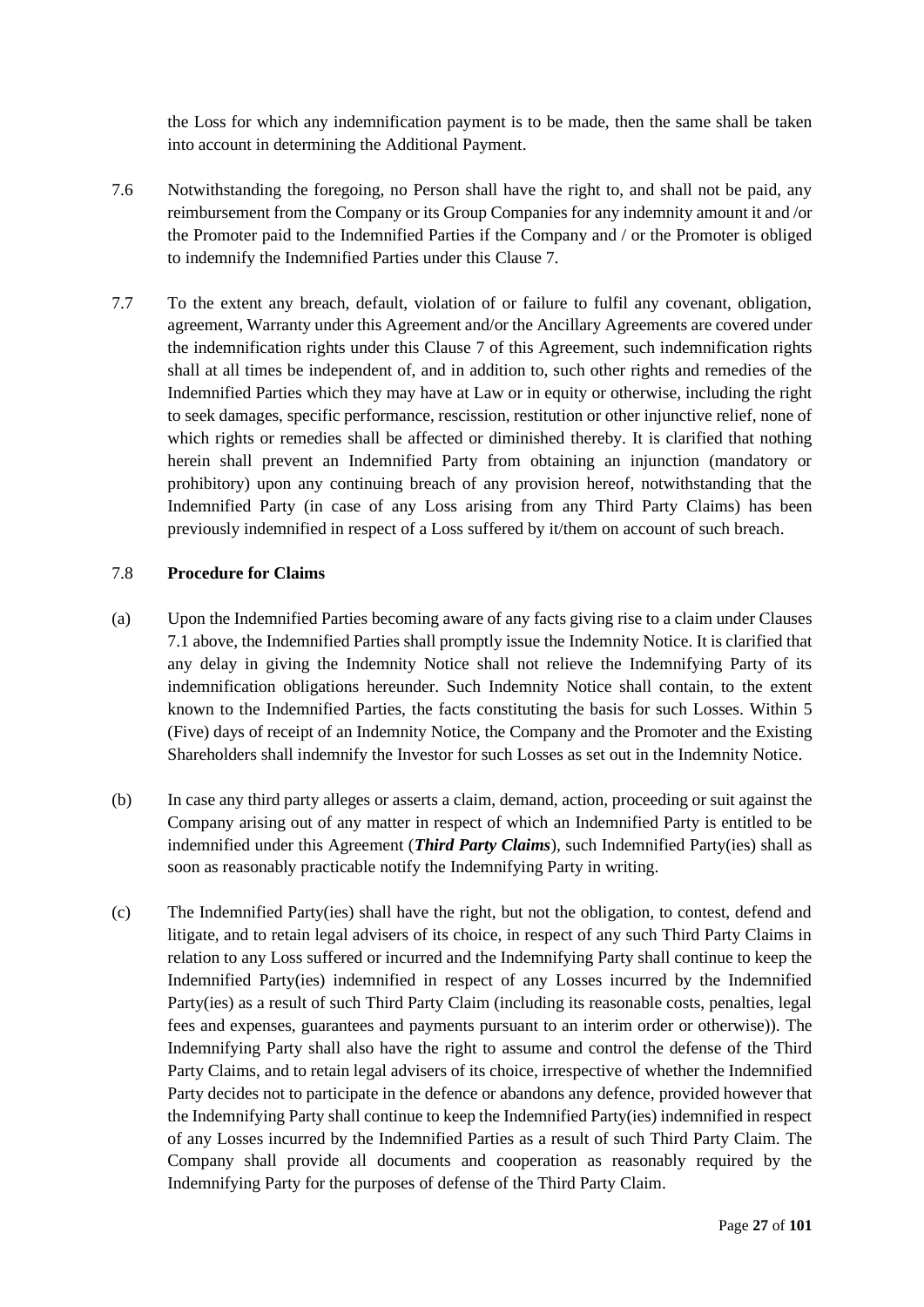- (d) If the Indemnifying Party so assumes and controls the defence of any such Third Party Claim or Proceedings in relation thereto:
	- (i) the Indemnifying Party shall consult in good faith with the Indemnified Party(ies) in the conduct of the Third Party Claim;
	- (ii) the Indemnifying Party shall act in good faith and use reasonable efforts to defend the Third Party Claim in consultation with, and having due regard to the advice of the Indemnified Party(ies) (but the Indemnifying Party is not bound to follow such advice);
	- (iii) the Indemnifying Party shall keep the Indemnified Party(ies) informed of all material developments and events relating to such Third Party Claim;
	- (iv) forthwith intimate the Indemnified Party(ies) in writing of the receipt of any correspondence or Third Party Claim and also simultaneously forward a copy thereof to the Indemnified Party(ies);
	- (v) the Indemnified Party shall cause the Company to reasonably co-operate with the Indemnifying Party(ies) in any legal proceedings that may be necessary or incidental in defending such Third Party Claim.
	- (vi) the Indemnified Party(ies) shall have the right, but not the obligation, to participate in any such defence, access and consult with counsel engaged by the Indemnifying Party in relation to such defence and to retain separate counsel. In the event that the Indemnified Party(ies) exercises its right to participate in any such defense, then the Indemnifying Party shall co-operate with the Indemnified Party(ies) in proceeding with the defence of such claim;
	- (vii) the Indemnifying Party shall not: (x) have the right to make admissions on behalf of the Indemnified Party(ies); (y) take any action in pursuance of such Third Party Claim on behalf of the Indemnified Party(ies); (z) under any circumstance settle, compromise, adjust, dispose, withdraw or admit any liability without the prior written consent of the Indemnified Party(ies); and
	- (viii) if any interim payments (including costs, expenses, fees, penalties or any guarantees or any other payments) are required to be made whether pursuant to an interim order or otherwise, then the Indemnifying Party shall be obligated to promptly make such payment.
		- (ix) If: (i) the Indemnified Party(ies) elects to assume and control the defence of the Third Party Claims (without prejudice to the right of the Indemnifying Party to assume defence); or (ii) the Indemnifying Party abandons or fails to conduct the defence of such Third Party Claim in accordance with the provisions of Clause 7.3(c) above, the Indemnified Party(ies) may proceed with the defence of such Third Party Claim on its own, at the expense of the Indemnifying Party. If the Indemnified Party(ies) proceeds with the defence of any such Third Party Claim on its own, it shall be entitled to defend the Third Party Claim in a manner it deems fit subject to the following: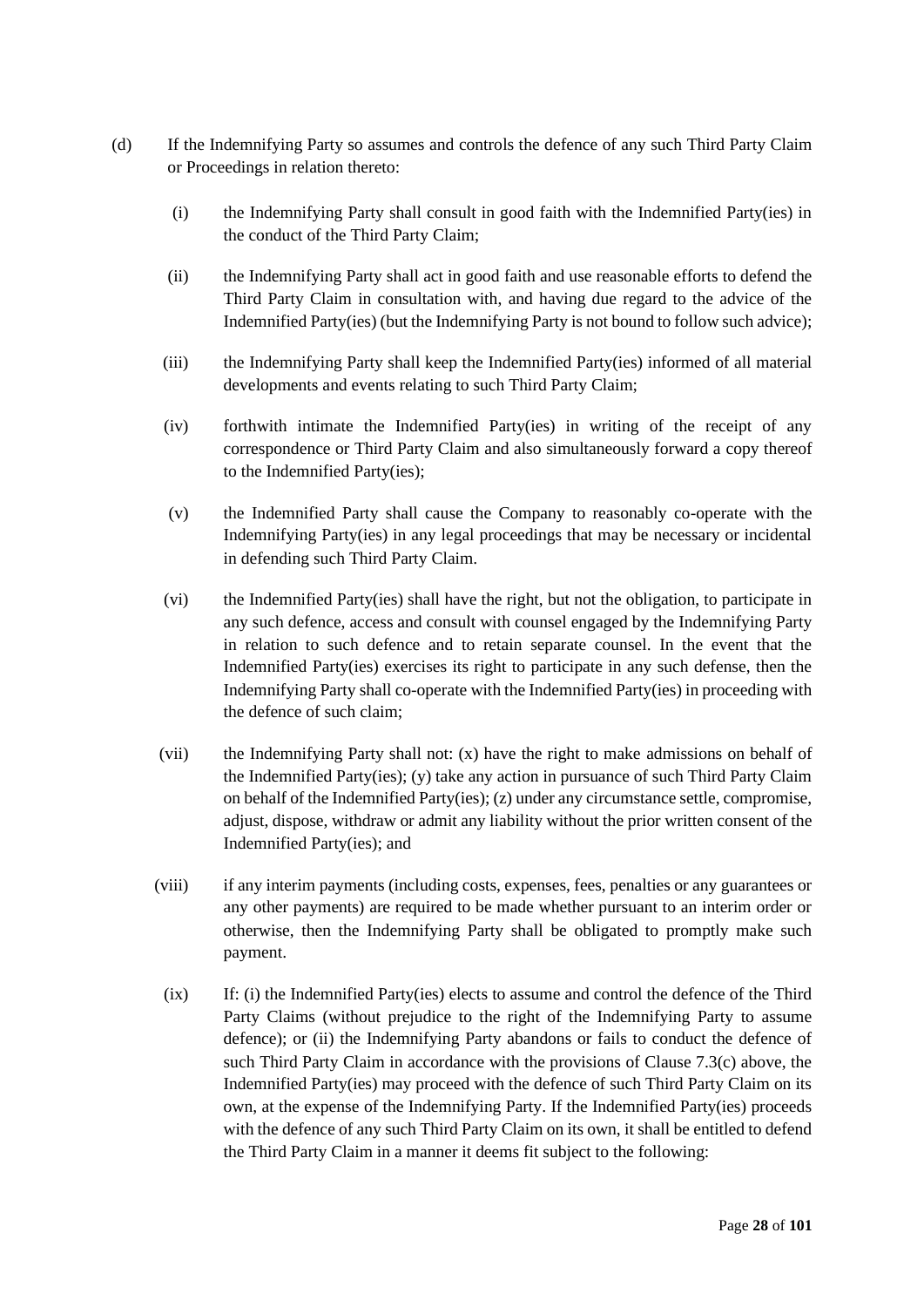- (x) the Indemnifying Party shall provide to the Indemnified Parties and their authorised representatives, reasonable access: (x) to the authorised representatives of the Indemnifying Party; or (y) to any property that is a subject matter of a Third Party Claim and is in possession of the Indemnifying Party, to the extent such access is reasonably required for conduct/defence of the Third Party Claim;
- (xi) the Indemnifying Party shall reasonably co-operate with the Indemnified Party(ies) in any legal proceedings that may be necessary or incidental in defending such Third Party Claim;
- (xii) the Indemnifying Party shall make available to the Indemnified Party(ies), all documents and information relating to Third Party Claim required by the Indemnified Party(ies) in any legal proceedings and render all assistance as the Indemnified Party(ies) may reasonably require at the Indemnifying Party's cost and expense; and
- (xiii) the Indemnified Party(ies) shall have the right to compromise, adjust, withdraw, settle and/or dispose the Third Party Claim in good faith provided that no compromise, adjustment, settlement or admission of guilt shall be made binding on or on behalf of the Promoter or Existing Shareholders without their prior written consent.
- (e) Notwithstanding anything contained elsewhere in this Agreement, the Company, the Promoter and the Existing Shareholders hereby jointly and severally indemnify, defend and hold harmless, promptly on demand at any time and from time to time, the Indemnified Parties for any and all Losses caused to the Indemnified Parties, on account of, or as a result of, or in connection with, all or any of the matters specified in **Schedule 9** (*Specific Indemnities*) hereunder:

#### 7.9 **Limitation of Liability**

- (a) Save and except in case of fraud, the Indemnified Parties must make a claim:
	- (i) With respect to any claim for misrepresentation in, inaccuracy in or breach of any Business Warranties, no later than 3 (three) years from the Closing Date; and
	- (ii) With respect to any claim for misrepresentation in, inaccuracy in or breach of any Tax Warranties no later than 8 (eight) years from the Closing Date.
- (b) Provided that any indemnity claim made by the Indemnified Parties before the expiry of the above-stated limits shall continue and the time limits specified above shall stand extended until such claim is resolved, indemnified or withdrawn in accordance with the terms herein.
- (c) The liability for indemnification by the Company, Promoter and Existing Shareholders under this Agreement shall not be applicable with respect to any Losses arising from those breaches or matters which already disclosed to the Investor under the disclosure schedule to be delivered pursuant to this Agreement (*Disclosure Schedule*). Provided however that, the disclosures shall not be applicable for Losses arising under specific indemnities expressly provided under **Schedule 9** (*Specific Indemnities*), Fundamental Warranties and / or Tax Warranties hereof.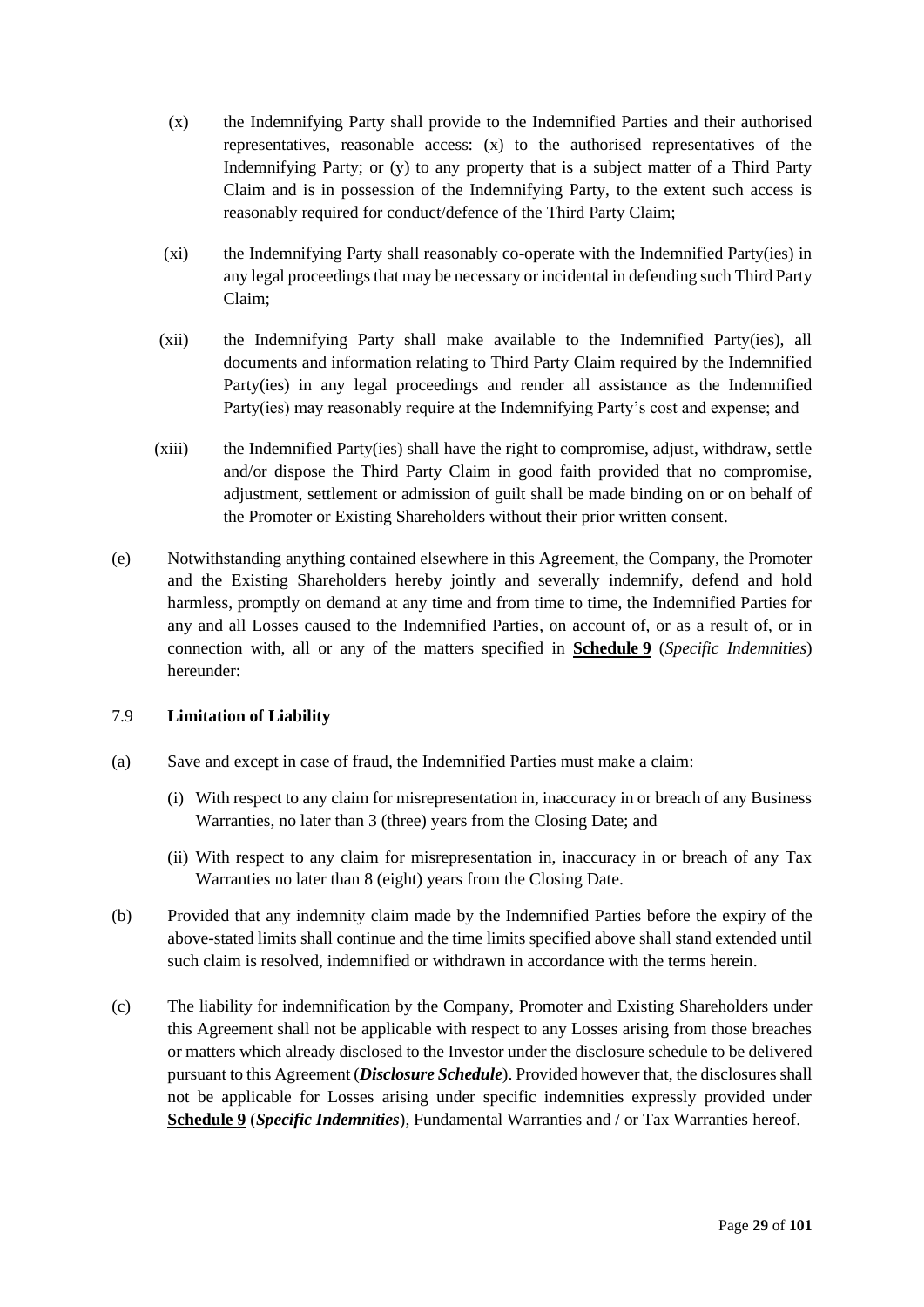## <span id="page-30-2"></span>**8. Covenants of the Company and Promoter**

- 8.1 The Company shall (with the cooperation of the Board) and the Promoter shall exercise its right to support the Company and /or the Group Companies to, at all times:
- (a) comply with all Laws and the conditions applicable under any Consents applicable to them;
- (b) ensure that the Company and the Group Companies obtain and maintain all required Consents for its business and adheres to the terms and conditions thereof;
- (c) pay all (undisputed) Taxes and statutory dues in full to the relevant Governmental Authorities within the applicable due dates;
- (d) notify the Investor of any material loss or damage suffered by the Company and/or the Group Companies;
- (e) maintain adequate insurance coverage for all of their respective assets and properties commensurate with the applicable industry standards; and
- (f) comply with applicable Environmental Laws and Social Laws and the Company shall, at its quarterly Board meeting, review/monitor such compliance.
- 8.2 The Promoter shall not be permitted to Transfer the securities held by them in the Company without the prior written consent of the Investor, except as provided for in this Agreement.
- 8.3 The Promoter shall not be required, at any time, to encumber his Equity Shares in the Company, or provide any personal guarantee to any Person for any future indebtedness without his prior written consent, excluding any deposits or personal guarantees already given by the promoter, which are not released.
- 8.4 The Investor shall not be required, at any time, to encumber its Investor Securities in the Company, or provide any guarantee, recourse or any other support to any Person, including, to any banks or financing institutions providing credit facilities to the Company or its Group.
- 8.5 The Company shall cause for the benefit of Service Exports from India Scheme (*SEIS*) income for Financial Year 2020- 2021 to be passed to the Promoter upon receipt thereof, post deduction of applicable tax at source, if any.

# <span id="page-30-3"></span>**9. Investor Directors**

- <span id="page-30-0"></span>9.1 The Board shall at all times comprise of a maximum of 5 (Five) directors. In this respect,
- <span id="page-30-1"></span>(a) the Investor shall be entitled to appoint and maintain in office such number of directors from time to time which shall be in proportion to its shareholding in the Company at the relevant time (*Investor Directors*), being a minimum of 3 (Three) directors (and to remove from office any Investor Director so appointed by it, and to appoint another in the place of such Investor Director so removed by the Investor). The Investor Directors shall not be liable to retire by rotation;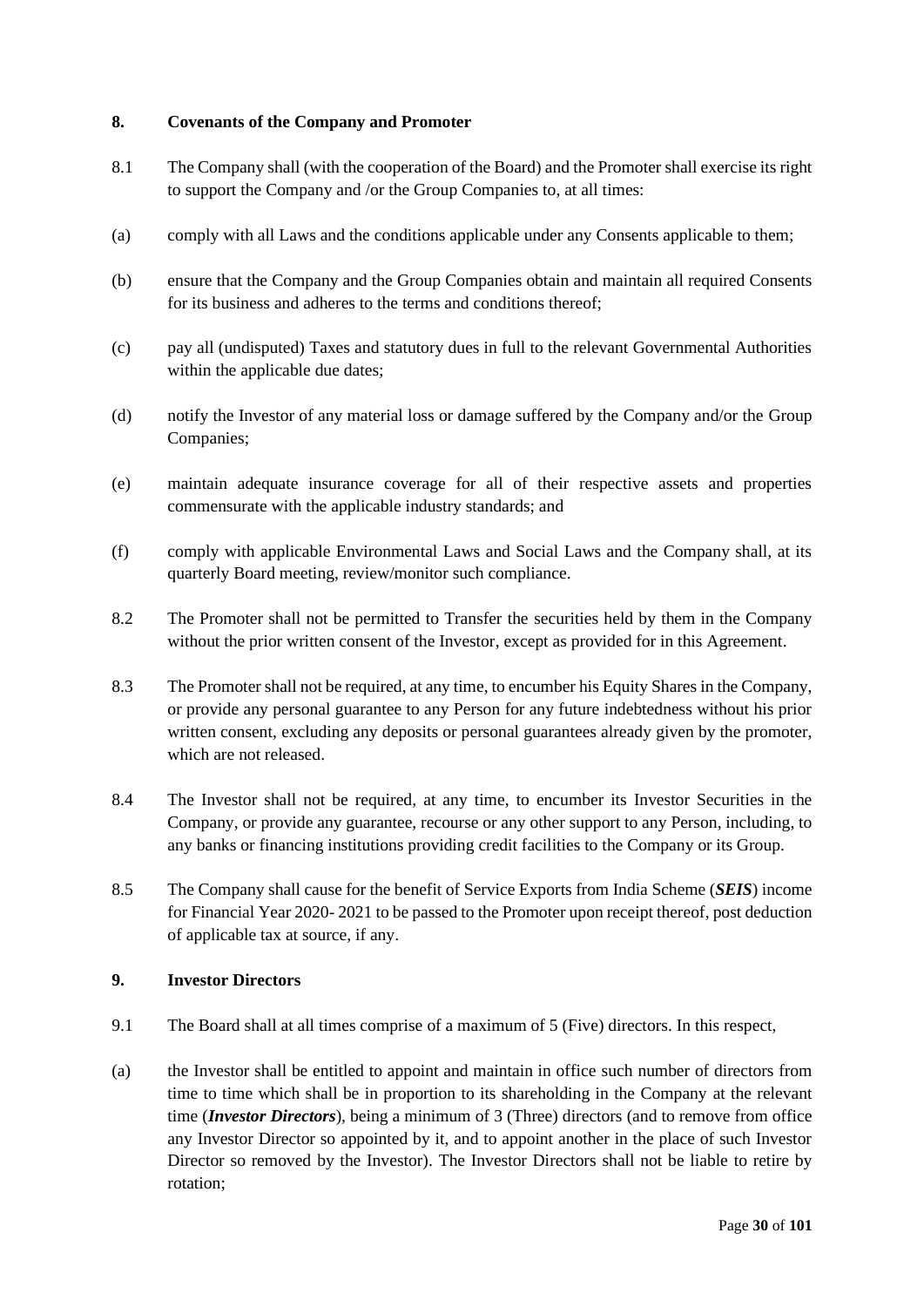- (b) the Investor Directors shall be entitled to be appointed as members of all the committees of the Company;
- 9.2 On and from the Closing Date, the Promoter shall be entitled to appoint 2 (Two) directors on the Board of the Company, (*Promoter Directors*) until the Promoter holds at least 20% (twenty percent) of the aggregate share capital of the Company (on a Fully Diluted Basis).
- <span id="page-31-0"></span>9.3 the Investor shall also be entitled to appoint an observer on the Board (*Observer*). It is clarified that the Observer shall not have any voting rights in the matters of the Board.
- 9.4 No Person, save and except in the case of fraud by any director appointed on the Board or if the removal of any director is required under the Act, other than the Investor, shall have the power or right to remove and replace such Investor Director. To the extent permissible by Law, the appointment of the Investor Director shall be by direct nomination by the Investor individually, and any appointment or removal, unless the contrary intention appears, take effect from the date it is notified to the Company in writing. If Law does not permit the Person nominated by the Investor to be appointed as a director or alternate director of the Company merely by nomination by the Investor, the Company shall ensure that the Board forthwith (and in any event within 7 (Seven) days of such nomination or at the next Board meeting, whichever is earlier) appoints such Person as a director or alternate director, as the case may be, of the Company and further ensure that, unless the Investor changes or withdraws such nomination, such Person shall also be elected as a director or alternate director, as the case may be, of the Company at the next general meeting of the shareholders of the Company. Each shareholder of the Company, shall promptly vote its Equity Securities in favour of the director and alternate director nominees nominated pursuant to the preceding sentence.
- 9.5 Without prejudice to the above, the Company and each of the Parties hereto agree to exercise all powers and rights available to them so as to fix the number of directors in accordance with this Clause [9](#page-30-3) and to ensure that the Persons nominated by the Investor is expeditiously appointed or removed (as the Investor may specify in relation to its respective nominee) as directors of the Company and the appointments and removals referred to in this Clause [9](#page-30-3) result in the Persons nominated / appointed or removed becoming or ceasing to be directors of the Company.
- 9.6 Investor Directors shall not be required to hold any Equity Securities in order to qualify as a director of the Company.
- 9.7 The Investor may require any Investor Director to resign or be removed (with or without cause) at any point of time, and shall be entitled to nominate another representative to replace such Investor Director. The Investor Directors shall not be liable to retire by rotation. The Company shall and the Promoter shall exercise its right to support the Company in order to take all actions as necessary to give effect to such removal or resignation in accordance with applicable Law.
- 9.8 The Investor Directors shall each be entitled to be a member of every committee of the Board as well as the board of directors of the Subsidiaries and Affiliates of the Company.
- 9.9 The Investor shall be entitled to nominate an alternate director to its Investor Director and the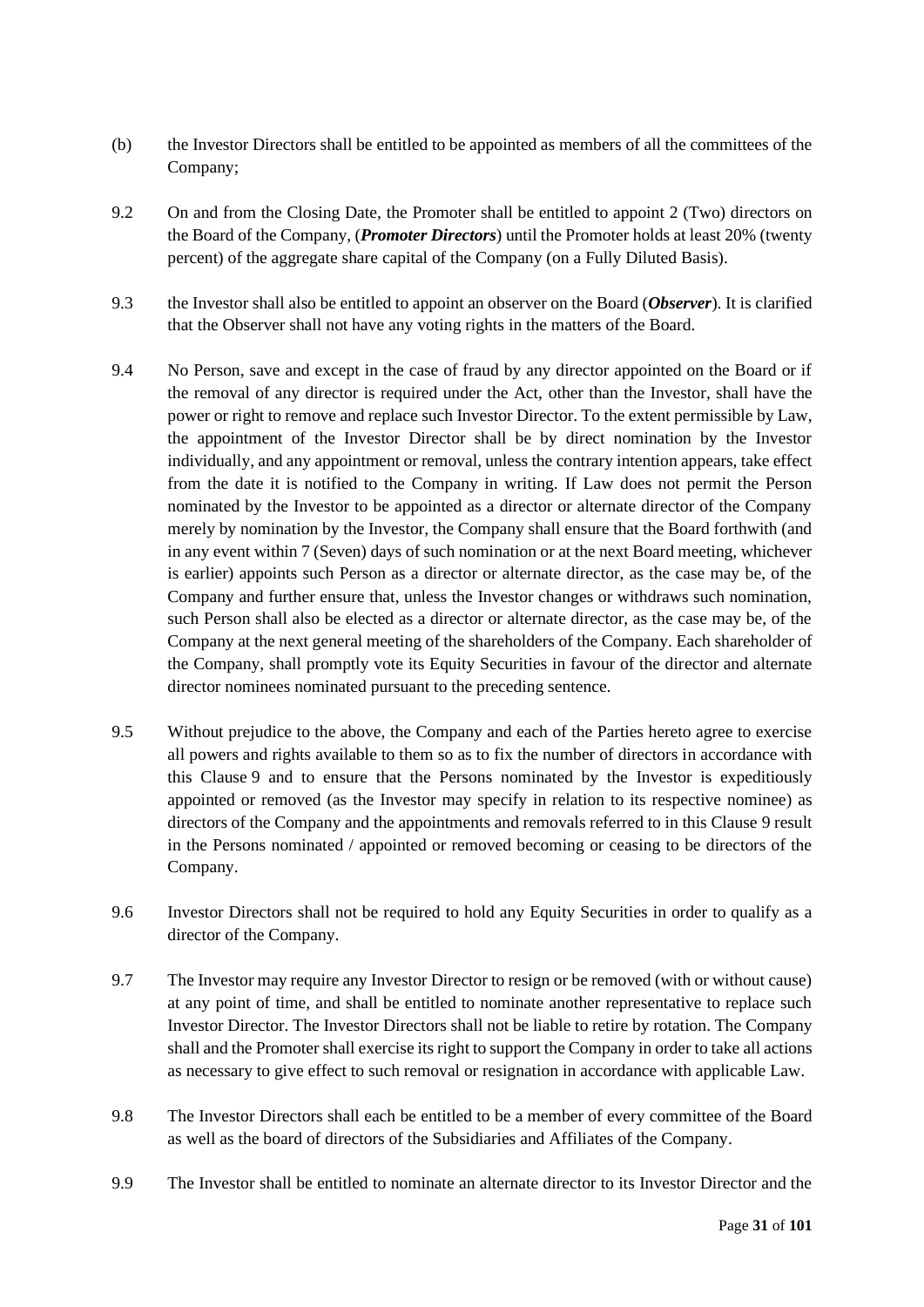Board shall appoint such Persons as alternate director to the Investor Director.

- 9.10 The Observer shall have the right to attend any and all meetings of the Board and shareholders of the Company, in a non-voting, observer capacity. The Observer shall act as an observer and not as an agent, proxy holder or legal representative of the Investor. The Observer shall have the right to receive all information as shall be provided to the directors. The Investor shall ensure that such Observer (prior to his appointment) shall be bound by such confidentiality obligations, in writing, which are no less stringent than those provided for herein.
- 9.11 The Company and its Subsidiaries shall reimburse members of their board of directors and observers respectively for reasonable travel and out-of-pocket expenses incurred to attend meetings of the board and committees and for any other work undertaken for the Company and/or its Subsidiaries (as may be applicable).
- <span id="page-32-0"></span>9.12 The Company shall indemnify, defend and hold harmless each of the directors on its Board (*Indemnitee*) who has been made a party or is threatened to be made a party to any threatened, pending or completed action, suit or proceeding, whether civil, criminal, administrative or investigative by reason of the fact that he or she is or was a director of the Company, or is or was serving at the written request of the Company as a director of another company or other entity or enterprise, to the fullest extent permitted by Law against all direct expenses, costs and obligations (including, without limitation, reasonable attorneys' fees, experts' fees, court costs, retainers, transcript fees, duplicating, printing and binding costs, as well as telecommunications, postage and courier charges) (*Expenses*), damages, judgments, fines, penalties, and amounts paid in settlement (including all interest, assessments and other charges paid or payable in connection with or in respect of such Expenses, judgments, fines, penalties, or amounts paid in settlement) actually and reasonably incurred by him or her in connection with such action, suit or proceeding (*Indemnifiable Amounts*) if he or she acted in good faith and in the best interests of the Company in accordance with his or her fiduciary duty to the Company, provided however that, notwithstanding anything to the contrary, such indemnity shall not be available if it is established by a final order of the court of law that the Indemnitee is found to be guilty or had committed any fraud or wilful misconduct. Additionally, the Company agrees that:
- (a) if so requested by the Indemnitee, the Company may advance any and all Expenses incurred by the Indemnitee, either by (i) paying such Expenses on behalf of the Indemnitee, or (ii) reimbursing the Indemnitee for such Expenses;
- (b) if the Indemnitee is entitled under any provision of this Agreement to indemnification by the Company for some or a portion of the Expenses or other Indemnifiable Amounts in respect of a claim but not, however, for the total amount thereof, the Company shall indemnify the Indemnitee for the portion thereof to which the Indemnitee is entitled;
- (c) for purposes of this Agreement, the termination of any claim, action, suit or proceeding, by judgment, order, settlement (whether with or without court approval) or conviction, or upon a plea of *nolo contendere*, or its equivalent, shall not create a presumption that the Indemnitee did not meet any particular standard of conduct or have any particular belief or that a court has determined that indemnification is not permitted by applicable Law;
- (d) the rights of the Indemnitee hereunder shall be in addition to any other rights the Indemnitee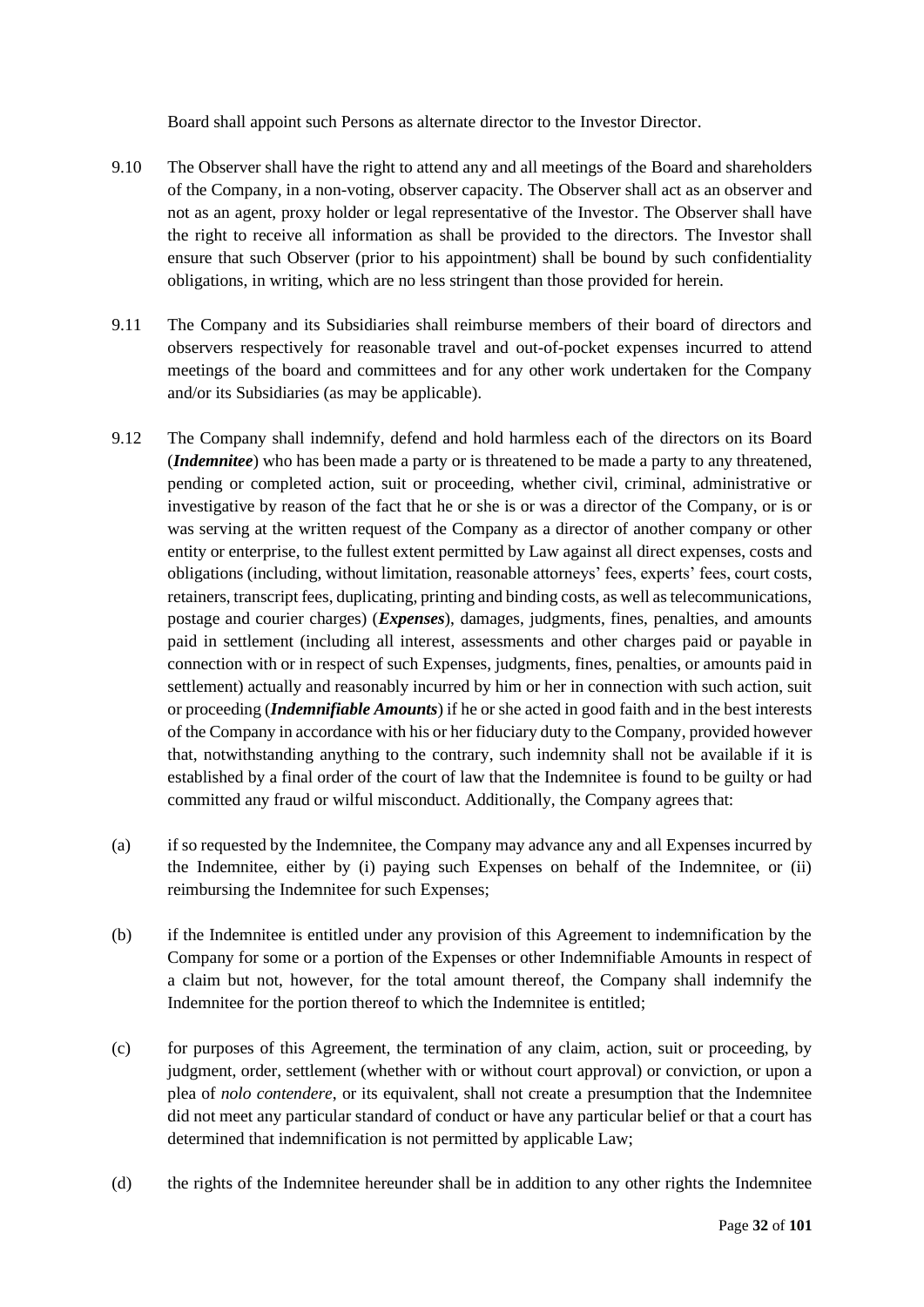may have under the Restated Articles or otherwise. To the extent that a change in applicable Law permits greater indemnification by agreement than would be afforded currently under the Restated Articles, it is the intent of the Parties hereto that the Indemnitee shall enjoy by this Agreement the greater benefits so afforded by such change; and

- (e) the Investor Director is not and shall not be considered as the "officer who is in default" for the purposes of any of the provisions of the Act and applicable Law.
- 9.13 Subject to applicable Laws, the Parties expressly agree and undertake that each Investor Director (and/or their respective alternate Directors, as the case may be) shall be a nonexecutive Director and shall not be responsible for / or involved in the day-to-day management or affairs of the Company, and shall not be liable for any default or failure of the Company in complying with the provisions of any applicable Laws (including, but not limited, to the Act).
- 9.14 Subject to applicable Laws, the Company further agrees and undertakes that it shall not identify / assign the Investor Directors (or any of their respective alternate Directors), with the responsibility of complying with any applicable Law, or as occupiers of any premises used or occupied by the Company, or as an employer under any applicable Law.

#### **10. Corporate Governance**

- 10.1 The Board shall meet at least once every quarter and at least 4 (Four) times a year. Subject to applicable Law, at least 7 (Seven) Business Days' notice of each Board (or committee of the Board) meeting shall be given prior to such meeting or such shorter period as the directors on the Board, including the Investor Director may agree. The agenda for each Board (or committee of the Board) meeting and all agenda papers connected therewith and/or proposed to be placed or tabled before the Board (or committee of the Board) shall be circulated together with the notice for such meeting, and, no items save and except those specified in the agenda may be discussed at any Board (or committee of the Board) meeting, except with the Investor's prior written consent. Meetings of the Board may be held at any place which has been designated in the notice of the meeting or at such place as may be approved by the Board. The Company shall provide, in accordance with applicable Law, the Directors with the draft of the minutes of the meeting of the Board and shall finalise and adopt such minutes after incorporating the inputs from Directors and after approval of the Investor Director.
- <span id="page-33-0"></span>10.2 Subject to applicable Law, the presence of at least 1 (One) Investor Director and 1 (One) Promoter Director shall be required to be present throughout the meeting to fulfil the quorum requirement for a meeting of the Board (or committee of the Board), unless otherwise agreed in writing in advance by the Investor and Promoter. The Promoter shall not exercise any of their rights hereunder to prevent the Investor from exercising its rights under this Agreement. In the absence of a valid quorum presence, duly convened, the meeting shall be adjourned to the same time and place two Business Days thereafter, at the same place and time, and having the same agenda as that of the original meeting (*Adjourned Board Meeting*) by a written notice to all Directors. If a valid quorum in terms of this Clause [10.2](#page-33-0) is not present for the Adjourned Meeting within 30 (thirty) minutes of the time specified for the Adjourned Meeting, then the directors present at the Adjourned Meeting shall, subject to applicable Law and presence of at least one (1) Investor Director, constitute quorum to discuss and decide on all matters except for Promoter Reserved Matters. and new agenda items. It is clarified that the notice to the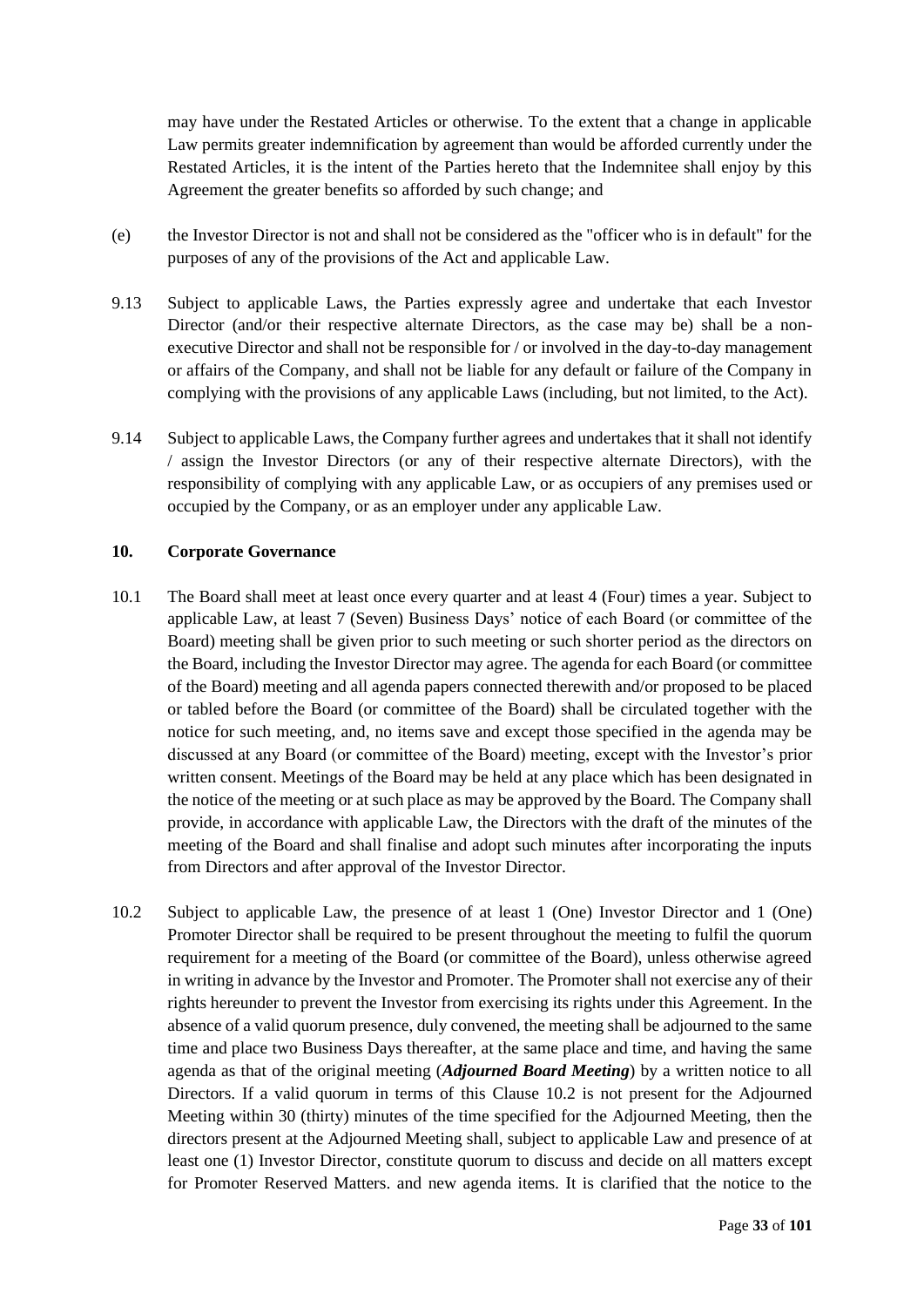meeting will contain all agenda for the proposed meeting.

- 10.3 Members of the Board or any committee thereof shall be afforded the opportunity to, and may participate in a meeting of the Board or such committee by means of conference telephone, videoconference or similar communications equipment by means of which all Persons participating in the meeting can hear each other and participation in a meeting without interruption in communications pursuant to this provision shall, if, and in the manner permitted by applicable Law, constitute presence in person at such meeting.
- 10.4 An annual general meeting of the shareholders shall be held within 6 (Six) months from the end of each Financial Year as provided under the Act. Subject to the foregoing, the Board, on its own, may convene an extraordinary general meeting of the shareholders, whenever they deem appropriate.
- 10.5 At least 21 (Twenty One) days' prior written notice shall be given to all shareholders whose names appear on the register of members of the Company in respect of every annual general meeting or extraordinary general meeting of the shareholders. Any such general meeting of the shareholders (whether annual or extraordinary) may be called by giving shorter notice in accordance with applicable Law. The notice shall specify the place, date and time of the meeting. Every notice convening a meeting of the shareholders shall set forth in full and sufficient detail, the business to be transacted thereat. No business shall be transacted at such meeting unless the same has been stated in the notice convening the meeting.
- <span id="page-34-0"></span>10.6 The quorum for a meeting of the shareholders of the Company shall include a Representative of the Investor and the Promoter present throughout the meeting, unless otherwise agreed with the prior written consent of the Investor and Promoter. In the absence of a valid quorum presence, duly convened, the shareholders meeting shall be adjourned to the same time and place two Business Days thereafter, at the same place and time, and having the same agenda as that of the original meeting (*Adjourned General Meeting*). If a valid quorum in terms of this Claus[e 10.6](#page-34-0) is not present for the Adjourned General Meeting within 30 (thirty) minutes of the time specified for the Adjourned General Meeting, then the shareholders present at the Adjourned General Meeting shall, subject to applicable Law and presence of at least one (1) Representative of the Investor, constitute quorum and discuss and decide on all matters, except for Promoter Reserved Matters and new agenda items. It is clarified that the notice to the meeting will contain all agenda for the proposed meeting.
- 10.7 The Company shall exercise its votes at the shareholders' meetings of the Group Companies in accordance with the decision taken in that regard by the Board of the Company and to give effect to the provisions of this Agreement. In relation to the board of directors of the Group Company, the following process shall be followed:
- (a) all agenda and notices of any board meetings and shareholder meetings of the Group Companies shall be forwarded to the Investor immediately on receipt;
- (b) in respect of any Investor Reserved Matters, the Company and the nominee directors of the Promoter or the Promoter on the board of the Group Companies shall not permit any action to be taken or any resolution to be passed unless the prior written consent of the Investor have been given for the same;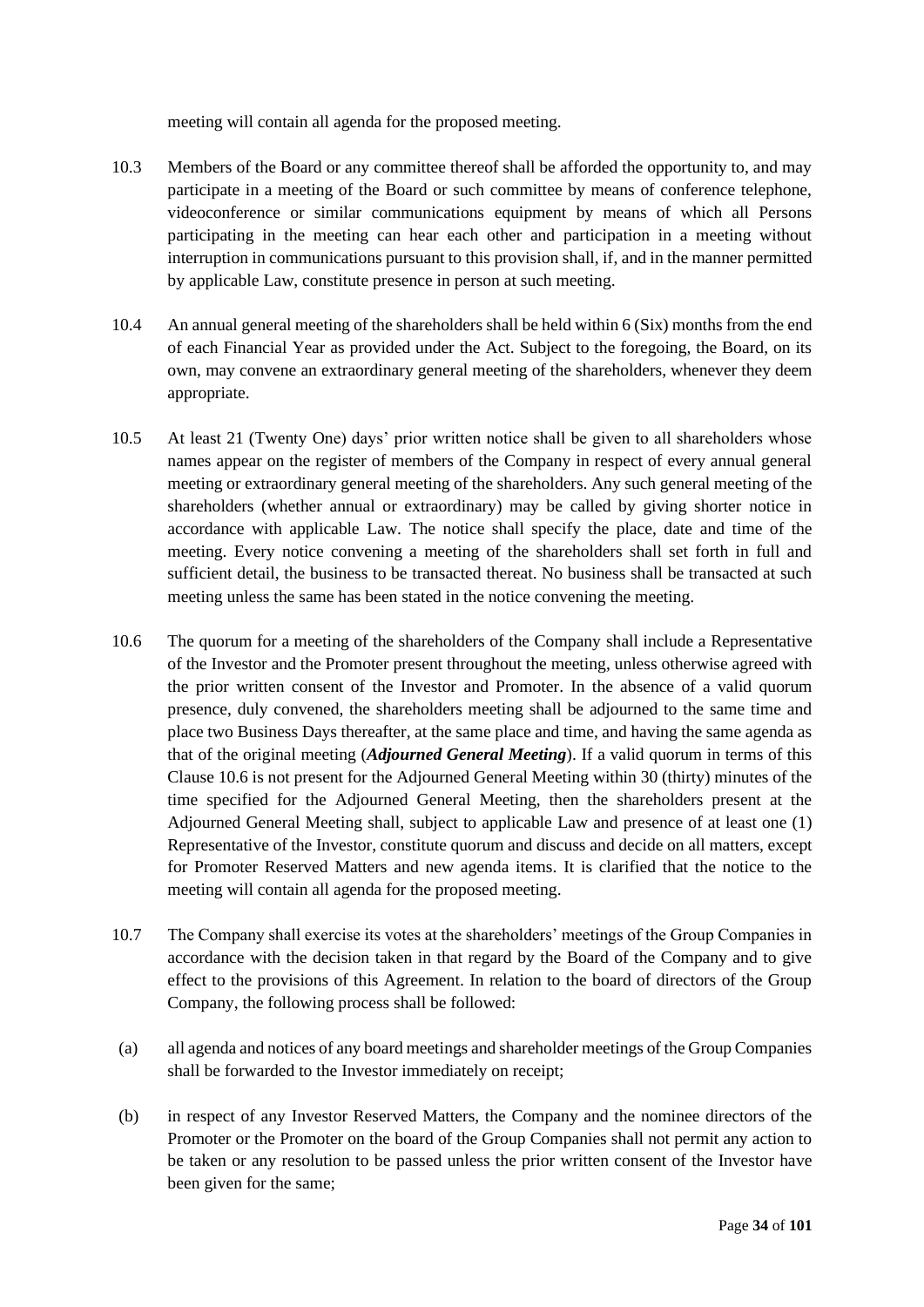- (c) in respect of any Promoter Reserved Matters, the Company and the nominee directors of the Investor or the Investor on the board of the Group Companies shall not permit any action to be taken or any resolution to be passed unless the prior written consent of the Promoter has been given for the same;
- (d) in respect of all other matters, the Company, the Promoter and the nominee directors of the Promoter, subject to their fiduciary obligations under the applicable Law, shall exercise their rights in a manner which is consistent with and in support of this Agreement and, to the extent practicable subject to applicable Law, comply with the terms of this Agreement; and
- (e) without prejudice to the above, in respect of all actions of the Company, the Promoter and the nominee directors of the Promoter on the board of the Group Companies, prior to taking such actions, the same shall be brought to the notice of the Board and the Board shall instruct them to give effect to the provisions of this Agreement.
- 10.8 The Company will place any matter on the agenda of Board (or committees of the Board) or shareholder meeting of the Company and/or the Group Companies that the Investor requests.

## **11. Information Rights**

- 11.1 The Company and the Group Companies shall, and the Company shall cause the Group Companies to, maintain true books of accounts and records of account in which full and correct entries shall be made of all its business transactions pursuant to a system of accounting established and administered in accordance with GAAP. The Company and the Group Companies shall provide to the Investor, its Investor Directors and Observer, the Promoter and the Promoter Directors, or the Investor's Affiliates and associates, the following information/documents, with respect to the Company and its Group Companies:
- (a) as soon as available, but in any event within 120 (One Hundred and Twenty) days after the end of each Financial Year, a copy of the audited consolidated and standalone financial statements (including the balance sheets and profit and loss account) of the Company and its Group Companies as at the end of such Financial Year and the related consolidated and standalone statements of income, statements of changes in shareholders' equity and statements of cash flows of the Company and its Group Companies for such Financial Year, all in reasonable detail and stating in comparative form the figures as at the end of and for the previous Financial Year and the scope of the audit shall be as per the applicable Law;
- (b) as soon as available, but in any event not later than 15 (Fifteen) days after the end of each quarter, the unaudited consolidated and standalone financial statements (including the balance sheets) of the Company and its Group Companies as at the end of such quarter and the related unaudited consolidated and standalone statements of income, statements of changes in shareholders' equity and statements of cash flows of the Company and its Group Company for such quarter and for the elapsed period in such Financial Year, all in reasonable detail and stating in comparative form the figures as of the end of and for the comparable periods of the preceding Financial Year and budgeted figures for the period, approved by the Chief Financial Officer of the Company; all such financial statements shall be complete and correct in all material respects and shall be prepared in conformity with GAAP and applied on a consistent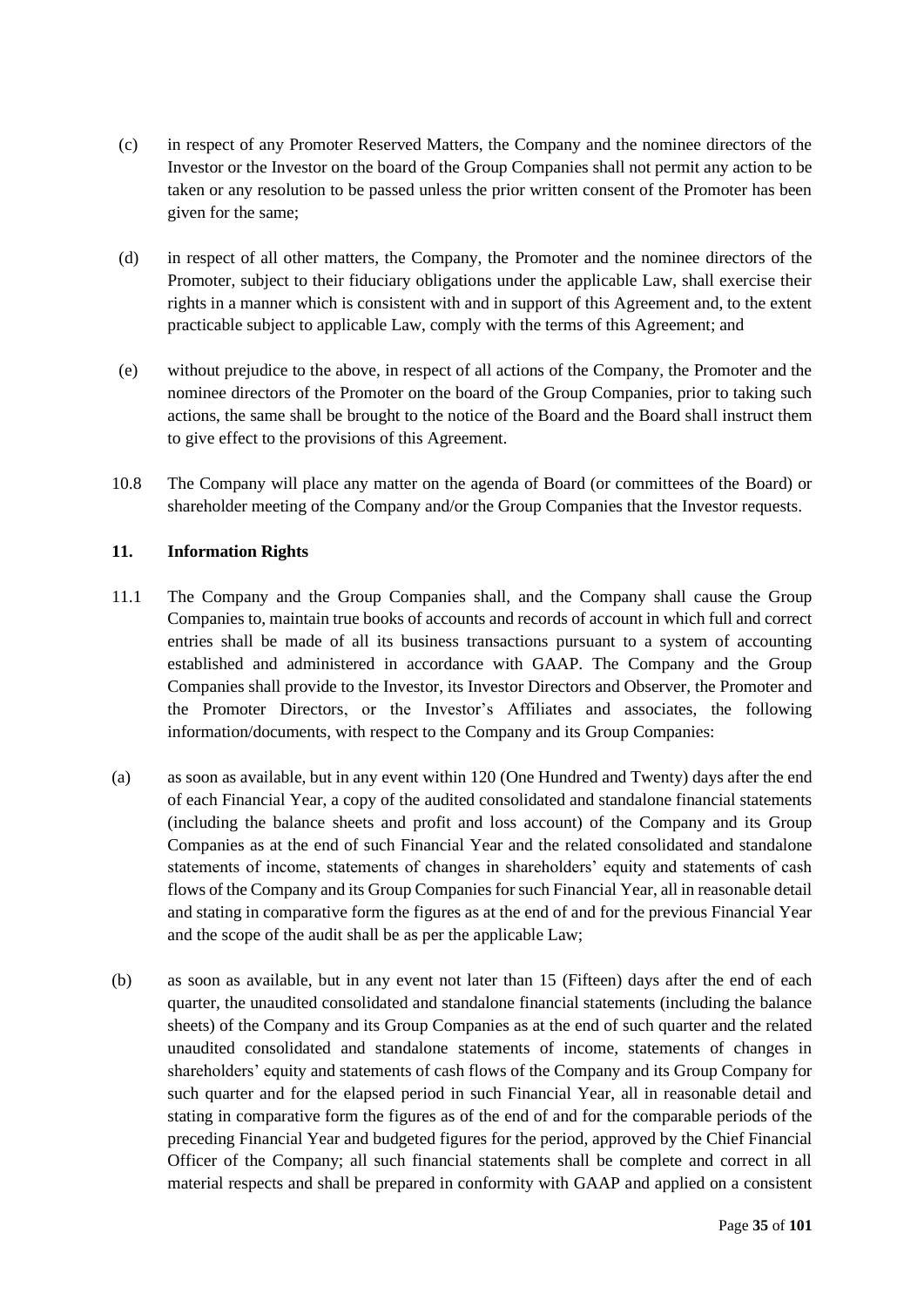basis throughout the periods reflected therein except as stated therein;

- (c) as soon as available, but in any event within 12 (Twelve) days after the end of each month, the management reports of the Company and its Subsidiaries, in such formats as may be approved by the Investor from time to time;
- (d) promptly, but in any event within 5 (Five) days of such an event, copies of any management or audit or investigative reports provided to any security holder / lender of the Company and/or its Subsidiaries;
- (e) promptly, but in any event within 3 (Three) days of receipt of (i) any show cause notices received from Governmental Authority, (ii) requisitions from any Governmental Authority for production of any information/documents, and/or (iii) any filings made by the Company with any Governmental Authority not being in the ordinary course of business / operations;
- (f) promptly, but in any event within 5 (five) days of occurrence of such an event, information of any event or development at the Company or any Group Company which has or is likely to have a Material Adverse Effect;
- (g) promptly, but in any event within 5 (Five) days of such an event, provide notice together with relevant details of any Claims against the Company and/or Subsidiaries by any third party having a value equal to or greater than INR 5,00,000 (Rupees Five Lakhs);
- (h) termination of any actual or proposed Contract by a counterparty to such Contract having a value equal to or greater than INR 50,00,000 (Rupees Fifty Lakhs) per annum;
- (i) promptly, but in any event within 7 (Seven) days of such an event, provide notice of resignation of any Key Employees of the Company and/or the Group Company;
- (j) details of any event of Force Majeure where the Company is reasonably aware of such occurrences; and
- (k) such other financial and accounting reports and information as the Investor may reasonably request.
- 11.2 The Company and the Group Companies shall provide to the Investor and the Investor Director and Observer, Promoter and Promoter Directors, any information reasonably requested by the Investor / Promoter whether in respect of the Company or any Group Company and the same shall be provided as soon as reasonably practicable by the Company or Group Company, as the case may be.
- 11.3 The Investor Directors will have access to any information available to any other directors of the Company / Subsidiaries.
- 11.4 The Investor shall be entitled to share information received in accordance with this Clause [11](#page-35-0) with its Affiliates, subject to such Affiliates being bound by confidentiality obligations, which are no less stringent than those provided for herein.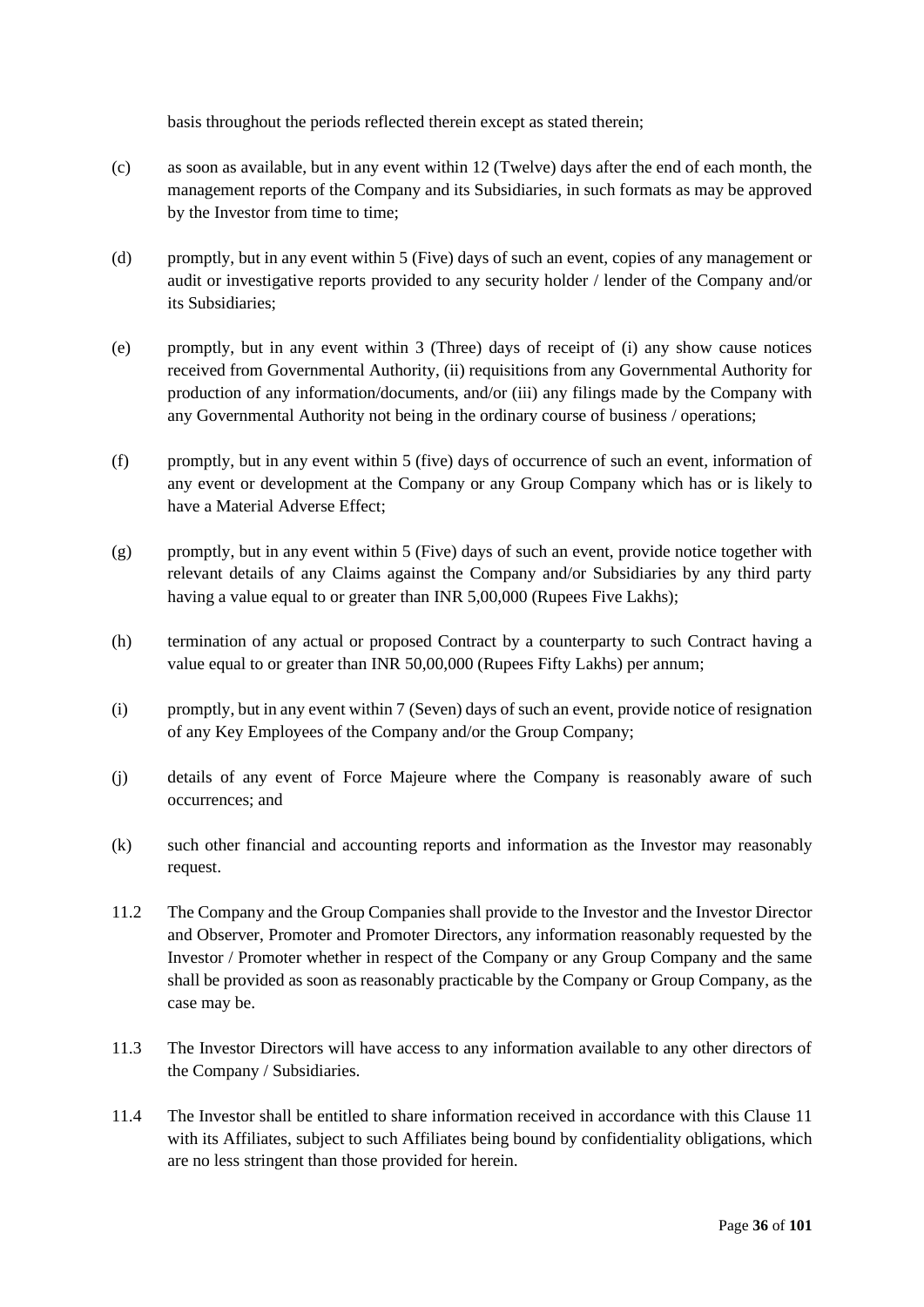11.5 All management reports will include a comparison of financial results with the corresponding quarterly and annual budgets.

# <span id="page-37-0"></span>11.6 **Inspection and Audit Rights**

- (a) The Investor shall have an unconditional and absolute right to appoint, upon a prior written notice of 15 (Fifteen) days, at its own cost, whenever it considers necessary, any Person, firm, company or association of Persons engaged in technical, management, investigative services, special purpose audits including forensic audit, or any other consulting business to audit, inspect, review, investigate or examine the financial and/or operational state of affairs and working of the Company and its Subsidiaries and to report back to the Investor. The Company and its Group Companies shall co-operate fully in this regard including providing full access to its/their documents and records, assets, offices, facilities, books of accounts and financial statement. The Investor may, at its sole and absolute discretion, share the findings of such investigations and audits with the Promoter and the Company.
- (b) The Company and its Group Companies shall give full access to the Investor and its authorized Representative at all times, upon a prior written notice of 7 (Seven) days, to visit offices and facilities and inspect the assets, corporate and financial books and records of the Company and its Group Companies and to discuss the business, operations and conditions of the Company and its Subsidiaries with their respective directors, Key Employees, senior management, auditors, accountants and legal counsel. The Investor shall ensure that its Representatives are bound by confidentiality obligations no less onerous than those imposed on the Investor under this Agreement.
- (c) The Investor shall also have the right to cause the Company and its Group Companies to undertake periodic secretarial and other audits to the satisfaction of the Investor.
- (d) The Investor shall have the right to interact directly with the Company's statutory auditors and internal auditors to discuss matters related to the Company, without the prior approval of the Company and the said statutory auditors and internal auditors shall be free to share information and other inputs with the Investor directly without the prior approval of the Company.
- (e) For the purposes of clarity, it is hereby stated that the rights contained in Clause [11.6\(](#page-37-0)a) to (d) may be exercised independent of each other by the Investor.

# <span id="page-37-2"></span>**12. Reserved Matters**

<span id="page-37-1"></span>12.1 On and from the Closing Date, no action or decision (including any steps being commenced or taken for any action or decision) relating to any of the matters in **Part A of Schedule 6** (*Promoter Reserved Matters*) shall be proposed, taken or given effect to or acted upon (whether by the board, any director, any committee, the senior management or the shareholders of the Company, its Group Companies, or any of the employees, officers, managers of the Company or its Group Companies) unless the prior written consent of the Promoter is first obtained. It is further clarified and agreed among the Parties that no action, discussion or voting shall be taken up in respect of any of the Promoter Reserved Matters, either at the Board or shareholders meeting, unless prior written consent of the Promoter is obtained in respect of such matter. The rights available to the Promoter under this Claus[e 12.1](#page-37-1) shall deemed to be no longer applicable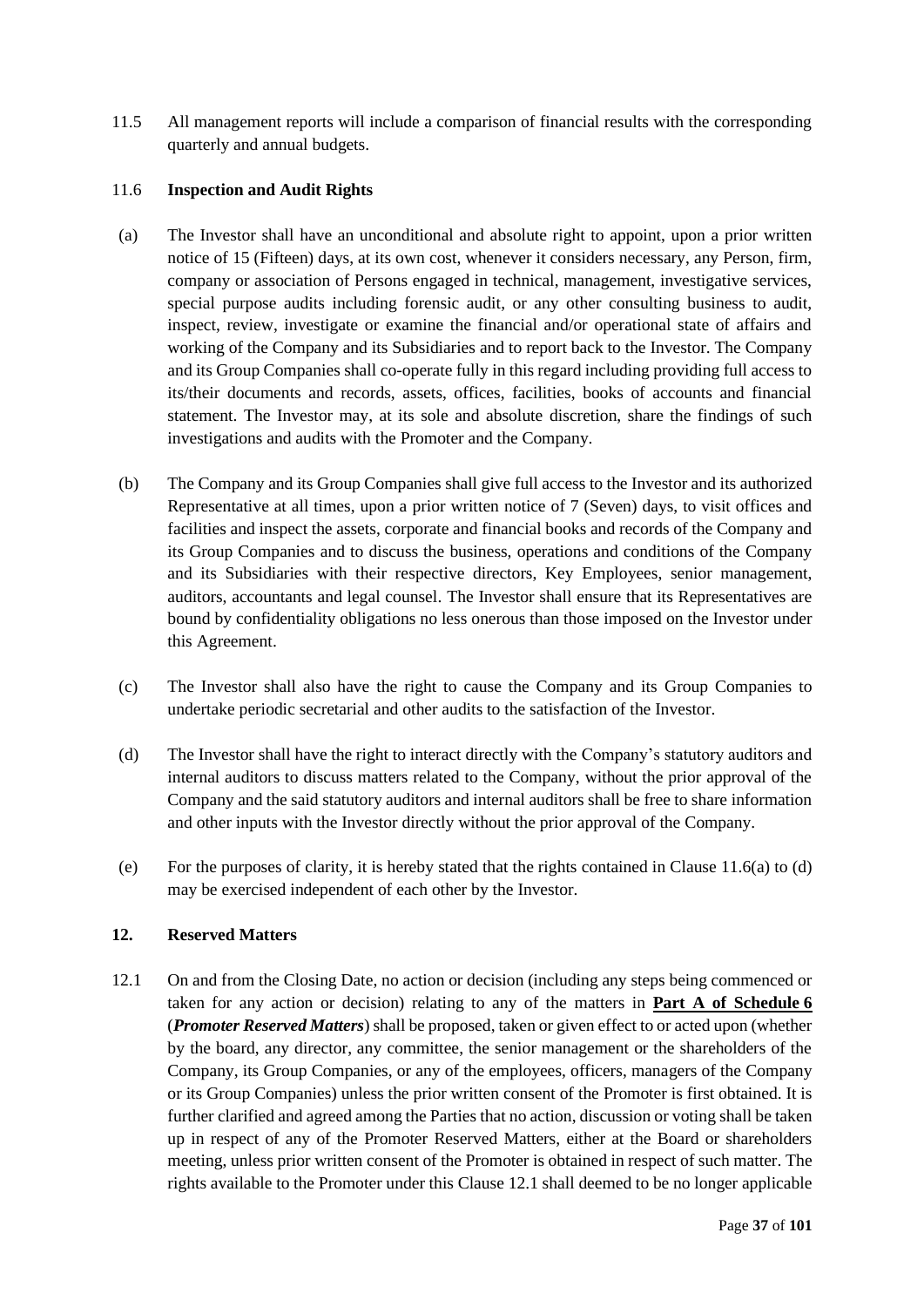on the Promoter ceasing to hold at least 20% (twenty percent) of the aggregate share capital of the Company (on a Fully Diluted Basis).

12.2 No action or decision (including any steps being commenced or taken for any action or decision) relating to any of the matters in **Part B of Schedule 6** (*Investor Reserved Matters*) shall be proposed, taken or given effect to or acted upon (whether by the board, any director, any committee, the senior management or the shareholders of the Company, its Group Companies, or any of the employees, officers, managers of the Company or its Group Companies) unless the prior written consent of the Investor is first obtained. It is further clarified and agreed among the Parties that no action, discussion or voting shall be taken up in respect of any of the Investor Reserved Matters, either at the Board or shareholders meeting, unless prior written consent of the Investor is obtained in respect of such matter.

# <span id="page-38-0"></span>**13. Exercise of Rights by Promoter, the Existing Shareholders and Company**

- 13.1 Without prejudice to the other provisions of this Agreement, the Promoter and the Existing Shareholders and the Company shall exercise all powers and rights available to them (including their voting rights and their rights as and in respect of directors and shareholders) to give full effect to the provisions of this Agreement and each Ancillary Agreement and so as to procure and ensure that the provisions of this Agreement are complied with in all respects by the Company, its Subsidiaries and the Promoter and the Existing Shareholders and their Affiliates, subject to applicable Law.
- 13.2 The Promoter and the Existing Shareholders and the Company shall be jointly and severally liable to ensure the performance and delivery of this Agreement and the Ancillary Agreements by the Company.
- 13.3 The Promoter and the Existing Shareholders shall vote or cause to be voted all Equity Securities bearing voting rights beneficially owned by them at any annual or extraordinary meeting of shareholders of the Company or in any written consent executed in lieu of such a meeting of shareholders, and shall take all other actions reasonably necessary to give full effect to the provisions of this Agreement.
- 13.4 The provisions of Clause [13](#page-38-0) shall *mutatis mutandis* apply to the Group Companies so that references to the Promoter and Existing Shareholders in Clauses [13](#page-38-0) shall be deemed to be references to the Promoter of the Group Companies and references to the Company therein shall be deemed to be references to the Group Companies.
- 13.5 All rights exercisable under this Agreement by any Person, who is an Affiliate of the Promoter or the Investor, shall not be so exercisable upon such Person ceasing to be an Affiliate of the Promoter or the Investor (as the case may be).

# **14. Transfer of Equity Securities**

# 14.1 **Transfers by the Promoter and the Existing Shareholders**

(a) Subject to Closing, the Promoter shall not, Transfer any Equity Securities, except for the following Transfers provided they meet each of the following criteria (*Permitted Transfers*):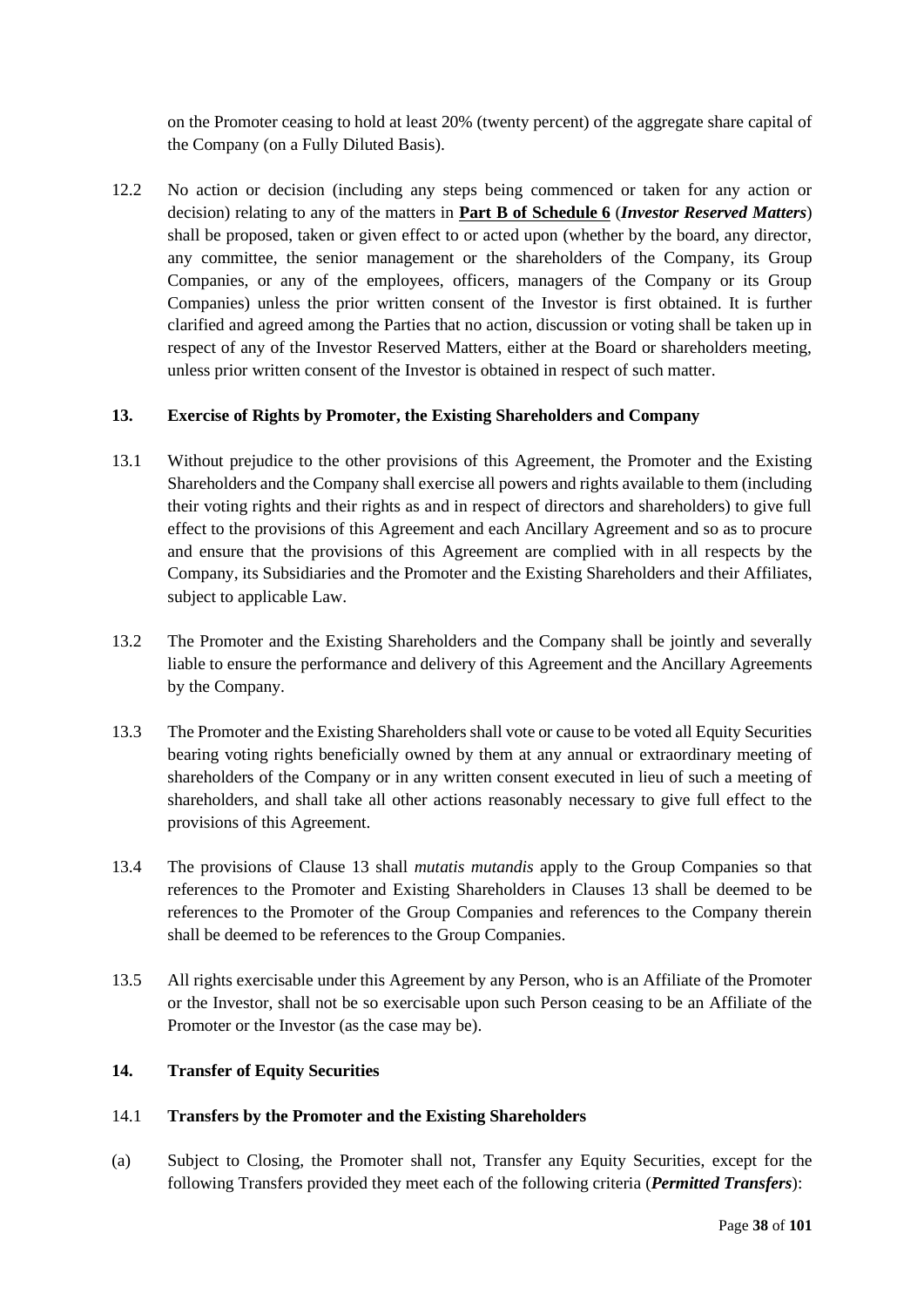- (i) The Promoter may, at his discretion, Transfer up to 5% (Five percent) of their existing shareholding in the Company to existing employees of the Company, upon written intimation to the Investor. Such employees shall execute a Deed of Adherence automatically be bound by the terms of this Agreement on and from the date such Transfer is effective;
- (ii) Save and except for (i) above, all other Transfers by the Promoter should be subject to the prior written consent of the Investor;
- (iii) The Transfers should be at a price that is equal to or higher than the highest price paid by the Investor to subscribe to or purchase the Investor Securities of the Company; and
- (iv) In each Transfer, the transferee shall execute a Deed of Adherence.

The Promoter shall not Transfer any Equity Shares in the Company till 31<sup>st</sup> December 2023, failing which there will be no transfer restrictions. In the event that as a result of the Permitted Transfers any of the Promoter and / or the Existing Shareholders cease to be a shareholder in the Company, the provisions of Clause [17.5](#page-46-0) (*Survival after Termination*) shall apply in respect of such Promoter and /or the Existing Shareholder.

- (b) Subject to this Clause 14, the Promoter shall (i) maintain their entire equity shareholding / economic interest and voting interests in the Company; and (ii) not transfer Control (management or otherwise) of the Company to any Person. Subject to the foregoing, the Promoter shall not sell / Transfer directly or indirectly or create any Encumbrance (directly or indirectly) over any of their Equity Securities or on economic interest in the Company, except with Investor's prior written consent.
- (c) The Parties agree that the Transfer restrictions on the Promoter and the Existing Shareholders in this Agreement and/or in the Organisational Documents of the Company shall not be capable of being avoided by the holding of Equity Securities indirectly through a company or other entity (or one or more companies or entities either alone or together in any combination or under Contract) that can itself (or the shares in it) be sold in order to Transfer an interest in Equity Securities free of restrictions imposed under this Agreement and the Organisational Documents of the Company. Any Transfer, issuance or other disposal of any securities (or other interest) resulting in any change in the Control, directly or indirectly, of the Promoter and/or the Existing Shareholders, or of any Affiliate of the Promoter and/or the Existing Shareholders which holds, directly or indirectly, any Equity Securities, shall be treated as being a Transfer of the Equity Securities held by the Promoter and /or the Existing Shareholders, and the provisions of this Agreement and the Organisational Documents of the Company that apply in respect of the restriction on Transfer of Equity Securities cannot be avoided by such change in Control in respect of the Equity Securities so held.

# 14.2 **Transfer of Investor Securities by the Investor**

(a) The Investor may Transfer, assign, pledge, encumber, or otherwise dispose, without any restrictions whatsoever, to any Person its Investor Securities in the Company and may assign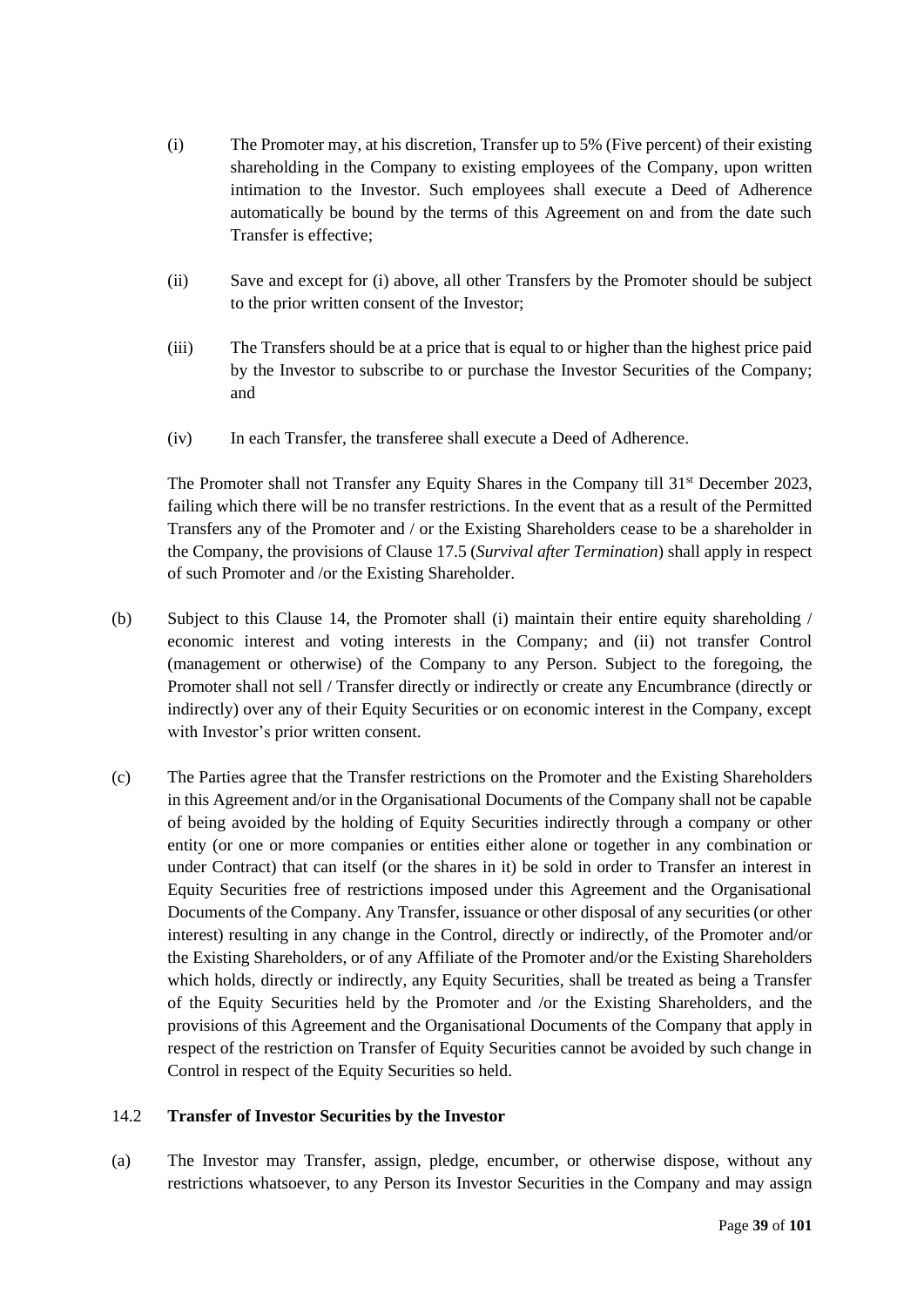any or all of its contractual rights and/or obligations under this Agreement at any time.

(b) Where the Investor is issued, or is purchasing Equity Securities pursuant to this Agreement, it may, at its sole and absolute discretion, exercise such right through any Affiliate. The Equity Securities to be Transferred pursuant to this Agreement shall, at the request of the Investor and subject to applicable Law, be transferred to any Affiliate, as may be nominated by the Investor. Further, any payment to be made to the Investor pursuant to this Agreement shall, at the request of the Investor and subject to applicable Law, be paid to any Person nominated by the Investor to receive such payment, which shall be deemed to be full and final payment towards the Investor.

# <span id="page-40-0"></span>14.3 **Tag-Along Right**

- (a) If at any time after the Closing the Investor proposes to make a transfer of all or part of the Equity Securities held by them to a third party transferee (other than to an Affiliate), then the Investor shall send a written notice (the *Tag Along Notice*) to the Promoter. The Tag Along Notice shall state: (i) the intention of the Investor to transfer such Equity Securities, (ii) the name and address and identity of the proposed transferee, (iii) the number of Equity Securities to be transferred by the Investor, and (iv) the amount and form of the proposed consideration for the transfer and the price per Equity Security (*Tag-Along Price*).
- (b) The Promoter may require the Investor to cause the transferee to purchase from the Promoter (*Tag Along Right*), for the Tag Along Price, up to such number of Equity Securities as would constitute an equivalent percentage of Promoter's shareholding in the Company on a Fully Diluted Basis as the percentage represented by the Equity Securities being transferred by the Investor in relation to the Investor's total holding of Equity Securities in the Company.
	- (i) Within 30 (thirty) Business Days (Tag Period) following the receipt of the Tag Along Notice, in the event the Promoter exercises the Tag Along Right, the Promoter shall deliver a written notice of such election to the Investor (*Tag Acceptance Notice*) and the maximum number of Equity Securities (calculated in accordance with sub-clause (ii) above that the Promoter proposes to transfer to such transferee (Tag Along Securities). Such notice shall be irrevocable and shall constitute a binding agreement by the Promoter to sell such Equity Securities and on the Investor to cause such transfer.
	- (ii) If the Promoter exercises their respective rights provided under this Clause [14.3,](#page-40-0) in compliance with the above requirements, including the time period, it shall be deemed that the Promoter has waived his respective Tag Along Right with respect to such proposed transfer, and the Investor shall thereafter be free to complete the proposed transfer subject to the terms as specified in the Tag Along Notice.

# **15. General Undertakings**

# <span id="page-40-1"></span>15.1 **Announcements**

(a) No formal or informal public announcement, press release or other communication which makes reference to any of the Parties hereto and/or the existence of this Agreement and/or the terms and conditions of this Agreement or the Ancillary Agreements or any of the matters or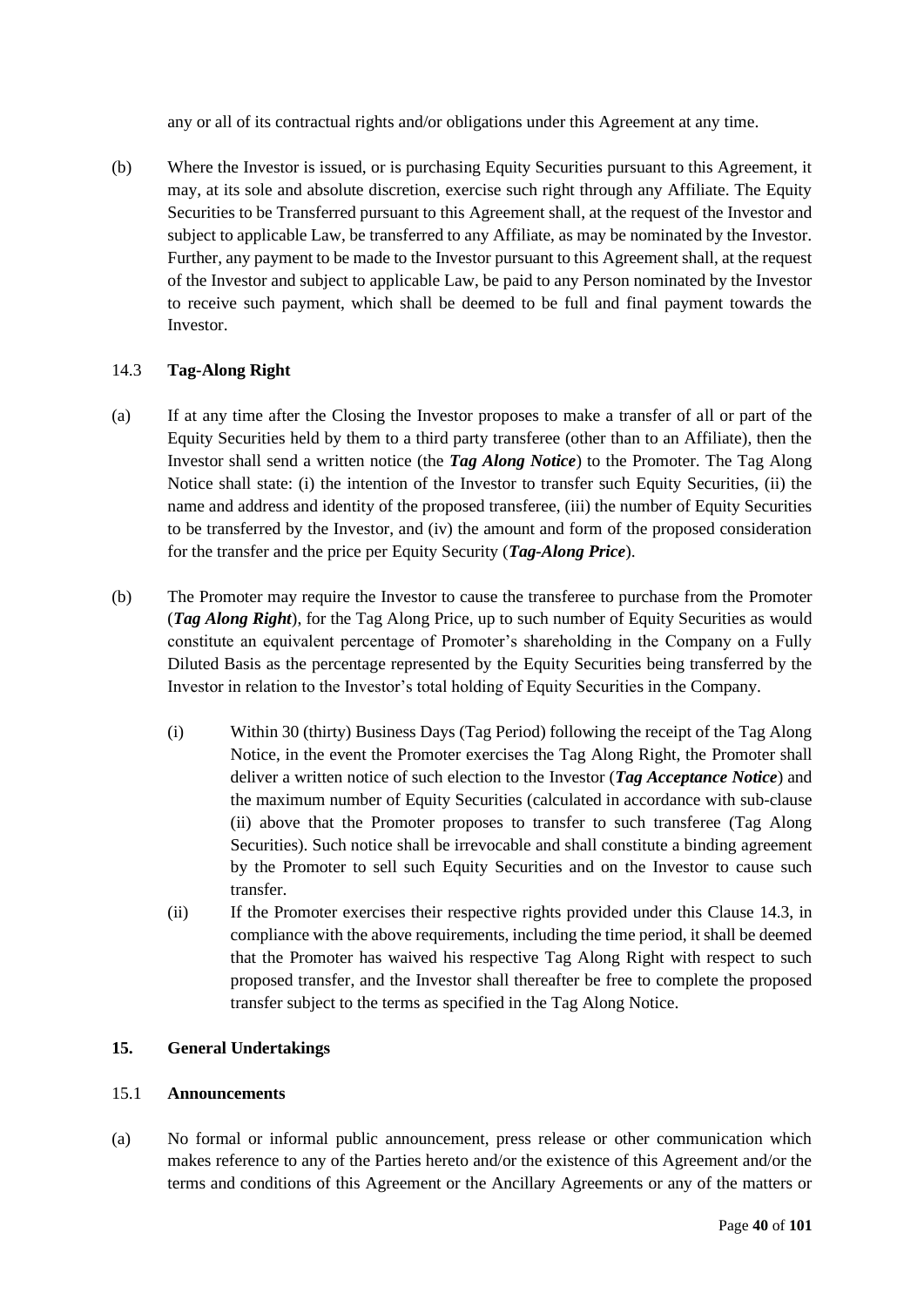Parties referred to under them, shall be made or issued by or on behalf of any of the Parties without the prior written consent of the other Parties.

- (b) If any Party is obliged to make or issue any announcement or press release required by Law or by any stock exchange or Governmental Authority, it shall give the other Parties every reasonable opportunity to comment on any announcement or release before it is made or issued (provided that this shall not have the effect of preventing such Party from making the announcement or release or from complying with its legal, stock exchange, governmental and/or regulatory obligations).
- (c) The Company, the Promoter and the Existing Shareholders undertake with the Investor that they shall not:
	- (i) use the name of the Investor or any Affiliate in any context whatsoever (except as required by Law) except with the Investor's prior written consent; or
	- (ii) hold themselves out as being associated with the Investor in any manner whatsoever without the Investor's prior written consent.
- (d) The Investor undertakes with the Promoter that it shall not:
	- (i) use the name of the Promoter in any context whatsoever (except as required by Law) except with the Promoter's prior written consent; or
	- (ii) hold themselves out as being associated with the Promoter in any manner whatsoever without the Promoter's prior written consent

# 15.2 **Auditor**

- (a) As at the Closing Date, the Company and its Subsidiaries shall have appointed Ernst & Young as the statutory auditor of the Company, including for the year 31 March 2021.
- (b) The appointed statutory auditor of the Company shall comply with GAAP, and such rules and regulations as required under applicable Laws.
- (c) The Company shall also appoint an internal auditor as selected by the Investor, to audit the books of the Company/review its operations and shall adopt accounting standards as required by Law.

# 15.3 **Connected Person**

(a) All Contracts / transactions between or *inter alia* between the Company and/or any Group Company and any Connected Person / Concern including investments and loans shall be entered into on arms' length basis, on commercial terms that are consistent with the market practice and in the Ordinary Course of Business. Any Contract / transaction shall remain subject to the other rights of the Investor hereunder including the Investor Reserved Matters as set out in Clause [12.](#page-37-2)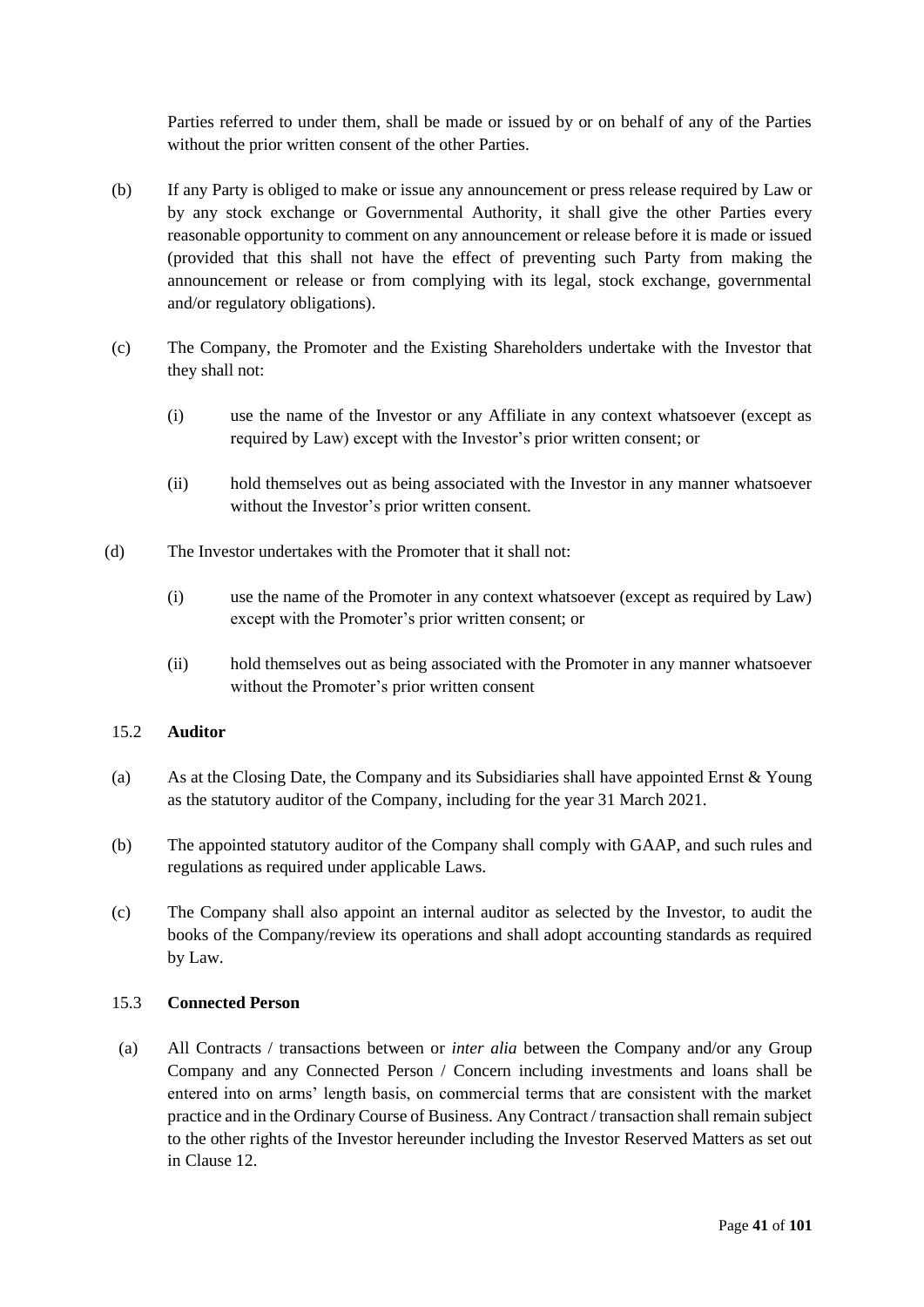(b) The Promoter hereby agrees to inform the Investor from time to time of any new entities which may be incorporated or acquired by them.

### 15.4 **Business Plan**

The Company and its Group Companies shall have an annual operating business plan (*Business Plan*), which will be prepared by the Promoter in his capacity as a Director of the Company and presented to the Board for its approval at the beginning of every Financial Year (within 30 (Thirty) days prior to the commencement of the Financial Year), and will be subject to Investor's prior written consent. The Business Plan shall contain the operating performance budget, capital expenditure, operational expenditure and borrowing details, besides other key performance indicators. The Business Plan for the Financial Year 2021-22 and the projections is annexed hereto as **Schedule 7**.

### 15.5 **Corporate Existence**

The Company shall at all times preserve and keep in full force and effect its and each of its Group Company's corporate existence, and all of its and each of its Group Company's rights it deems to be material to its or its Group Company's respective businesses.

# 15.6 **Maintenance of Properties; Insurance**

- (a) The Company shall maintain or cause to be maintained in compliance with good industry practice all properties used or useful in the business of the Company or any Group Company and from time to time shall make or cause to be made all appropriate repairs, renewals and replacements thereof.
- (b) The Company shall ensure that the Company, each of its Group Companies, and their respective directors and officers, are adequately insured at all times in such amounts and against such risks normally insured in compliance with good industry practice. The Company shall maintain adequate directors' and officers' liability insurance for all the members of its Board for any liability, cost or expense (including legal expenses) accruing, incurred, suffered, or borne by a director of the Board in connection with the Business or his/her directorship, consistent with market practice, in a form and of an amount acceptable to the Board.

#### 15.7 **Investor not to be classified as promoters**

The Company and the Promoter will ensure that the Investor shall be not be considered or classified to be a 'promoter' of the Company under applicable Laws for any reason whatsoever. Investor shall not be required to call itself, and the Company shall not refer to the Investor as "founder" or "promoter" in the offer documents or filings with the relevant Governmental Authorities. In the event that a restructuring of the Investor's investment in the Company is required so as to ensure that the Investor is not categorized as a 'promoter', the Company shall provide all necessary assistance, and support to any such restructuring, including by procuring approvals that may be required for such restructuring. This clause shall no longer be applicable in the event that the Investor undergoes an IPO.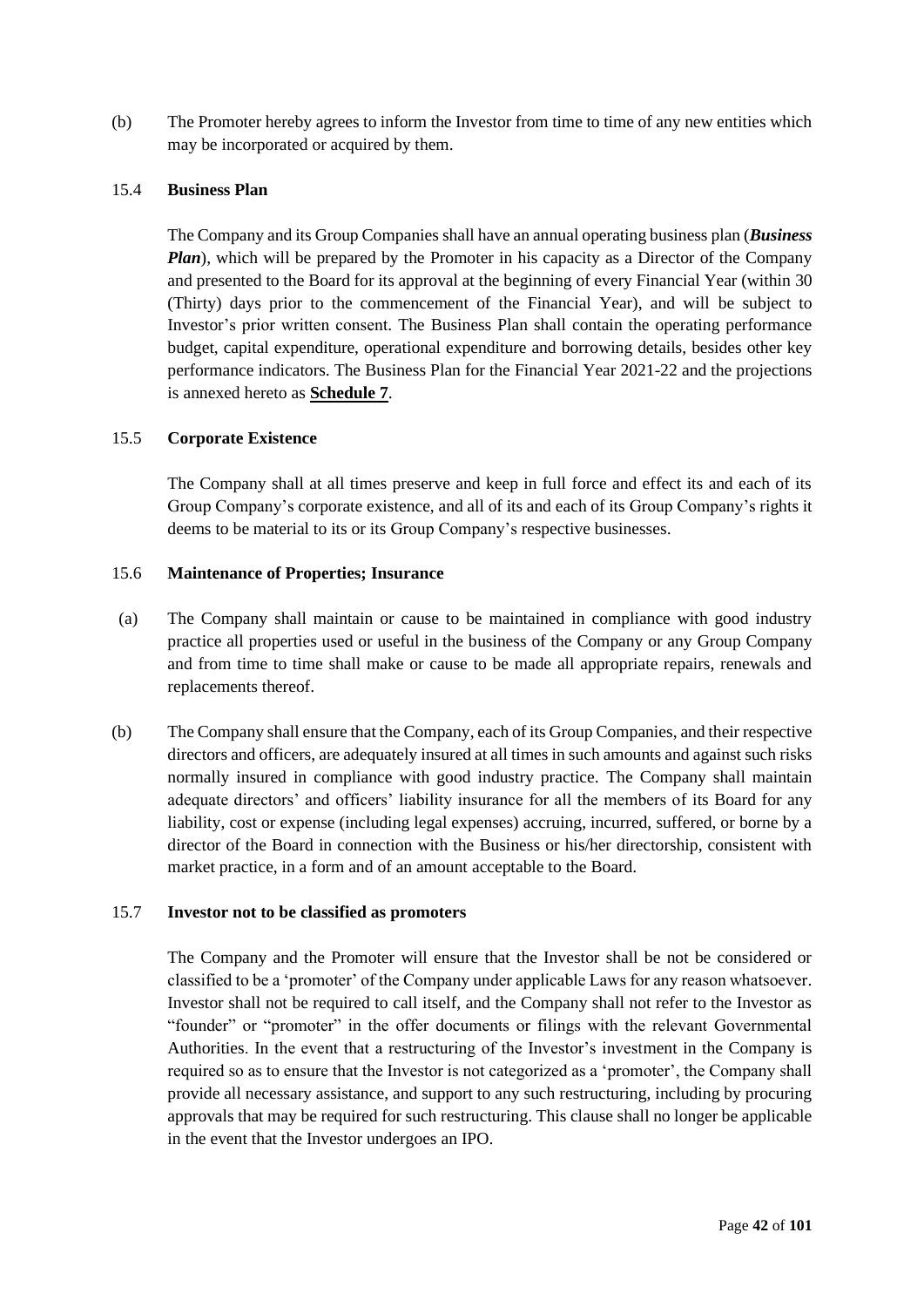#### <span id="page-43-0"></span>15.8 **Strategic Sale / Drag Along Right**

- (a) Without prejudice to the Investor's right to sell the Equity Securities held by it at any time and in any manner it deems fit, the Investor may, on or before  $31<sup>st</sup>$  December 2023, at any time endeavour to sell the Company, its Subsidiaries and Affiliates, together or as separate entities, by way of sale of the business of the Company as a whole or in part, or by way of sale of substantial asset, or way by of Transfer of up to all the shares of the Company, (*Strategic Sale*) in whole or in part, to any party/ies including financial and strategic investors (*Purchaser*), provided the Investor has completed the Closing. The Investor shall be entitled to determine the Purchaser and the terms of the Strategic Sale. The Company, the Promoter and the Existing Shareholders shall take all such steps as the Investor may request in this regard, including appointment of any investment banker to identify potential purchasers, providing information and access to any potential purchasers, which decisions shall be binding on the Company, the Promoter and the Existing Shareholders.
- (b) The Parties agree that the Purchaser shall first purchase all of the Equity Securities held by the Investor prior to purchasing the Equity Securities of any other shareholders of the Company. All reasonable and customary representations and warranties as required by the Purchaser shall be provided by the Company, the Promoter and the Existing Shareholders. In the event the Purchaser requires a larger stake in the Company than the Investor's holding at the time of such sale, then at the request of the Investor, the Promoter and the Existing Shareholders and all other shareholders of the Company, be obligated to irrevocably join the Investor in offering such portion of their respective shares in the Company, as the Investor may specify, to consummate such Strategic Sale. At the request of the Investor, the Promoter and the Existing Shareholders and all other security holders of the Company shall deposit all securities held by them in the Company, in an escrow with a mutually agreed escrow agent, so as to enable the Investor to give effect to this Clause [15.8.](#page-43-0)
- (c) The Company, the Promoter and the Existing Shareholders shall provide such reasonable transition assistance for such period as may be reasonably required by the Purchaser and the Investor to facilitate such sale.
- (d) The provisions of this Clause [15.8](#page-43-0) shall not be applicable in case the Purchaser is an Affiliate of the Investor and not on an arm's length basis. In case the Purchaser is not an Affiliate of the Investor and the Transfer of Equity Securities is not on an arm's length basis, then the value at which such Strategic Sale as contemplated under this Agreement will be as determined by the Board.

# <span id="page-43-2"></span>**16. Confidentiality**

#### <span id="page-43-1"></span>16.1 **General Obligation**

Each Party agrees and undertakes that it shall not disclose, and shall ensure that its Representatives, Affiliates and potential funding sources to whom Confidential Information is made available do not disclose, to any third party any Confidential Information. The term *Confidential Information* as used in this Agreement means: (i) any information concerning the Business including but not limited to its customers, clients, or terms of arrangements with the customers and vendors, pricing, the reports, Intellectual Property Rights, trade secrets, know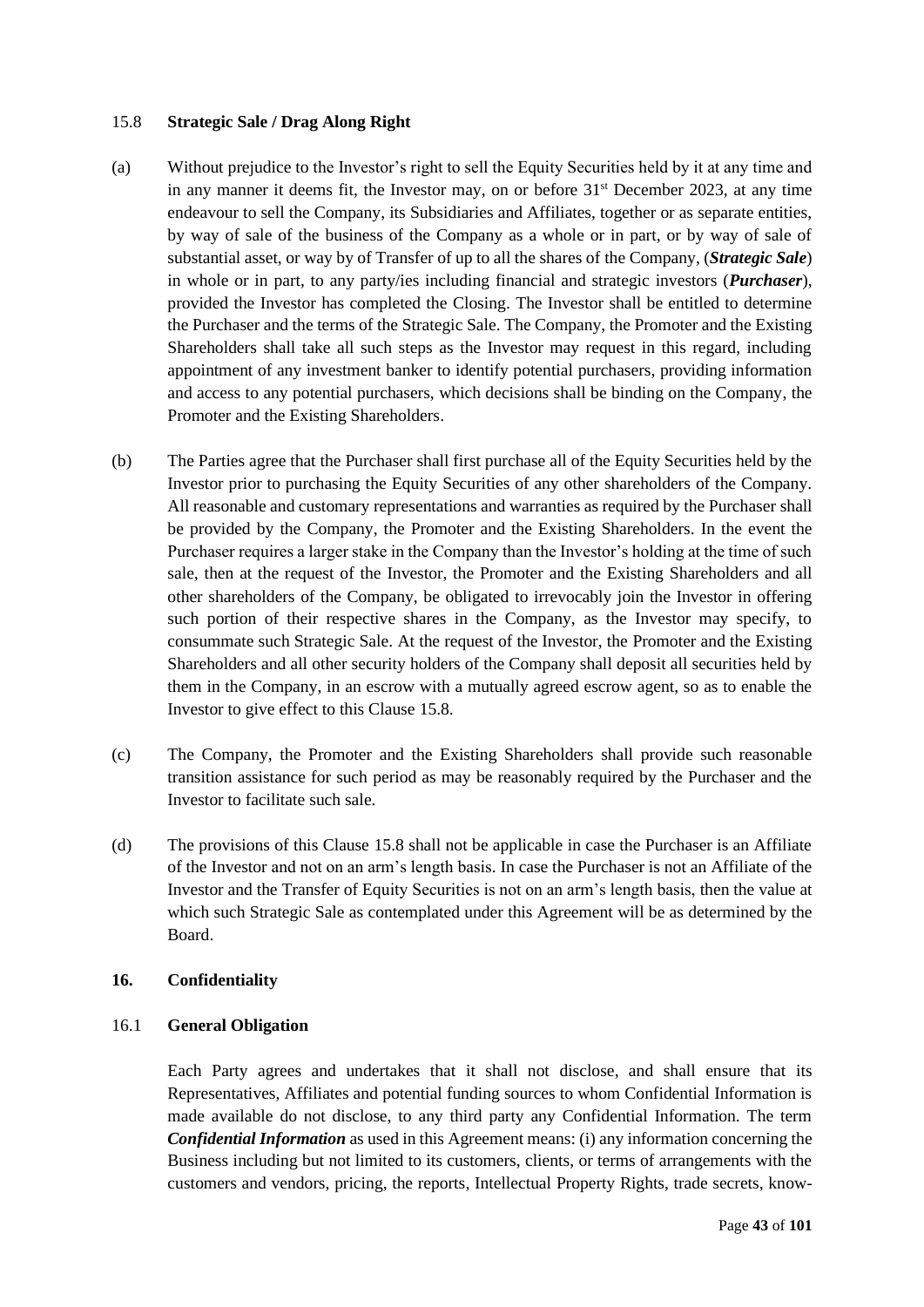how and financial transactions of the Company and its Subsidiaries; (ii) any information whatsoever concerning or relating to (A) any dispute or claim arising out of or in connection with this Agreement or the Ancillary Agreement; or (B) the resolution of such claim or dispute; (iii) any information or materials prepared by or for the Promoter or the Company or their Representatives that contain or otherwise reflect, or are generated from any Confidential Information; and (iv) the terms and conditions of this Agreement and theAncillary Agreements; (v) information which the Company or its members, directors and officers are required to treat as confidential pursuant to any arrangements or agreements with its customers or clients or vendors or any third-party, (vi) any information in relation to the terms of the Agreement and /or the Ancillary Agreements.

# 16.2 **Exceptions**

- (a) The provisions of Clause [16.1](#page-43-1) above shall not apply to:
	- (i) disclosure with the Consent of the Parties (as applicable) (it is hereby clarified that disclosure to Investor's Affiliates, whether being one of the Investors or not, shall be permitted at all times; provided that such Investor's Affiliate is bound by confidentiality obligations no less onerous than those imposed by this Clause [16\)](#page-43-2);
	- (ii) disclosure of information that is or comes into the public domain or becomes generally available to the public otherwise than through the act or omission of or as a result of disclosure by or at the direction of the Investor;
	- (iii) disclosure by a Party to its Representatives and/or Affiliates on a need-to-know basis for the purpose of evaluating, implementing, reviewing or analysing this Agreement or the Ancillary Agreements or the transactions contemplated hereby or thereby, provided, however, that such Representatives and/or Affiliates are bound by confidentiality obligations no less onerous than those imposed by this Clause [16;](#page-43-2)
	- (iv) disclosures necessary under the circumstances, to the extent required by Law, any court of competent jurisdiction or any competent judicial, governmental, supervisory or regulatory body or under judicial process, provided the relevant Party is informed of such disclosure, simultaneously or prior to such disclosure and the receiving Party shall provide all reasonable support to the relevant Party to obtain a protective order and if no such order can be obtained or such requirement is waived in writing, then, shall disclose only such portion of the information as is reasonably required to be disclosed;
	- (v) information disclosed by the Company in the Ordinary Course of Business; or
	- (vi) disclosures (i) for the purpose of performing obligations or exercising rights (including remedies) under this Agreement or the Ancillary Agreements; (ii) to investment bankers and in road shows and offering documents in connection with a Strategic Sale, strictly on a need-to-know basis; or (iii) to a proposed transferee/purchaser of Investor Securities and their professional advisors in connection with permitted Transfer of Equity Securities, subject to securing customary confidentiality obligations from such Persons.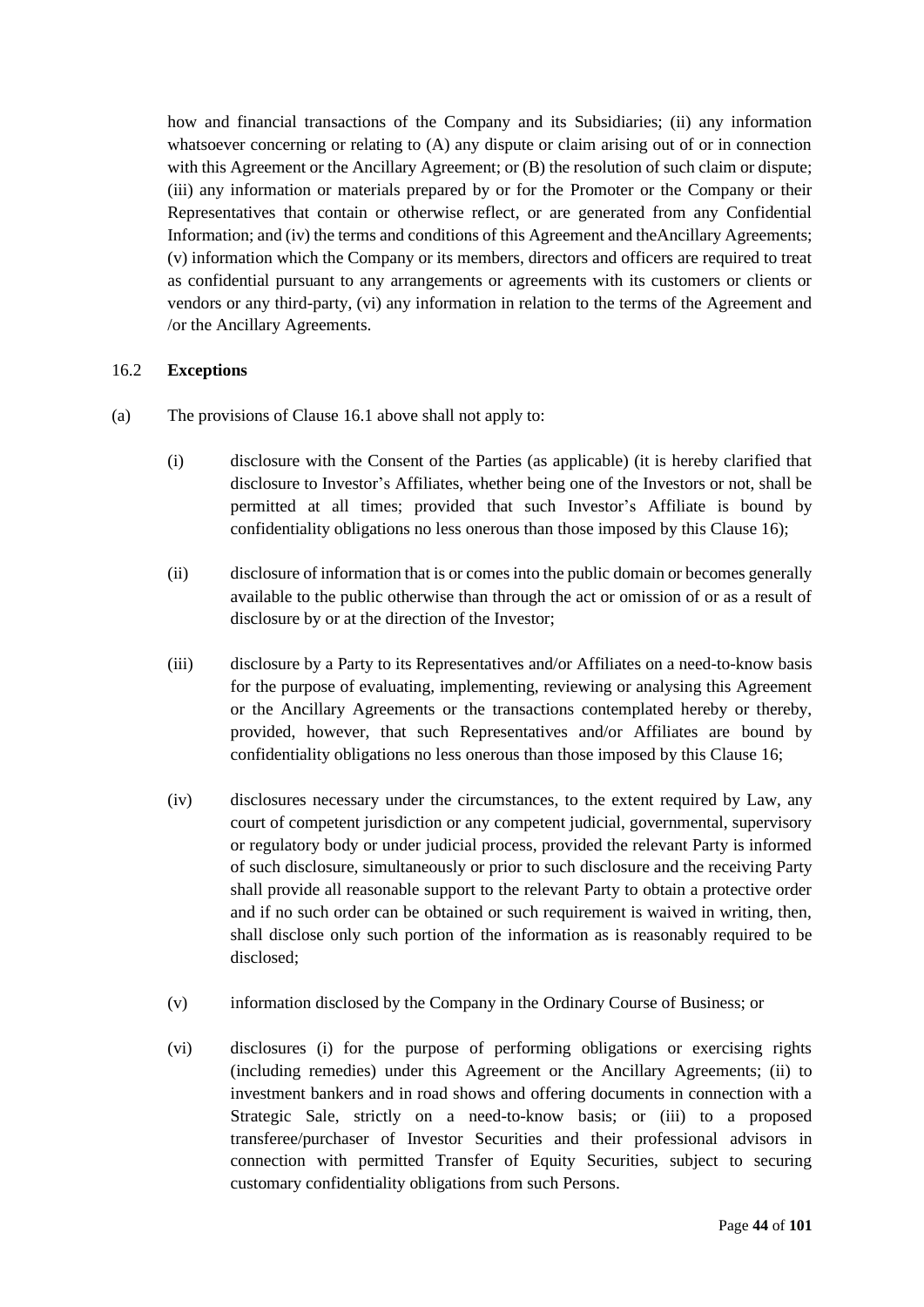- (b) The Company authorises the Investor to consult fully regarding the Company and the Group and to disclose Confidential Information (or permit the disclosure of Confidential Information):
	- (i) to the Investor's lenders, bankers and auditors, general partners and limited partners;
	- (ii) to any other investors or proposed investors in the Company, subject to such other investors or proposed investors being bound by similar confidentiality obligations as applicable to the Investor hereunder;
	- (iii) to any proposed syndicatee or transferee or proposed transferee of the Investor Securities in the Company;
	- (iv) to any Investor's Affiliates;
	- (v) to the professional advisers of each of the Persons listed in (i) to (iii) above;
	- (vi) as required by Law, subject to the condition stipulated in the foregoing provision; and
	- (vii) as required by any stock exchange or any regulatory authority to which the relevant Investor is subject.
- (c) Any Investor Director may, subject to his or her fiduciary obligations under applicable Law:
	- (i) report to the Investor Group on the affairs of the Company and the Group; and
	- (ii) disclose Confidential Information as shall reasonably be required to the Investor or the Group.
- (d) Notwithstanding anything to the contrary, the Investor undertakes to subject any Person to whom it discloses any Confidential Information, as it is permitted to do so in terms of this Claus[e16,](#page-43-2) to the same standards of confidentiality obligations as applicable to the Investor under this Agreement and shall also cause such Person to comply with these obligations.

# **17. Term and Termination**

- 17.1 This Agreement shall come into effect upon the execution of this Agreement by the Parties.
- <span id="page-45-0"></span>17.2 This Agreement shall terminate:
- <span id="page-45-1"></span>(a) pursuant to Clause [3.2](#page-16-0) above;
- (b) on the mutual agreement of the Parties in writing; or;
- (c) upon the Investor and /or the Promoter ceasing to hold any Equity Securities.
- 17.3 Any termination of this Agreement shall not affect the accrued rights and obligations of the Parties under this Agreement.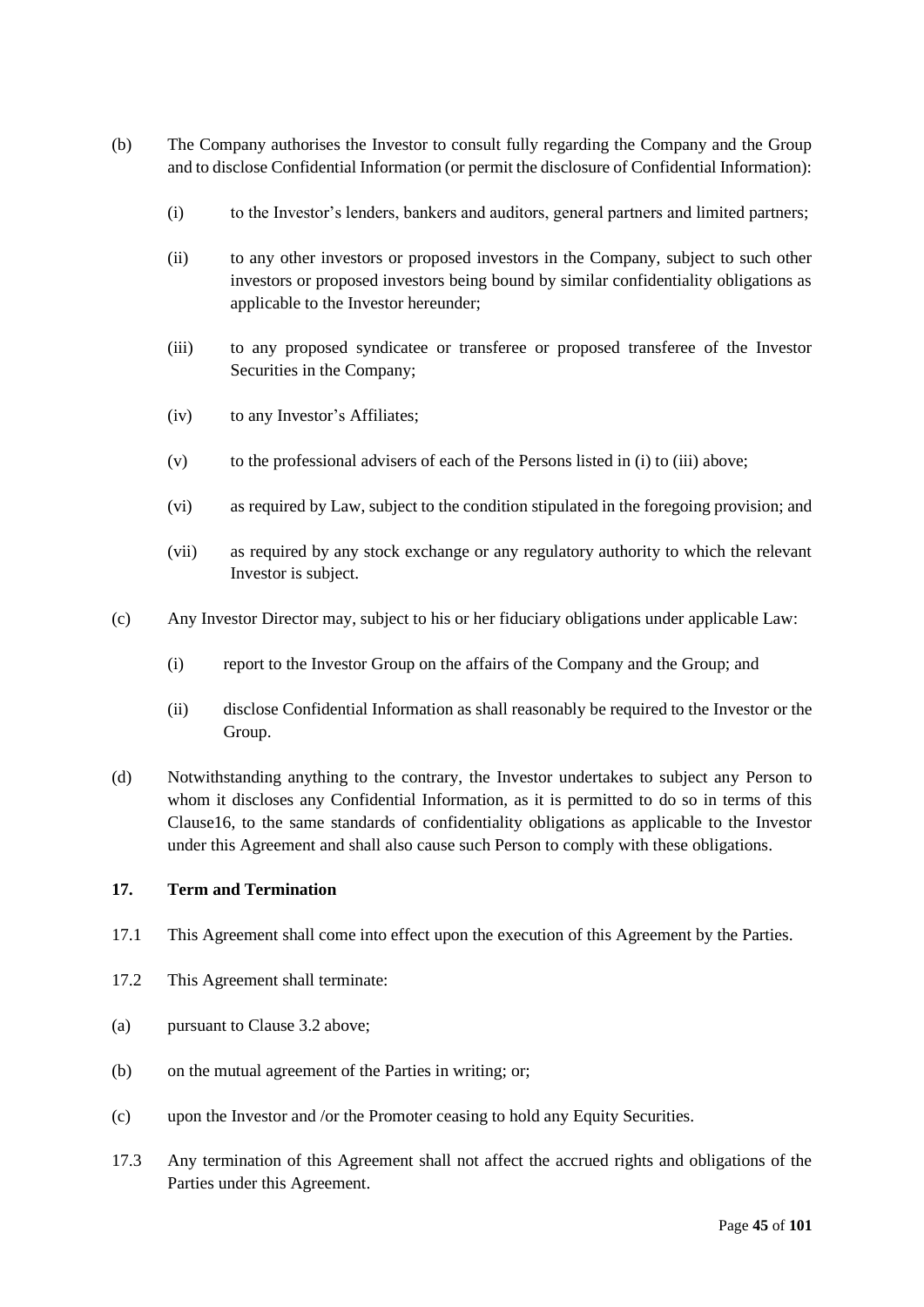<span id="page-46-1"></span>17.4 In the event of termination of this Agreement under Claus[e 17.2](#page-45-0)[\(a\)](#page-45-1) above, the provisions of the memorandum of understanding dated 19 March 2021 shall continue to survive and the status of the rights and obligations of the Parties as stated in the memorandum of understanding will become applicable on the Parties.

# <span id="page-46-0"></span>17.5 **Survival after Termination**

In the event of termination after Closing, the provisions of Clause[s 6\(](#page-24-0)*Warranties*), [7](#page-25-0) (*Indemnity*) [9.11](#page-32-0) (*Directors' Indemnity*), [15.1](#page-40-1) (*Announcements*), [16](#page-43-2) (*Confidentiality*), [18.12](#page-49-0) (*Notices*), [19](#page-50-0) (*Dispute Resolution*) and [20](#page-51-0) (*Governing Law and Jurisdiction*) shall survive the termination of this Agreement. Any such termination of this Agreement shall not affect the accrued rights and obligations of the Parties under this Agreement.

# **18. Miscellaneous**

# 18.1 **Costs**

- (a) The costs incurred by the Investor relating to legal, commercial and financial due diligence, documentation charges and charges towards the drafting and finalization of this Agreement, will be borne by the Company.
- (b) The Company shall bear the costs of all stamp paper on this Agreement and shall be solely responsible for costs incurred at the time of issuance of the Subscription Securities in accordance with the terms of this Agreement.

# 18.2 **No partnership or agency**

Nothing in this Agreement (or any of the arrangements contemplated herein) shall be deemed to constitute a partnership between the Parties or between the Investor, nor, except as may be expressly provided herein, constitute any Party as the agent of another Party for any purpose, or entitle any Party to commit or bind another Party in any manner, except as authorised by the Board in accordance with the terms and conditions of this Agreement.

# 18.3 **Entire agreement**

Subject to Clause [17.4](#page-46-1) above, this Agreement, the Restated Articles and the Ancillary Agreements, set out the entire agreement and understanding between the Parties with respect to the subject matter hereof. Subject to Clause 17.4 above, this Agreement supersedes all previous letters of intent, confidentiality agreements, heads of terms, prior discussions and correspondence exchanged between any of the Parties in connection with the transactions referred to herein, all of which shall not have any further force or effect.

# 18.4 **Further assurances**

Each of the Parties agree to do all such further acts and things and exercise all voting rights and powers, whether direct or indirect, available to it in relation to any Person and to execute and deliver all such additional documents as are necessary or required to give full effect to the terms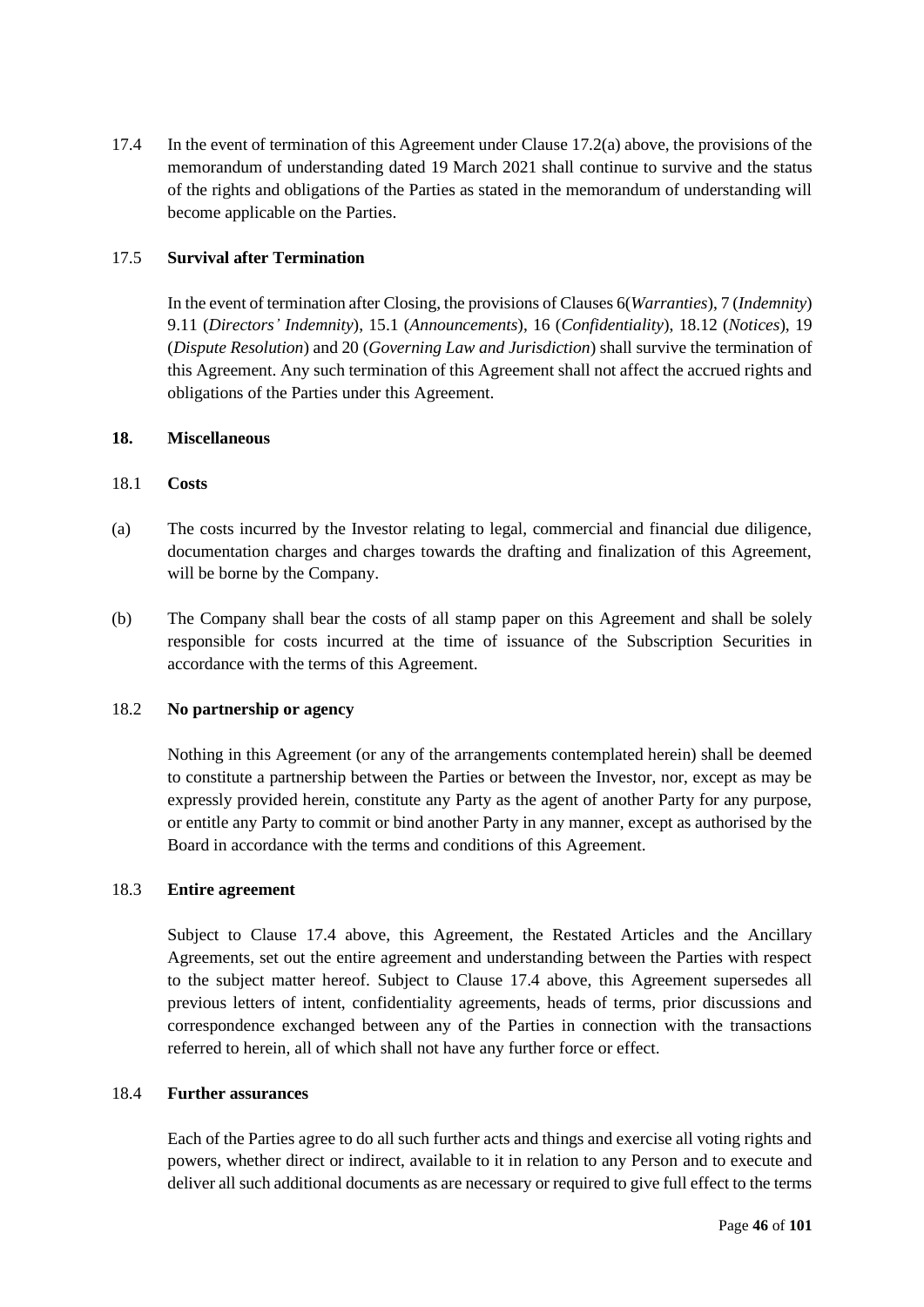of this Agreement and the agreement ancillary hereto.

# 18.5 **English Language**

All notices or formal communications under or in connection with this Agreement shall be in the English language.

# 18.6 **Assignment and Binding Effect**

- (a) The Company, the Promoter and the Existing Shareholders and any other shareholders (other than a transferee of the Investor Securities) shall not be entitled to, nor shall they purport to assign / Transfer all or any of its/their rights and/or obligations under this Agreement nor grant, declare, create or dispose of any right or interest in it, in whole or in part or create an Encumbrance thereon.
- (b) The Investor shall be entitled to assign its rights and/or Transfer its obligations hereunder to any Person without any restrictions whatsoever. For this purpose, such Person or third-party transferee shall execute a Deed of Adherence.
- (c) In case of Transfer by the Investor of a portion of the Investor Securities held by it in accordance with the provisions of this Agreement, the rights granted to the Investor shall be exercised in a manner that there shall be no duplication of rights i.e., such rights shall be exercised by either: (a) the Investor; or (b) the third party transferee / Affiliate to whom the Investor Transfers the Investor Securities; or (c) both of them jointly and collectively. For the avoidance of doubt, it is clarified that such rights shall not be exercised by the Investor and such third party transferee / Affiliate severally and the Investor shall inform the Company whether such rights will be exercised by (i) itself; or (ii) the third party transferee / Affiliate; or (iii) the Investor and such third party transferee / Affiliate jointly.
- (d) In relation to any rights available under this Agreement on the basis of the number of Equity Securities or the percentage of the Company's share capital held by the Investor, the Investor shall be entitled, at its sole discretion, to aggregate the Equity Securities held by any member(s) of the Investor Group with those held by the Investor.
- (e) This Agreement shall be binding upon and inure to the benefit of the Parties and their respective heirs, successors, permitted assigns, executors and administrators.

# 18.7 **Severability**

(a) If any provision of this Agreement is or becomes invalid, illegal or unenforceable under the Laws of any jurisdiction, then such provision shall (so far as it is invalid or unenforceable) be given no effect and shall be deemed not to be included in this Agreement but without invalidating any of the remaining provisions of this Agreement which shall not in any way be affected or impaired. The Parties hereto shall then negotiate and replace the invalid or unenforceable provisions with a valid and enforceable and mutually satisfactory substitute provision, achieving as nearly as possible the intended commercial effect of the invalid, illegal or unenforceable provision.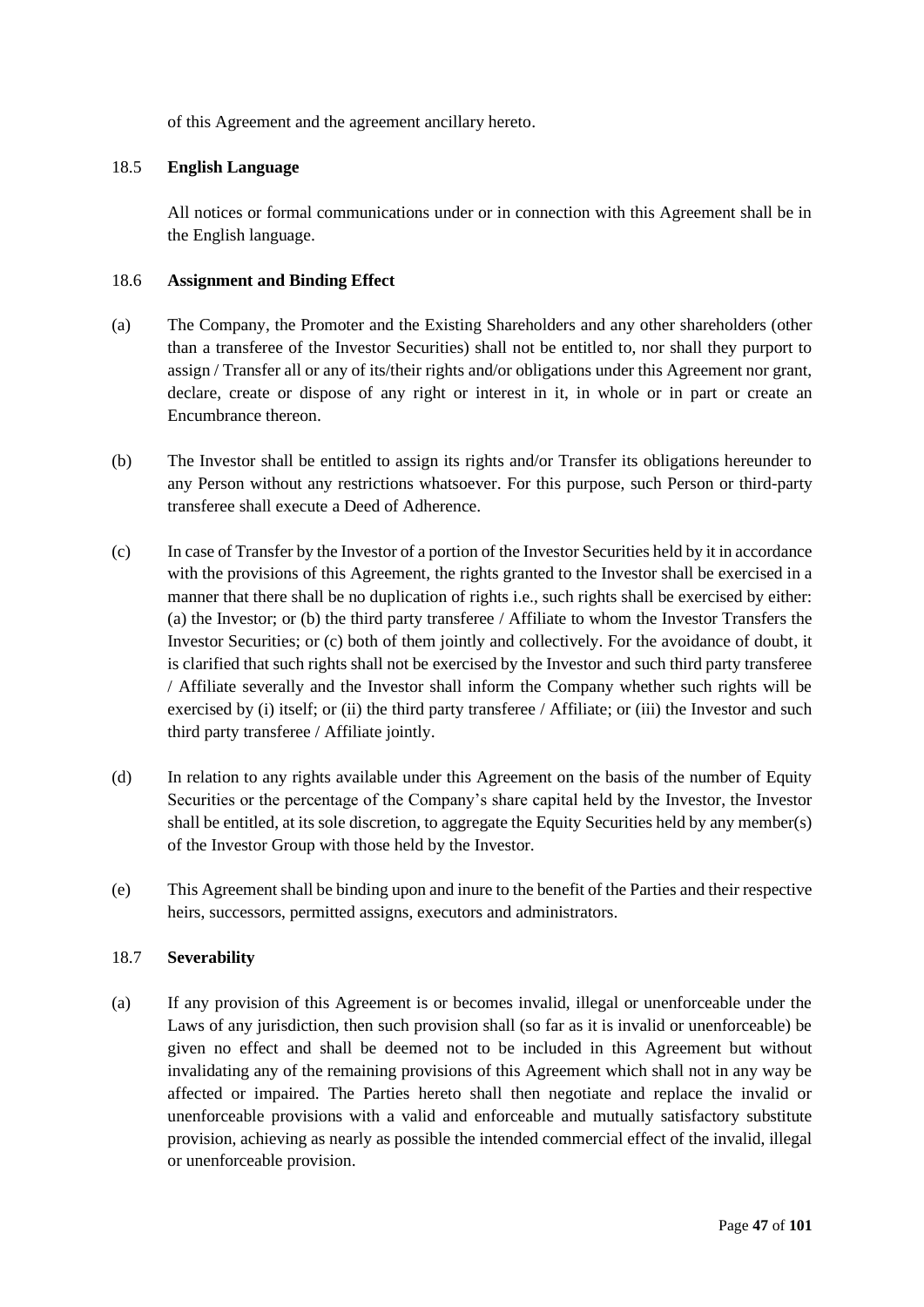(b) It is hereby agreed between the Parties that in the event if extraordinary circumstances have occurred which make it unlawful for the Company, the Investor and/or the Promoter and the Existing Shareholders to fulfil their obligations under the Ancillary Agreements (including giving effect to any of the exit rights of the Investor as set out in Claus[e 15.8](#page-43-0) of the Agreement), or renders any Ancillary Agreements ineffectual, Parties hereto shall then negotiate and take best efforts to replace the invalid or unenforceable provisions with a valid and enforceable and mutually satisfactory substitute provision, achieving as nearly as possible the intended commercial effect of the invalid, illegal or unenforceable provision. In this regard, the Investor shall have the right in its sole discretion, to replace the Investor with an alternate entity or structure the investment in the Company in such a way so as to achieve the same commercial effect which the Investor otherwise would have achieved had it not been for the regulatory or other constraints.

# 18.8 **Waivers and remedies**

A breach of any term or provision of this Agreement shall be waived only by written instrument of the Party or Parties entitled to the benefits thereof. Any such waiver shall constitute a waiver only with respect to the specific matter described in such writing and shall in no way impair the rights of the Party granting such waiver in any other respect or at any other time. Neither the waiver by any of the Parties of a breach of or a default under any of the provisions of this Agreement, nor the failure by any of the Parties, on one or more occasions, to enforce or timely enforce any of the provisions of this Agreement or to exercise any right or privilege hereunder, shall be construed as a waiver of any other breach or default of a similar nature, or as a waiver of any of such provisions, rights or privileges hereunder. The rights and remedies in this Agreement provided are cumulative and none is exclusive of any other, or of any rights or remedies that any Party may otherwise have at Law or in equity. The rights and remedies of any Party based upon, arising out of or otherwise in respect of any inaccuracy or breach of any representation, warranty, covenant or agreement or failure to fulfil any condition, shall in no way be limited by the fact that the act, omission, occurrence or other state of facts upon which any claim of any such inaccuracy or breach is based may also be the subject matter of any other representation, warranty, covenant or agreement as to which there is no inaccuracy or breach.

# 18.9 **Variation / Amendment**

No amendment / modification of this Agreement (or of any of the documents referred to in this Agreement) shall be valid unless it is made by an instrument in writing and signed by duly authorised representatives of each of the Parties hereto or thereto. The expression "amendment / modification" shall include any variation, supplement, deletion or replacement however effected.

# 18.10 **Counterparts**

This Agreement may be executed electronically, in any number of counterparts and by the Parties to it on separate counterparts, each of which shall be an original but all of which together shall constitute one and the same instrument.

# 18.11 **Group Companies**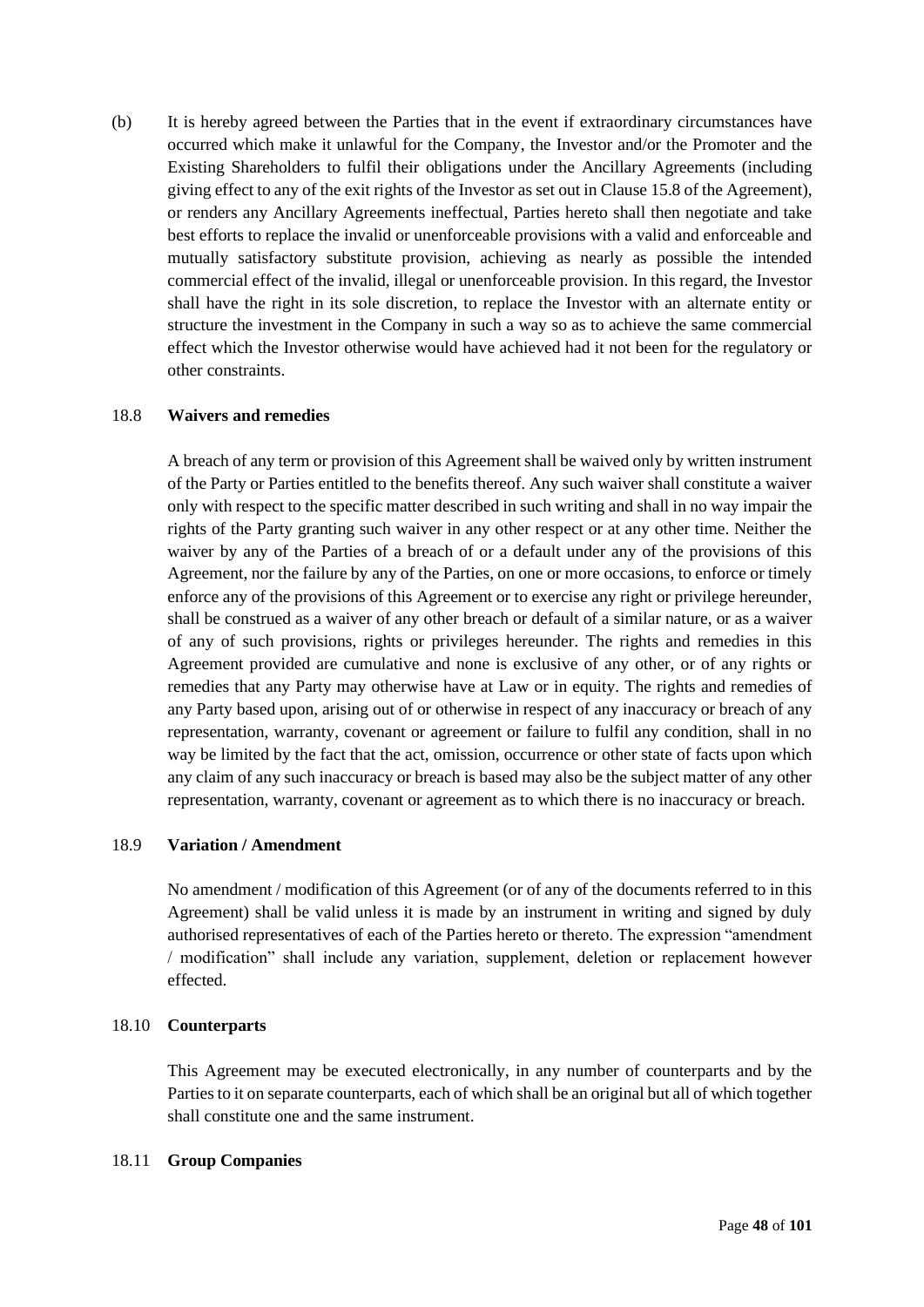Except where this Agreement specifically provides to the contrary, the provisions of this Agreement shall apply *mutatis mutandis* to all the Group Companies of the Company; all the obligations of the Company and the Promoter and the Existing Shareholders under this Agreement and all the rights available to the Investor in the Company shall apply / become available *mutatis mutandis* to / in all the Group Companies and the Company and the Promoter shall procure that the Group Companies act in accordance with this Agreement. It is clarified that the Investor shall not be required to hold any shares of the Group Companies.

#### <span id="page-49-0"></span>18.12 **Notices**

#### (a) **Service of Notice**

Any notice or other communication to be given by one Party to any other Party under, or in connection with, this Agreement shall be made in writing and signed by or on behalf of the Party giving it. It shall be served by registered post or letter by hand delivery or vide email and shall be deemed to be duly given or made when delivered (in the case of personal delivery), at the time of transmission  $=$  or 3 days after being dispatched in the post, postage prepaid, by the fastest form of mail available and by registered mail if available (in the case of a letter) to such Party at its address or email specified in Clause 18.12(b) below, or at such other address or email as such Party may hereafter specify for such purpose to the other Parties hereto by notice in writing.

# (b) **Details for Notices**

The addresses and email address for the purpose of Clause [18.12](#page-49-0) are as follows:

# **The Company**

Address: Devarahosahally, Sompura Hobli Nelamangala, Taluk, Bengaluru, Karnataka 562111 Attn: Dr.S.N.Vinaya Babu

Email: [vinaybabu@bioneeds.in](mailto:vinaybabu@bioneeds.in)

#### **Investor**

Attention: Group Chief Financial Officer and Company Secretary (Nirmal Bhatia) Address: Shivalik Plaza A, 2<sup>nd</sup> floor, Opposite Ahmedabad Management Association, Ambawadi, Ahmedabad - 380015 Email: [nirmal.bhatia@veedacr.com](mailto:nirmal.bhatia@veedacr.com)

# **Promoter and the Existing Shareholders**

Address: Siddi Siri Veera Sadhana, 6th Cross, Ashoknagar, Tumkur 572103 Karnataka India Attn: Dr.S.N.Vinaya Babu Email: [snvinaybabu@gmail.com](mailto:snvinaybabu@gmail.com) and [vinaybabu@bioneeds.in](mailto:vinaybabu@bioneeds.in)

# 18.13 **Existing Shareholders' Representative**

By execution of this Agreement, each of the Existing Shareholders appoints Dr. Vinaya Babu as their sole representative to act as their true and lawful attorney-in-fact and agent for and on their behalf to *inter alia* exercise all rights hereunder on their behalf, to agree to any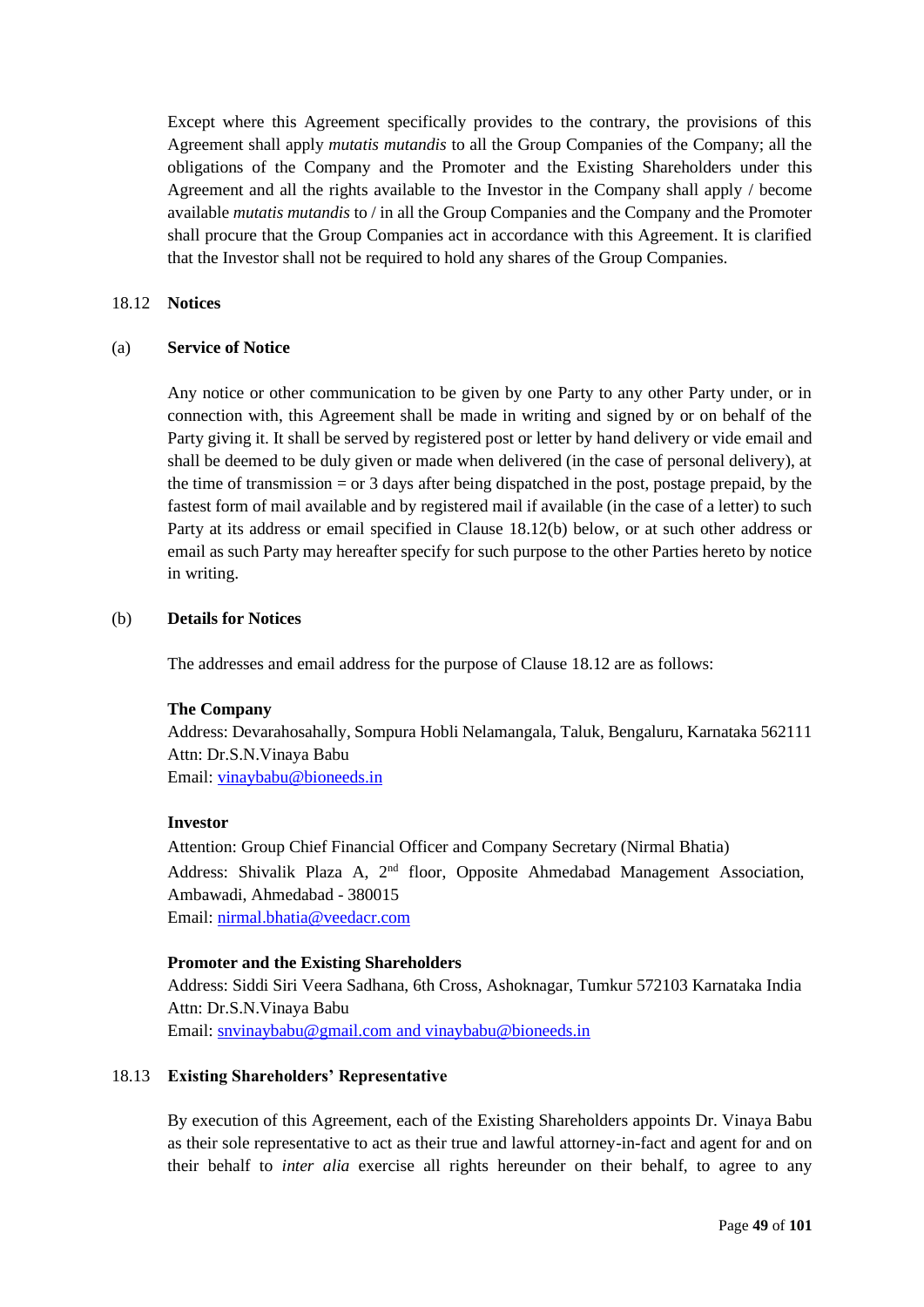modification or waiver of the terms hereof and/or grant any consent hereunder.

# 18.14 **Investor IPO**

- (a) The Company shall take, and the Promoter shall ensure that the Company carries out, all such actions as required by the Investor, in order to ensure a successful completion of the initial public offering (*IPO*) of the Investor's equity securities.
- (b) The Promoter shall join the board of directors of the Investor, if required by the Investor, at its invitation or on the invitation of its shareholders. If he so joins, the Investor will provide indemnity and director and officers liability insurance coverage to the Promoter, as currently being provided to existing directors of the Investor.

# 18.15 **Expenses**

The Company shall bear all the expenses of the Company and the Investor in relation to the transactions contemplated herein, including all stamp duties and the costs of all advisors to the **Investor** 

### <span id="page-50-0"></span>**19. Dispute Resolution**

- 19.1 The Parties to this Agreement shall endeavour to resolve all disputes and differences through mutual discussion.
- 19.2 Any controversy, conflict or dispute of any nature arising out of or relating to or in connection with the provisions of this Agreement, shall be settled exclusively and finally by arbitration carried out in Bangalore and conducted in the English language. The Parties to the Agreement have agreed to submit to the exclusive jurisdiction of the courts of Bangalore.
- 19.3 The arbitration shall be conducted and finally settled by three arbitrators in accordance with the Arbitration and Conciliation Act, 1996 (*Arbitration Act*) in effect at the time of such arbitration. 1 (One) arbitrator shall be appointed by the Investor, the second arbitrator shall be appointed by the Promoter and /or the Existing Shareholders and the 2 (Two) arbitrators so appointed shall appoint the third arbitrator. Failing appointment of any Party's arbitrator or failing agreement between the 2 (Two) arbitrators so appointed regarding selection of the third arbitrator within 30 (Thirty) Business Days after the notice of intent to arbitrate is filed under the Arbitration Act, such arbitrator shall be appointed in accordance with the Arbitration Act. Each arbitrator shall be fluent in English. The seat of arbitration shall be Bangalore, India.
- 19.4 Nothing contained hereinabove shall prejudice a Party's right to have recourse to any court having jurisdiction for the purpose of interim or interlocutory orders.
- 19.5 The arbitrators shall give a reasoned decision or award, including as to the costs of the arbitration, which shall be final and binding on the Parties.
- 19.6 The Parties shall co-operate in good faith to expedite (to the maximum extent practicable) the conduct of any arbitral proceedings commenced under this Agreement.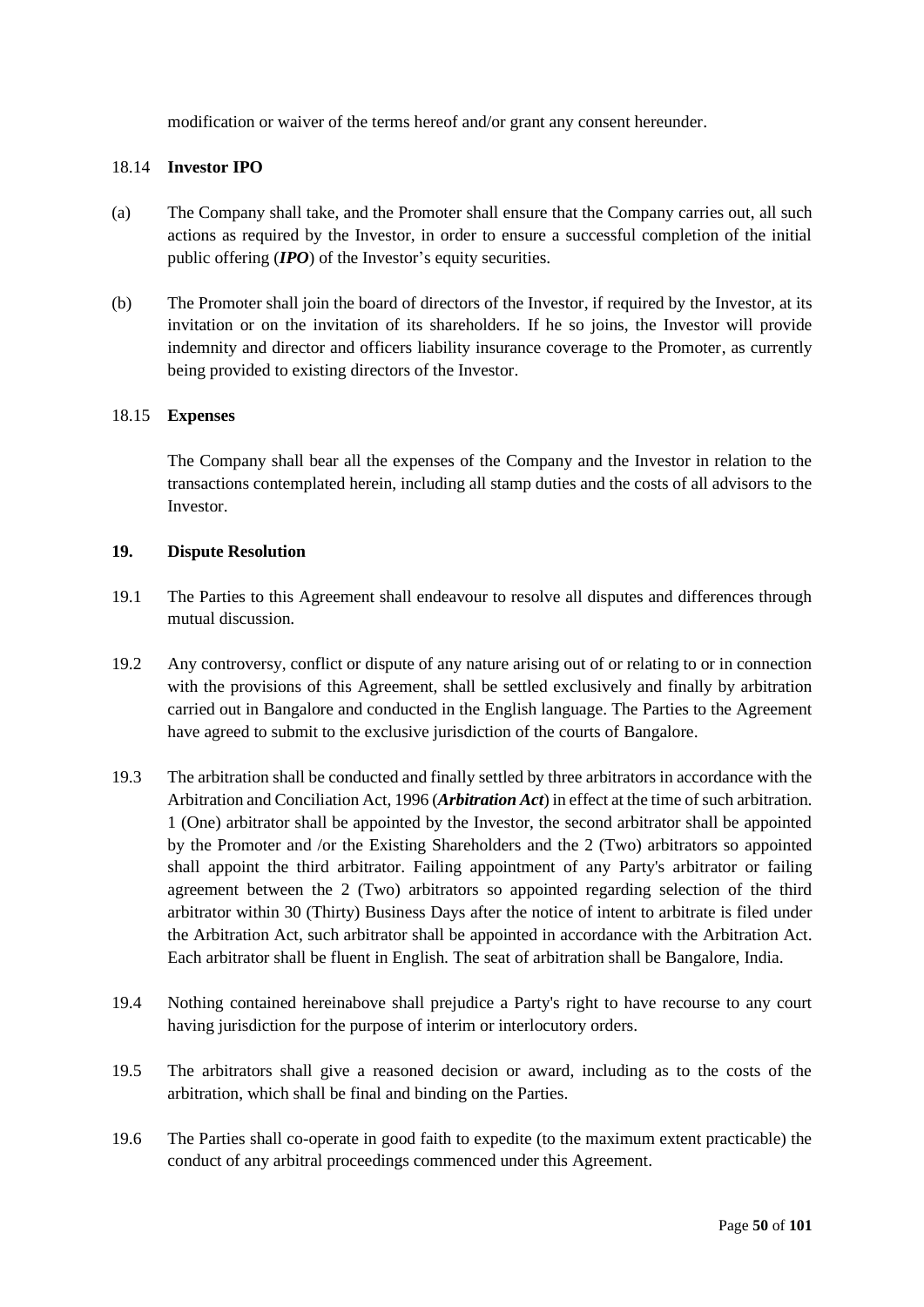19.7 Each Party shall bear and pay its own costs, expenses, fees, disbursements and other charges of its counsel, in connection with the arbitration proceedings except as may be otherwise determined by the arbitrators.

# <span id="page-51-0"></span>**20. Governing Law and Jurisdiction**

This Agreement and the relationship between the Parties shall be governed by, and interpreted in accordance with, the laws of India. The courts at Bangalore, India shall have exclusive jurisdiction in relation to the enforcement of any awards provided for under Clause [19](#page-50-0) and in relation to any interim orders arising out of this Agreement.

# [*Signature Pages to Follow*]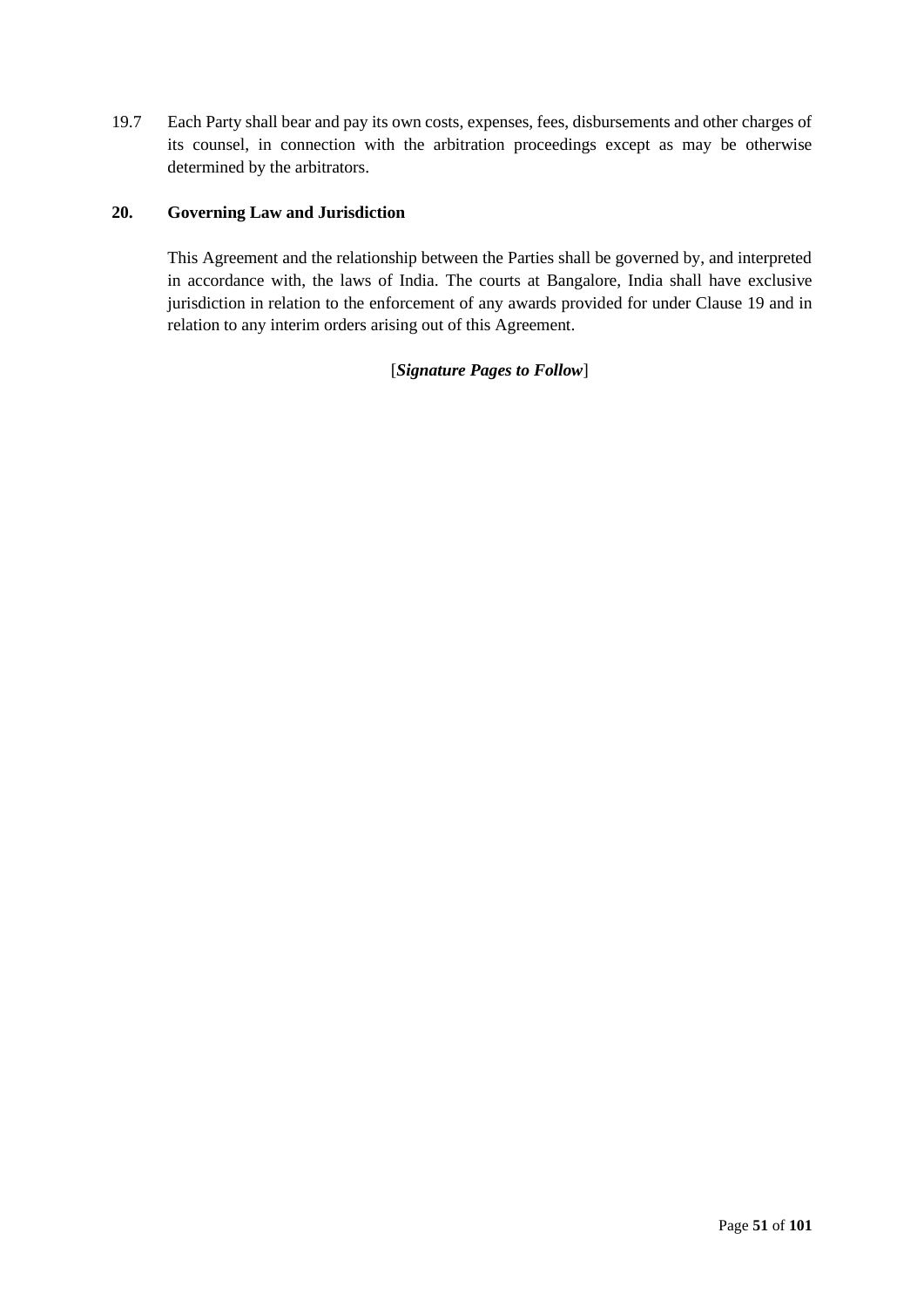Signed and delivered for and on behalf of: **Bioneeds India Private Limited** 

ay 8 B  $f-W. U$ 

Name: Dr.S.N.Vinaya Babu Designation: Managing Director

 $\overline{1}$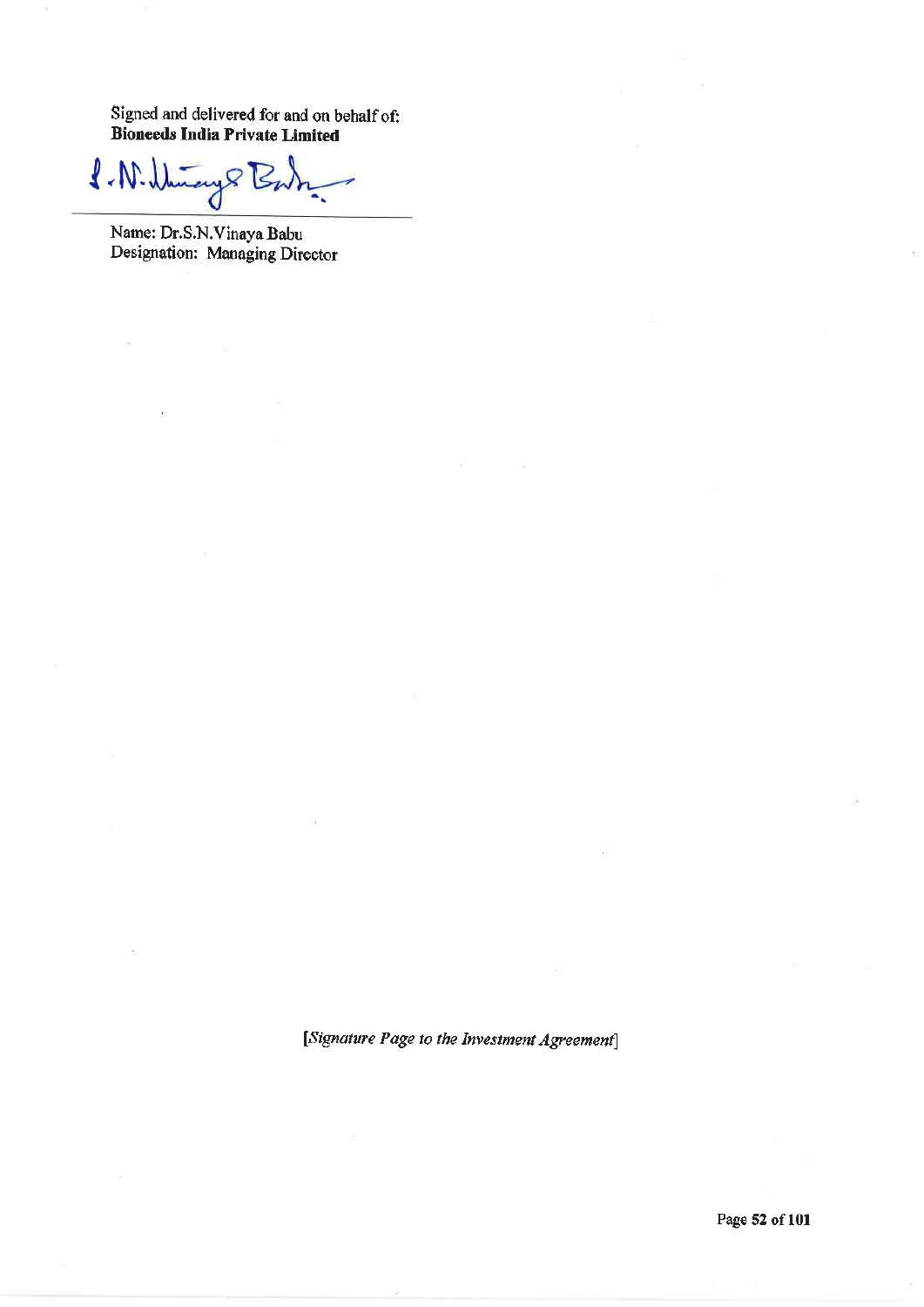Signed and delivered for and on behalf of:<br>Veeda Clinical Research Limited

olle Mard

Name: Mr. Ajay Tandon<br>Designation: Managing Director

[Signature Page to the Investment Agreement]

i.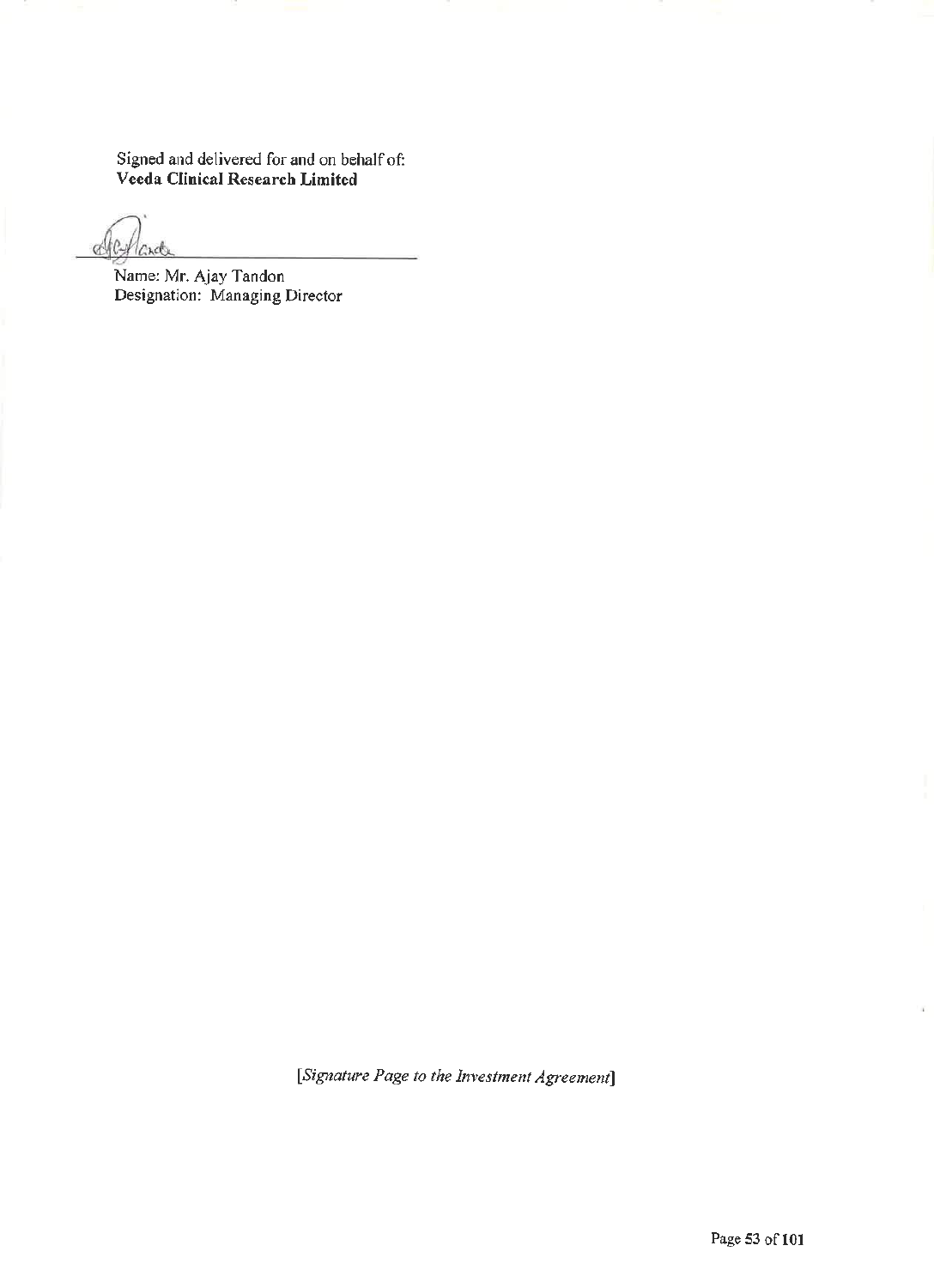Signed By:

ph Bul  $\sqrt{N}$ 

Name: Dr.S.N.Vinaya Babu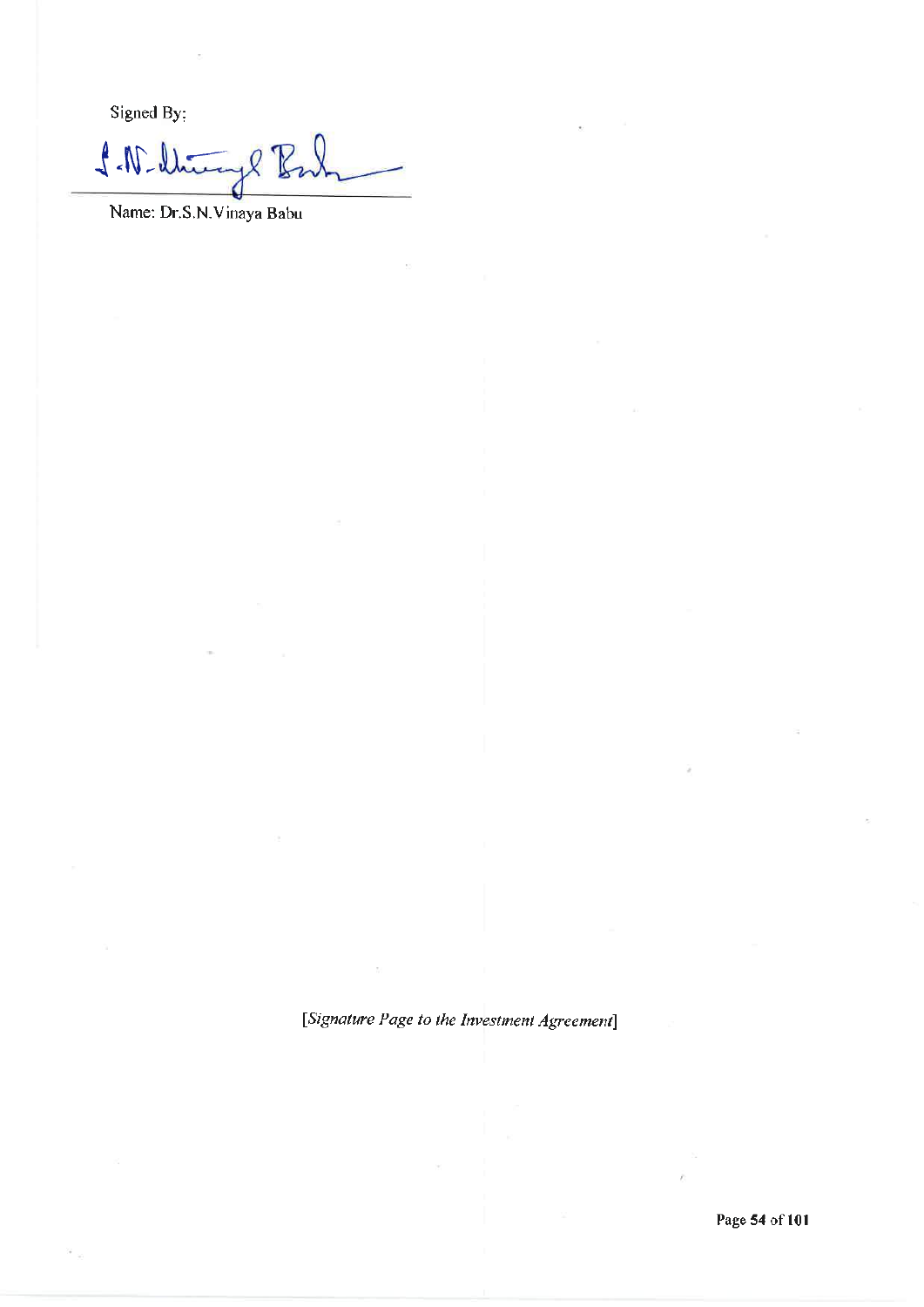Signed By:

rattream alac  $\overline{\phantom{0}}$ 

Name: Dr.Raghunatha Reddy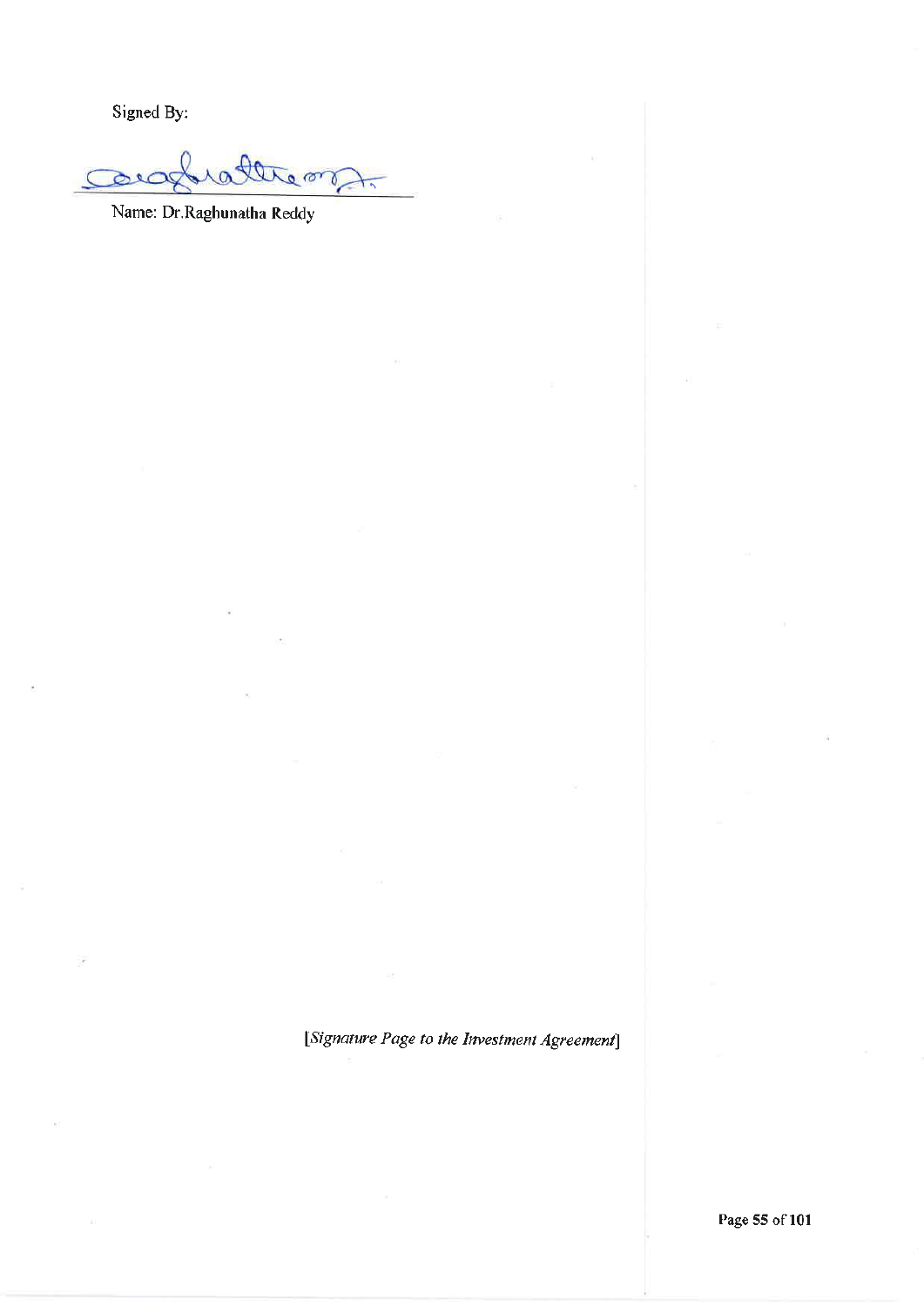Signed By:

 $\blacktriangledown$ 

Name: Mr.P.Kiran Kumar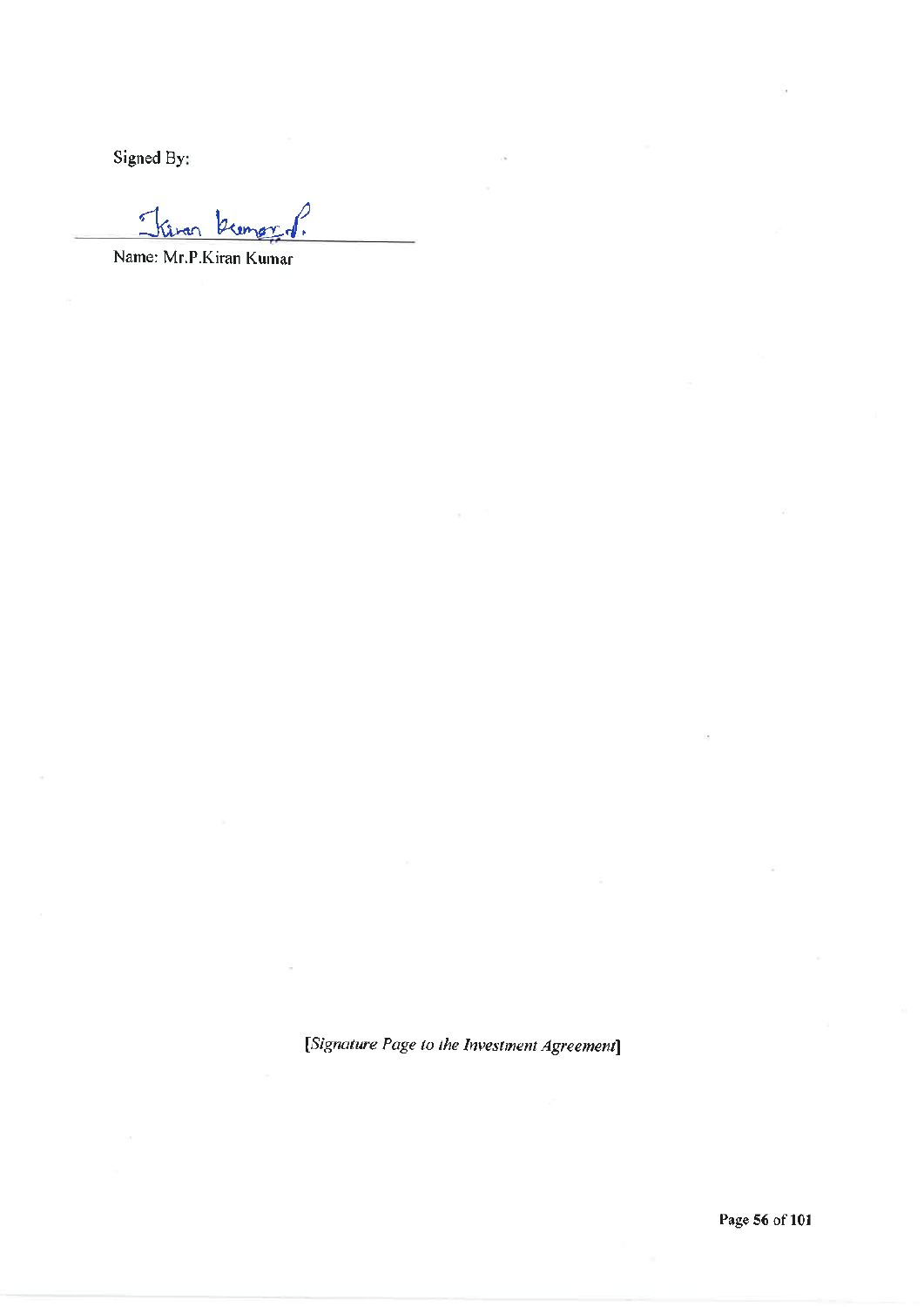# <span id="page-57-0"></span>**SCHEDULE 1: Details of the Promoter**

|                       | SI. No.   Name of the Promoter   Percentage of shareholding in the Company |
|-----------------------|----------------------------------------------------------------------------|
| Dr. S. N. Vinaya Babu | 64.27                                                                      |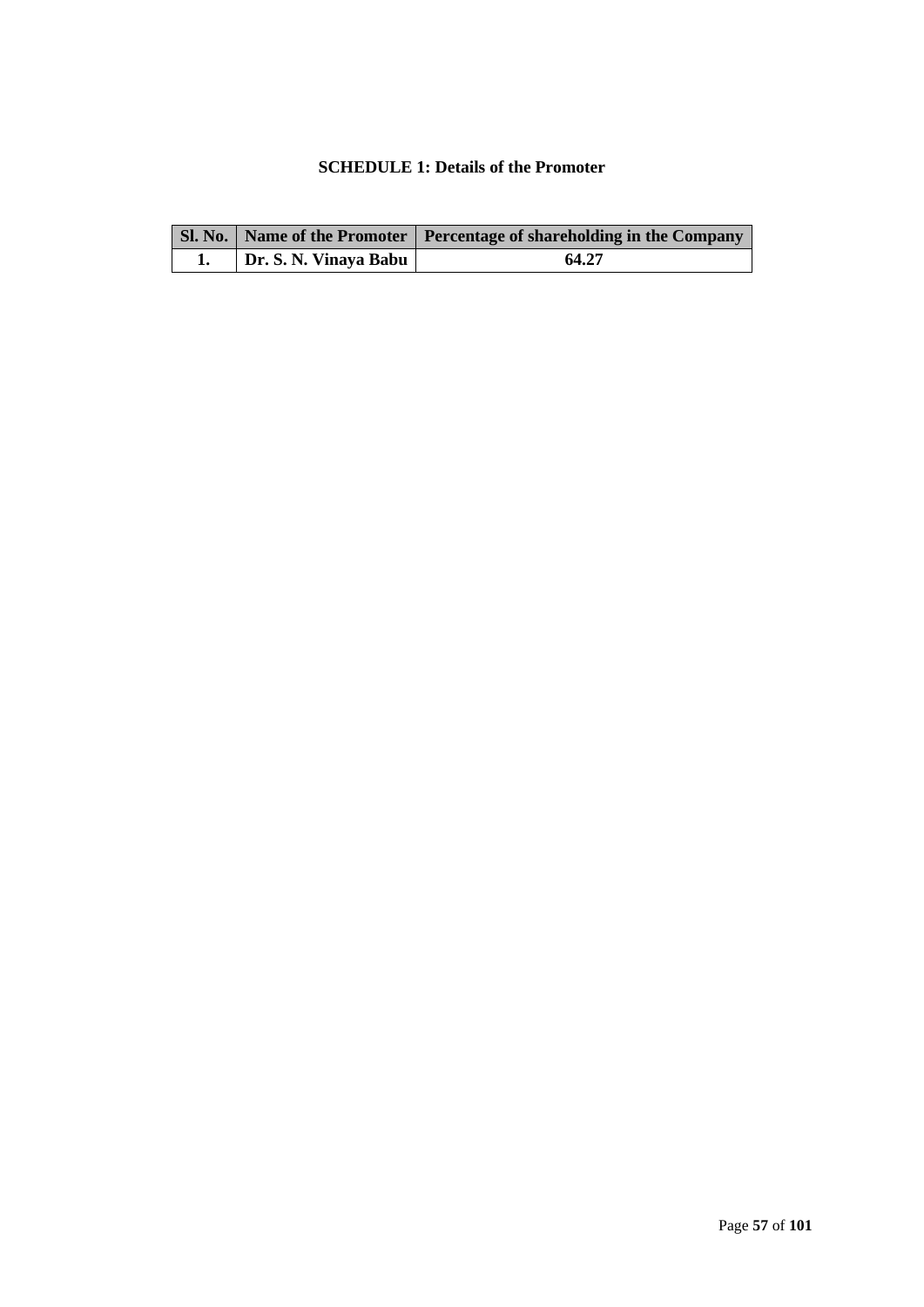# **SCHEDULE 2: Brief Description of the Company and its Subsidiaries**

| <b>Registration number</b>                         | U01409KA2007PTC042282                                                |
|----------------------------------------------------|----------------------------------------------------------------------|
| Date of incorporation                              | 28/03/2007                                                           |
| <b>Place of incorporation</b>                      | Devarahoshalli Karnataka 562111 India<br>$\ddot{\phantom{a}}$        |
| Address of registered office                       | Devarahoshalli Sompura Hobli Nelamangala Bangalore<br>$\ddot{\cdot}$ |
|                                                    | Karnataka 562111 India                                               |
| <b>Class of company</b>                            | PRIVATE LIMITED                                                      |
| <b>Authorised share capital</b><br>$\ddot{\cdot}$  | 278500000                                                            |
| <b>Issued share capital</b><br>$\ddot{\cdot}$      | 71428830                                                             |
| <b>Directors</b><br>$\ddot{\cdot}$                 | Shankarappa Nagaraja Vinaya Babu                                     |
|                                                    | Paramesh Kumar Kiran                                                 |
|                                                    | Nirmal Atmaram Bhatia                                                |
| <b>Secretary</b>                                   | Prasanna Subramanya Bhat                                             |
| <b>Accounting Reference Date</b><br>$\ddot{\cdot}$ | $31st$ March 2021                                                    |
| <b>Auditors</b>                                    | SRBC & COLLP                                                         |
| <b>Tax residence</b>                               | India                                                                |

### **Subsidiary Companies:**

- 1. Amthera life sciences Private Limited (*Amthera*):
	- a. Amthera is a Biopharmaceutical company with a mission to deliver data, knowledge & products that are based on modern day innovations in Biotechnology.
	- b. Amthera is developing Biosimilar products to cater to several therapeutic segments like Cancers, Inflammatory diseases, Diabetes, and Hematological disorders.
- 2. Activin Chemicals And Pharmaceuticals Private Limited (*Activin*): Activin offers wide range of chemistry services to support discovery research (medicinal chemistry and [agrochemical research\)](https://bioneeds.in/agrochemical-testing-services/) synthetic, analytical and process research (*API's*) services.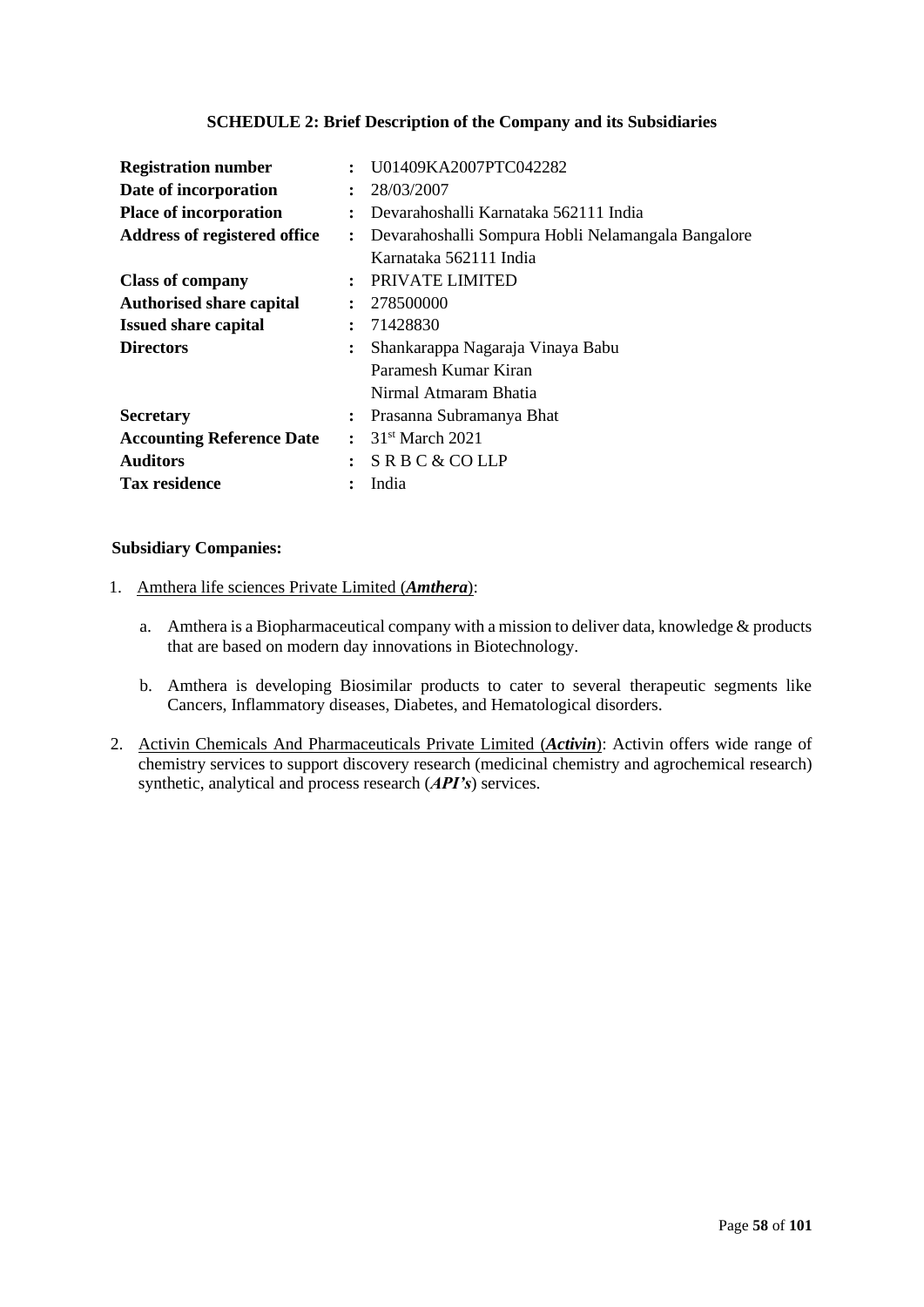# **SCHEDULE 3:**

# <span id="page-59-0"></span>**Details of the Existing Shareholders and the Shareholding Pattern of the Company**

# **Section 1**

# **Existing Shareholders**

| <b>Name</b>                            | <b>Address</b>                                                      | <b>Residency Status and</b><br>Passport No. |
|----------------------------------------|---------------------------------------------------------------------|---------------------------------------------|
| Paramesh Kumar Kiran                   | Kyathsandra, B.H. Road, Tumkur<br>572104                            | K2116742                                    |
| Kothapalli Ramanna<br>Raghunatha Reddy | Laxmivenkateshwara Nilaya, 4th<br>Cross, Ashoknagar, Tumkur 572102. | M6633255                                    |

# **Section 2**

# **Part A: Shareholding pattern as on the date of this Agreement**

| <b>Equity Shares</b>                 | <b>No. of Shares held</b> | <b>Percentage of holding</b> |
|--------------------------------------|---------------------------|------------------------------|
| Shankarappa Nagaraja Vinaya Babu     | 4590909                   | 64.27                        |
| Paramesh Kumar Kiran                 | 68182                     | 00.95                        |
| Kothapalli Ramanna Raghunatha Reddy. | 340909                    | 04.77                        |
| Veeda Clinical Research Limited      | 2142883                   | 30.00                        |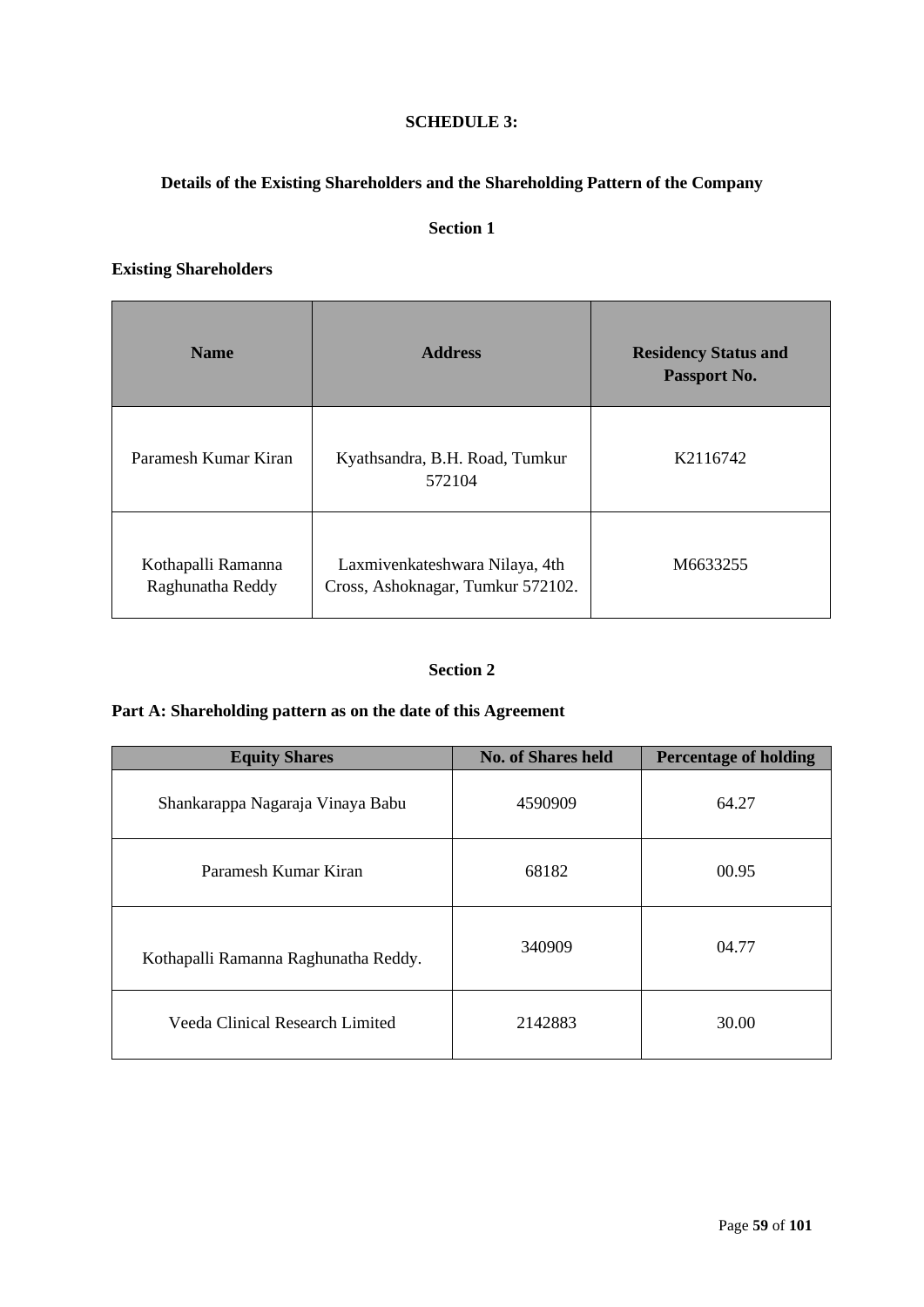# **Part B: Shareholding pattern as on the Closing Date**

| <b>Equity Shares (Rs.10 each)</b>      | <b>No. of Shares held</b> | <b>Percentage of holding</b> |
|----------------------------------------|---------------------------|------------------------------|
| Shankarappa Nagaraja Vinaya Babu       | 35,64,300                 | 499                          |
| Veeda Clinical Research Limited        | 35,78,583                 | 50.1                         |
| <b>Preference Shares (Rs.100 each)</b> | <b>No. of Shares held</b> | <b>Percentage of holding</b> |
| Veeda Clinical Research Limited        | 23,33,000                 | 100                          |

# **Section 3**

# **Details of Shares being sold by the Promoter and Existing Shareholders**

| <b>Shareholder</b>                   | <b>No. of Shares being</b> | <b>Balance Shareholding, if any.</b> |
|--------------------------------------|----------------------------|--------------------------------------|
|                                      | <b>Transferred</b>         |                                      |
| Shankarappa Nagaraja Vinaya Babu     | 10,26,609                  | 34,99,995                            |
| Paramesh Kumar Kiran                 | 68182                      |                                      |
| Kothapalli Ramanna Raghunatha Reddy. | 340909                     |                                      |

# **Details of amount payable to each Existing Shareholders and Promoter:**

| <b>Selling Shareholder</b> | <b>Consideration (INR)</b> |
|----------------------------|----------------------------|
| RAGHUNATHA REDDY K R       | 91,822,463.12              |
| PARAMESH KUMAR KIRAN       | 18, 364, 546. 49           |
| SHANKARAPPANAGARAJA VINAYA |                            |
| <b>BABU</b>                | 509,812,990.39             |
| <b>TOTAL</b>               | 620,000,000.00             |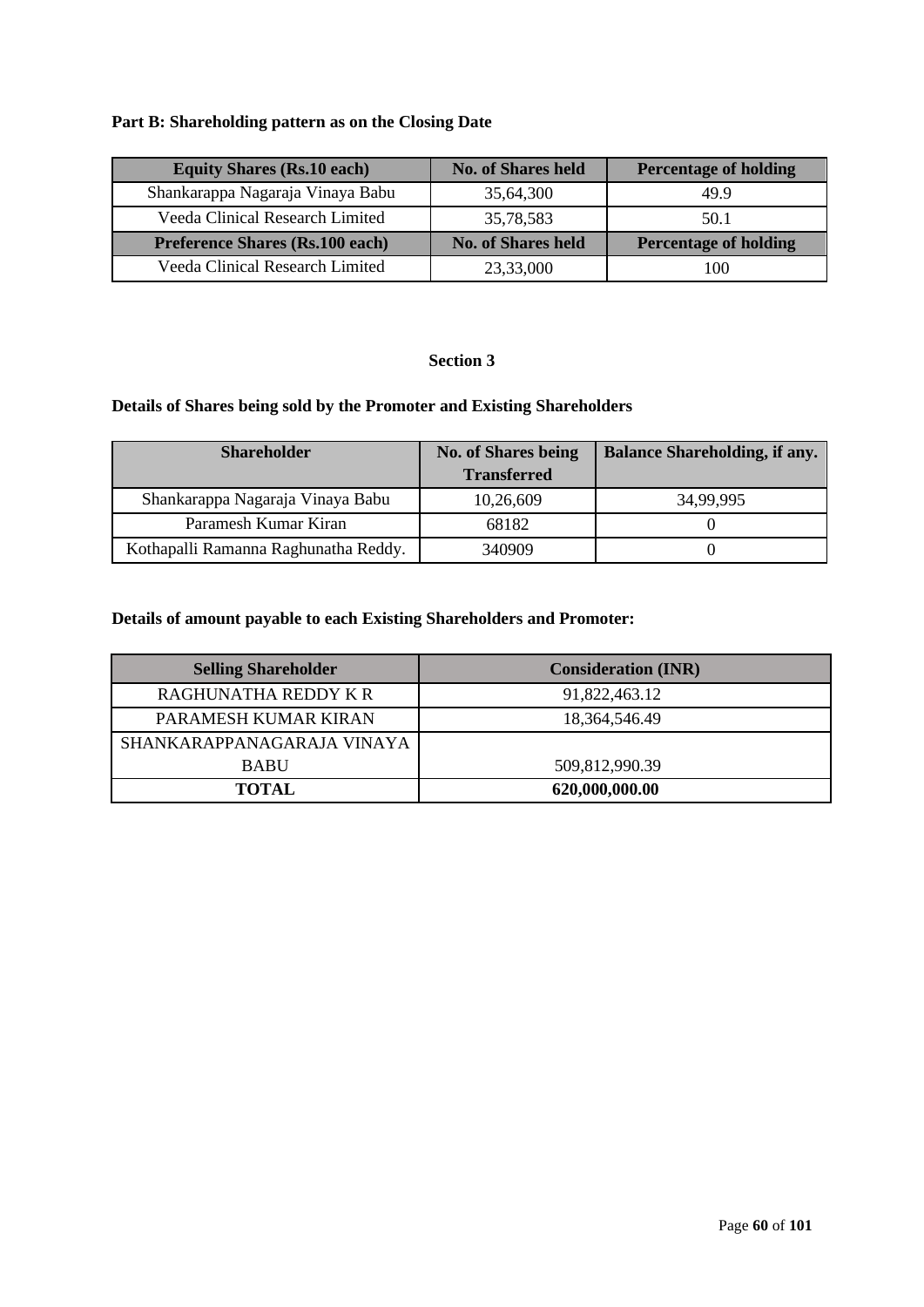### **SCHEDULE 4:**

### **CONDITIONS PRECEDENT TO CLOSING**

- (a) The execution and delivery of each of the Ancillary Agreements by the Parties thereto and the fulfilment of all conditions under the Agreement so that the Ancillary Agreements shall be in full force and effect to the extent set out herein and therein (including but not limited to passing of the relevant resolutions and other corporate authorisations in this regard);
- (b) The shareholders of the Company shall have approved the issuance and allotment of the Subscription Securities by way of a resolution in Agreed Form, and the Investor shall have received and the Company shall have filed with the Registrar of Companies in accordance with the provisions of the Act, a certified copy of such resolution of the shareholders of the Company
- (c) The grant, issuance and continuance in full force and effect of all Consents and all or any other Required Governmental Approvals, corporate, creditors' and shareholders' Consents required under Law or under any Contract or otherwise:
	- (i) for the Investor to subscribe to the Subscription Securities and purchase the Secondary Shares;
	- (ii) to render the Agreement legally valid, binding and enforceable; and
	- (iii) to enable the Parties to exercise their rights and to perform their obligations under the Agreement;

including the compliance by the Company and the Promoter with all conditions attaching to each such Consent, and the receipt by the Investor of certified copies thereof;

- (d) The Parties shall have agreed upon the Restated Articles and the amendments required to be made to the articles of association of the Company (which shall include the requisite changes to align the said articles of association with the provisions of the Act and this Agreement) in Agreed Form, and the Investor shall have received copies thereof;
- (e) The Investor shall have received a letter from the Bank acknowledging receipt by the Bank of irrevocable instructions from the Company as specified in Clause 5.1 of the Agreement and the same shall be in Agreed Form;
- (f) The receipt by the Investor of a legal opinion from Juris Arena for the Company and the Promoter, in Agreed Form;
- (g) the Warranties being true and correct in all respects as of the date hereof and as of the Closing Date and no breach of the Agreement having taken place;
- (h) The completion of the accounting, financial, technical, commercial and legal due diligence, to the reasonable satisfaction of the Investor, and resolution of all issues arising therefrom to the Investor's satisfaction;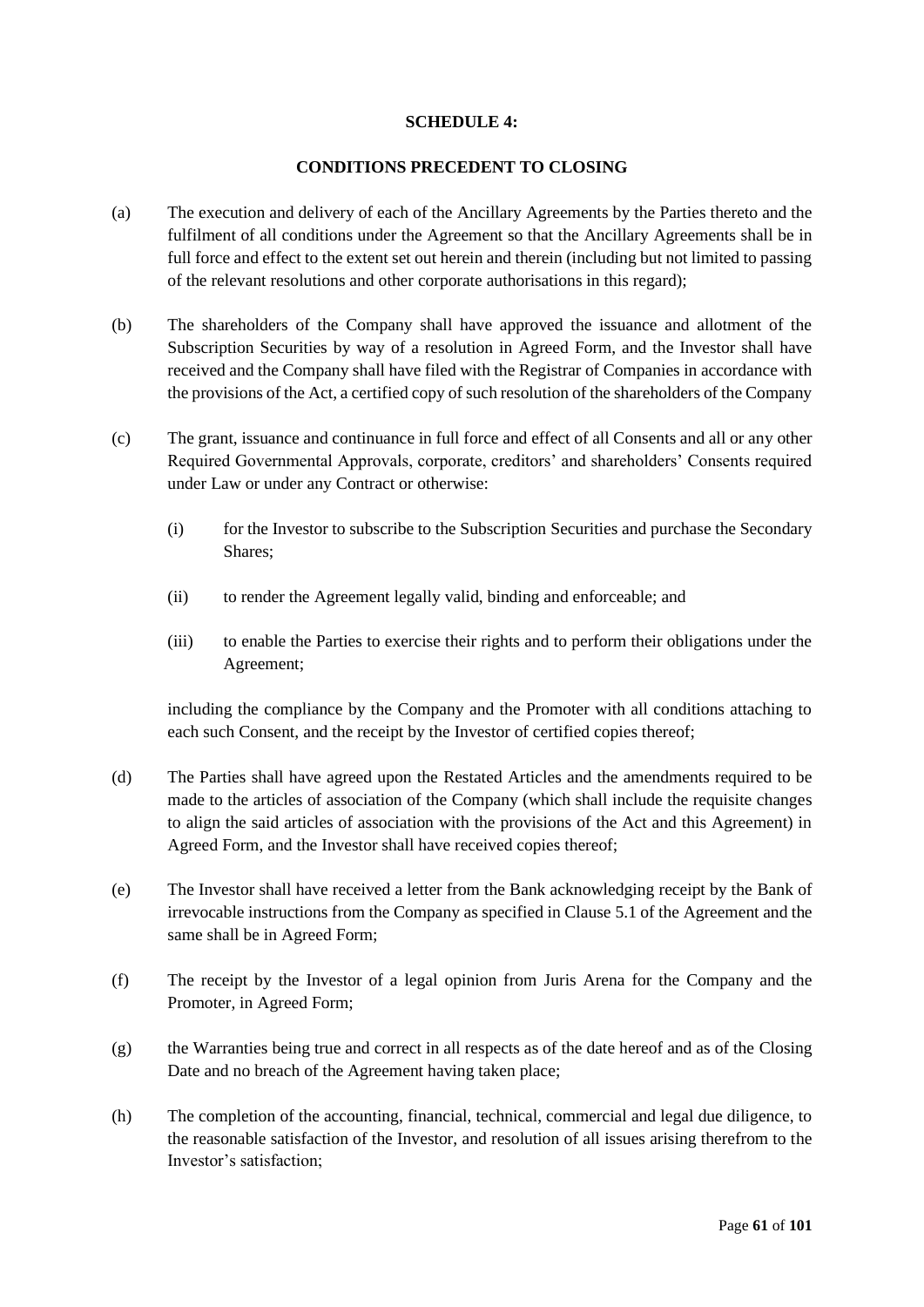- (i) No event (or series of events) shall have occurred which has or is reasonably likely to have (or, with the passage of time, giving of notice, satisfaction of a condition or otherwise, may have) a Material Adverse Effect;
- (j) All the documents mentioned in the Agreement which are required to be in Agreed Form shall have been agreed upon, including the Restated Articles;
- (k) The Company shall and the Promoter shall ensure that the Company shall enter into an agreed form lease deed with Mrs. Soumya H.N. for the leased property with adequate protections with respect to title and use of property, rent escalation, lock-in, and unilateral termination to the satisfaction of the Investor;
- (l) The Company shall, and the Promoter shall ensure that the Company enters into a lease deed with Mr. S.N. Vinaya Babu (which will be in a form acceptable to the Investor) for the property with adequate protections with respect to title and use of property, rent escalation, lock-in, rent free period of initial 9 years and unilateral termination for the 21,780 sq feet land which is currently used for parking and laboratories.
- (m) The Company shall, and the Promoter shall require that the Company shall regularize any of its non-compliances under the Sexual Harassment of Women at Workplace (Prevention, Prohibition and Redressal) Act, 2013;
- (n) The Company shall, and the Promoter shall require that the Company shall regularize any of its non-compliances under the Payment of Gratuity Act, 1972;
- (o) The Company shall, and the Promoter shall require that the Company shall regularize any of its non-compliances under the Disabilities Act 2016, the Payment of Wages Act, 1936 and the Minimum Wages Act, 1948;
- (p) The Company shall, and the Promoter shall require that the Company shall regularize any of its non-compliances under the Maternity Benefits Act, 1961;
- (q) The Company shall terminate its shareholders' agreement in relation to MyBioSciencelab SDN. BHD;
- (r) Updated capex budget for the cost to complete for the ongoing expansion;
- (s) Actuarial valuation of the gratuity and leave encashment liabilities encompassing all employees of the Company (including the impact of New Wage Code on such liabilities);
- (t) Updated statement of SEIS incentives indicating by year breakdown of the incentive receivable along with the status of application;
- (u) Consent and no objection from lenders;
- (v) ESG DD to be conducted by a vendor mutually discussed and as per the scope authorized by the Investor;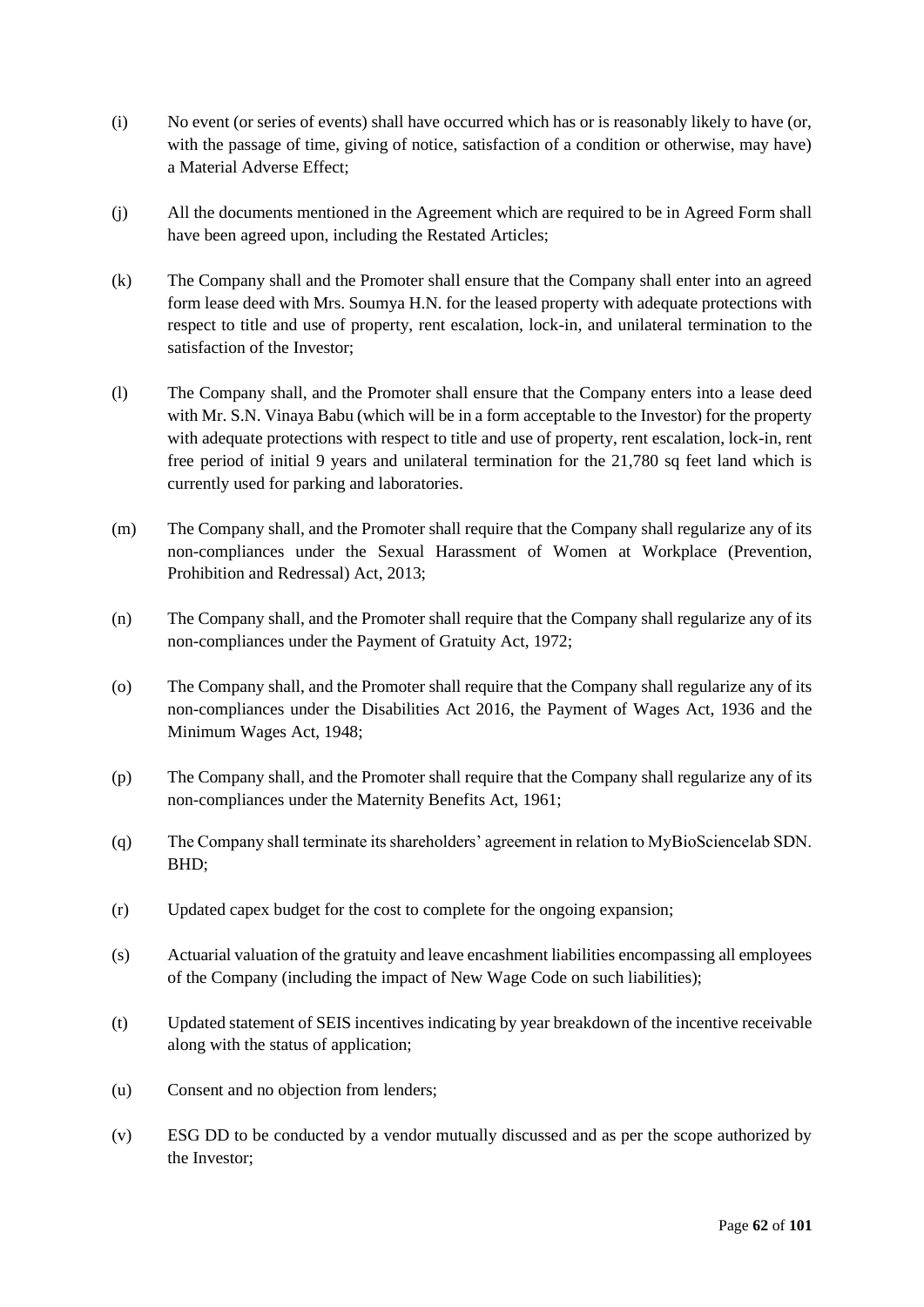- (w) The Promoter shall ensure the release of pledge over the shares by them in the Company in favour of Canara Bank Limited, in a form and manner agreeable with the Investor.
- (x) The Company shall, and the Promoter shall ensure that the Company enters into lease deeds with the Promoters for the land/ property used by the Company, with adequate protections with respect to title and use of property, rent escalation, lock-in and unilateral termination;
- (y) All the documents requested during the accounting, financial, technical, commercial and legal due diligence, having provided by the Company and the Promoter to the reasonable satisfaction of the Investor;
- (z) The Company shall provide a confirmation regarding the amounts or balance in its accounts outstanding or payable with respect to receivables, payables, and amount outstanding vis a vis the lenders;
- (aa) The Company shall provide a balance confirmation for amounts recoverable for deposits;
- (bb) Employment agreement with Key Employees to be in Agreed Form;
- (cc) The Company shall document the procedures for Anti Money Laundering (*AML*) or Fraud Prevention & Detection Policies, Remuneration Policy.
- (dd) The Company shall ensure that the landlord of Devarahosahally Facility should apply to obtain NOC from Central Ground Water Authority/State Ground Water Authority (*CGWA/SGWA*);
- (ee) The Promoter and the Existing Shareholders having delivered to the Investor a tax certificate a certificate from a chartered accountant (acceptable to the Investor) firm on such firm's letter head, in a form satisfactory to the Investor, and which can be relied upon by the Investor, providing a status of pending or ongoing claims, audits, suits, proceedings, disputes, demands or investigations or notices or appeals or litigation against or with respect to the Promoter and /or the Existing Shareholders with respect to any Taxes or Tax return under section 281 of the Income Tax Act, 1961.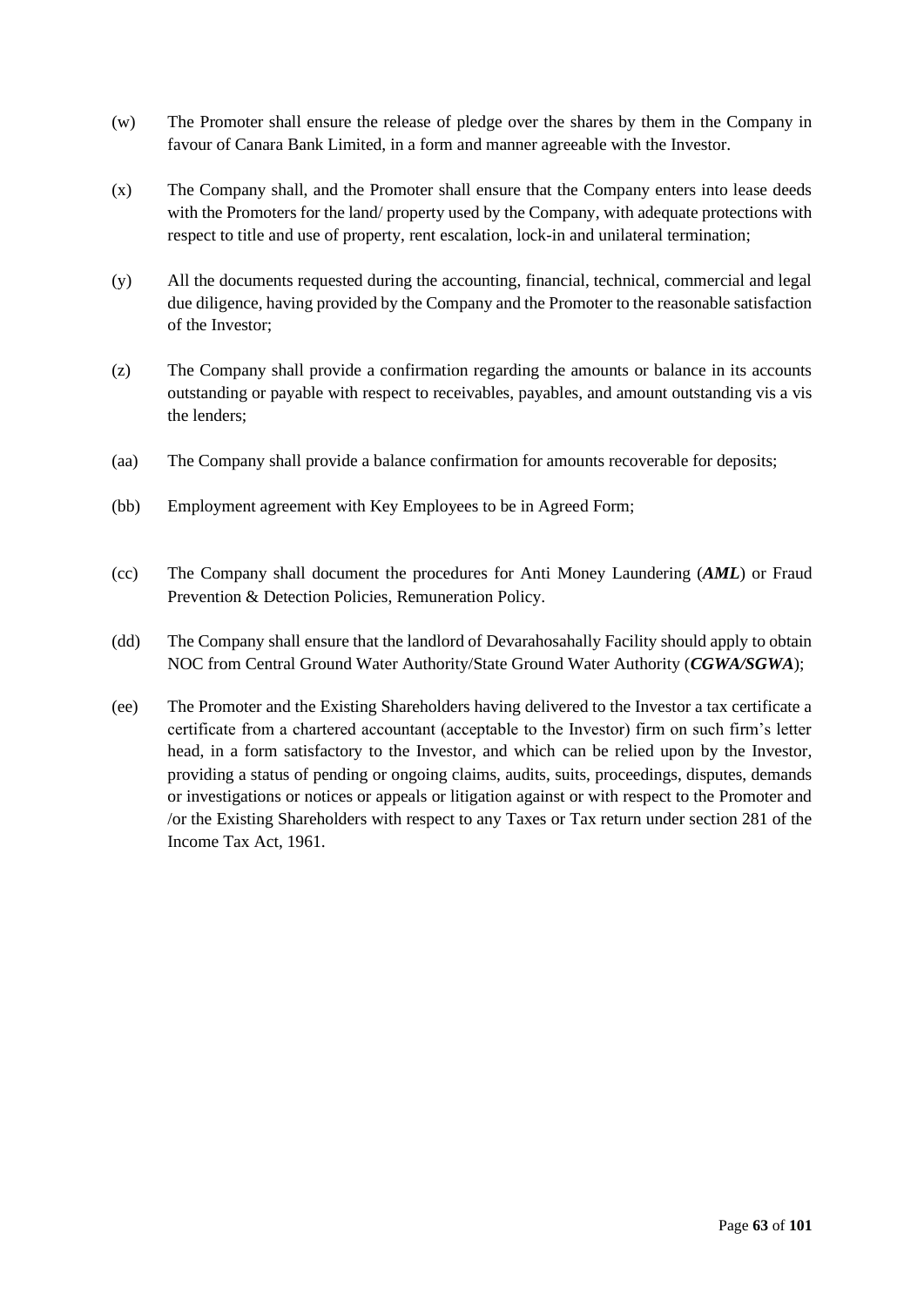# **SCHEDULE 5**

# **REPRESENTATIONS AND WARRANTIES**

# **Part A : General Warranties**

# 1. **CORPORATE STATUS**

1.1 The Company is duly incorporated, validly existing and in good standing under the Laws of India and has full corporate power and authority to own, lease and operate the assets and properties it now owns, leases and operates and to carry on its Business as now being conducted.

# 2. **AUTHORISATIONS**

# 2.1 **Authorisations; Enforceability; etc.**

- (a) The Company has full corporate power and authority, and each of the Promoter and the Existing Shareholders have full legal capacity, to enter into this Agreement and the Ancillary Agreements, to perform its or their respective obligations hereunder and thereunder and to consummate the transactions contemplated hereby and thereby. The execution and delivery of this Agreement and the Ancillary Agreements, the performance of the Company's obligations hereunder and thereunder, including effecting the issuance and allotment of the Subscription Securities has been duly authorized by all necessary action on the part of the Company.
- (b) This Agreement has been, and, when executed and delivered by the Company and the Promoter and the Existing Shareholders, the remaining Ancillary Agreements will be, duly executed and delivered by the Company and the Promoter and the Existing Shareholders, and in the case of this Agreement, constitutes, and in the case of the remaining Ancillary Agreements, will constitute, legal, valid and binding obligations of the Company and the Promoter and the Existing Shareholders, enforceable against the Company and the Promoter and the Existing Shareholders in accordance with their respective terms.
- (c) All corporate authorisations and all other Governmental Approvals, statutory, regulatory, creditors', shareholders' or other Consents, licences, authorisations, waivers or exemptions required under Law or under any Contract or otherwise to: (i) empower the Company and the Promoter and the Existing Shareholders to enter into and perform their respective obligations under this Agreement; and (ii) to render this Agreement and the other Ancillary Agreements legally valid, binding and enforceable in accordance with their terms, have in each case been obtained or granted and continue in force, and the Company and the Promoter and the Existing Shareholders have complied with all conditions attaching to each such Consent.
- (d) The Promoter and the Existing Shareholders have not entered into or agreed to enter into any Contract, arrangement, undertaking, commitment or transaction on behalf of the Company or incurred any liabilities (actual or contingent) on behalf of the Company or otherwise bound the Company in any way whatsoever except in the ordinary course of the Company's Business and within the scope of the authority conferred by the Company.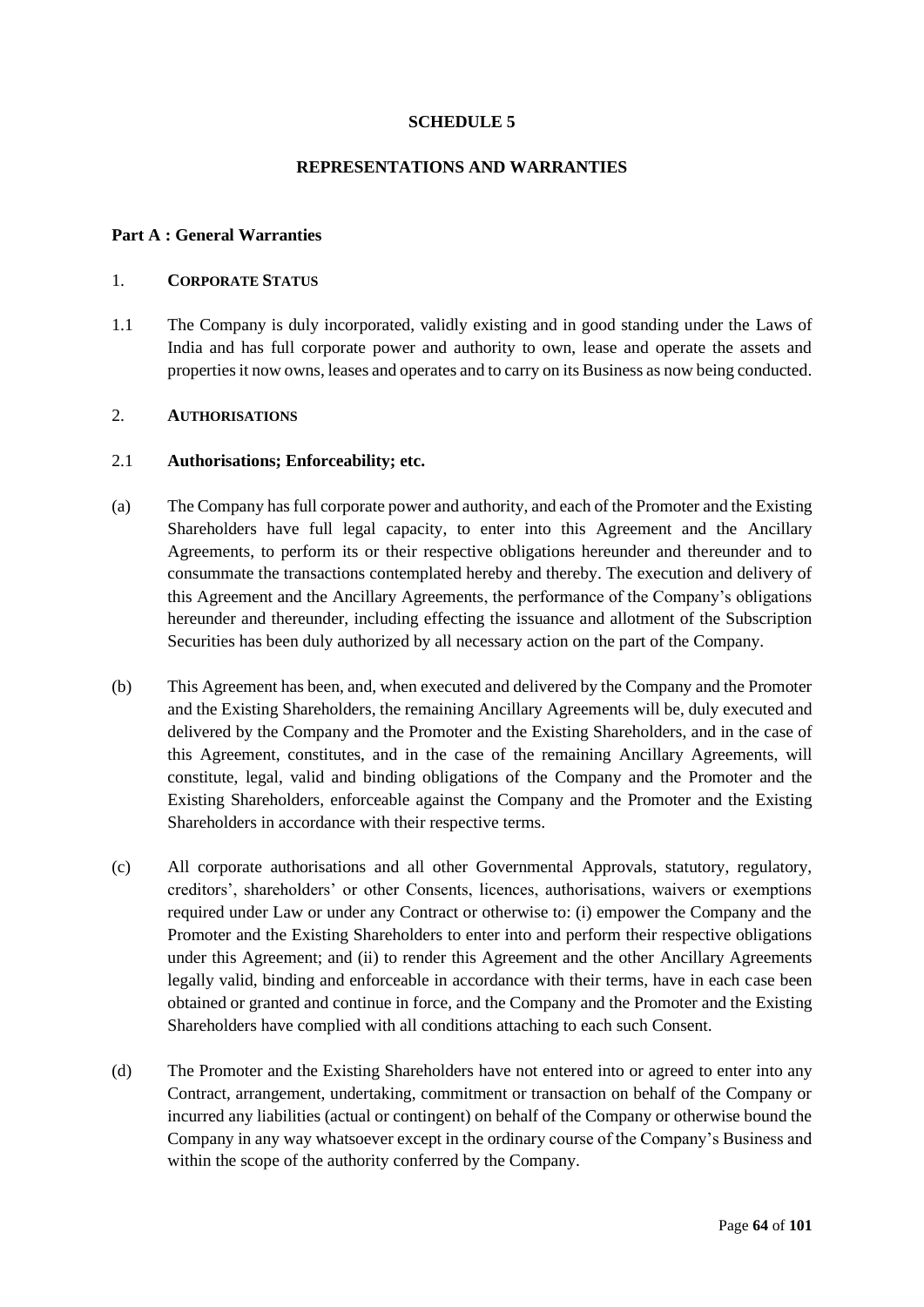- (e) There are no other Contracts entered into by the Company and / or the Promoter and the Existing Shareholders, which may be in breach of the terms of this Agreement or the obligations of the Promoter or the Company hereunder.
- (f) The Company is not engaged in any retail activity or any activity in which foreign investment is restricted or prohibited.

# 3. **NO CONFLICTS, ETC.**

3.1 The execution, delivery and performance by the Company, the Promoter and the Existing Shareholders of this Agreement and the other Ancillary Agreements and the issuance and allotment of the Subscription Securities and the consummation of the transactions contemplated hereby and thereby, do not and will not (i) conflict with, contravene, result in a violation or breach of or default under (with or without the giving of notice or the lapse of time or both), (ii) create in any other Person a right or claim of termination, amendment, or require modification, acceleration or cancellation of, or (iii) result in the creation of any Encumbrance (or any obligation to create any Encumbrance) upon any of the assets or properties of the Company or any of its Group Companies under (a) any provision of the Organisational Documents of the Company, (b) any Law applicable to the Company, any Group Company or any of their assets or properties, (c) any order, judgment or decree of any court or other Governmental Authority to which the Company or any Group Company is a party or by which any of their assets or properties may be bound or affected, (d) any Contract to which the Company or any Group Company is a party or by which any of its assets or properties may be bound or affected; or (e) any Consent or Governmental Approval obtained by or applicable to the Company or result in any termination, revocation, cancellation, suspension, modification or non-renewal thereof.

# 4. **INFORMATION**

- 4.1 The information provided to the Investor and its Representatives during the preparation and negotiation of this Agreement was provided by the Company and the Promoter and their respective Representatives in good faith and is as of the date hereof, true, accurate, complete and not misleading.
- 4.2 All information contained in this Agreement (including the recitals) is true, accurate and complete. Neither this Agreement nor each of the other Ancillary Agreements contains any untrue statement of a material fact or omits to state a material fact required to be stated herein or therein, or necessary in order to make the statements contained herein or therein in light of the circumstances under which they were made, not misleading. All information and statements contained in this Agreement and the other Ancillary Agreements are true, correct and complete in all respects. There is no fact known to the Company or any Promoter which could have a Material Adverse Effect (other than a Material Adverse Effect under clause (c) of the definition of Material Adverse Effect in Clause1.1 of the Agreement) and which has not been set forth in this Agreement.
- 4.3 All the information which is reasonably necessary to enable the Investor and its Representatives to make an informed assessment of the assets, liabilities, financial position, profits, losses, value of the Company and its Group and of the rights attaching to the Equity Securities, has been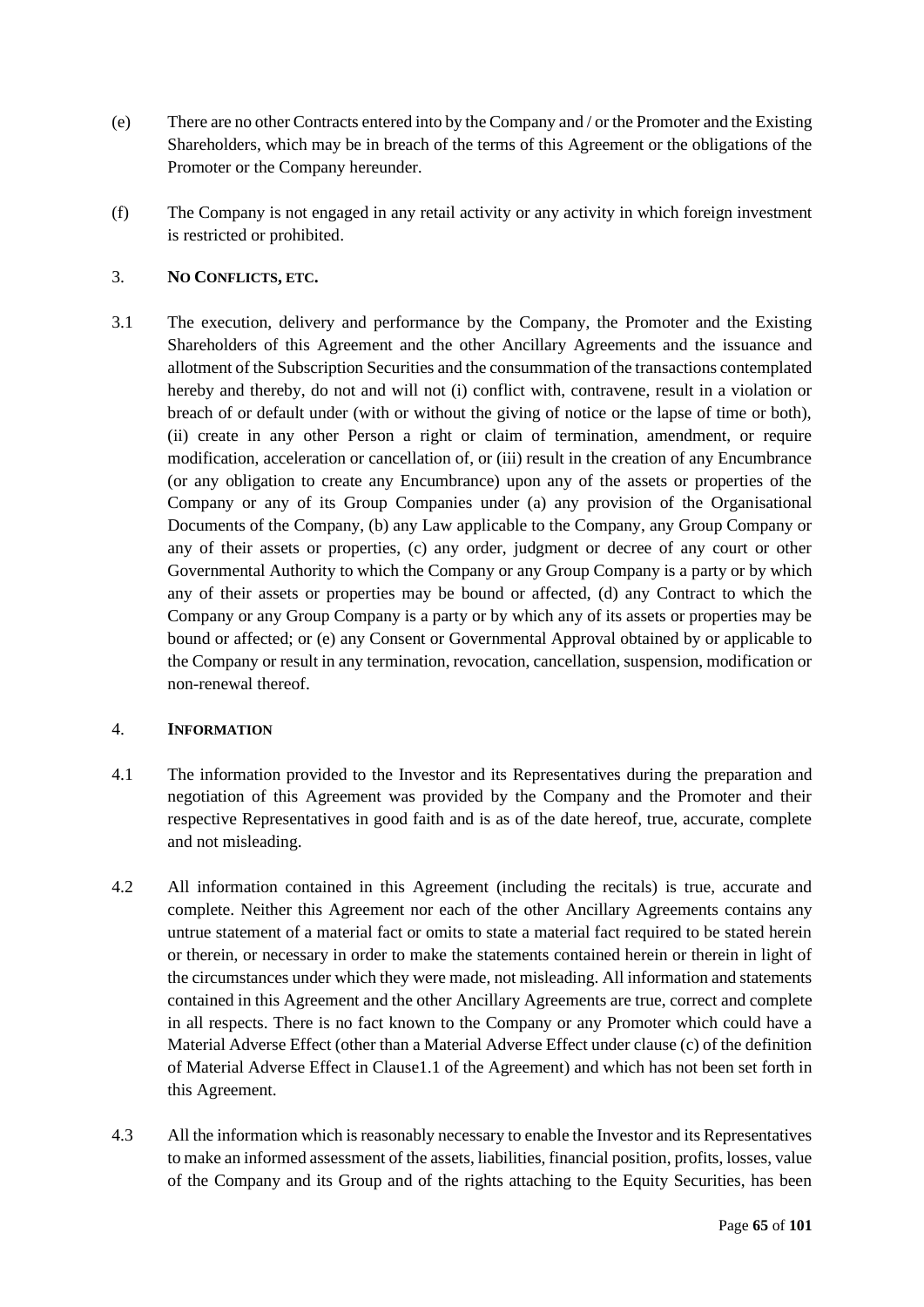disclosed to the Investor.

4.4 The Business Plan and projections which have been provided to the Investor by the Company and are annexed at **[Schedule](#page-92-0) 7** hereto have been prepared on the basis of facts which are correct and, to the extent that the same rely on any assumptions, such assumptions are reasonable and achievable.

# 5. **CAPITALIZATION; SHAREHOLDING**

- 5.1 As on the date of the Agreement, the authorised share capital of the Company is INR 27,85,00,000 (Rupees Twenty Seven Crores Eighty Five Lakhs) consisting of 78,50,000 (seventy eight lakhs fifty thousand) Equity Shares of INR 10 each and 20,00,000 (twenty lakhs) preference shares of INR 100 each. The issued, subscribed and paid-up share capital of the Company is INR 7,14,28,830/- (Rupees Seven Crores Fourteen Lakhs Twenty-Eight Thousand Eight Hundred and Thirty), comprising 71,42,883 (seventy-one lakhs forty-two thousand eight hundred and eighty-three) Equity Shares of INR 10 (Rupees ten) each. **[Schedule](#page-59-0) 3** sets forth a true, correct and complete list of all of the Company's shareholders of record, the number of Equity Securities held of record and beneficially by each shareholder and each shareholder's percentage interest in the Company, on a Fully Diluted Basis. All of the issued and outstanding Equity Securities have been duly authorized, validly issued as per applicable Law, fully paid and non-assessable and are free of pre-emptive rights (other than the pre-emptive rights set out in the articles of association of the Company).
- 5.2 Except as contemplated by this Agreement, there are no outstanding rights, plans, options, warrants, calls, conversion rights, repurchase rights, redemption rights or any Contracts or commitments of any character (either oral or written, firm or conditional) obligating the Company to issue, deliver, sell, purchase, repurchase or otherwise acquire, or cause to be issued, delivered, sold, purchased, repurchased or otherwise acquired, any Equity Securities obligating the Company to grant, extend or enter into any such Contract or commitment, nor are there any rights to receive dividends or other distributions in respect of any such Equity Securities, other than the right of the Company to receive dividends and other distributions from its Group.
- 5.3 Upon Transfer of the Secondary Shares to the Investor, the Investor will acquire good, valid and marketable title to the Secondary Shares, free and clear of all Encumbrances and/or any pre-emptive rights.
- 5.4 Upon allotment of the Subscription Securities hereunder, the Subscription Securities shall be duly issued and authorised and the Investor will acquire good, valid and marketable title to the Secondary Shares, free and clear of all Encumbrances and/or any pre-emptive rights.
- 5.5 No insolvency proceedings of any character, including without limitation bankruptcy, receivership, Reorganization, composition or arrangement with creditors, voluntary or involuntary, affecting any Promoter is pending or, threatened, and no Promoter has made any assignment for the benefit of creditors or taken any action in contemplation of, or which would constitute the basis for, the institution of such insolvency proceedings.
- 5.6 There is no action, suit, proceeding or investigation pending or, to its best knowledge,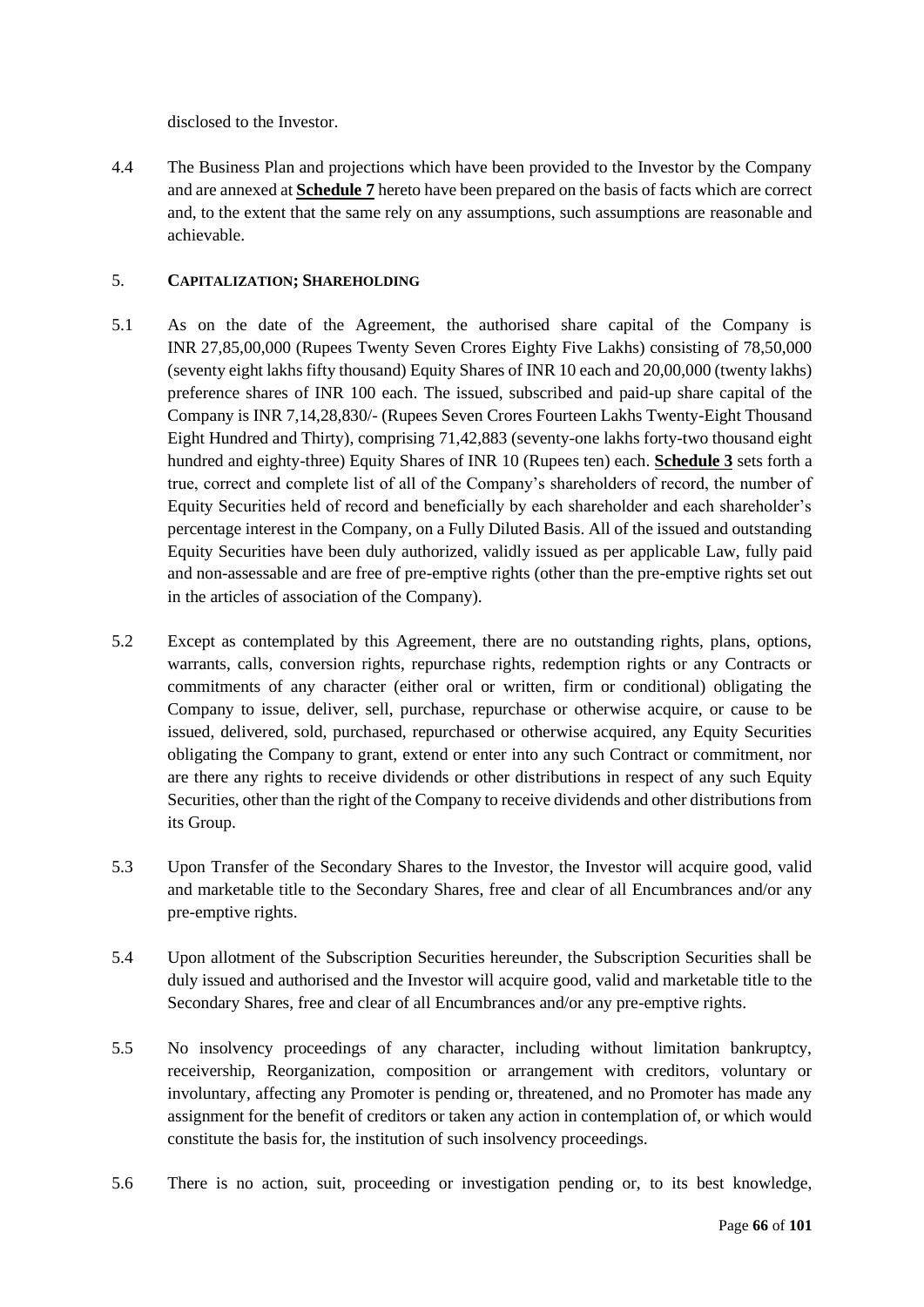threatened against such Promoter, which questions the validity of this Agreement or the other Ancillary Agreements or the right of such Promoter to enter into this Agreement and the other Ancillary Agreements, or to consummate the transactions contemplated hereby and thereby, or which could reasonably result in any change in the current equity ownership of the Company or prejudice the Investor's title to the Subscription Securities.

- 5.7 There are no Contracts entered into by the Company and/or the Promoter or of which they are aware, which may prevent the Investor from receiving and retaining all dividends declared or paid and all accretions (including, without limitation, bonus and rights shares) which may accrue in respect of the Subscription Securities after the Closing Date.
- 5.8 Immediately after Closing, the shareholding structure of the Company as on the Closing Date shall be as set out in **Part B of Section 2 of [Schedule](#page-59-0) 3** of this Agreement.
- 5.9 Other than this Agreement, there are no Contracts among the shareholders of the Company with respect to the holding, voting, transfer or otherwise, with respect to any Equity Securities or other securities of the Company.
- 5.10 The Promoter hold the whole of the right, title and interest to the Secondary Shares, free from all Encumbrances. Upon Closing, the Investor shall hold the Secondary Shares, free from all Encumbrances.
- 5.11 There are no Tax claims pending against the Promoter, other than those disclosed.

# 6. **GROUP COMPANIES; OWNERSHIP INTERESTS**

- 6.1 **[Schedule](#page-57-0) 2** sets forth, with respect to each Person in which the Company holds directly or indirectly shares, partnership interests or other equity interests, or any warrants, options or other rights to acquire the same: (i) such Person's name and jurisdiction of incorporation or organization; (ii) such Person's date of incorporation or organization; (iii) such Person's authorized share capital or other equity interests (including such warrants, options and other rights); (iv) the number and type of such Person's issued and outstanding share capital, partnership interests or other equity interests (including such warrants, options and other rights); and (v) the current ownership of such share capital, partnership interests or other equity interests, and such warrants, options and other rights (including percentage of outstanding capital represented thereby on a fully diluted basis). The Company has no investment in, and holds no, shares, partnership interests or equity interests (or warrants, options or other rights to acquire the same) of any other Person. Further, the Company has not entered into any agreement for investments and does not have any performance obligations / commitments to invest under these agreements.
- 6.2 Each Group Company is a company duly incorporated or organized, validly existing and has full corporate power and authority to own, lease and operate the assets and properties it now owns, leases and operates and to carry on its business as now being conducted.
- 6.3 With respect to each Group Company, the Company, directly or indirectly, owns, beneficially and of record, the interests identified in **[Schedule](#page-57-0) 2**, free and clear of all Encumbrances, and all such interests are duly authorized, validly issued, fully paid and non-assessable and free of pre-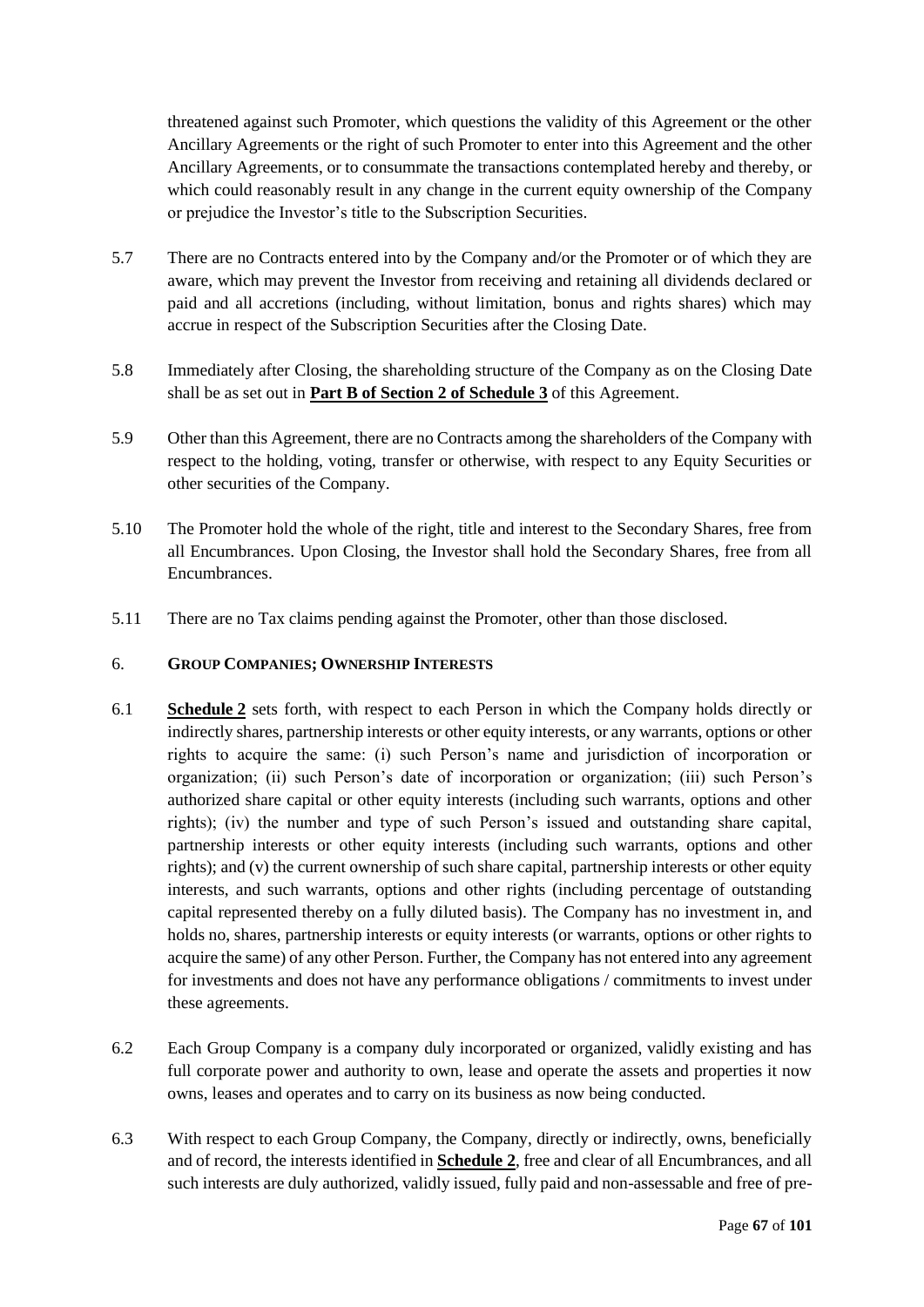emptive rights (other than the pre-emptive rights specified in the articles of association of such Group Company). Except for this Agreement, there are no Contracts proposed or in effect with respect to the voting or transfer of any interest in the Group Company.

- 6.4 The Company has issued notice for offer for sale of its shares and termination of the shareholders agreement dated 31 October 2014 for being shareholders in MyBiosciences Sdn. Bhd., Malaysia and accordingly the shareholders agreement has been terminated vis-à-vis the Company post completion of notice period of 30 days from 1 June 2021*.* Further, the Company shall divest its shares in the share capital of MyBiosciences Sdn. Bhd., Malaysia as per the condition subsequent stated in Clause 5.2(a)(xvii).
- 6.5 The warranties contained in Part A of this Schedule and in the whole of Part B of this Schedule shall be deemed to be applicable, *mutatis mutandis*, to each Group Company with the following modifications:
- (a) References to the Company shall be deemed to be references to each of such Group Companies; and
- (b) References to the Accounts shall be deemed to be references to the accounts of each of such Group Companies.
- 6.6 The Promoter has not made any investments, nor do they have any direct or indirect interest in any entity whose business competes with that of the Company.
- 6.7 The Company has no investment commitments / obligations or liabilities under any of its subscription agreements.
- 6.8 All inventories related to Apotex have been written off and the Company does not hold any inventory (physical) in relation to those projects.

# 7. **ORGANIZATIONAL DOCUMENTS; MINUTES; SHARE REGISTER**

- 7.1 The copies of the Organisational Documents of the Company heretofore provided to the Investor or its Representatives, each as in effect on the date hereof, are true, accurate and complete in all respects, have annexed thereto or incorporated therein copies of all resolutions or Contracts required by the applicable Law to be so annexed or incorporated, and are certified by the appropriate Governmental Authority of the jurisdiction of incorporation of the Company, to the extent such certification is available.
- 7.2 The minute books of the Company heretofore provided to the Investor or its Representatives contain true, accurate and complete records of all meetings and actions in lieu of meeting of its Board and any committees thereof and of its shareholders during the 5 (Five) year period prior to the Closing Date and accurately reflect all transactions referred to in such minutes and actions in lieu of meeting.
- 7.3 The share register of the Company (heretofore provided to the Investor) is true, accurate and complete as to both record ownership and beneficial ownership of the outstanding share capital of the Company.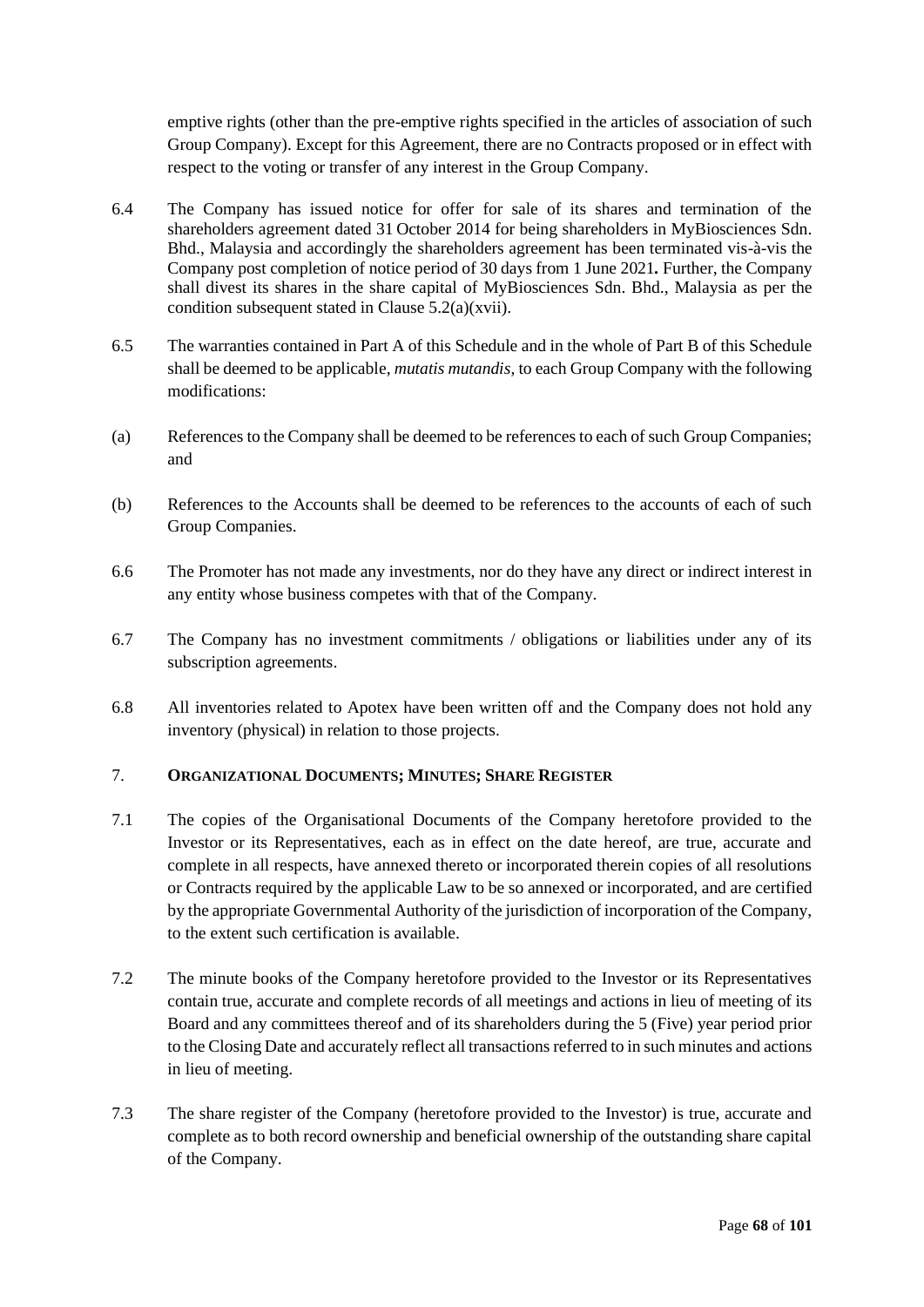7.4 All other statutory books and registers of the Company have been properly kept and no notice or allegation that any of them is incorrect or should be rectified has been received.

# 8. **CONSENTS AND APPROVALS**

- 8.1 The execution, delivery and performance of this Agreement and the other Ancillary Agreements by the Company and the Promoter, the issuance and allotment of the Subscription Securities to the Investor and the consummation of the transactions contemplated hereby and thereby do not and will not require any Consent or Governmental Approval.
- 8.2 The Company is operating and has always operated its Business in in accordance with its Organisational Documents and in accordance with applicable Law including foreign exchange regulations, and have duly maintained all statutory books, records and returns as required under applicable Law.
- 8.3 The Company has obtained and maintained all applicable Consents required for running the Business, and all such Consents are valid and subsisting. The Business has been carried on in accordance with the terms of such Consents.

# 9. **FINANCIAL MATTERS**

# 9.1 **Accounting and other records**

(a) The books of account and other financial records of the Company are up-to-date and have been maintained in accordance with all applicable Laws and generally accepted accounting practices on a proper and consistent basis and comprise complete and accurate records of all information required to be recorded.

# 9.2 **The Accounts**

- (a) The Accounts have been derived from the accounting books and records of the Company, and have been prepared in accordance with the requirements of all relevant Laws then in force and with GAAP applied on a proper and consistent basis throughout the periods presented in the Accounts, and are based on the Company's then existing accounting policies.
- (b) The balance sheets included in the Accounts give a true and fair view of the financial position of the Company as at the respective dates thereof, and the profit and loss account and the statement of cash flow included in the Accounts give a true and fair view of the results of operation and cash flows of the Company for the respective periods indicated therein.
- (c) The Accounts make full provision for or disclose all liabilities or obligations of any nature (whether accrued, absolute, contingent, disputed or otherwise and including financial lease commitments and pension liabilities), all outstanding capital commitments and all bad or doubtful debts of the Company, in each case in accordance with GAAP.
- (d) The results shown in the Accounts for each of the last 5 (Five) Financial Years ended on the Accounts Date were not (except as therein disclosed) affected by any extraordinary or exceptional item or by any other factor rendering such results for all or any of such periods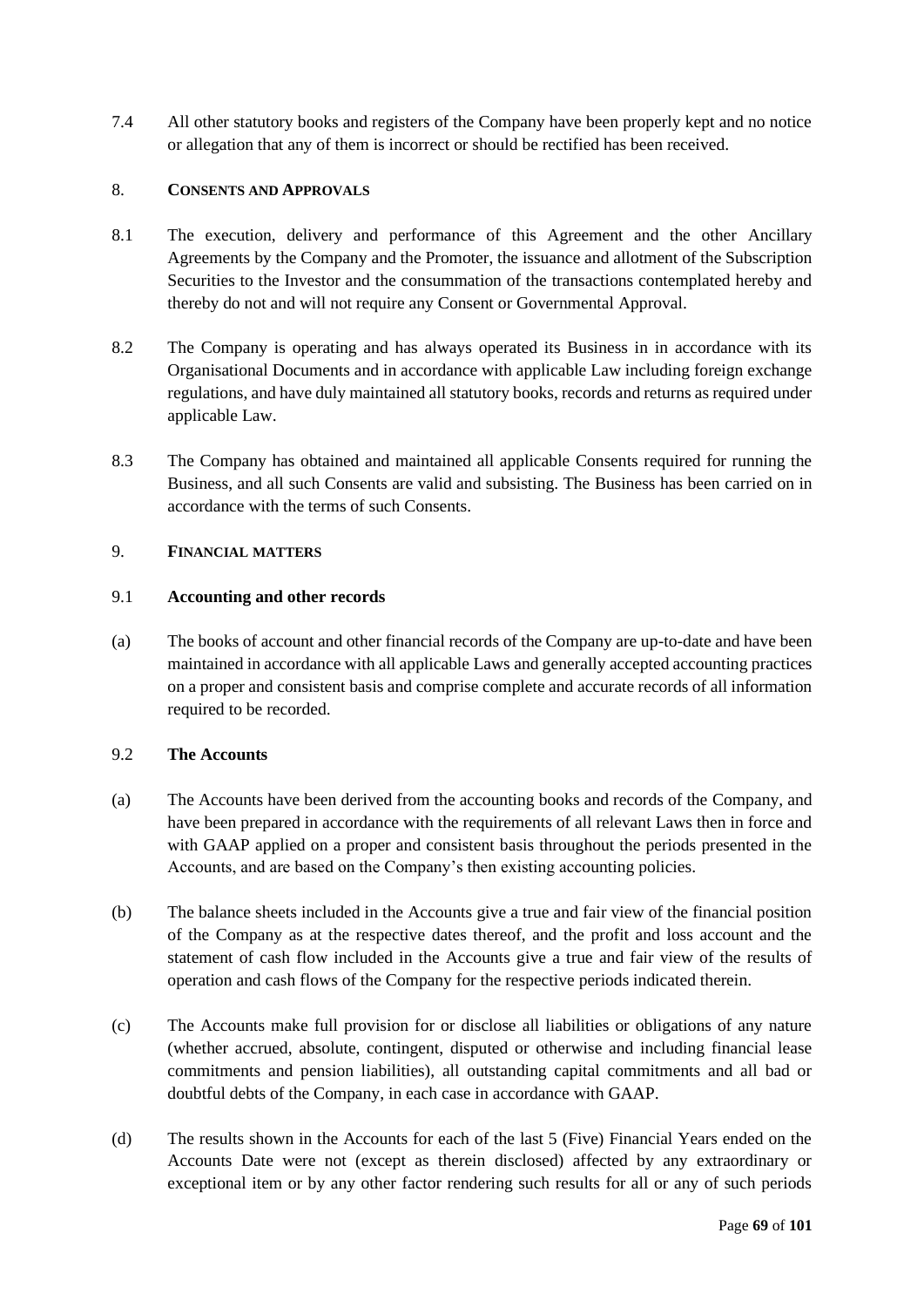unusually high or low.

- (e) The Company has appropriately accounted for inward and consumption of inventory and the cost of goods sold / inventory in the financial statements reflect the correct value of these items.
- (f) The Company has accounted for all interest expenses (including penalty, foreclosure charges, concessional interest recoupment etc.) in its Accounts, which is due and payable on loans availed in the historical period.
- (g) The Company has fully accounted for the costs associated to business development payable as commission / consultancy charges to individuals.
- (h) The Company has accounted for all expenses due and payable in the historical period for all heads of expenses while preparing the Financial Statements, both audited and provisional.
- (i) The inventory stated in the Accounts as at balance sheet date is valued at cost / net realisable value whichever is lower and represents physical quantities lying with the Company.
- (j) All the credit notes as on the date of this Agreement for Financial Year 2021 has been accounted and disclosed.
- (k) The Company has accounted for all the commission for sourcing of revenue in the historical period.
- (l) The Company has accounted for all Tax liabilities pertaining to the historical period.

# 9.3 **Accounting Controls**

(a) The Company and its Group Companies have devised and maintained systems of internal accounting controls with respect to the Business sufficient to provide reasonable assurances that (i) all transactions are executed in accordance with management's general or specific authorization, (ii) all transactions are recorded as necessary to permit the preparation of financial statements in conformity with GAAP and to maintain proper accountability for items, (iii) access to their property and assets is permitted only in accordance with management's general or specific authorization and (iv) the recorded accountability for items is compared with the actual levels at reasonable intervals and appropriate action is taken with respect to any differences.

# 9.4 **Taxation**

(a) All Taxation of any nature whatsoever for which the Company or any of its Group Companies is liable or for which the Company is liable to account and which has fallen due for payment has been duly paid (insofar as such Taxation ought to have been paid). The Company and each of its Group Companies has not asked for any extensions of time for the filing of any Tax Returns or other documents relating to Taxation, or the payment of any amount of Taxation. The Company and each of its Group Companies has not paid or become liable to pay any interest, penalty, surcharge or fine relating to Taxation. The Company and each of its Group Companies has not been subject to or is currently subject to any investigation, audit or search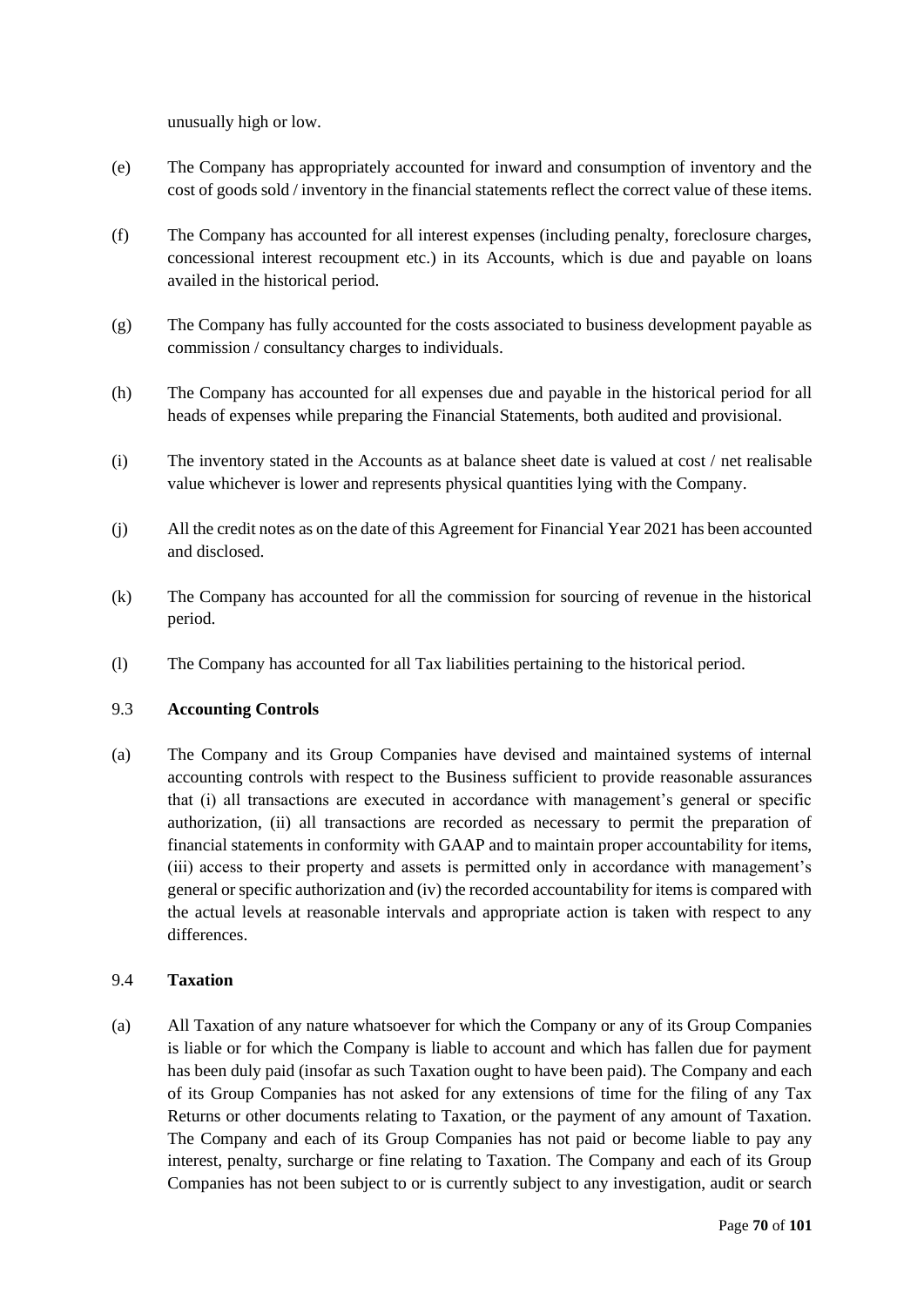and/or seizure by any Taxation authority with regard to any Taxation or Tax Returns of the Company or any of its Group Companies, and no deficiencies for Taxation have been proposed, asserted, raised or threatened in writing by any Taxation authority against the Company or any of its Group Companies.

- (b) All Tax Returns and other notices, computations and returns which ought to have been given or made, have been properly and duly submitted by the Company and each of its Group Companies to the relevant Taxation authorities and all such Tax Returns and other information, notices, computations and returns submitted to such authorities are true, accurate and complete and are not the subject of any dispute nor are likely to become the subject of any dispute with such authorities. All records which the Company or any of its Group Companies is required to keep for Taxation purposes or which would be needed to substantiate any claim made or position taken in relation to Taxation by the Company or any of its Group Companies, have been duly kept and are available for inspection at the Company's or such Group Companies' premises.
- (c) All rents, interest and other amounts paid or payable by the Company or any of its Group Companies are wholly allowable as deductions or charges in computing the Company's or such Group Companies' income for Taxation purposes. No claim has been made for the depreciation of any asset of the Company or any of its Group Companies for Taxation purposes and no other claim has been made for a deduction, rebate or exemption of any nature, in circumstances in which the claim is likely to be disallowed.
- (d) The amount of Taxation chargeable on the Company or any of its Group Companies during any accounting period ending on the Accounts Date has not been affected to any extent by any concession, arrangements, Contract or other arrangement with any Taxation authority (not being a concession, Contract or arrangement available to companies generally). Neither the Company nor any of its Group Companies is subject to a special regime in respect of Taxation.
- (e) S The Company and each of its Group Companies has duly and timely made all deductions and withholdings in respect, or on account, of any Taxation from any payments made by it which it is obliged or entitled to make and has accounted in full to the appropriate authority for all amounts so deducted. The Company and each of its Group Companies is entitled to deductions in respect of all expenses claimed in relation to any carried forward losses and none of these losses are required to be, disallowed.
- (f) The Company and each of its Group Companies has not disposed of or acquired any assets in circumstances such that the disposal price or acquisition cost of the asset would be treated for Taxation purposes as being different from the consideration given or received.
- (g) Except as provided in the Accounts, no transactions or arrangements involving the Company or any of its Group Companies have taken place or are in existence and the Company and each of its Group Companies does not have a liability to Taxation except in respect of and to the extent of income and profits actually received and no arrangements exist which might give rise to such a liability, whether as a consequence of any provision relating to transfer pricing or otherwise.
- (h) There are no Encumbrances for Taxes (other than for current Taxes not yet due) on the assets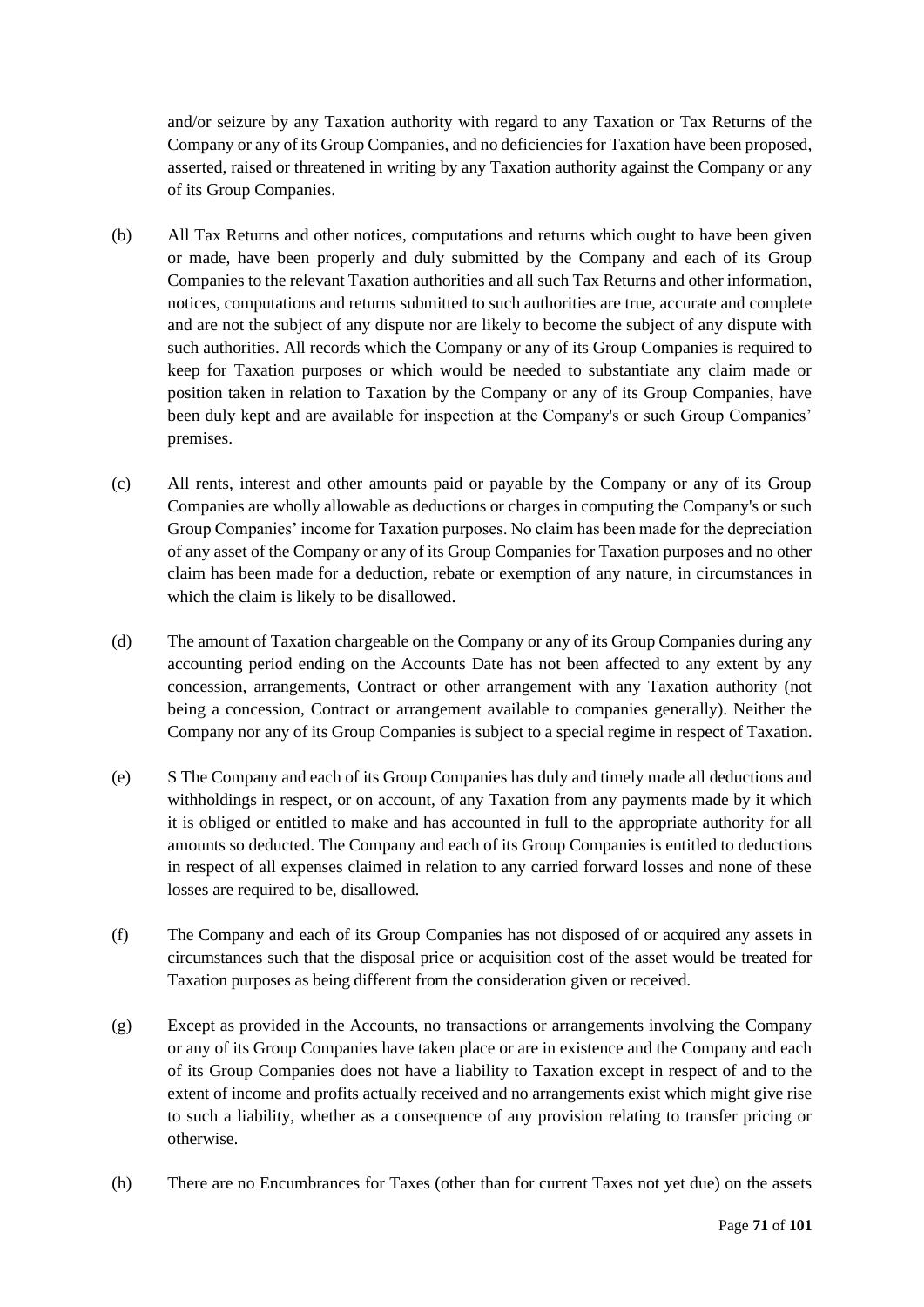of the Company or any of its Group Companies. Neither the Company nor any of its Group Companies is a party to any agreement providing for the allocation or sharing of Taxes. No Taxes are or will be due from the Company or any of its Group Companies with respect to the transactions contemplated by this Agreement and the other Ancillary Agreements.

To the best knowledge of the Promoter, there is no GST applicable for export of pre-clinical services as the place of supply for export of such services is outside India.

## 9.5 **Absence of Certain Changes Since Accounts Date**

Since the Accounts Date, there has been no Material Adverse Effect (other than an event under clause (c) of the definition of Material Adverse Effect) in the Company, and:

- (a) the Business of the Company has been carried on in the ordinary and usual course consistent with past practice, and the Company has not made or agreed to make any payment other than routine payments in the ordinary and usual course of business;
- (b) no dividend or other distribution has been declared, paid or made by the Company (except for any dividends provided for in the Accounts), and no purchase or redemption has been made, directly or indirectly, of the Equity Shares or other securities of the Company;
- (c) the Company has not issued or sold any Equity Shares or other securities, or issued, sold, granted or entered into any subscriptions, options, warrants, conversion or other rights, Contracts, commitments, arrangements or understandings of any kind, contingently or otherwise, to purchase or otherwise acquire any such Equity Shares or other securities;
- (d) The borrowing schedule as on 30 June 2021 provided in the Disclosure Schedule is true and accurate;
- (e) no individual Contract (whether in respect of capital expenditure or otherwise) has been entered into by the Company which is of a long term or unusual nature or which involved or could involve an obligation of a nature or magnitude;
- (f) the Company has not, except in the ordinary and usual course of business, acquired or disposed of, or agreed to acquire or dispose of, any individual business or asset;
- (g) no debtor has been released by the Company on terms that it pays less than the book value of its debt and no debt owing to the Company has been deferred, subordinated or written off or has proved to any extent irrecoverable;
- (h) no change has been made in terms of employment, including pension or provident fund commitments, by the Company (other than those required by Law). The Company has not entered into, adopted or amended any employment, consulting, retention, change-in-control, collective bargaining, bonus or other incentive compensation, profit-sharing, health or other welfare, stock option or other equity, pension, retirement, vacation, severance, deferred compensation or other employment, compensation or benefit plan, policy, Contract, trust, fund or arrangement for the benefit of any officer, director, employee, sales representative, agent, consultant or Affiliate (whether or not legally binding);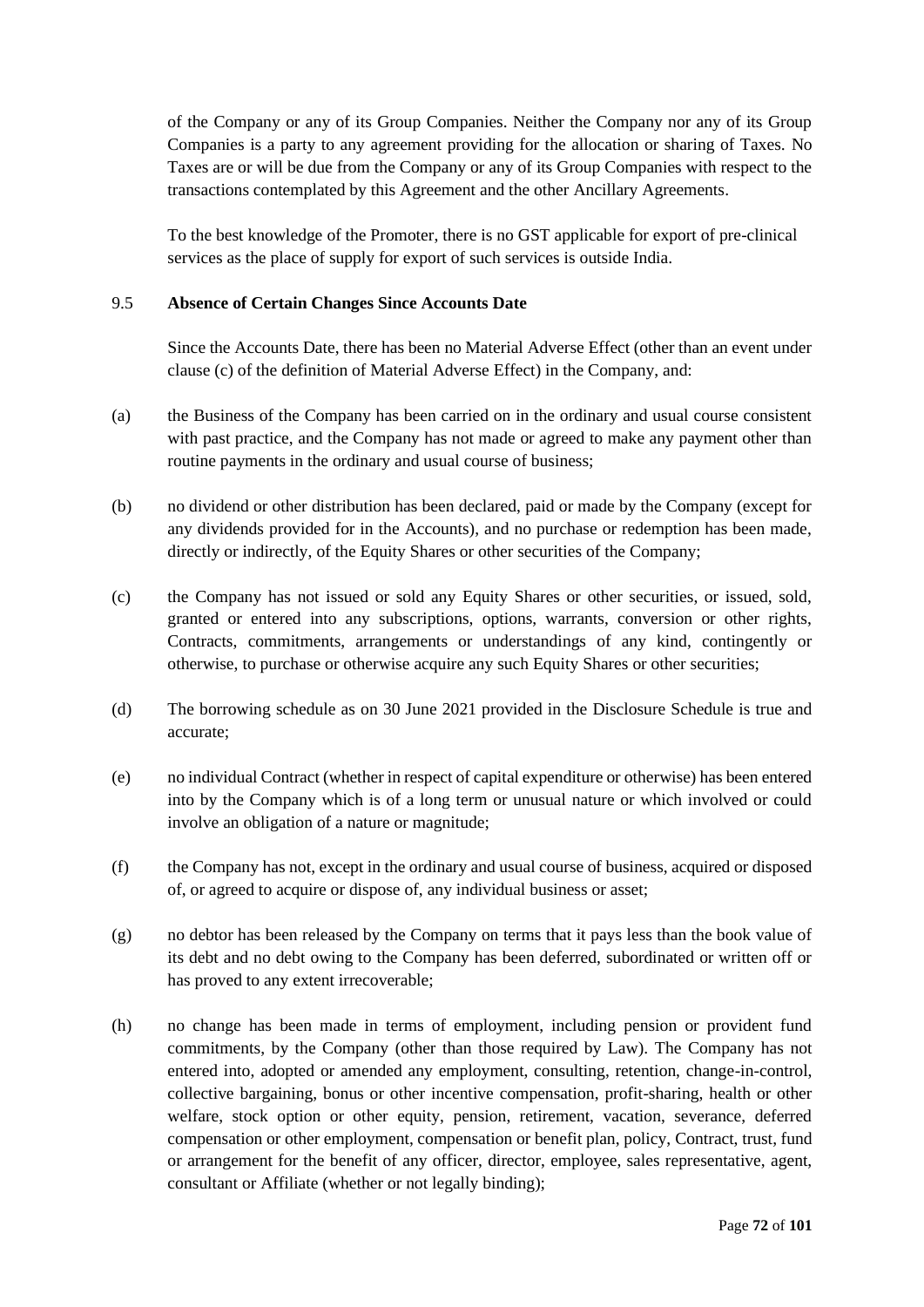- (i) the Company has not suffered any damage, destruction or loss (whether or not covered by insurance), or any strike or other employment-related problem, or any change in relations with (other than in compliance with the terms of the Contract with such supplier or customer), or any loss of, a supplier or customer accounting for 1.5% (Two Point Five Percent) or more of the overall value of goods purchased or of revenue generated by the Company in the Financial Year ended on the Accounts Date;
- (j) the Company has not entered into any affiliated or related party transactions which are not in accordance with applicable Law and which are not at arm's length and in the ordinary course of business, Contracts or arrangements between the Company and the Promoter or their Affiliates, and any transaction, Contract or arrangement between the Company and any entity or firm in which any of the Promoter or their Affiliates has a financial interest of more than 1% (one percent) in the aggregate;
- (k) the Company has not repaid any borrowing or indebtedness in advance of its stated maturity;
- (l) there has been no increase or decrease in the levels of debtors or creditors or in the average collection or payment periods for the debtors and creditors respectively;
- (m) The Company has not subjected to any Encumbrance any of its properties or assets, tangible or intangible;
- (n) the Company has not changed in any respect its accounting practices, policies or principles; and
- (o) the Business of the Company has not been affected by any abnormal factor not affecting to a similar extent generally all companies carrying on similar businesses in India.

## 9.6 **Past Transactions in accordance with Applicable Laws**

(a) All transactions undertaken by the Company and its Group Companies have been carried out in accordance with all applicable Laws.

## 9.7 **Debts owed to the Company**

- (a) There are no debts owing to the Company other than trade debts incurred in the ordinary and usual course of business (none of which exceeds INR 1,00,000 (Rupees One Lakhs) and which do not exceed INR 5,00,000 (Rupees Five Lakhs) in aggregate).
- (b) The book debts shown in the Accounts have or will realise within a period of four months from the Accounts Date their nominal amount less any specific provision for bad or doubtful debts included in such Accounts. The book debts incurred and owed to the Company in relation to its Business since the Accounts Date and which are outstanding as at the date hereof will realise within 3 (Three) months from the date of incurrence their nominal amount.

#### 9.8 **Debts owed by the Company**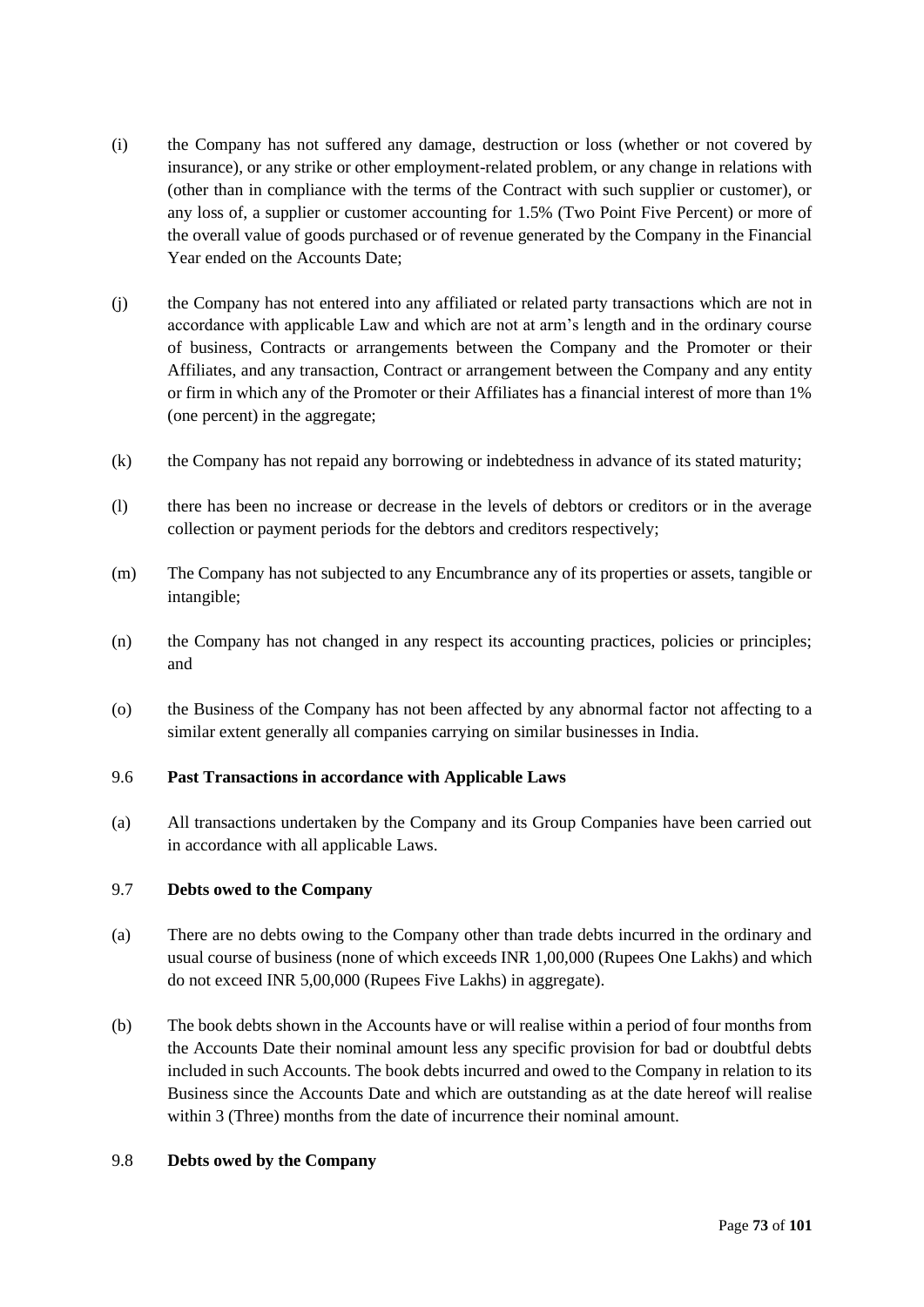- (a) The Company and its Group Companies, do not have outstanding any borrowing or indebtedness in the nature of borrowing (including, without limitation, any indebtedness for money borrowed or raised under any acceptance credit, bond, note, bill of exchange or commercial paper, finance lease, hire purchase Contract, trade bills, forward sale or purchase Contract or conditional sale Contract or other transaction having the commercial effect of a borrowing), except money borrowed from third parties which does not exceed INR 77,00,00,000 (Rupees Seventy Seven Crores only) as disclosed in the Accounts, which includes the inter-corporate loan provided by the Investor.
- (b) The Company has not received any written notice to repay under any Contract relating to any borrowing or Indebtedness which is repayable on demand.
- (c) There are no trade debts incurred by the Company other than suppliers of the Company in the Ordinary Course of Business, which as on 30 June, 2021 does not exceed INR 5,00,00,000 (Rupees Five Crores) (excluding capex creditors which amount to INR 2,00,000 (Two Crores))
- (d) There are no defaults or breach of covenants under any of the loan agreements entered into by the Company and the Company has not availed any concessional arrangements on debt.

## 10. **REGULATORY MATTERS**

## 10.1 **Consents and Governmental Approvals**

- (a) The Company has obtained all requisite Consents or Governmental Approvals for the conduct of its business as presently conducted and no other Consents or Government Approvals are necessary, advisable or otherwise required.
- (b) Each of the Consents and Governmental Approvals obtained by the Company is in full force and effect and has been complied with in all respects.
- (c) There are no circumstances (including pending or threatened Litigation) which indicate that any such Consents and Governmental Approvals will or are likely to be terminated, revoked, cancelled, suspended, modified or cannot be renewed, in whole or in part, in the ordinary course of business consistent with past practice (whether as a result of this Agreement or otherwise), and there is no reasonable basis for such termination, revocation, cancellation, suspension, modification or non-renewal.

## 10.2 **Compliance**

(a) The Company has not been in conflict with, contravened or in violation or breach of or default under (with or without the giving of notice or the lapse of time or both) (w) any Law applicable to it or any of its properties, assets, operations or Businesses, (x) any order, judgment or decree of any court or other Governmental Authority to which the Company or any of its Group Companies is a party or by which any of their respective assets or properties may be bound or affected, (y) any provision of its existing Organisational Documents, or (z) any Contract to which the Company or any of its Group Companies is a party or by which any of their respective assets or properties may be bound or affected.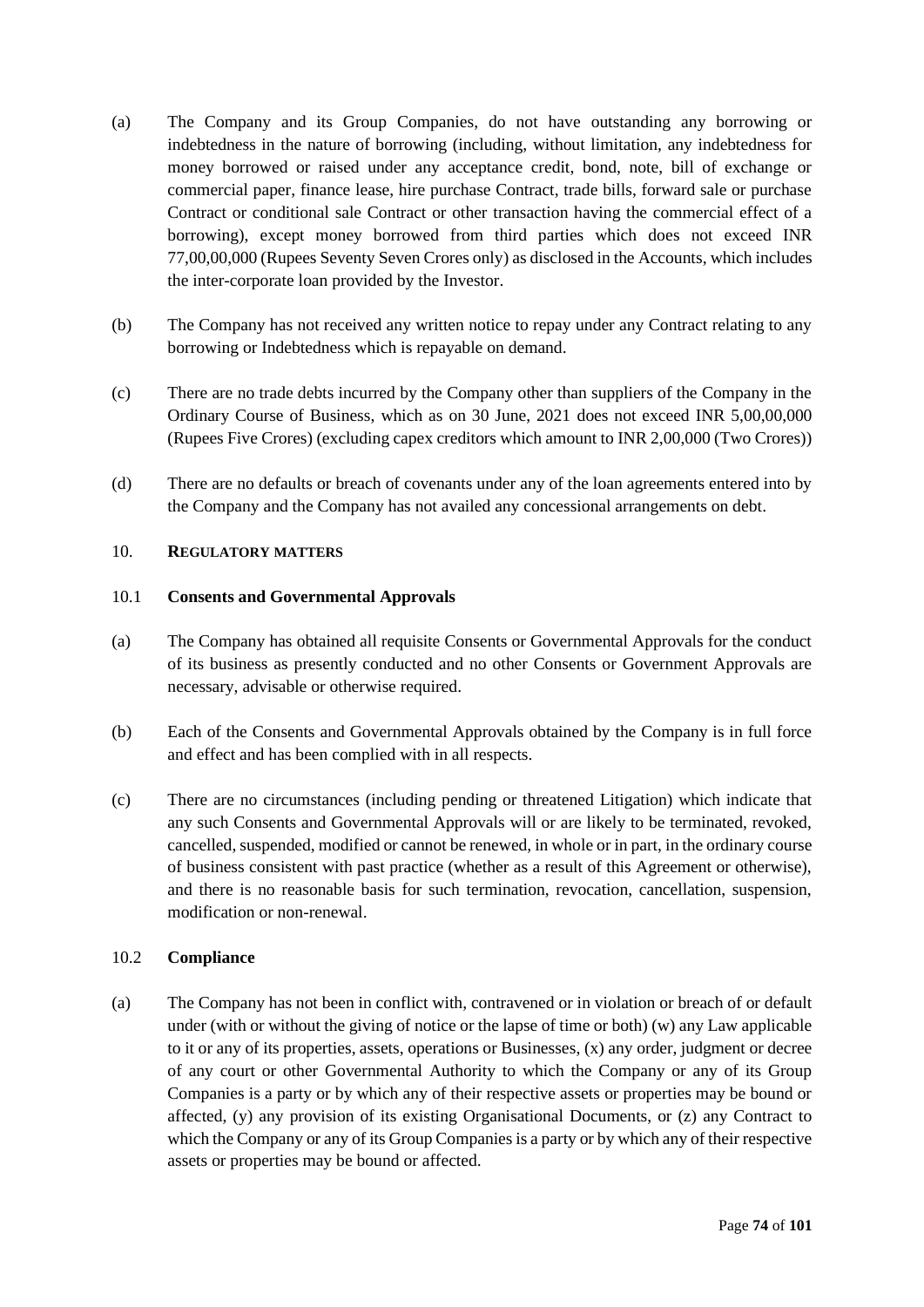(b) The Company has not received any notice in writing and has no knowledge of any written claim alleging any such conflict, contravention, violation, breach or default.

### 11. **COMPANY'S ASSETS**

For the purposes of this Warranty 10, *assets* shall not include the Properties, to which the provisions of Part B of this Schedule shall apply.

#### 11.1 **Ownership**

(a) All the assets included in the Accounts or acquired since the Accounts Date (other than assets sold in the ordinary course of business) are the absolute property of the Company, free and clear of any Encumbrance.

### 11.2 **Possession and Third Party Facilities**

- (a) All of the assets owned by the Company, or in respect of which the Company has a right of use, are in the possession or under the control of the Company.
- (b) Where any assets are used in the Business of the Company but not owned by the Company or any facilities or services are provided to the Company by any third party, there has not occurred any event of default or any other event or circumstance (other than the expiry of any Contract in the normal course) which may entitle any third party to terminate any Contract or licence in respect of the provision of such facilities or services (or any event or circumstance which with the giving of notice and/or the lapse of time and/or a relevant determination would constitute such an event or circumstance).

## 11.3 **Adequacy of Assets**

(a) The assets of the Company and the facilities and services to which the Company has a contractual right include all rights, properties, assets, facilities and services necessary for the carrying on of the Company's Business in the manner in which it is presently carried on.

## 11.4 **Cash**

- (a) Since the Accounts Date, the cash balances of the Company have not been reduced by any payments except for amounts payable in the ordinary and usual course of business.
- (b) All receivables (including unbilled receivables) of the Company are collectible and good and all provisions required to be made for non-recoverable balances have been adequately made in the financial statements.
- (c) The Company has not carried out any project work for Sineria Holland pertaining to receivables write offs of INR 76,40,782 (Rupees Seventy Six Lakhs Forty Thousand Seven Hundred and Eighty Two) in Financial Year 2019.

## . 11.5 **Insurance**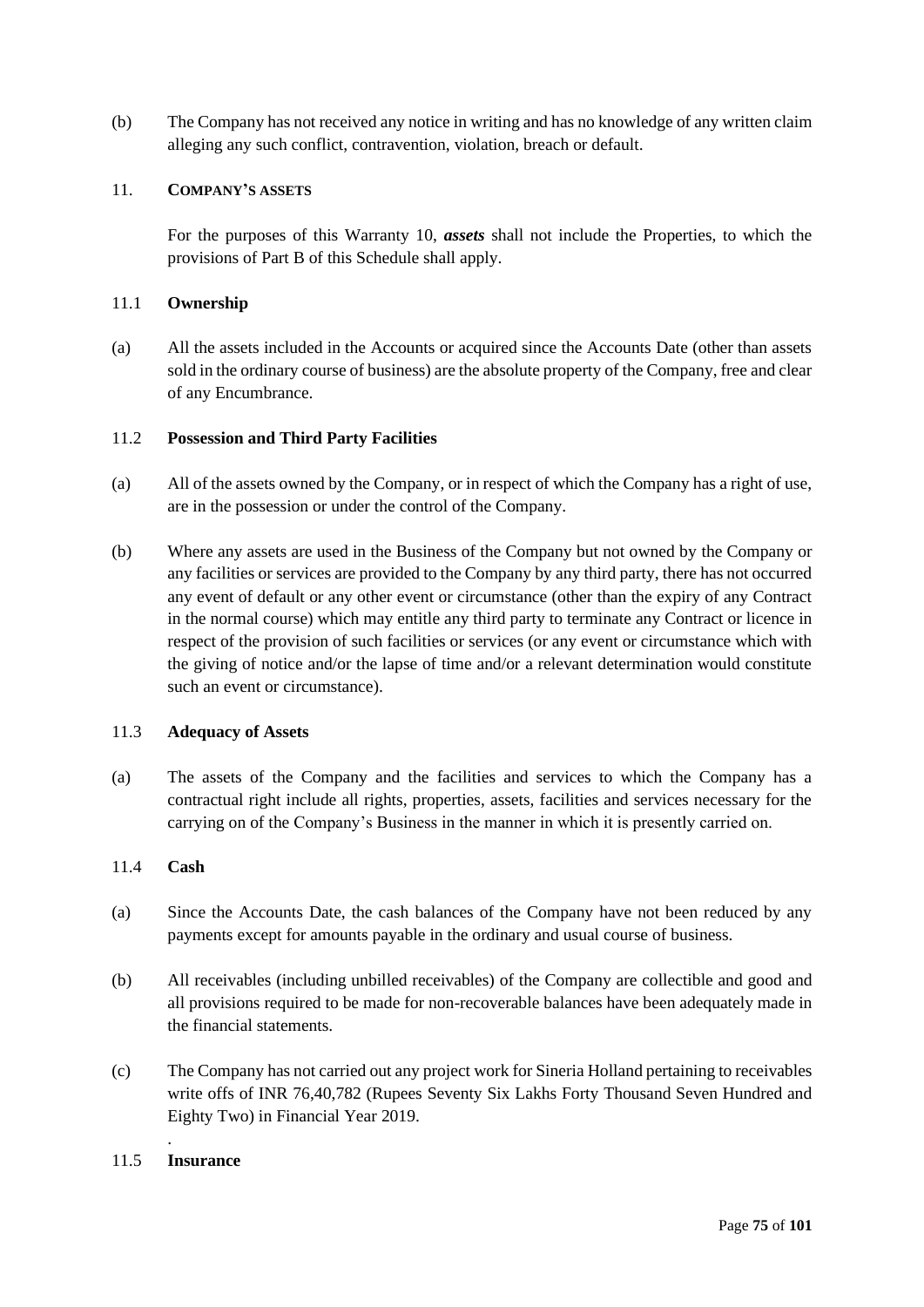- (a) The Company is insured with reputable insurers. The Company's insurances are in full force and effect, all premiums due thereon have been paid and the Company is not in default thereunder. There are no circumstances which might lead to any liability under such insurance being avoided by the insurers or the premiums being increased.
- (b) The insurance policies held by the Company are on such terms (including without limitation as to deductibles and self-insured retentions), cover such risks, contain such deductibles and retentions and are in such amounts as are (x) customarily held by companies of established reputation engaged in the same or similar business as the Company, and (y) required pursuant to the provisions of any Contract the Company is party to. The insurance coverage provided by such policies is reasonably adequate and suitable for the Company's Business and operations.
- (c) No claim is outstanding by the Company under any policy of insurance held by it and there are no circumstances likely to give rise to such a claim.
- (d) The Company has obtained all insurance policies as relevant and the sum insured is sufficient to cover the book value of the assets.
- (e) The premiums on the insurance policies held by the Company are being regularly paid by itself and such premiums, including all assets are booked in the Accounts in relation to the lease agreements of the Company for an amount not exceeding INR 15,00,000 (Rupees Fifteen Lakhs).

# 12. **INTELLECTUAL PROPERTY AND INFORMATION TECHNOLOGY**

## 12.1 **Registered Rights**

- (a) s. The Company is the sole legal and beneficial owner of all Intellectual Property Rights used by the Company.
- (b) No act has been done or omitted to be done and no event has occurred or is likely to occur which may render any of such Intellectual Property Rights subject to revocation, compulsory licence, cancellation or amendment or may prevent the grant or registration of a valid Intellectual Property Right pursuant to a pending application.

## 12.2 **Charges**

(a) The Intellectual Property Rights which are owned or otherwise used by the Company are not subject to any Encumbrance.

## 12.3 **Infringement**

- (a) No part of the Business of the Company infringes, or, is likely to infringe, any rights held by any third party or involves the unauthorised use of confidential information disclosed to the Company in circumstances which might entitle a third party to make a claim.
- (b) No written claim has been made by any third party which alleges any infringing act or process which would fall within paragraph  $12.3(a)$  or which otherwise disputes the right of the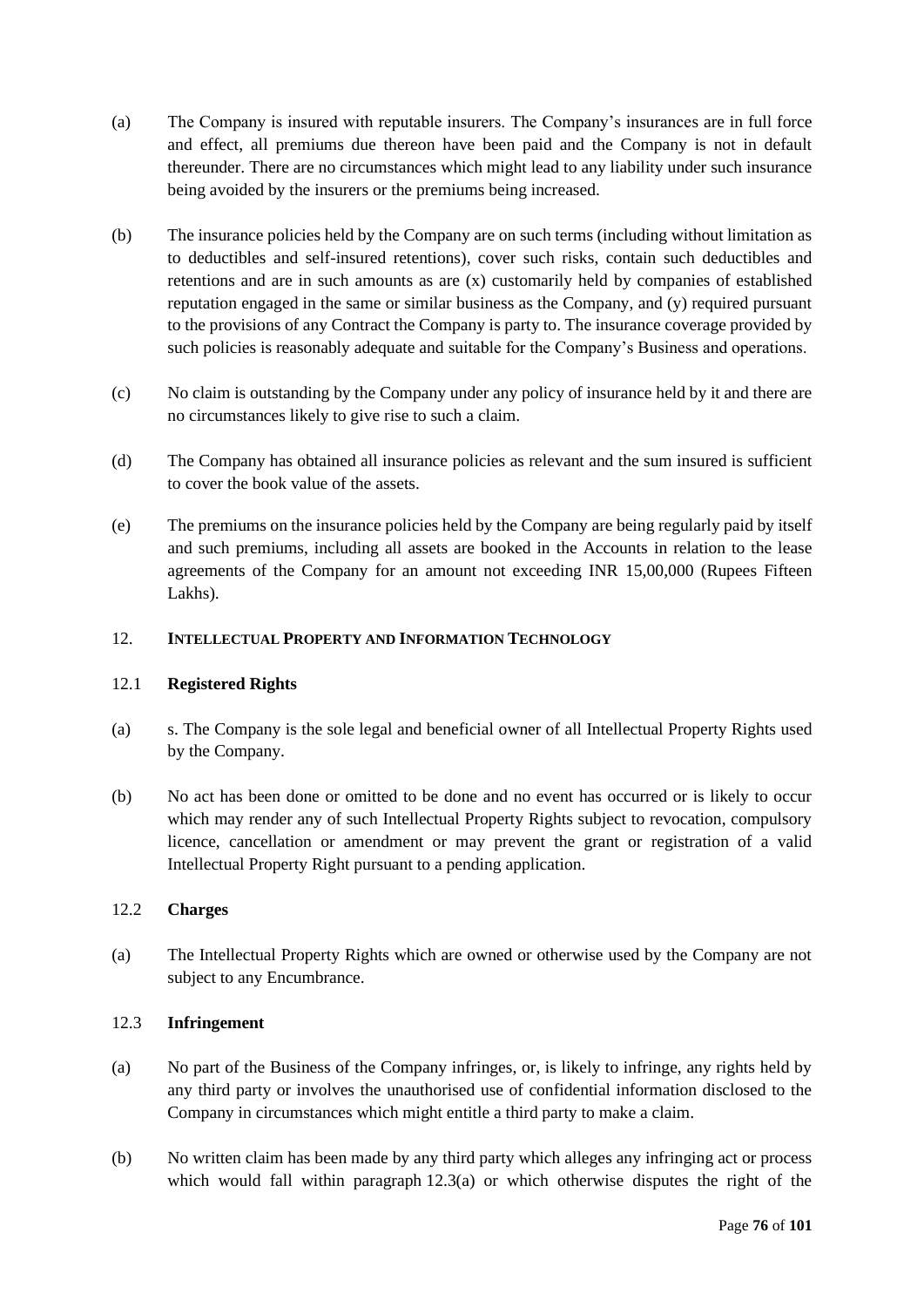Company to use any Intellectual Property Rights relating to the Business and the Company is not aware of any circumstances (including any act or omission to act) likely to give rise to such a claim.

(c) There exists no actual or threatened infringement by any third party of any Intellectual Property Rights held or used by the Company (including misuse of confidential information) or any event likely to constitute such an infringement nor has the Company acquiesced in the unauthorised use by any third party of any such Intellectual Property Rights.

## 12.4 **Employee Claims**

- (a) No written claims have been made or threatened by present employees or ex-employees of the Company under any statutory inventor compensation provision, or like employee compensation provision, in any jurisdiction.
- (b) The Company does not have any commitment to pay employees for the deferment of salaries or increments in Financial Year 2021 (to the extent of the period deferred).

## 12.5 **Intellectual Property Licences**

- (a) The Company has not granted any licences in respect of Intellectual Property Rights relating to the Business of the Company to any Person.
- (b) The Company is not in default under any licence, sub-licence or assignment granted to it in respect of any Intellectual Property Rights used in relation to its Business.
- (c) The Company has made all necessary applications for claiming SEIS incentives.

## 12.6 **Loss of Rights**

(a) No Intellectual Property Rights owned or used by the Company in relation to its Business and no licence of Intellectual Property Rights of which the Company has the benefit will be lost, or rendered liable to any right of termination or cessation by any third party, by virtue of the performance of the terms of this Agreement and the other Ancillary Agreements.

# 12.7 **Confidential Information**

(a) Where information of a confidential nature has been developed or acquired by the Company for the purposes of its Business prior to the date hereof, such information (except insofar as it has fallen into the public domain through no fault of the Company) has been kept strictly confidential and has not been disclosed otherwise than subject to an obligation of confidentiality being imposed on the Person to whom the information was disclosed. The Company is not aware of any breach of such confidentiality obligations by any third party.

## 12.8 **Records and Software**

(a) All the records and systems (including but not limited to computer systems) and all data and information relating to the Company are recorded, stored, maintained or operated or otherwise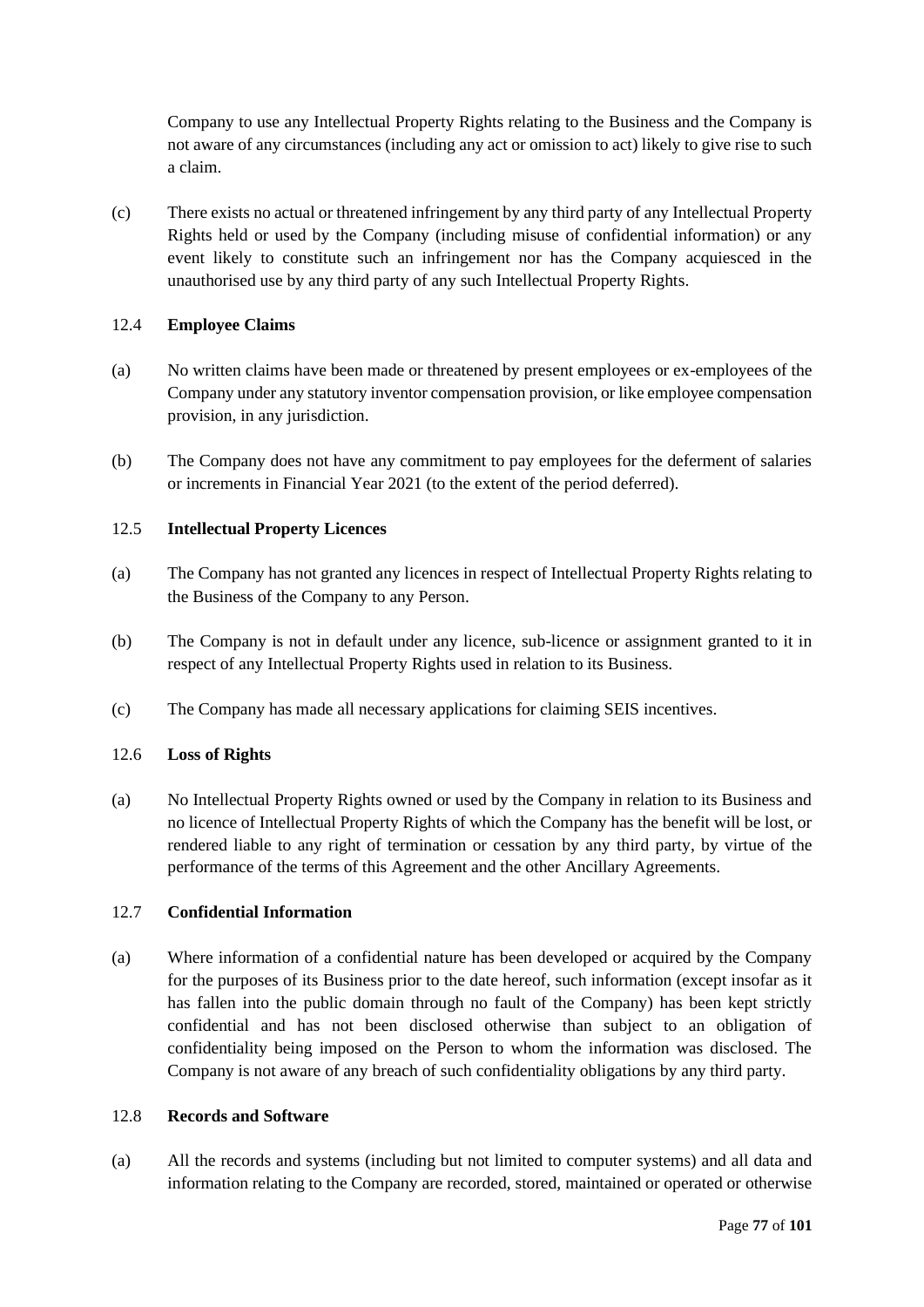held by the Company and are not wholly or partly dependent on any facilities which are not under the exclusive ownership or control of the Company.

- (b) The Company is licensed to use all software necessary to enable it to continue to use its computerised records for the foreseeable future in the same manner in which they have been used prior to the date of this Agreement and does not share any user rights in respect of such software with any other Person.
- (c) The Company's information technology systems have not failed and the data which they process has not been corrupted. The Company's information technology systems do not contain viruses, bugs or things which distort their proper functioning, permit unauthorised access or disable them without the Consent of the user.

## 13. **MARKETING INFORMATION**

- 13.1 All marketing information used by the Company is owned by or is the subject of a valid grant of rights to the Company and is not subject to any restriction which could adversely affect the Company's ability to use it for the purposes of its Business.
- 13.2 The Company has not, except in the normal and ordinary course of the Company's Business, disclosed or is obliged to disclose any marketing information of a confidential nature to any Person other than its employees.
- 13.3 The Company is not in breach of any Contract under which any marketing information was or is to be made available to it.

# 14. **CONTRACTUAL MATTERS**

#### 14.1 **Material Contracts**

There is no outstanding Contract to which the Company is a party:

- (a) which relates to Indebtedness (whether incurred, assumed, guaranteed or secured by any asset) subject to disclosure (Bank liabilities);
- (b) which, by virtue of the execution, delivery or performance of the terms of this Agreement and the other Ancillary Agreements, will result in:
	- (i) any other party being relieved of any obligation or becoming entitled to exercise any right (including any right of termination or any right of pre-emption or other option); or
	- (ii) the Company losing any benefit, right or licence which it currently enjoys or in a liability or obligation of the Company being created or increased;
- (c) which was entered into otherwise than in the ordinary course of business by way of bargain at arm's length (including, without limitation, in respect of shared facilities);
- (d) which requires (or confers any right to require) the allotment or issue of any shares, debentures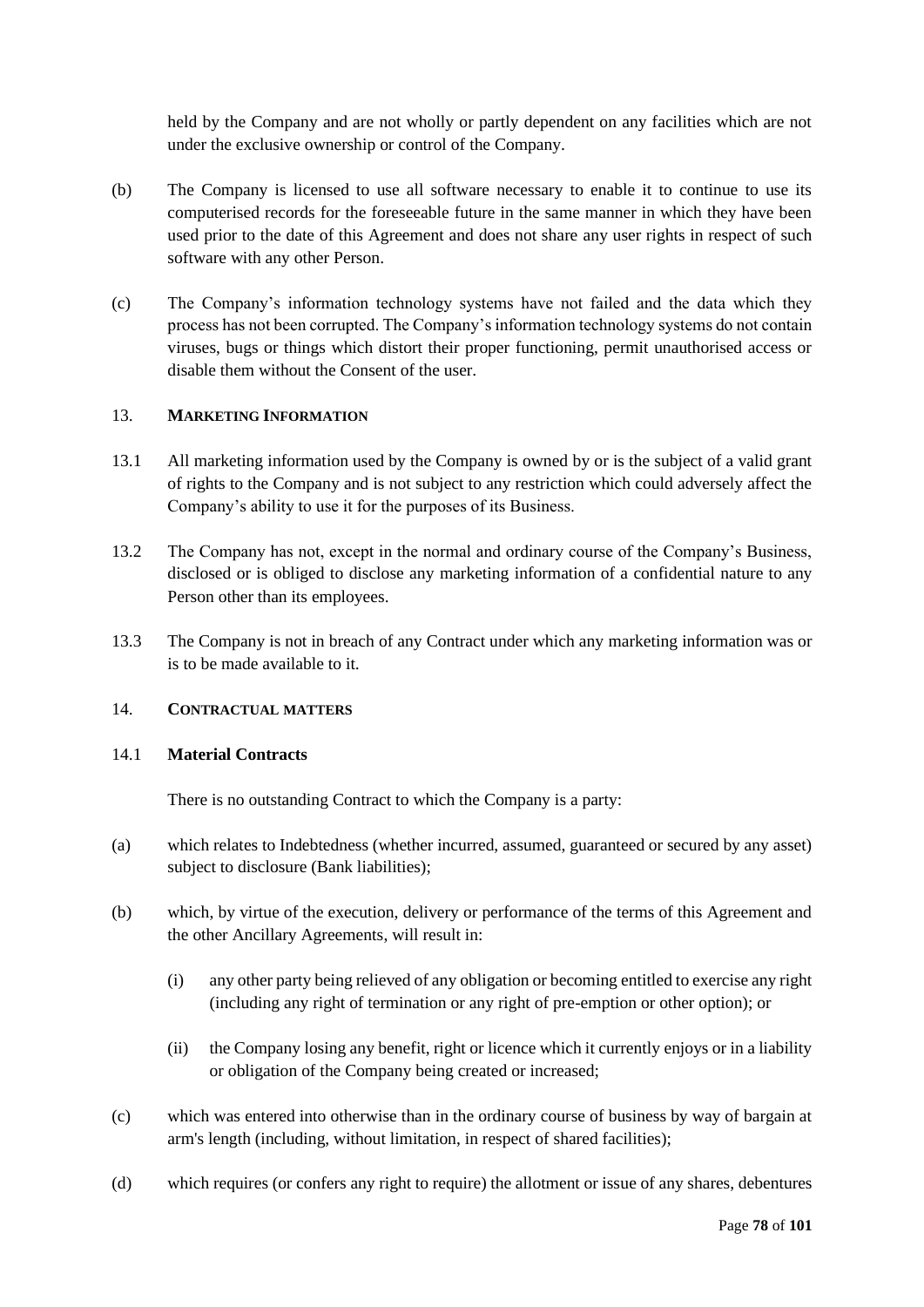or other securities of the Company now or at any time in the future;

- (e) which, upon completion by the Company of its work or the performance of its other obligations under it, is likely to result in a loss which is not fully provided for in the Accounts;
- (f) which establishes any joint venture, consortium, partnership or profit (or loss) sharing Contract or arrangement;
- (g) which relates to the acquisition by the Company from any other Person or the disposition by the Company to any other Person of any business, an amount of stock or assets, or any real property (whether by merger, sale of stock, sale of assets or otherwise) exceeding INR 10,00,000 (Rupees Ten Lakhs);
- (h) which (x) limits the freedom of the Company to compete in any line of business or with any Person or in any area or which would so limit the freedom of the Company after the Closing Date; or (y) contains exclusivity obligations or restrictions binding on the Company or that would be binding on the Company after the Closing Date;
- (i) under which (x) any Person has directly or indirectly guaranteed any liabilities or obligations of the Company or (y) the Company has directly or indirectly guaranteed any liabilities or obligations of any other Person (in each case other than endorsements for the purpose of collection in the ordinary course of business);
- (j) which involves or is likely to involve (i) expenditure by the Company in excess of INR 10,00,000 (Rupees Ten Lakhs) or (ii) obligations or restrictions on the Company not in the ordinary and usual course of its business;
- (k) which establishes any distributorship or purchasing Contract (excluding capex purchase contracts) which constitutes 2.5% (Two Point Five Percent) or more of the revenue generated or value of the goods purchased by the Company in the Financial Year ended on the Accounts Date, or any agency, marketing, manufacturing or licensing Contract or arrangement;
- (l) The Company has no outstanding / unaccounted claims / credit notes from any of its customers for the services rendered, which are claimed as on date of this Agreement.
- (m) which is a Contract between the Company and any recognised independent trade union;
- (n) which is likely to have a Material Adverse Effect on the Company; and
- (o) which puts an obligation on the Company to render free services (eg. In lieu of commission, cancelled projects, other scenarios etc.).

## 14.2 **Defaults**

(a) Each Contract to which the Company is a party is a legal, valid and binding obligation of the Company, in full force and effect in all respects and enforceable against each party thereto and is being performed by the Company in accordance with its terms.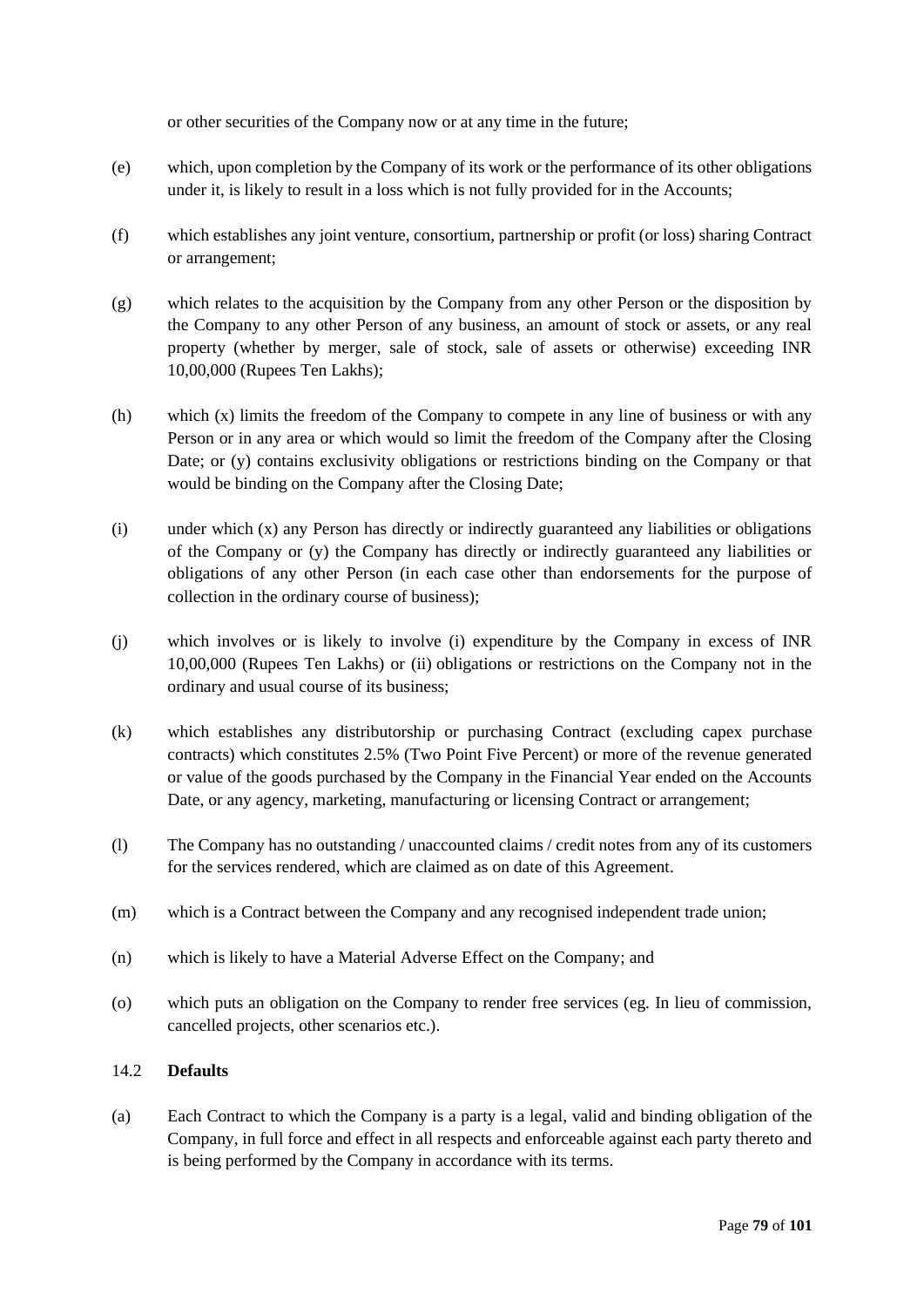- (b) The Company is not in default under any Contract to which it is a party and there are no circumstances likely to give rise to such a default.
- (c) No party with whom the Company has entered into any Contract or arrangement is in default under it and there are no circumstances likely to give rise to such a default.
- (d) The enforceability of each Contract to which the Company is a party will not be affected in any manner by the execution, delivery or performance of this Agreement and the other Ancillary Agreements or the issuance and allotment of the Subscription Securities to the Investor in accordance with the terms of this Agreement, and no Contract contains any change in control or other terms or conditions that will become applicable or inapplicable as a result of the consummation of the transactions contemplated hereby and thereby.
- (e) There are no outstanding claims or liabilities for breach or alleged breach of any restrictive covenants or any allegations of defamation, against the Company.

## 14.3 **Trading Relationships**

(a) Except in the ordinary course of business, no customer of or supplier to the Company has ceased to deal with the Company or has indicated an intention to cease to deal with it, either in whole or in part and no such Person is likely to cease to deal with it or deal with the Company on a smaller scale (whether as a result of the execution, delivery and performance of the terms of this Agreement and the other Ancillary Agreements or for any other reason).

## 14.4 **Grants**

- (a) Nothing has been done, agreed to be done or omitted to be done as a result of which either (i) any investment or other grant paid for use by the Company is liable to be refunded in whole or in part or (ii) any such grant for which application has been made will or may not be paid or may be reduced (whether as a result of the transactions contemplated by this Agreement and the other Ancillary Agreements or otherwise.)
- (b) The grant received from BIRAC in Amthera for research and development activity is not expected to be refunded back as the research work is currently ongoing, and the Company intends to complete the research activity

## 14.5 **Connected Person/Concern**

(a) Neither the Promoter, nor any Person or entity connected with the Promoter, nor any Connected Person / Concern is or has at any time been a party to or interested in (directly or indirectly including by the provision of any security by or in favour of or for securing obligations of the Company) any Contract, in any way relating to the Company or its activities, including, without limitation, any Contract, for the provision of finance, goods, services or other facilities to or by the Company or ownership of any property or assets used by the Company, nor are any amounts owed to or receivable from (whether contingently or otherwise) the Company by the Promoter, any Person or entity connected with the Promoter or any Connected Person/Concern and no such Contracts, whether entered into during the past three years or otherwise, are currently pending.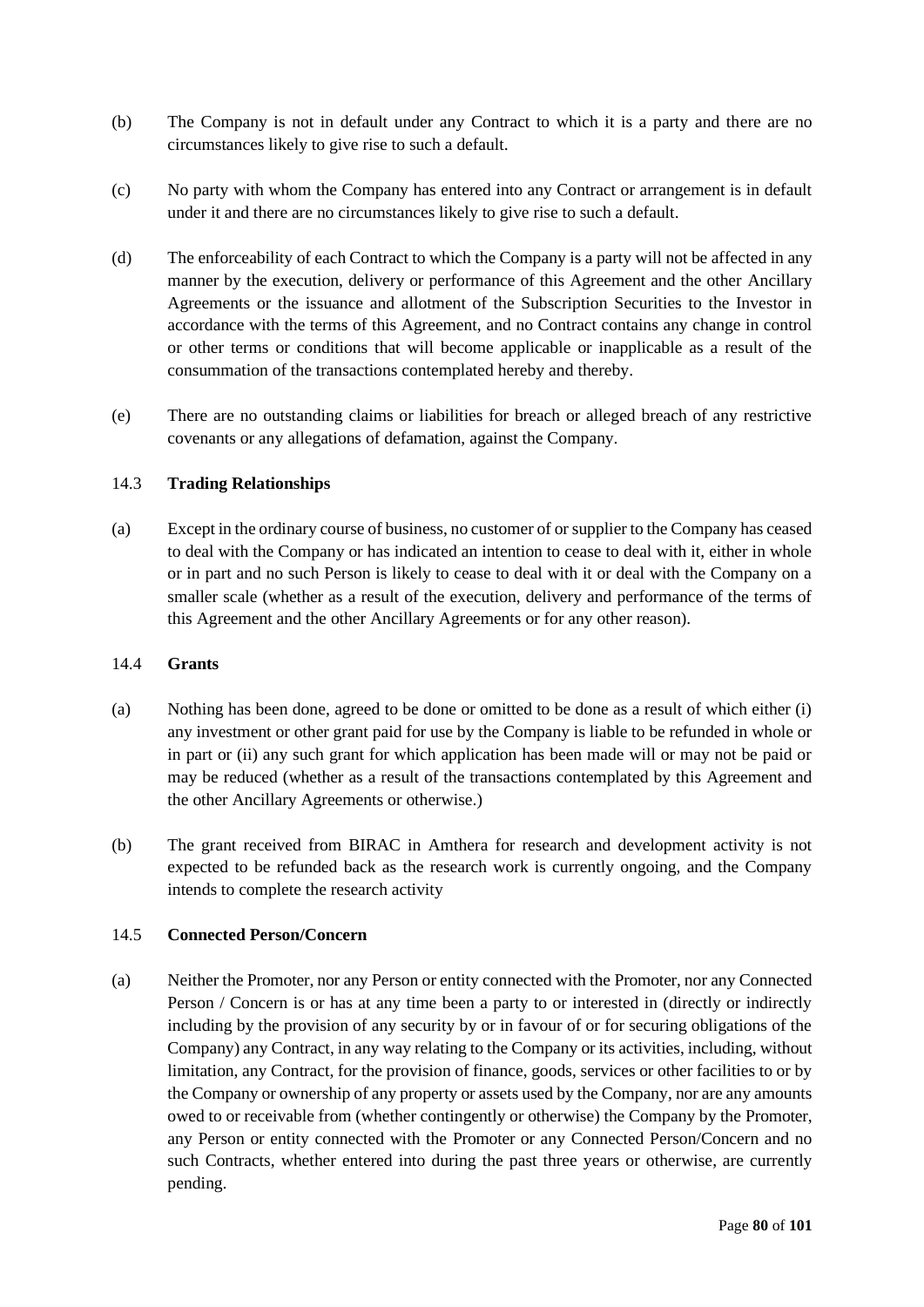## 15. **LITIGATION AND INVESTIGATIONS**

## 15.1 **Litigation**

- (a) The Company is not a claimant or defendant in or otherwise a party to any Litigation which is in progress or threatened in writing or pending by or against or concerning the Company, any of its properties, revenues or assets or any of its directors or officers in connection with the Company.
- (b) The Company is not aware of any circumstances which are likely to give rise to any such Litigation referred to in paragraph 15.1(a).
- (c) There is no injunction, writ, preliminary restraining order or any order of any nature issued by an arbitrator, court or other Governmental Authority affecting the Company, any of its properties, revenues or assets, or any of its directors or officers in connection with the Company.
- (d) There are no pending or threatened Litigations against any of the Group Companies or any Litigations which may be made against it's the Group Companies and which relate to or arise out of, the period prior to Closing.

## 16. **DIRECTORS AND EMPLOYEES**

## 16.1 **Agreements**

- (a) There is no collective bargaining Contract, profit sharing, pension, retirement, bonus incentive, compensation, option or other benefit plan, or severance Contract and there are no labour unions or other organizations representing, purporting to represent or attempting to represent any employees of the Company.
- (b) There is not in existence any written or unwritten Contract of employment with a director or an employee of the Company (or any contract for services with any Person) which cannot be terminated by three months' notice or less without giving rise to a claim for damages or compensation (other than a statutory redundancy payment or statutory compensation for unfair dismissal).

## 16.2 **Compliance**

- (a) The Company has not entered into a Contract or is in anyway associated with any recognised trade union, staff association or other body representing its employees or any of them.
- (b) The Company has in relation to each of its employees (and so far as relevant to each of its former employees) complied with all statutes, regulations, collective Contracts, terms and conditions of employment, orders and awards relevant to their terms and conditions of service or to the relations between the Company and its employees (or former employees, as the case may be).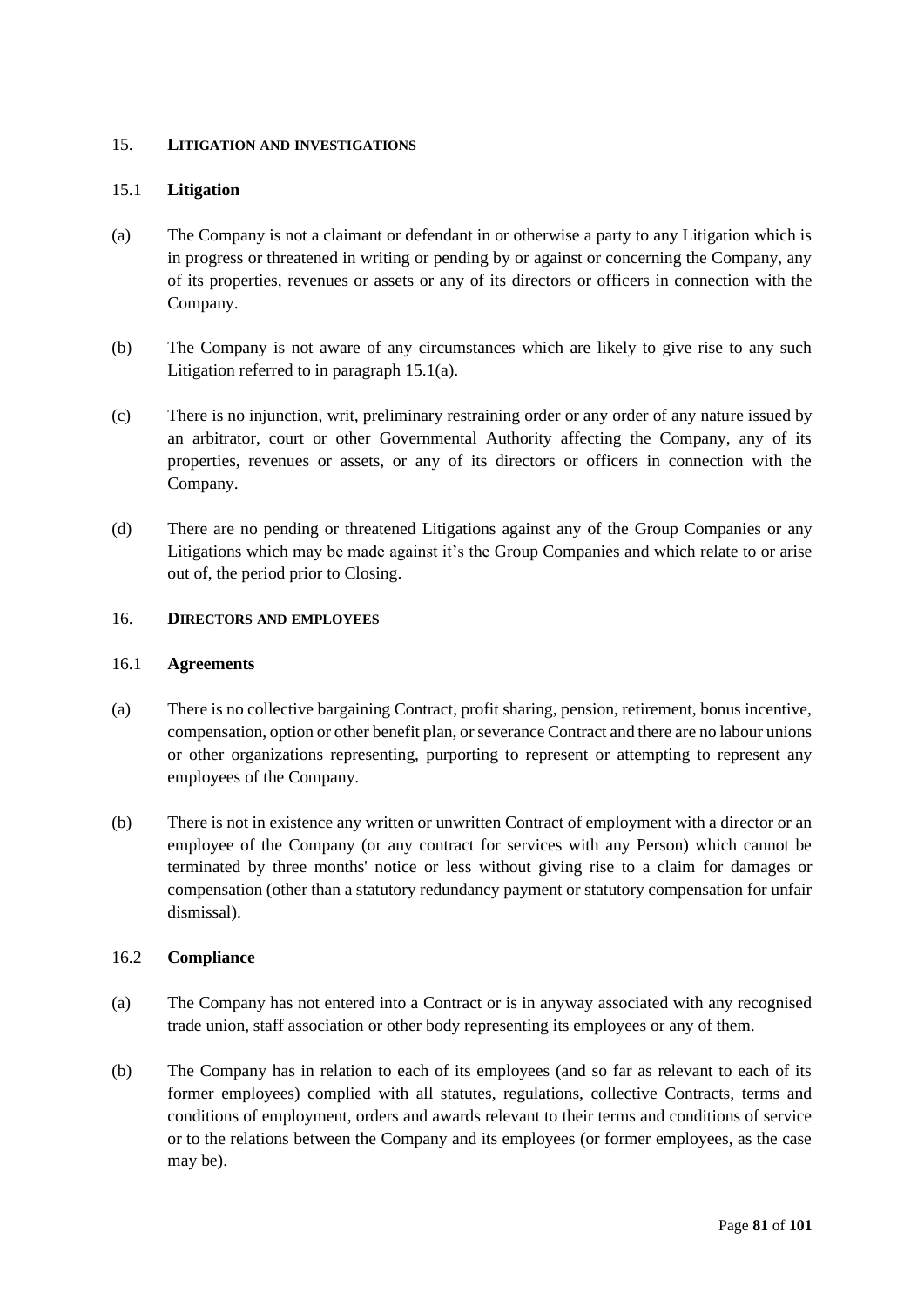- (c) The Company and each of its Group Companies are in compliance with all applicable labour welfare legislations under applicable Law, including without limitation, Employees Provident Fund and Miscellaneous Provisions Act, 1952, Employees' State Insurance Act, 1948, Payment of Gratuity Act, 1972 and the Payment of Bonus Act, 1955 including in respect of all contributions required to be made by the Company having been fully funded in accordance with the provisions thereof.
- (d) The Company has accounted for all costs related to its employees including any unpaid increments / incentives / ex-gratia payments in its Accounts in the historical period.
- (e) The Company does not have any pending unaccounted Full and Final claims for any of its current / past employees.
- (f) The Company has not committed any transaction specific incentives / bonus to its employees.

## 16.3 **Disputes**

(a) No dispute has arisen between the Company and a number or category of its employees (or any trade union or other body representing all or any of such employees) and, to the best knowledge, there are no present circumstances which are likely to give rise to any such dispute.

#### 16.4 **Stock Option Schemes**

(a) The Company does not have in existence any employee stock option, stock purchase, stock appreciation right or phantom stock option schemes.

## 16.5 **Benefit Plans**

With respect to each Benefit Plan:

- (a) all employer and employee contributions to each Benefit Plan required by applicable Law or by the terms of such Benefit Plan have been made, or, if applicable, accrued in accordance with GAAP;
- (b) the fair market value of the assets of each funded Benefit Plan, the liability of each insurer for any Benefit Plan funded through insurance or the book reserve established for any Benefit Plan, together with any accrued contributions, is sufficient to procure or provide for the accrued benefit obligations, as of the Closing Date, with respect to all current and former participants in such plan according to the actuarial assumptions and valuations most recently used to determine employer contributions to such Benefit Plan and none of the transactions contemplated hereby or by the other Ancillary Agreements shall cause such assets or insurance obligations to be less than such benefit obligations; and
- (c) each Benefit Plan required to be registered has been registered and has been maintained in good standing with applicable Governmental Authorities.

For this purpose, *Benefit Plan* means the employee pension, benefit and other employee welfare plans of the Company.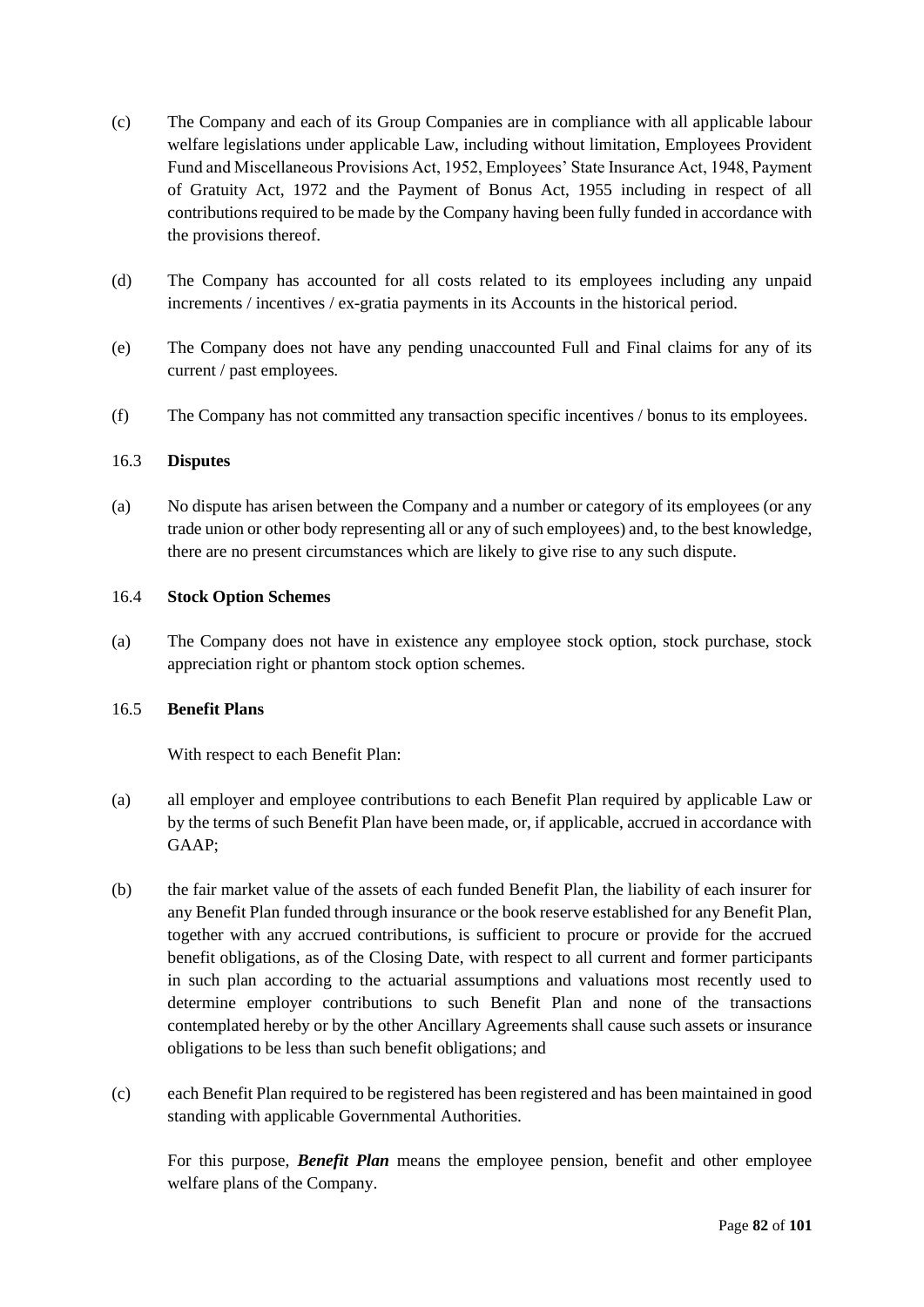## 16.6 **Payments on Termination**

- (a) Except to the extent (if any) to which provision or allowance has been made in the Accounts, no outstanding liability has been incurred by the Company for breach of any Contract of employment or for services or redundancy payments, protective awards, compensation for wrongful dismissal or unfair dismissal or for failure to comply with any order for the reinstatement or re-engagement of any employee or for any other liability accruing from the termination of any contract of employment or for services.
- (b) No gratuitous payment has been made or benefit given (or promised to be made or given) by the Company in connection with the actual or proposed termination or suspension of employment or variation of any contract of employment of any present or former director or employee.

## 16.7 **Effect of Agreement**

- (a) Neither the execution, delivery and performance of this Agreement and the other Ancillary Agreements, the issuance and allotment of the Subscription Securities to the Investor, nor the consummation of the transactions contemplated hereby and thereby, will (either alone or upon the occurrence of any additional or further acts or events) result in any payment (whether of severance pay or otherwise) becoming due from the Company to any director, officer, employee or shareholder thereof.
- (b) So far as the Promoter and the Company are aware, no Key Employee of the Company intends to resign or, subsequent to the Accounts Date, has resigned.

## 17. **INSOLVENCY ETC.**

- 17.1 No order has been made, petition presented or meeting convened for the purpose of considering a resolution for the winding up of the Company or for the appointment of any provisional liquidator. To its best knowledge, no steps have been taken by any Person with a view to the appointment of an administrator (whether out of court or otherwise) and no administration order has been made in relation to the Company. No receiver (including any administrative receiver) has been appointed in respect of the whole or any part of any of the property, assets and/or undertaking of the Company.
- 17.2 No distress, distraint, charging order, garnishee order, execution or other process has been levied or applied for in respect of the whole or any part of any of the property, assets and/or undertaking of the Company.
- 17.3 The Company is not insolvent and has not stopped paying debts as they fall due.
- 17.4 No guarantee, loan capital, borrowed money or interest for which the Company is liable is overdue for payment and no other obligation or Indebtedness of the Company is outstanding which is substantially overdue for performance or payment.

## 18. **CORRUPT PRACTICES**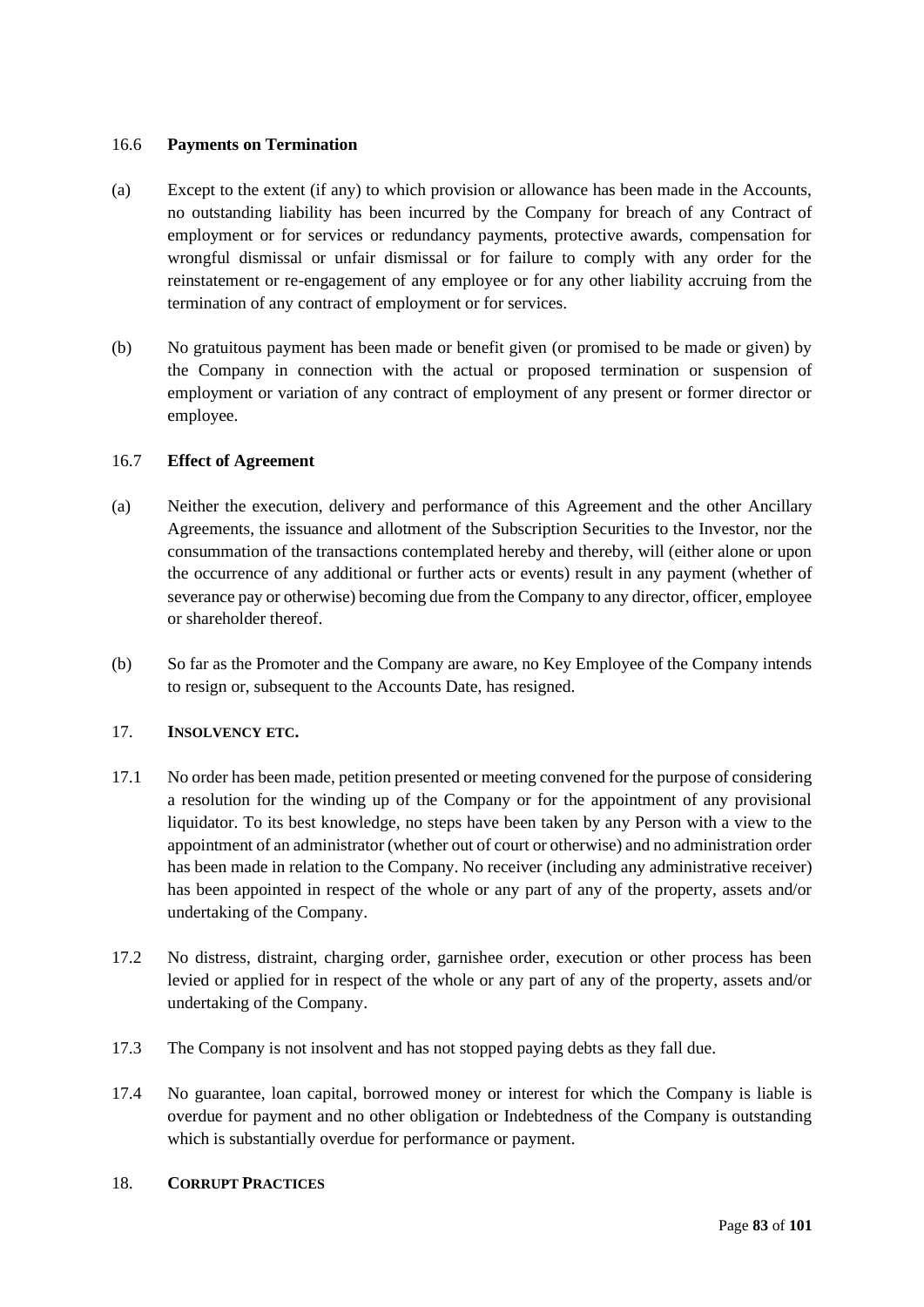18.1 None of the Company, the Promoter, its/their Affiliates and principals and anyone acting on its/their behalf have, whether in connection with the transactions contemplated hereby and by the other Ancillary Agreements or otherwise, made improper payments to public officials in order to secure a business advantage, and the Company, the Promoter and its/their Affiliates and principals and anyone acting on its/their behalf have in place anti-money laundering practices that are compliant with all Laws and (ii) comply with all anti-corruption and bribery Laws applicable to them.

## 19. **BROKERS**

19.1 No broker, agent, finder, consultant or other person has been retained by, or has acted on behalf of the Company in such a manner as to give rise to any valid claim against the Company for any brokerage or finder's commission, fee or similar compensation, or for any bonus payable to any representative of the Company based upon any Contract made by the Company in connection with any of the transactions contemplated hereby or by the other Ancillary Agreements.

## 20. **IMMUNITY**

20.1 Neither the Company nor any of its assets or properties has any immunity from the jurisdiction of any court or Governmental Authority or from any legal process (whether through service or notice, attachment prior to judgment, attachment in aid of execution or otherwise).

## **Part B : Property Warranties**

## 1. **GENERAL**

- 1.1 The properties comprise all the land and buildings owned, leased, controlled, occupied or used by the Company or in relation to which the Company has any right, interest or liability (*Properties*).
- 1.2 The details in respect of the Properties set out in the Disclosure Schedule is true, complete and accurate and not misleading in any respect.

# 2. **POSSESSION AND OCCUPATION**

2.1 The Company is in possession of the whole of each of the Properties, none of which is vacant and no other Person or entity is in or actually or conditionally entitled to possession, occupation, use or control of any of the Properties.

# 3. **TITLE**

3.1 The Company has good, valid and marketable title (which title has, where requisite, been perfected by registration or other lodgement at the appropriate public registry with the best quality of title available) to, or otherwise have the right to use pursuant to a valid and enforceable lease, license or similar contractual arrangement, each of the Properties, in each case free from any Encumbrance, and all original sale deeds and/or other documents necessary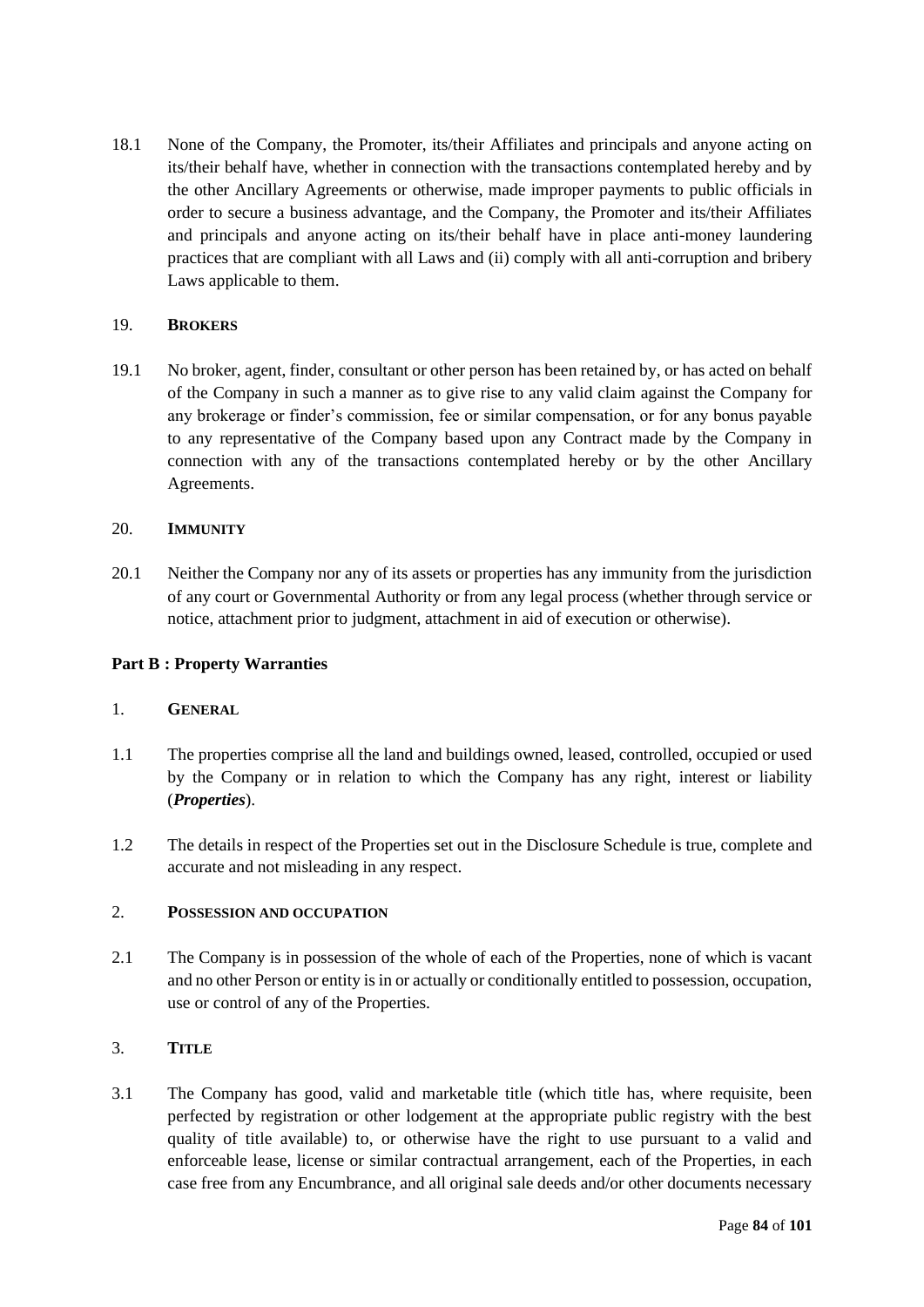to prove such title or right (as the case may be) are in the possession or under the control of the Company.

- 3.2 No Person has or claims any security interest, charge, Encumbrance, lien, option, right of pre-emption or other similar interest (including any arising by statute) in or over any of the Properties or any relevant deeds or documents.
- 3.3 No Property is affected by a subsisting contract for sale or other disposition of any interest in it.
- 3.4 All fixtures, fittings, plant and equipment at the Properties are owned absolutely by the Company.

## 4. **ADVERSE INTERESTS**

- 4.1 None of the Properties is subject to any matter which might adversely affect the Company's ability to continue to carry on its existing Business from any Property in the same manner as presently carried on or as contemplated to be carried on and at the same cost.
- 4.2 The Company and / or the Promoter have not been informed in writing by a lessor or licensor of any Property of an order, resolution or proposal for compulsory acquisition of such Property or an area which is or is (so far as the Company or the Promoter are aware) proposed to be subject to any statutory or other order.
- 4.3 The Company is not, nor, is it alleged to be, in breach of any covenant, restriction, condition or obligation (whether statutory or otherwise) affecting the Properties or the conduct of the existing Business at or from the Properties, nor is there any reason why such covenants, restrictions, conditions and obligations should not continue to be complied with.

# 5. **RIGHTS**

- 5.1 Each Property benefits from all permanent and legally enforceable easements, relating to rights of ingress and egress, necessary or appropriate for the continued use, enjoyment and maintenance of such Property by the Company for the purpose of its existing Business carried on at or from such Property and all such easements and rights of ingress and egress are on reasonable terms which (without limitation) do not entitle any Person or entity to terminate, restrict or curtail them or impose any unusual or onerous conditions.
- 5.2 The Transfer of assets and liabilities to the Company under the sole proprietor agreement with M/s Bioneeds, a sole proprietary concern with the Promoter as the sole proprietor dated 1 April 2014 was completed in compliance with applicable Laws and there are no outstanding liabilities relating to the same.

## 6. **OUTGOINGS**

6.1 The Properties are not subject to the payment of any outgoings nor is the Company actually or contingently liable to pay any sums in relation to any Property other than the usual rates and taxes, maintenance expenses and, in the case of leaseholds, rent, insurance rent and service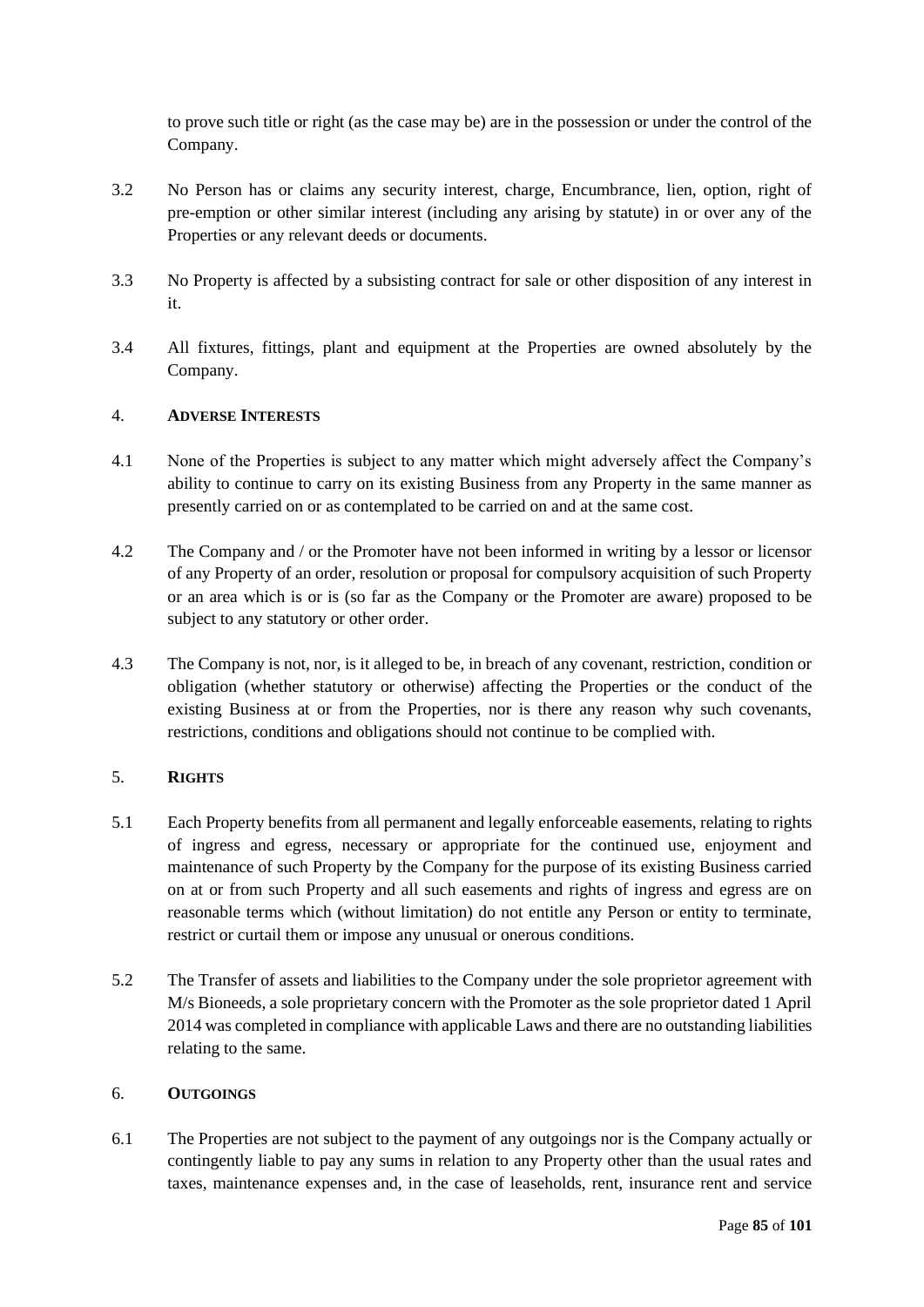charge.

- 6.2 There is no outstanding liability beyond 30 (Thirty) days of the payment due date for any rent, service charge, insurance rent, rates, taxes or other outgoings in respect of any of the Properties.
- 6.3 The Company has paid and discharged discharge all central government and municipal taxes dues and levis such as building rent, municipal tax, deposits, assessment charges and other present outgoings whatsoever of every description including, corporation charges or any other local or public body or authority charges and/or levies, which under the stature are primarily leviable on the leased Properties and such amounts are booked in full in the Company's Accounts for an amount not exceeding INR 5,00,000 (Rupees Five Lakhs) in each Financial Year.
- 6.4 The Company has arranged for supply of water in respect of its Properties and the cost incurred by the Company for such water facilities is within INR 1,00,000 (Rupees One Lakh) in each Financial year.

## 7. **DISPUTES**

- 7.1 The Company and / or the Promoter have not been informed in writing by the lessor or licensor of any of the Properties that there are current, contingent or anticipated notices, actions, disputes, complaints, liabilities, claims or demands relating to or in respect of the Properties or their use, nor are there any circumstances rendering any of the foregoing likely.
- 7.2 There are no current, contingent or anticipated actions, disputes, complaints, liabilities, claims or demands between the Company and any Person in respect of the Properties or their use, nor are there any circumstances rendering any of the foregoing likely.

# 8. **PLANNING AND ZONING**

- 8.1 The Properties and all uses of, and developments on, the Properties have been duly approved by the statutory authorities and comply with all Planning and Zoning Legislation.
- 8.2 The Company and / or the Promoter have not been informed in writing by the lessor or licensor of any of the Properties that a Permission in respect of any of the Properties is for a limited period or personal, and a Permission or statutory agreement affecting any of the Properties contains (expressly or impliedly) any unusual or onerous conditions or obligations.
- 8.3 In respect of the Properties, the Company is not subject to any outstanding monetary claim or liability, actual or contingent, arising under any Planning and Zoning Legislation, Permission or statutory agreement.
- 8.4 In respect of the Properties, no legal action is being taken by any Governmental Authority due to (i) any deviation from the sanctioned plan of construction, wrongful use due to violation of zoning or environmental laws (if applicable); and (ii) violation of the building bye-laws governing the Properties or due to any adverse action by the municipal corporation or local authority rendering the Properties or any part thereof unusable in the opinion of the Company;

## 9. **COSTS**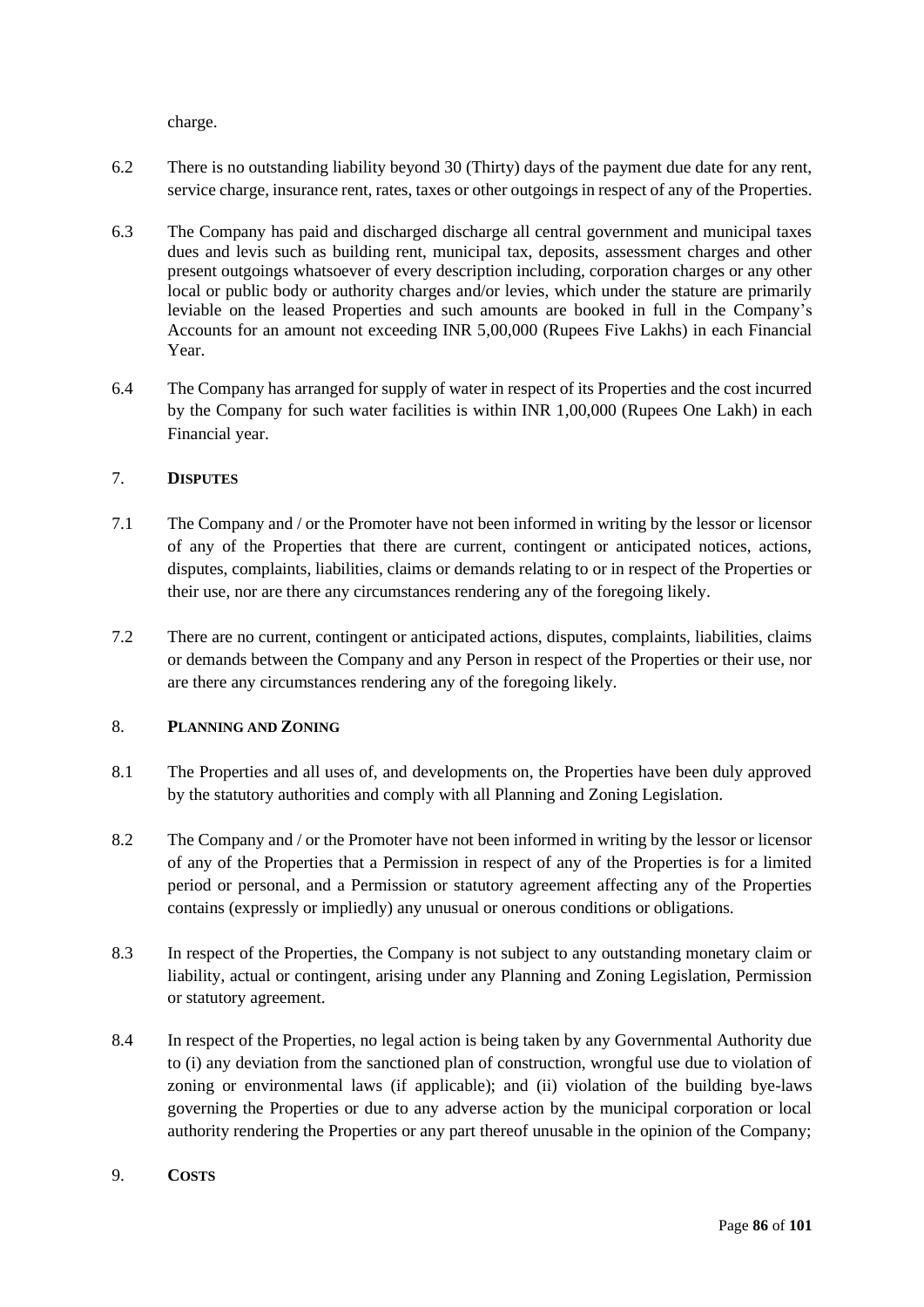9.1 The Company is not for any reason anticipating liability for or the expenditure of any sum of money in respect of any of the Properties, except in the ordinary course or routine maintenance.

## 10. **PROPERTY LIABILITIES**

- 10.1 The Company has no actual or contingent obligation under the lease or licence entered into by the Company or liabilities in relation to any leasehold or licensed property other than under its existing title to the Properties.
- 10.2 The Company has no actual or contingent liability arising as a result of not obtaining occupation certificates for the Peenya Facility and the Devarahosahally Facility.

## 11. **STATE OF THE PROPERTIES**

11.1 Subject to normal wear and tear, the buildings and other structures on, under or over the Properties are in good and substantial repair and condition and fit for the purposes for which they are presently used and there is no defect (whether latent, inherent or otherwise) in the construction or condition of any of such buildings or other structures.

# 12. **LEASEHOLD PROPERTIES**

- 12.1 In relation to such of the Properties as are leasehold or let to, or occupied by, third parties:
- (a) each Lease is legal, valid, binding and in full force and effect, all covenants, conditions and Contracts contained in the relevant Leases, on the part of the landlord and the tenant, have been complied with;
- (b) there has been no complaint alleging any breach or any refusal to accept rent;
- (c) no tenant or other Person in occupation has commuted any rent or other payment or paid any rent or other payment ahead of the due date for payment or made any improvements for which the landlord may be required to pay compensation;
- (d) no surety has been released, expressly or by implication;
- (e) no tenancy is being continued after the contractual expiry date whether pursuant to statute or otherwise;
- (f) any Lease of a Property which is leasehold is in a form and on terms which would be reasonably acceptable to a prudent purchaser intending to use the property for the purposes of the existing Business; and
- (g) all Leases of Properties are on an arm's length basis and no Lease of any Property has been provided to or taken from any Connected Person/Concern.
- (h) All payments specified under the lease agreement in relation to the Company's properties have been made by the Company and there are no payments outstanding on the account of the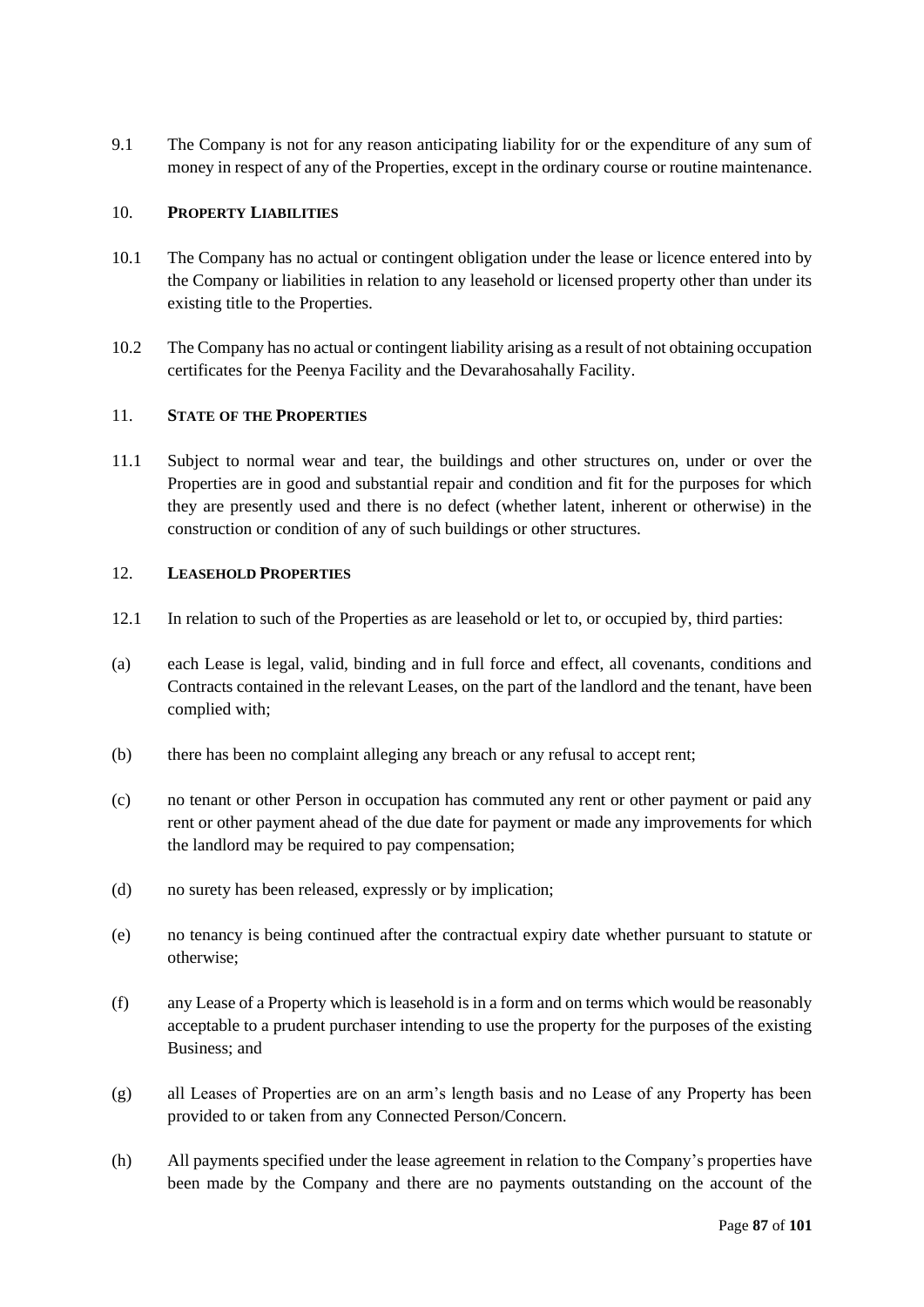Company. Further, all historic property taxes, insurance was adequately paid by the Company and is not expected to increase materially.

12.2 The execution, delivery and performance of this Agreement and the other Ancillary Agreements, the issuance and allotment of the Subscription Securities to the Investor and the consummation of the transactions contemplated hereby and thereby, do not and will not require the Consent of any Person pursuant to any of the Leases or any instrument of record or Contract affecting the Properties. The enforceability of such Leases will not be affected in any manner by the execution, delivery or performance of this Agreement and the other Ancillary Agreements or the issuance and allotment of the Subscription Securities to the Investor, and no Lease contains any change in control provision or other terms or conditions that will become applicable or inapplicable as a result of the consummation of the transactions contemplated hereby and by the other Ancillary Agreements.

### 13. **ENVIRONMENTAL**

### 13.1 **Environmental Matters**

- (a) The Company has complied and is in compliance with all applicable Environmental Laws and has obtained and is in compliance with all applicable Environmental Consents. No written notice of violation, notification of liability or request for information has been received by the Company, and no Litigation is pending or threatened by any Person involving the Company relating to or arising out of any Environmental Law. No order has been issued, no penalty or fine has been assessed involving the Company relating to or arising out of any Environmental Law.
- (b) No Hazardous Substances are located and no releases of Hazardous Substances have occurred at, on, above, under or from any properties owned, leased, operated or used by the Company that has resulted in or would reasonably be expected to result in any cost, liability or obligation of the Company under any Environmental Law.
- (c) The Company has not caused or taken any action that could reasonably be expected to result in any liability or obligation relating to (x) the environmental conditions at, on, above, under, or about any Properties or assets currently or formerly owned, leased, operated or used by the Company or any predecessors in interest, or (y) the past or present use, management, handling, transport, treatment, generation, storage, disposal, release or threatened release of Hazardous Substances.
- (d) No construction or capital expenditure is required in respect of the Properties and assets of the Company in order to comply with any Environmental Law.
- (e) The Company has provided to the Investor all environmental site assessments, audits, investigations, studies, inspection reports, pre-establishment approvals and acceptance opinions in the possession, custody or control of the Company or any of its Group Companies, relating to Properties or assets currently owned, leased, operated or used by the Company or any of its Group Companies.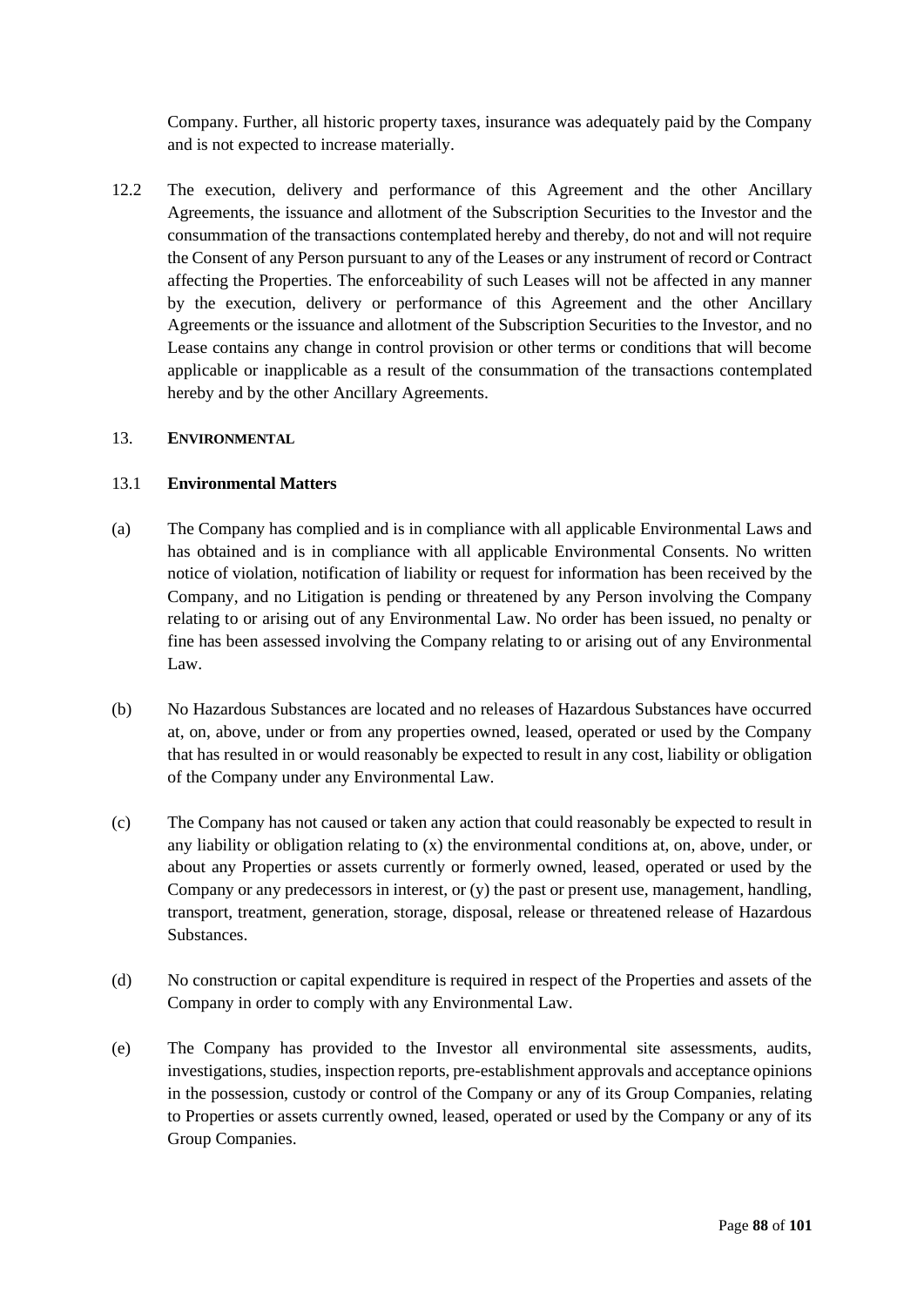# **SCHEDULE 6 RESERVED MATTERS PART A | PROMOTER RESERVED MATTERS**

- (i) Passing any resolution or taking any steps to initiate bankruptcy, corporate insolvency resolution, winding-up, liquidation or dissolution of the Company, or to appoint an insolvency resolution professional (including an interim insolvency resolution professional), liquidator (including a provisional liquidator), receiver, or administrator over all or any part of the assets or business of the Company, or otherwise seek any liquidation, administration (whether out of court or otherwise), Reorganization, merger, demerger, or any other relief under any bankruptcy, insolvency or other applicable law.
- (ii) Commencement of any new line of business including starting new divisions;
- (iii) Listing / de-listing of the Company or any Group Company shares on any stock exchanges;
- (iv) Change in legal status of the Company, for example, public to private companies;
- (v) Sale, Transfer, mortgage, or hypothecate any substantial assets of the Company, to any Affiliate of the Investor;
- (vi) Any amendment, supplement, modification or restatement of the Organizational Documents of the Company or any of its subsidiaries as in effect on the date of this Agreement to the extent such amendment relates to the rights of the Promoter under this Agreement;
- (vii) Change in the registered office of the Company;
- (viii) Any changes in class rights for existing shares;
- (ix) assumption of any form of indebtedness or liability by the Company or its subsidiaries in excess of 25% (twenty five percent) of the levels agreed upon in the annual Business Plan. The Promoter shall not be required to encumber his Equity Shares or provide any personal guarantee for any future indebtedness without his prior written consent.
- (x) the prosecution or settlement of legal actions or claims where the aggregate amount of all claims so prosecuted or settled would exceed INR 5,00,00,000 (Rupees five crores only) in any Financial Year.
- (xi) Fresh issue of securities which results in dilution of Promoter's shareholding in the Company

## **PART B | INVESTOR RESERVED MATTERS**

#### (i) **Acquisition or sale**

- a) Acquisition of shares, assets, business, business organization or division of any other Person;
- b) Sale, transfer or other disposition of, the Company, any of its subsidiaries or any other change in the capital structure of the Company and its subsidiaries;
- c) Sale, transfer, assignment, mortgage, pledge, hypothecation, grant of security interest in, subject to any lien, or otherwise dispose of, any assets or securities of the Company or any of its subsidiaries; and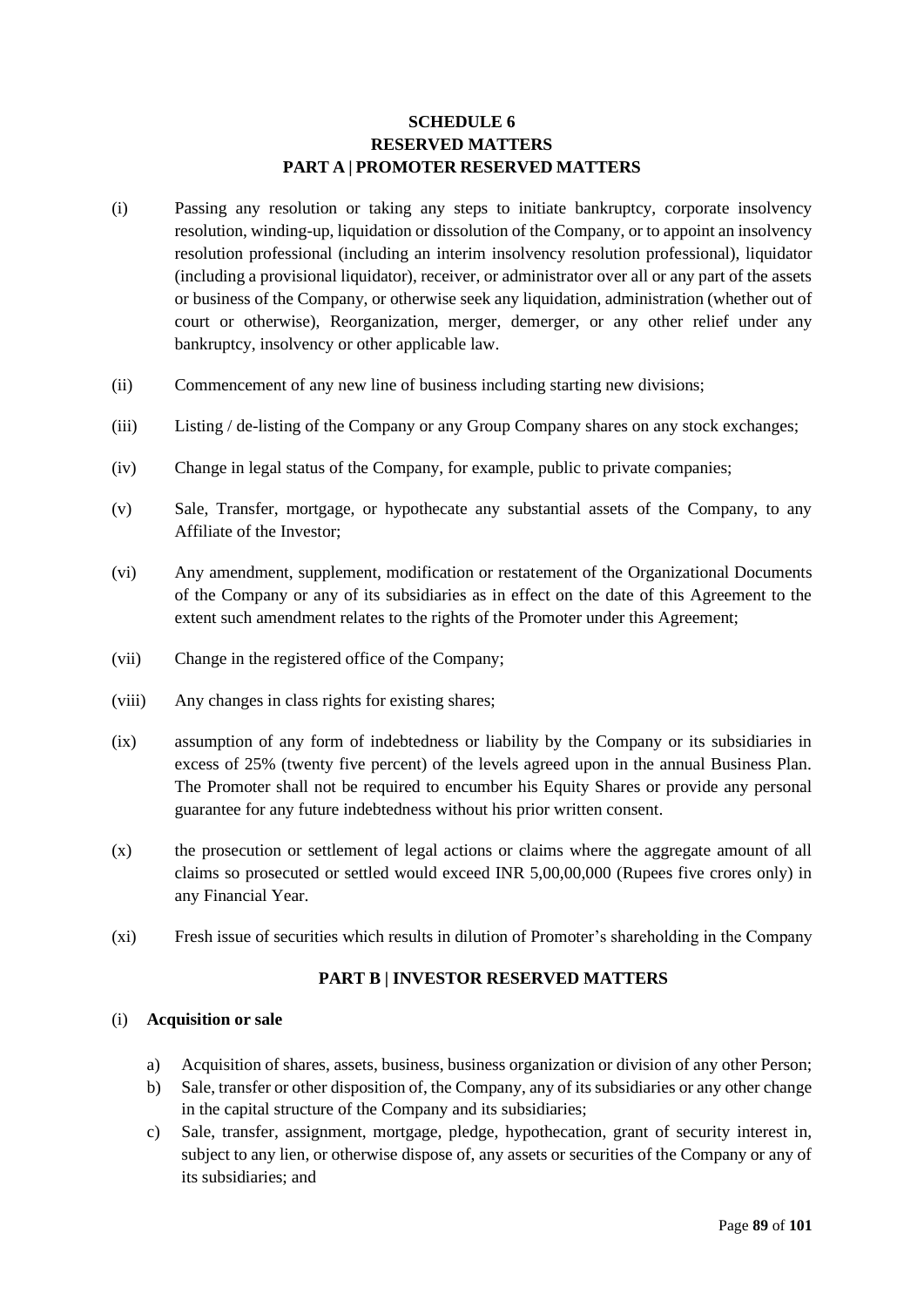d) Any agreement, arrangement, transaction or assignment of any assets of the Company or its subsidiaries.

## (ii) **Change of corporate structure of the Company**

- a) Creation of legal entities, joint ventures or partnership firms, mergers, de-mergers, spin-offs and consolidations creation of any new subsidiaries; and
- b) Dissolution, winding-up or liquidation of the Company or any of its subsidiaries, whether or not voluntary, or any restructuring or Reorganization which has a similar effect.

## (iii) **Changes to share capital**

- a) Any change in the issued, subscribed or paid-up equity or preference share capital of the Company, or Reorganization of the share capital of the Company, including new issuance of shares or other securities of the Company or redemption, retirement or repurchase of any shares or other securities of the Company or redemption, retirement or repurchase of any shares or other securities, issuance of convertible debentures or warrants, or grant of any options over its shares by the Company; and
- b) Any changes in class rights for shares (directly or indirectly).

## (iv) **Operating matters outside ordinary course of business**

- a) Provision of guarantees by the Company or its subsidiaries or giving any loans by the Company or its subsidiaries (other than in the ordinary course of business);
- b) Company entering into or amending any exclusive marketing agreements or arrangements, other than in the normal course of business;
- c) Incurrence, issuance or assumption of any form of indebtedness by the Company or its subsidiaries in excess of 10% (ten percent) of the levels agreed upon in the annual Business Plan;
- d) Any capital expenditure by the Company, including on constructions and leases, in excess of 10% (ten percent) of the approved Business Plan; and
- e) Entering into, amendment or termination of any agreement or commitment that imposes obligations or liabilities on the Company or any of its subsidiaries to pay an amount or provide services or products generating revenues of INR 50,00,000 (Rupees Fifty Lakhs) or more in one calendar year, or imposes or is likely to impose on the Company or any of its subsidiaries any obligation or liability, which is not capable of being quantified in monetary terms.

## (v) **Actions related to employees**

- a) the appointment or removal and determination of the terms of employment of key managerial persons including the managing director, whole-time director or executive director, chief executive officer, chief operating officer, chief marketing officer, research and development head and production head including any significant changes in the terms of their employment agreements; and
- b) creation or adoption of any new or additional equity option plan, or change, modification or amendment of any existing equity option plan.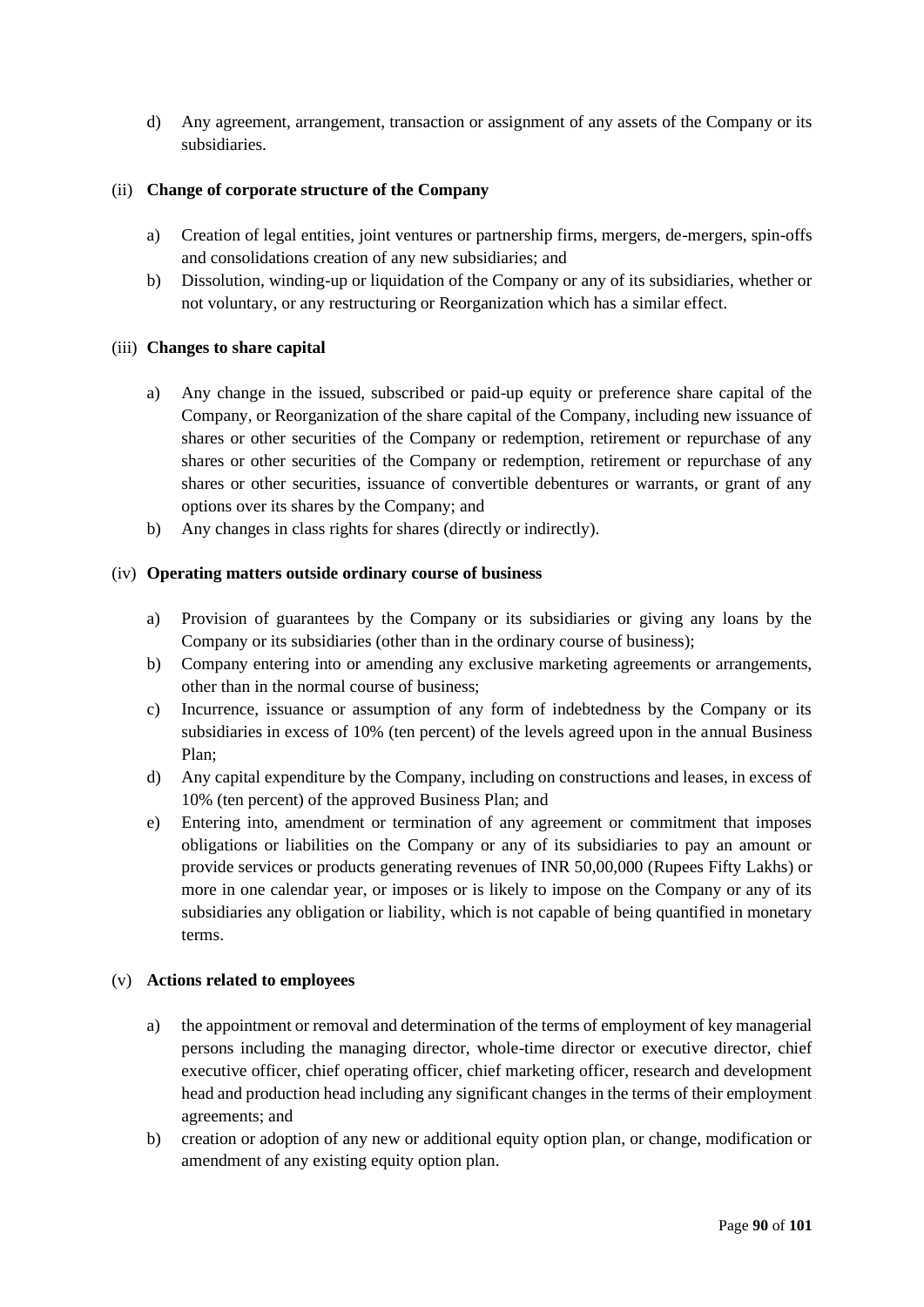### (vi) **Other corporate actions**

- a) Commencement of any new line of business including starting new divisions;
- b) Listing / de-listing of the Company or any Subsidiary shares on any stock exchanges;
- c) Change in legal status, for example, public to private companies;
- d) Taking of steps towards or appointment of any advisors in connection with a potential sale or flotation (on any stock exchanges) of securities of the Company or any Subsidiary;
- e) Declaration or payment of dividends or other distributions on any class of Equity Securities of the Company;
- f) Approval, adoption, amendment or modification of the annual budget, or the taking of any action that would be inconsistent with the budget then in effect;
- g) The prosecution or settlement of legal actions or claims where the aggregate amount of all claims so prosecuted or settled would exceed INR 50,00,000 (Rupees Fifty Lakhs) in any Financial Year;
- h) Affiliated or Related Party transactions, disputes, agreements, or arrangements between the Company and the Promoter and / or its affiliates;
- i) Any amendment, supplement or modification of any lease agreements or agreements entered into by the Company concerning any Property of the Company;
- j) Any amendment, supplement, modification or restatement of the memorandum or articles of association of the Company or any of its subsidiaries as in effect on the date of this Agreement,
- k) Material changes to the accounting or tax policies, procedures or practices or change of internal or statutory auditors;
- l) Delegation of authority or any of the powers relating to any matter contained in this Schedule by the Board of the Company and /or its affiliates to any individual or committee and any commitment or agreement to do any of the foregoing; and
- m) Change in the registered office of the Company.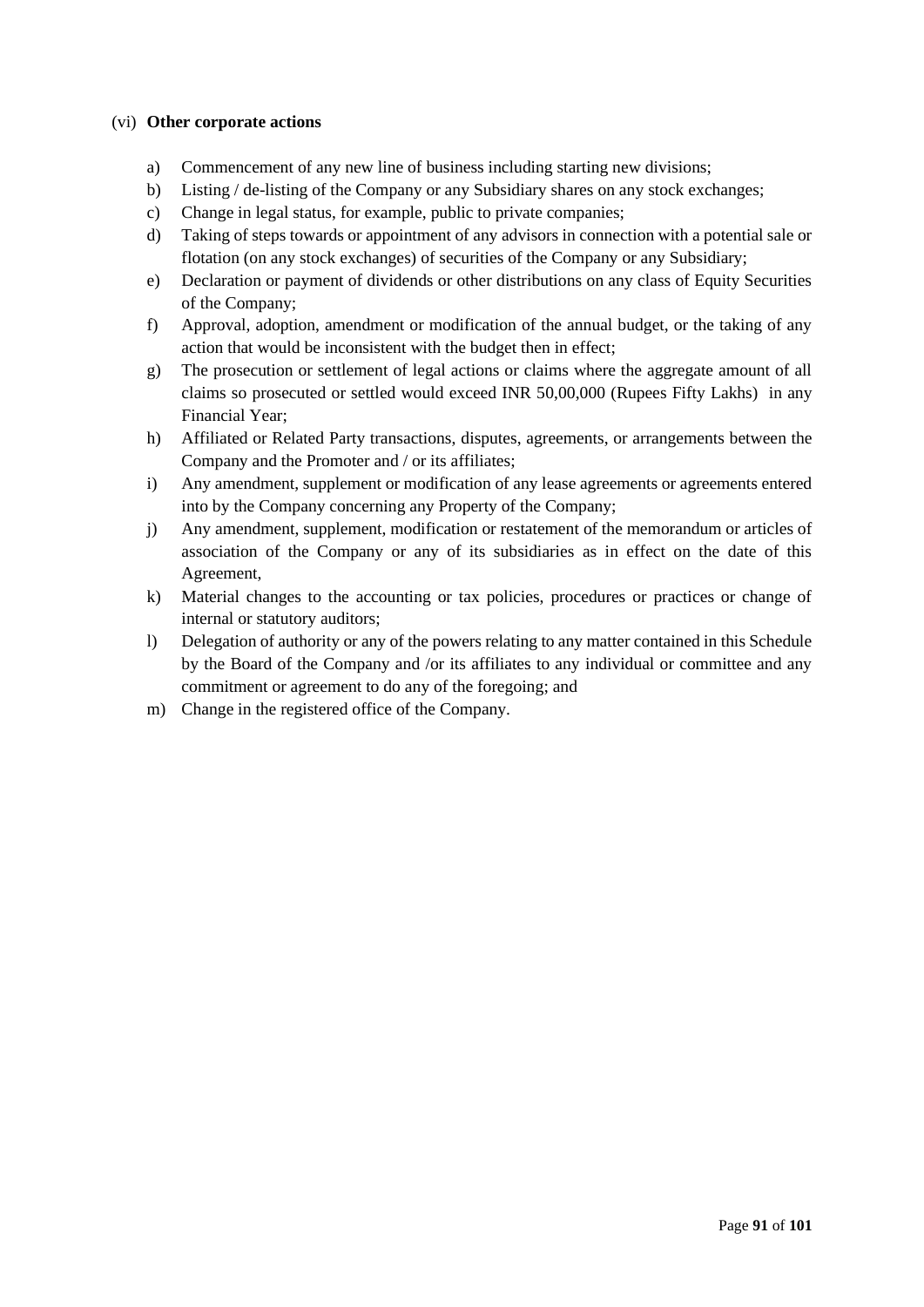# **SCHEDULE 7**: **BUSINESS PLAN**

| <b>BUSINESS PLAN FOR FY 2021-22</b> |                        |               |                   |               |
|-------------------------------------|------------------------|---------------|-------------------|---------------|
| <b>Rs. Million</b>                  | <b>For the Quarter</b> |               | <b>CUMULATIVE</b> |               |
|                                     | <b>Revenue</b>         | <b>EBITDA</b> | <b>Revenue</b>    | <b>EBITDA</b> |
|                                     | 180                    | 55            | 180               | 55            |
| Q2                                  | <b>200</b>             | 70            | 380               | 125           |
| Q3                                  | 225                    | 95            | 605               | 220           |
| Q4                                  | 295                    | 140           | 900               | 360           |
| Total                               | 900                    | 360           |                   |               |

Reference to EBITDA in the table above, excludes SEIS income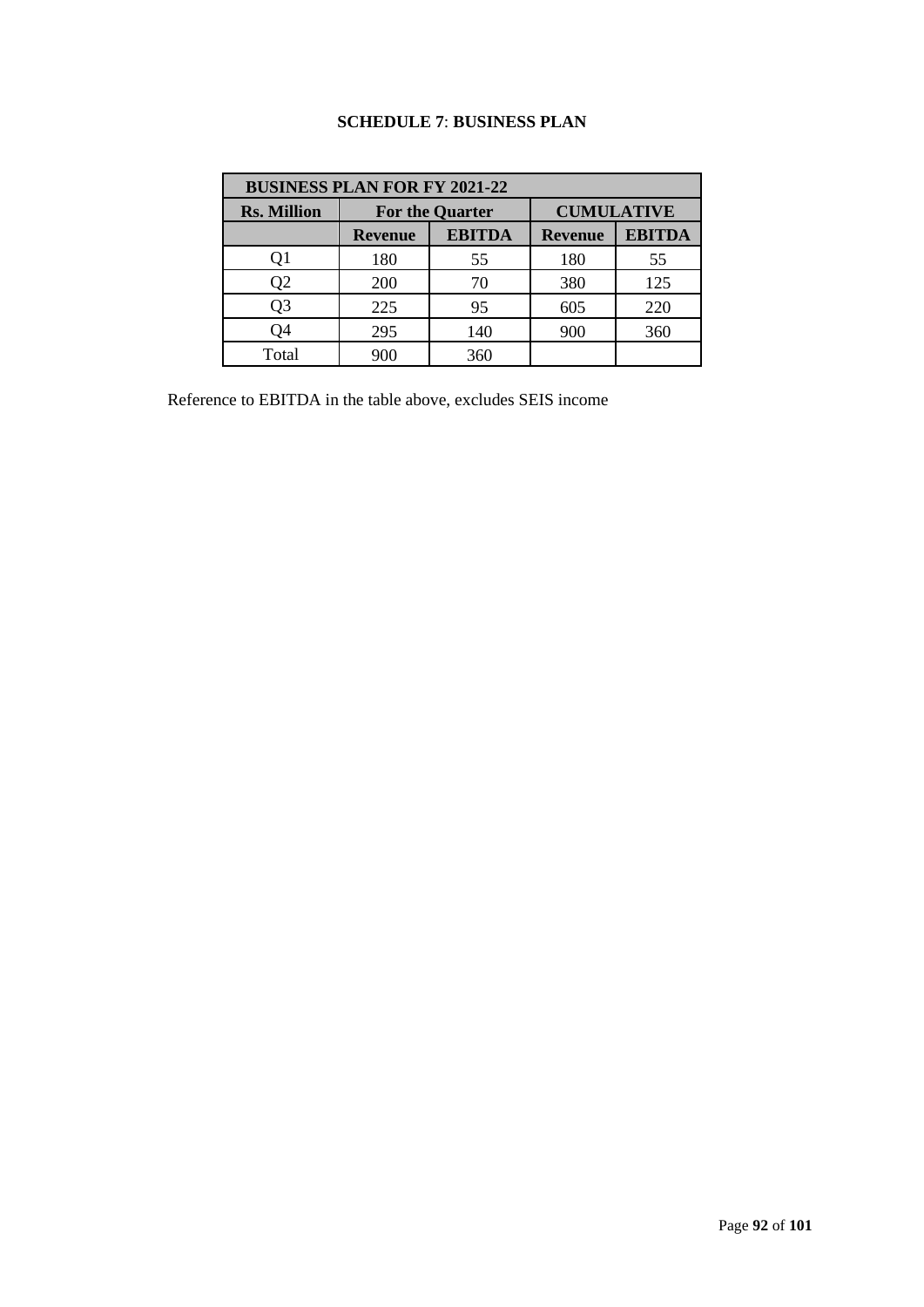# **SCHEDULE 8: DEED OF ADHERENCE**

Reference is made to the [transfer document], dated [●] between [transferor] (the *Transferor*) and the undersigned, pursuant to which the Transferor shall sell to the undersigned, and the undersigned shall purchase from the Transferor, [number and type of shares] of  $\lceil \bullet \rceil$ , par value  $\lceil \bullet \rceil$ , for consideration equal to [consideration]. It is a condition to the completion of such sale and purchase that the undersigned become a party to Investment Agreement, dated [●], among [●] (*Investment Agreement*).

Accordingly, by execution of this Deed, the undersigned ratifies and shall become a party to the Investment Agreement, and shall be fully bound by, and subject to, all of the covenants, terms and conditions of the Investment Agreement and, to the extent applicable, the Ancillary Agreements (as defined in the Investment Agreement) as though an original party thereto and shall be deemed a shareholder Party and [New Shareholder] / [Investor] for all purposes there under. The undersigned authorizes this signature page to be attached to and made part of the Investment Agreement.

The undersigned acknowledges and agrees that it is aware of the terms of the Investment Agreement and the rights of the Investor as specified therein and its obligations thereunder and agrees to the same. This Deed shall be governed by and construed in accordance with the laws of India.

The address of the undersigned for purposes of all notices under the Investment Agreement is: [●] [NAME OF NEW SHAREHOLDER]

By: Name: Title: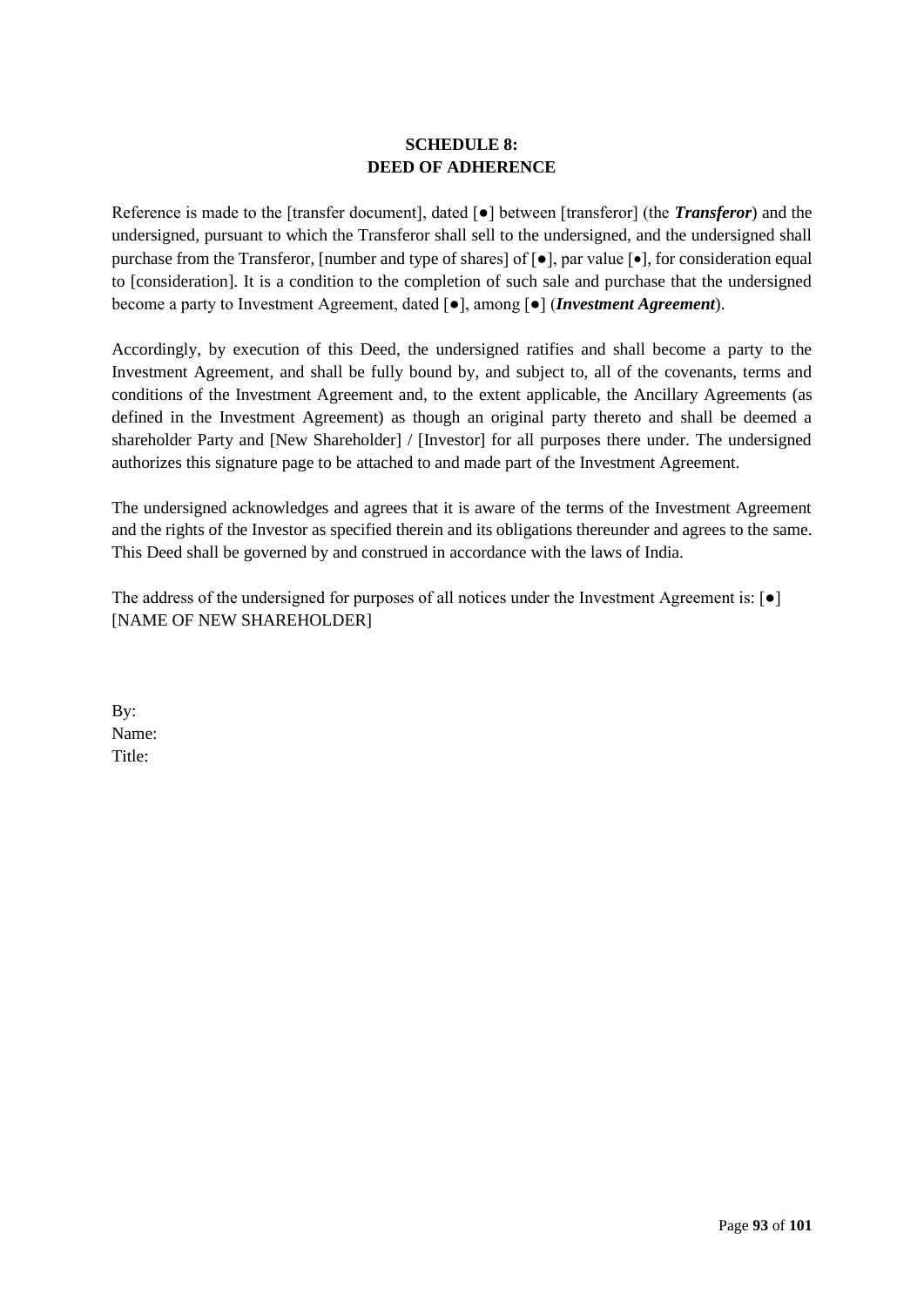## **SCHEDULE 9**: **SPECIFIC INDEMNITIES**

In relation to activities prior to the date of closing, The Company and the Promoter shall indemnify the Investor for any and all Losses arising out of or in relation to:

- (i) any non-compliance of foreign exchange regulations by the Company.
- (ii) non-compliances of the foreign exchange regulations in respect of the Company's and/or Promoter's dealings in MyBioSciencelab SDN. BHD., Malaysia.
- (iii) non-filing or delayed filings made with the registrar of companies, or for filings which are not in accordance with applicable laws.
- (iv) the Company's non-compliances of the Companies Act, 2013.
- (v) due to the agreements to which the Company is a party which have not been stamped or have been under-stamped.
- (vi) non-compliances with any of the terms of the consents to operate and other environmental licenses of the Company.
- (vii) non-compliances by the Company with the Prevention of Cruelty to Animals Act, 1960.
- (viii) on account of the Peenya Facility and the Devarahosahally Facility not having fire NOCs and occupation certificates.
- (ix) Company's non-compliance with the any labour laws appliable to the Company including the Employee's Provident Funds and Miscellaneous Provisions Act 1952, the Sexual Harassment of Women at Workplace (Prevention, Prohibition and Redressal) Act, 2013, the Payment of Gratuity Act, 1972, the Payment of Bonus Act, 1965, the Rights of Persons with Disabilities Act 2016, the Payment of Wages Act, 1936, the Minimum Wages Act, 1948, and the Maternity Benefits Act, 1961.
- (x) Any liability or write off of GST balances on account of unresolved difference between input credit balances as per returns and GST Register Form 2A.
- (xi) Any GST / Service Tax liability that may arise on clinical and pre-clinical research revenue inadvertently considered as exports (not in line with the prevalent laws) for the period up to October 2019, provided that a reciprocal protection shall be provided by the Investor upon share swap and further provided that the Promoter shall not be liable for such indemnity obligation of the Investor.
- (xii) Any unpaid tax liability for period prior to closing to the extent such liability is either paid subsequently in cash / results in reduction of MAT credit / brought forward losses / un-absorbed depreciation.
- (xiii) Any other liability that may be identified on account of completion of financial, legal, or ESG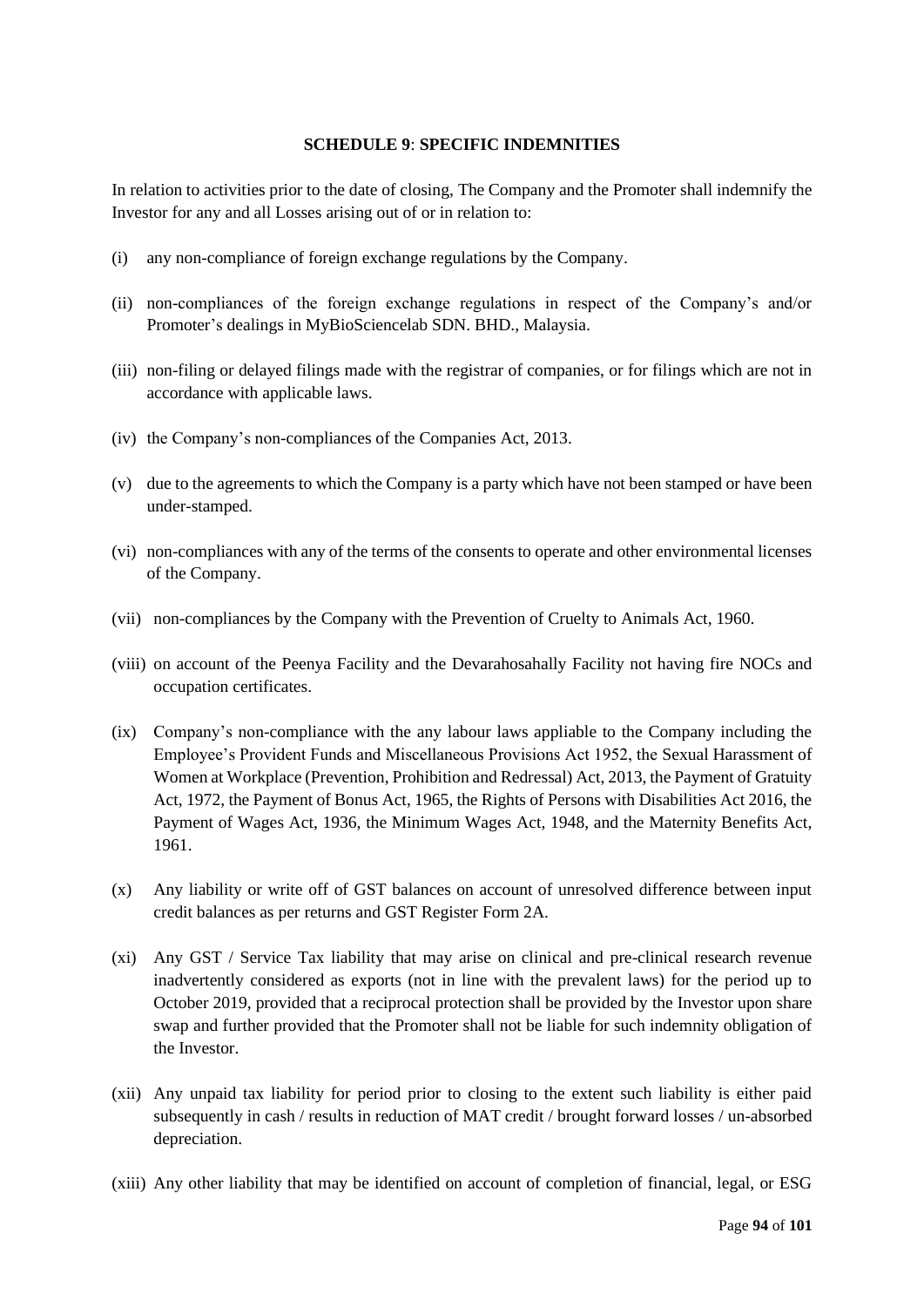due diligences.

- (xiv) Any liability from prosecution risk for default in remittance of withholding tax in Financial Year 2018.
- (xv) Any liability arising on account of writ petition filed under erstwhile service Tax regime for the period starting April 2016 to June 2017.
- (xvi) Any liability arising on account of (a) Difference in turnover and Input Tax Credit (*ITC*) as per books and GST returns; (b) Non- reversal of ITC where payment is made to service provider beyond 180 days; and (c) Non-payment of GST on recoveries from employees.
- (xvii) Any commission liability pertaining to periods prior to the Closing Date.
- (xviii) Any liability arising on account of grant repayable along with interest and penalty for not completing the obligations under the grant agreements.
- (xix) Any liability arising out of any legal action being taken by any Governmental Authority due to any deviation from the sanctioned plan of construction, wrongful use due to violation of zoning or environmental laws (if applicable), violation of the building bye-laws governing the Properties or due to any adverse action by the municipal corporation or local authority rendering the Properties or any part thereof unusable in the opinion of the Company.
- (xx) Any liability arising out of loss of business/ revenue, any non-usability of fixed assets or furniture of the Company, any additional cost of moving out of the Peenya facility, cost of rehiring key personnel due to the shift.
- (xxi) Any loss and liability arising from repayment of the Canara Bank loans and availing fresh loan facilities from Axis or any other Bank, if not adjusted in the Swap Ratio or the Cash Aggregate Price, as provided in **Schedule 11**.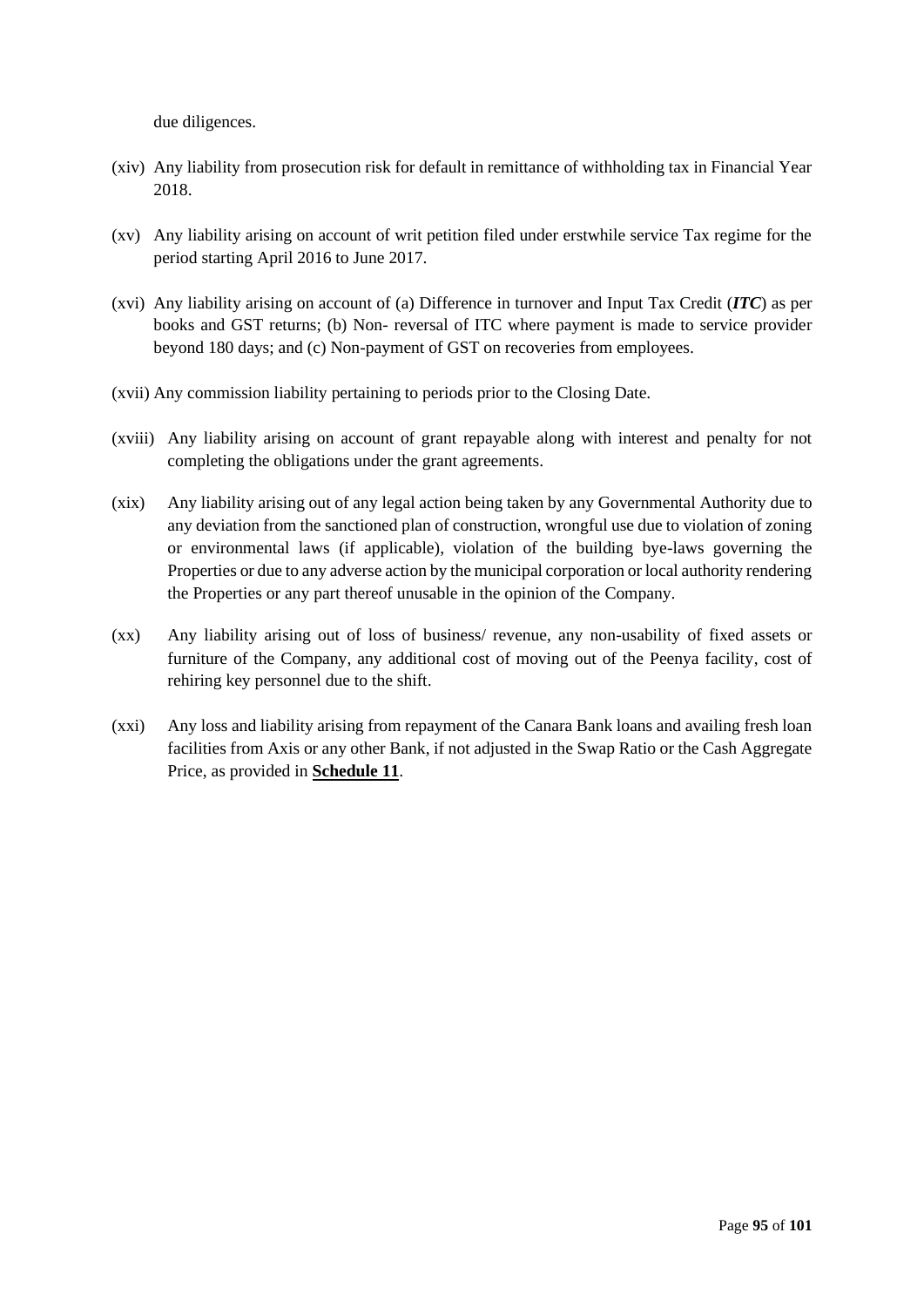## **SCHEDULE 10**

### **Terms and Conditions of the Subscription Securities from the Effective Date**

### **1. Dividend Rights**

(a) The Subscription Securities are issued at a minimum preferential dividend rate of 0.001% (Zero point Zero Zero One percent) per annum (the *Subscription Securities Preferential Dividend*). The Subscription Securities Preferential Dividend is cumulative and shall accrue from year to year whether or not paid, and accrued dividends shall be paid in full (together with dividends accrued from prior years), prior and in preference to any dividend or distribution payable upon Equity Shares of any other class or series in the same Financial Year. Notwithstanding the above, the Subscription Securities Preferential Dividend shall be due only when declared by the Board.

#### **Conversion of the Subscription Securities**

- (a) Conversion
- (i) Subject to Closing and any adjustment as set out in the Agreement, the Subscription Securities may be converted into such number of Equity Shares (*Conversion Shares*) as represent the Formula Shares. Such conversion shall take place subsequent to the Company becoming a wholly owned subsidiary of the Investor.
- (ii) The Investor shall have the option any time after Closing Date and subsequent to the Company becoming a wholly owned subsidiary of the Investor, to convert the Subscription Securities into such number of Equity Shares of the Company (*Formula Shares*), at the price per share equal to the fair market value of the Equity Shares at the time of such conversion (*Conversion Price*), complying with the valuation provisions under the Act, the foreign exchange regulations and the Income Tax Act, 1961. Such fair market value shall be determined by a valuer appointed by the Company and the Conversion Price shall not be less than the minimum price prescribed under Law.
- (iii) It is clarified that post conversion of the Subscription Securities, the shareholding percentage of the Investor shall not be less than the Target Shareholding and the shareholding percentage of the Promoter shall not get diluted solely as a result of conversion of the Subscription Securities into Equity Shares, save and except as a result of conversion of the Subscription Securities in Equity Shares after the Company becomes a wholly owned subsidiary of the Investor.
- (iv) Subject to compliance with Applicable Laws and the Investor's right to seek conversion of the Subscription Securities in sub paragraph (ii) above, each Subscription Securities shall be redeemed by the Company, upon the earlier of (i) 1 (One) day prior to the expiry of 20 (Twenty) years from the Effective Date at the face value of the Subscription Securities; or (ii) at the option of the Investor, at the redemption price which shall be the fair market value of the Equity Shares of the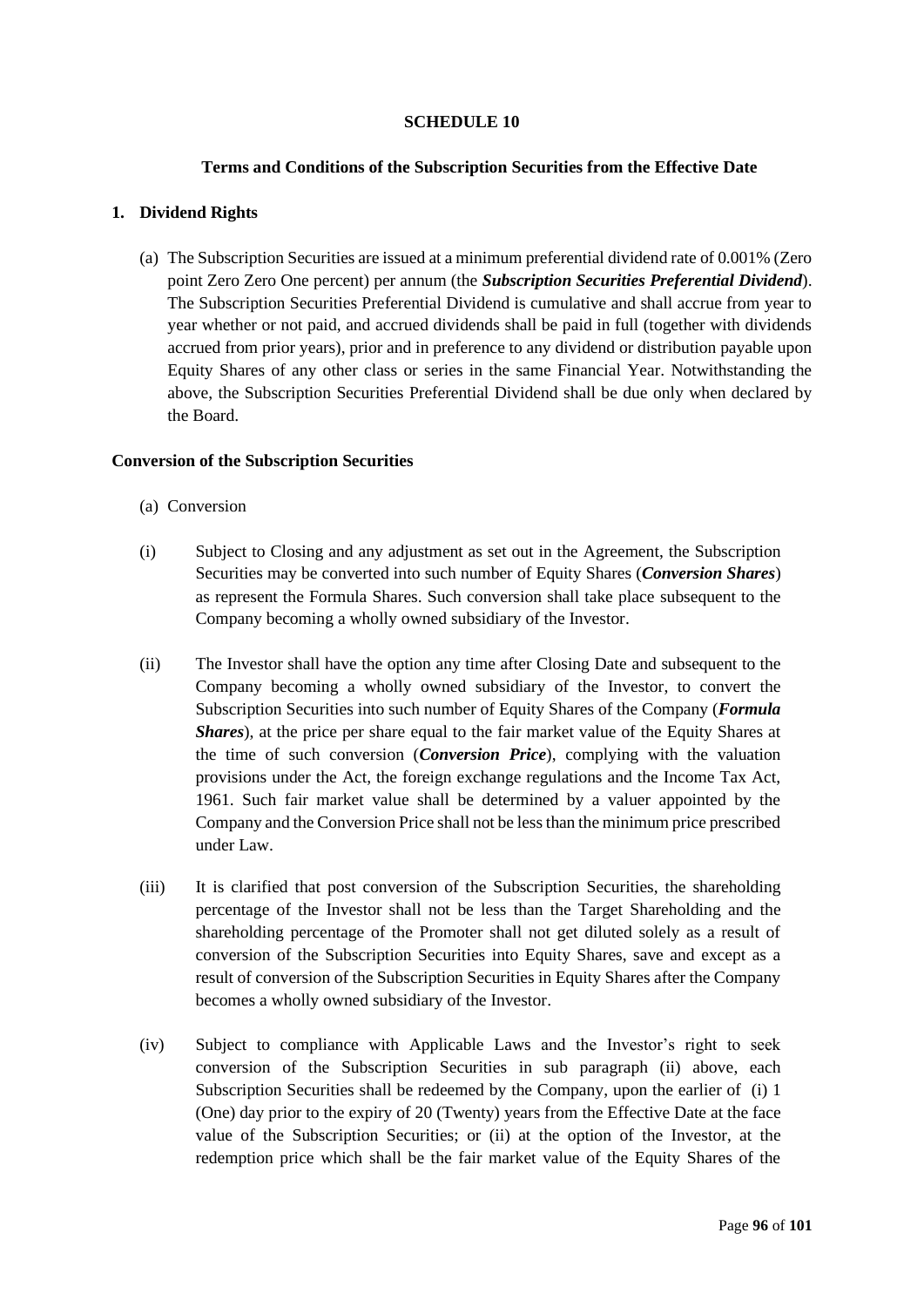Company at the time of such redemption (*Redemption Price*), determined in the same manner as the Conversion Price.

- (b) Conversion Procedure
	- (i) In order to effect a conversion of the Subscription Securities into Equity Shares, the Investor shall give a written notice to the Company (*Conversion Notice*), of the election to convert all of the Subscription Securities.
	- (ii) The Conversion Notice shall include a request (*Conversion Request*) addressed to the Company to (x) apply for any Government Approval for the issue of the Equity Shares to be issued upon conversion of the Subscription Securities as set forth in the Conversion Notice, as may be necessary and/or (y) take any corporate and/or shareholder proceedings or action, as may be reasonably required by the holder, to allot such Equity Shares to the holder, or subject to the terms and conditions hereof to such other persons as the holder may designate. The Company will (i) obtain as soon as practicable after receipt of the Conversion Request, all Government Approvals, if any, specified in the Conversion Request and (ii) subject to the terms and conditions hereof, immediately take any corporate and /or shareholder proceedings or action to allot the Equity Shares as specified in the Conversion Request (*Redemption Date*). The Company will promptly advise the Investor giving the Conversion Notice of the obtaining of such Government Approvals, of the taking of any such corporate and/or shareholders' action and of any development relevant to such obtaining or such proceedings or action.
	- (iii) Subject to the receipt of the Government Approval obtained as per (ii) above and as soon as practicable after the conversion date, the Company at its expense will intimate the depository of the intention of the Investor to convert its Subscription Securities to Equity Shares of the Company, and ensure that the depository issues a fresh demat statement reflecting the holder, as the holder of such number of Equity Shares to which the holder is entitled upon conversion, subject to the terms and conditions hereof. The Investor shall be deemed to be the holder of record of the Equity Shares on the conversion date, notwithstanding that the register of members of the Company shall then be closed or that the demat statement representing such converted Equity Shares to be in the name of the holder shall not then be actually delivered to the holder.
	- (iv) The Company shall only pay any and all documentary stamp or taxes payable, if any, in respect of the issue of the Equity Shares.
	- (v) The Equity Shares of the Company allotted following conversion of the Subscription Securities shall at all times rank *pari passu* with its existing issued Equity Shares with respect to all rights and activities including, voting rights, dividends and rights issuance.

## **2. Voting Rights**

The Investor shall be entitled to receive notice of and vote on matters affecting the Subscription Securities that are submitted to the vote of the shareholders of the Company.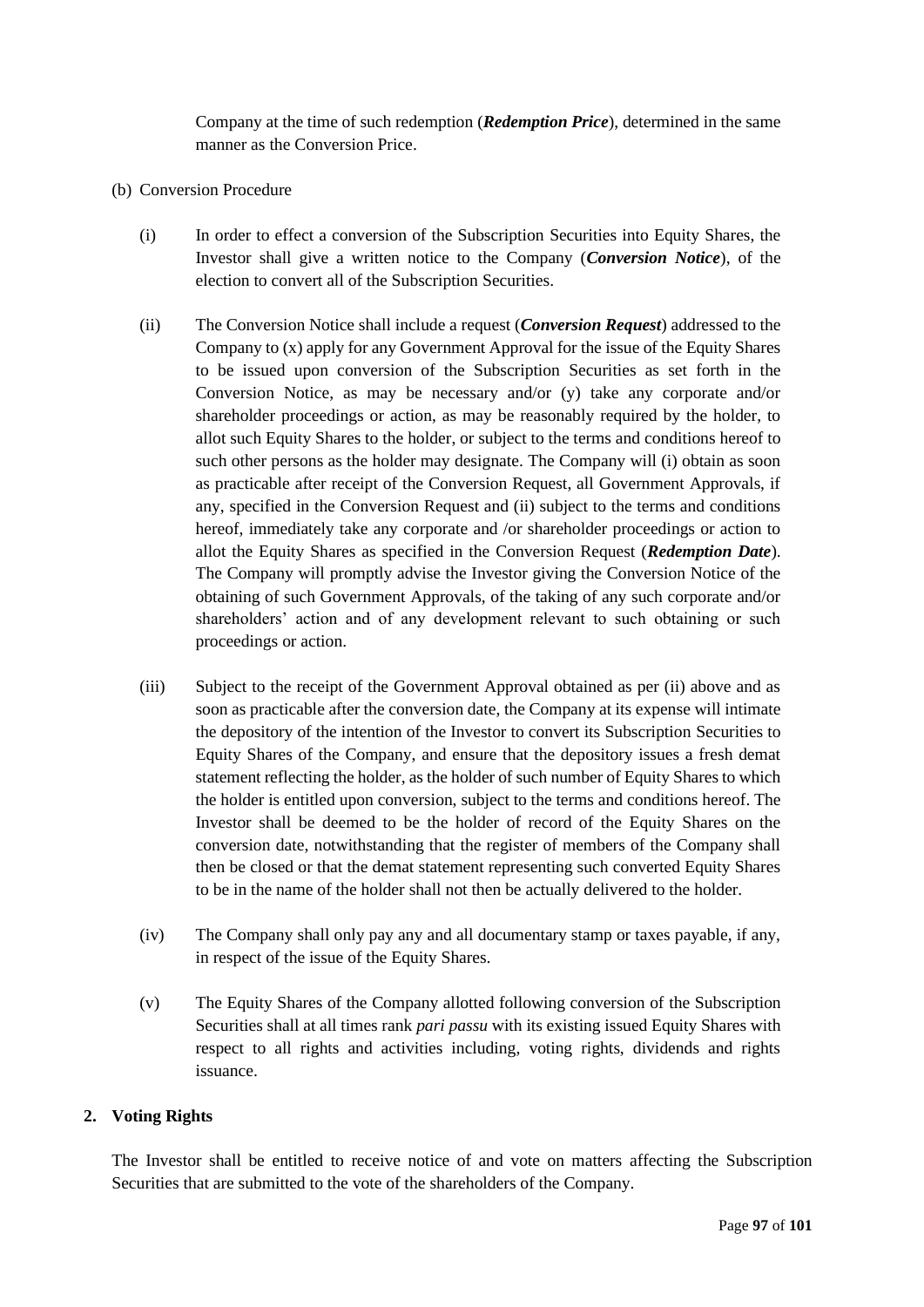# **3. General**

No Impairment. The Company shall not avoid or seek to avoid the observance or performance of any of the terms to be observed or performed hereunder by the Company but shall at all times in good faith assist in carrying out all such action as may be reasonably necessary or appropriate in order to protect the conversion rights of the Investor against impairment.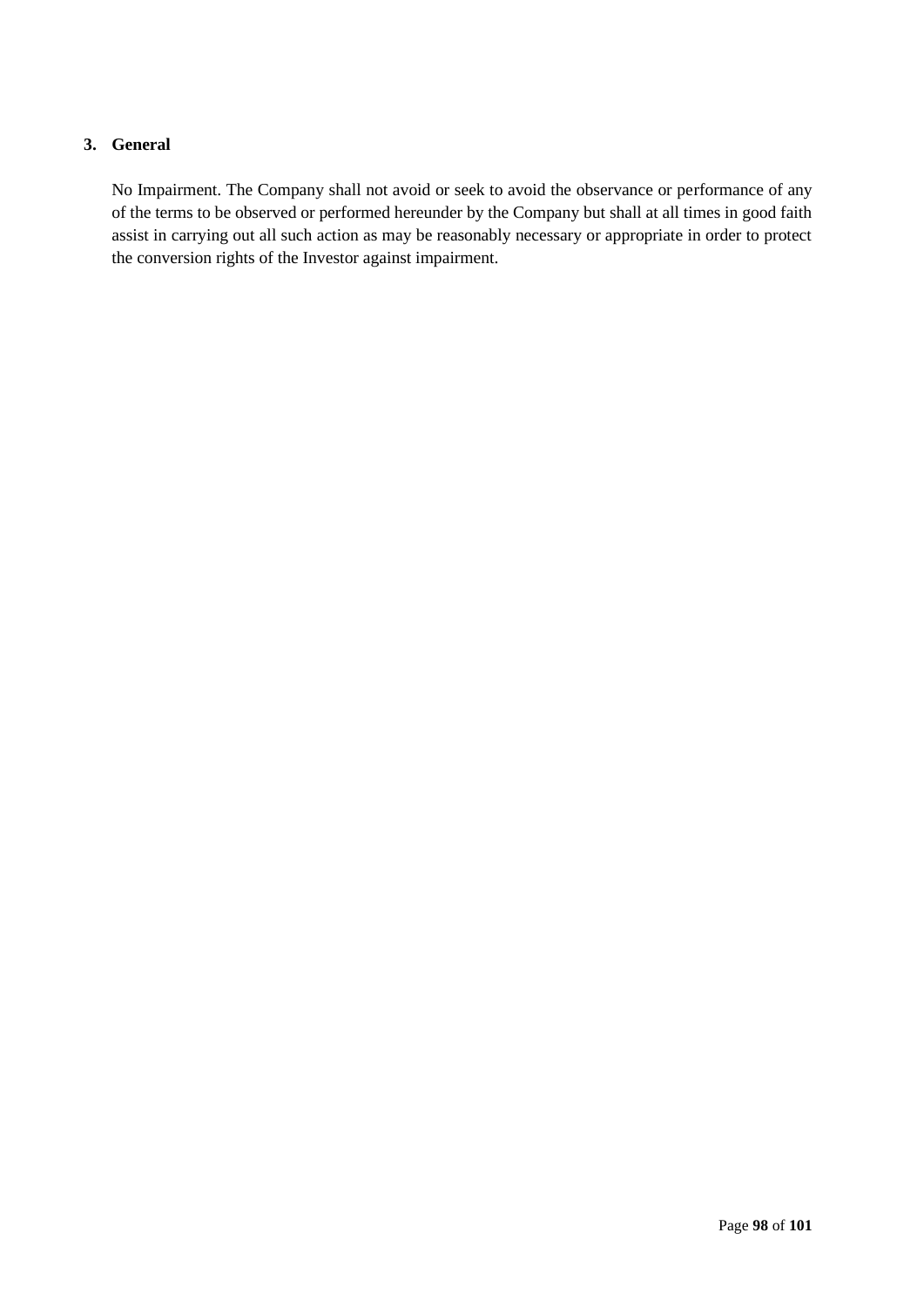## **SCHEDULE 11**

## **Adjustments to Swap Ratio and/or Cash Acquisition Aggregate Price**

- It is agreed between Parties that the following would be applied to all transactions but adjusted either in the swap ratio or the Cash Acquisition Aggregate price, or a combination of both.
- Following is list of adjustments.
	- 1. **Audit adjustments for revenue recognition:** If based on a statutory audit of the Company for FY 2021, the EBIDTA calculation on account of revenue recognition **(***Audited Adjusted EBITDA***)** is different from the Estimated EBIDTA, then the Swap Ratio or Cash Acquisition Aggregate Price would be modified as if the highlighted numbers in Table A, Table B, Table C below were at Audited Adjusted EBITDA and not Estimated EBITDA. It is clarified that the Ernst and Young (financial due diligence team of the Investor) will carry out the calculations for the Audited Adjusted EBITDA, based on the audit for FY 2021.
	- 2. Additional charges for shift from Canara Bank to Axis Bank or any other bank, including, but not limited to prepayment penalty, recoupment, new bank onboarding charges, processing charges, stamp duty charges, would be added to Net Debt for calculation of values in Table A, Table B and Table C (Part 1 and Part 2) below.

| Table A: 50.1% round         | INR mn |
|------------------------------|--------|
| Equity Value for 100%        | 2,435  |
| EV/EBITDA                    | 10.25x |
| <b>FRITDA</b>                | 286    |
| FV                           | 2,932  |
| Implied debt for 50.1% round | 496    |
| Investment for 50.1%         | 1,220  |

#### **Table B: 24.95% Swap round**

|                 | <b>Bioneeds</b> | Veeda  |
|-----------------|-----------------|--------|
| EBITDA (FY21)   | 286             | 630    |
| Multiple        | 11.00x          | 14.00x |
| FV              | 3,146           | 8,820  |
| Net Debt (FY21) | 550             | $-650$ |
| Equity Val      | 2,596           | 9,470  |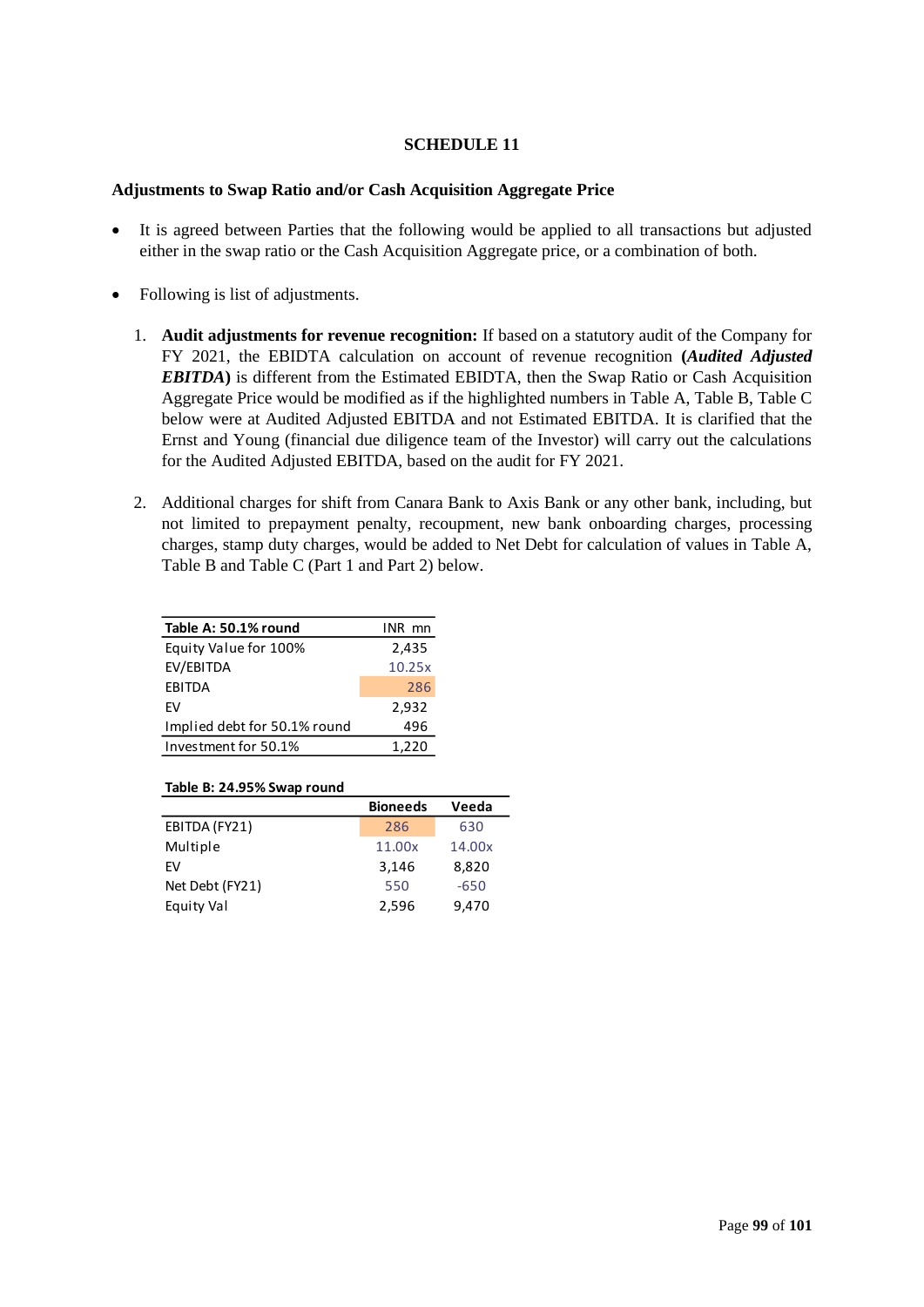#### **Table C: 24.95% Cash round**

**Part 1: 9.9% (i.e. upto 60%) @ 10.25x**

Stake to be purchased 9.9% **Cash required for 9.9% at same 241** 

Equity value for 50.1% deal 2435 would be replaced with revised EqV for 50.1% Round

÷

| Part 2: Resdual 15% at 11x    |        |
|-------------------------------|--------|
| Balance that can be purchased | 15%    |
| EV/EBITDA                     | 11.00x |
| BN EBITDA (ex seis)           | 360    |
| EV                            | 3960   |
| Net debt                      | 580    |
| Equity value                  | 3380   |
| Total cash required (b)       | 509    |
| Total cash payout (a+b)       | 750    |

- 3. The cash transaction in Table C, Part 2 above is fixed assuming the EBITDA for FY 2022 (other than SEIS) is INR 36,00,00,000 (Rupees Thirty Six Crores only) (as detailed in the financial plan for FY2022 in Schedule 7).
- 4. For the sake of clarification and an example, if the Audited Adjusted EBITDA for FY 2021 is INR 27,60,00,000 (Rupees Twenty Seven Crores Sixty Lakhs) and the increase in Net Debt for shift from Canara Bank is INR 150,00,000 (Rupees One Crore and Fifty Lakhs) the following would be the adjustment.

| Table A: 50.1% round         | INR mn |
|------------------------------|--------|
| Equity Value for 100%        | 2,318  |
| EV/EBITDA                    | 10.25x |
| EBITDA                       | 276    |
| EV                           | 2,829  |
| Implied debt for 50.1% round | 511    |
| Actual Investment for 50.1%  | 1,161  |
| Revised Investment           | 1,220  |
| Delta to be adjusted (A)     | 59     |

#### **Table B: 24.95% Swap round**

| <b>Bioneeds</b>                        | Veeda  |
|----------------------------------------|--------|
| 276                                    | 630    |
| 11.00x                                 | 14.00x |
| 3,036                                  | 8,820  |
| 565                                    | $-650$ |
| 2,471                                  | 9,470  |
|                                        |        |
|                                        |        |
| Dr. Vinaya's shareholding<br>24.95%    |        |
| Value of Veeda shares issued<br>617    |        |
| Dr. Vinaya's holding in Veeda<br>6.11% |        |
| 648                                    |        |
| 31                                     |        |
|                                        |        |